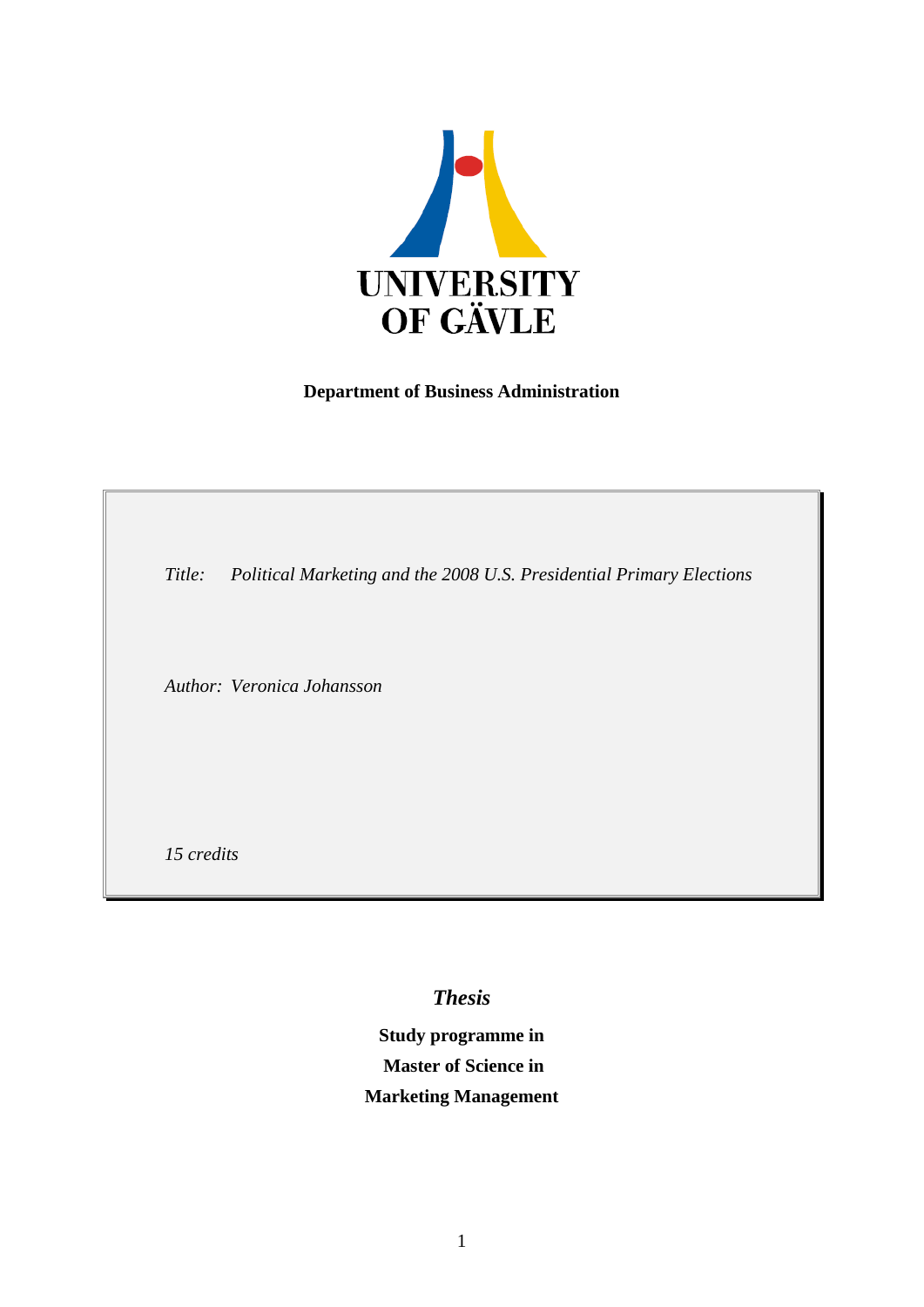| <b>Title</b>      | Political Marketing and the 2008 U.S. Presidential Primary Elections              |
|-------------------|-----------------------------------------------------------------------------------|
| <b>Level</b>      | Final Thesis for Master of Business Administration in Marketing                   |
|                   | Management                                                                        |
| <b>Adress</b>     | University of Gävle                                                               |
|                   | Department of Business Administration                                             |
|                   | 801 76 Gävle                                                                      |
|                   | Sweden                                                                            |
|                   | Telephone $(+46)$ 26 64 85 00                                                     |
|                   | Telefax<br>$(+46)$ 26 64 85 89                                                    |
|                   | Web site<br>http://www.hig.se                                                     |
| <b>Author</b>     | Veronica Johansson                                                                |
| <b>Supervisor</b> | Maria Fregidou-Malama, Ph.D.                                                      |
| <b>Date</b>       | 2010 - January                                                                    |
| <b>Abstract</b>   | Aim: Over the years, marketing has become a more and more important               |
|                   | tool in politics in general. In order to campaign successfully $-$ and            |
|                   | become the President-elect - in the U.S. Presidential Election,                   |
|                   | marketing is indispensable. This lead to enormous amounts of money                |
|                   | spent on marketing. The aim of this research is to contribute to existing         |
|                   | knowledge in the field of political marketing through the analysis of             |
|                   | how marketing is done throughout a political campaign. The 2008 U.S.              |
|                   | Presidential Primary Elections, together with a few key candidates have           |
|                   | served as the empirical example of this investigation. Four research              |
|                   | questions have been asked; what marketing strategies are of decisive              |
|                   | outcome in the primary season of the 2008 political campaigning, how              |
|                   | is political marketing differentiated depending on the candidate and the          |
|                   | demographics of the voter, and finally where does the money come                  |
|                   | from to fund this gigantic political industry.                                    |
|                   | Method: The exploratory method and case study as well as the                      |
|                   | qualitative research method have been used in this work. Internet has             |
|                   | been an important tool in the search for, and collection of data. Sources         |
|                   | used have been scientific articles, other relevant literature, home pages,        |
|                   | online newspapers, TV, etc. The questions have been researched in                 |
|                   | detail and several main conclusions have been drawn from a marketing              |
|                   | perspective. Correlations with theory have also been made.                        |
|                   | <i>Result &amp; Conclusion:</i> In the primary season, the product the candidates |
|                   | have been selling is <i>change</i> . The Obama campaign successfully coined       |
|                   | and later implemented this product into a grassroots movement that                |
|                   | involved bottom-up branding of the candidate. This large base allowed             |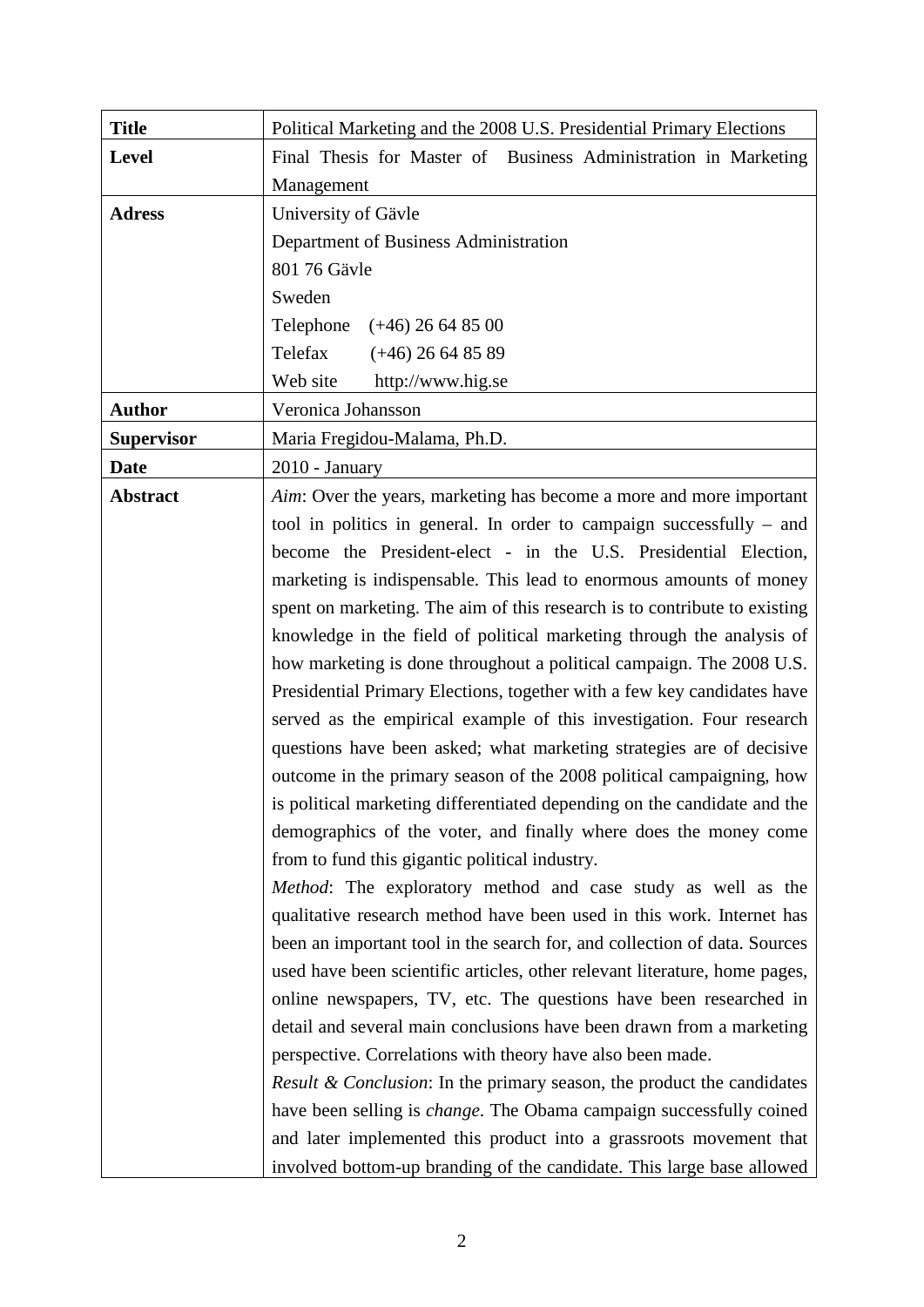|                 | for a different marketing strategy that implemented earlier and better     |
|-----------------|----------------------------------------------------------------------------|
|                 | organization in the caucus voting primary states resulting in an           |
|                 | untouchable lead for the Obama campaign. The successful utilization of     |
|                 | the Internet and social networking sites such as Facebook and YouTube      |
|                 | led to enormous support, not least among the important group of young      |
|                 | (first time) voters. It also served as the main base for funding           |
|                 | throughout both the primary and the presidential season, effectively       |
|                 | outspending the Clinton, and later, the McCain campaigns. This study       |
|                 | has shown that there are differences in marketing when it comes to         |
|                 | different presidential candidates even within the same party. Marketing    |
|                 | activities and efforts also look different for different marketing groups. |
|                 | Suggestions for future research: This study was limited to the primary     |
|                 | season; it would have been interesting to include the whole U.S.           |
|                 | Presidential campaigning process from start to finish. In future research  |
|                 | projects, it would also be interesting to see comparisons between          |
|                 | political marketing in the U.S. and political marketing elsewhere, in      |
|                 | Europe for example.                                                        |
|                 | Contribution of the thesis: This study contributes to increased            |
|                 | knowledge when it comes to understanding the role of social media,         |
|                 | grassroots movement, and bottom-up branding as a political marketing       |
|                 | strategy. It also contributes to increased knowledge about political       |
|                 | marketing in general. Furthermore, it shows the importance of              |
|                 | marketing - and money - in American politics. Political parties as well    |
|                 | as individual candidates may also find the results of this research useful |
|                 | for future campaigning.                                                    |
| <b>Keywords</b> | Political marketing, marketing, presidential election, primary election,   |
|                 | strategy, grassroots movement, social networking.                          |

# © Veronica Johansson 2010. All rights reserved.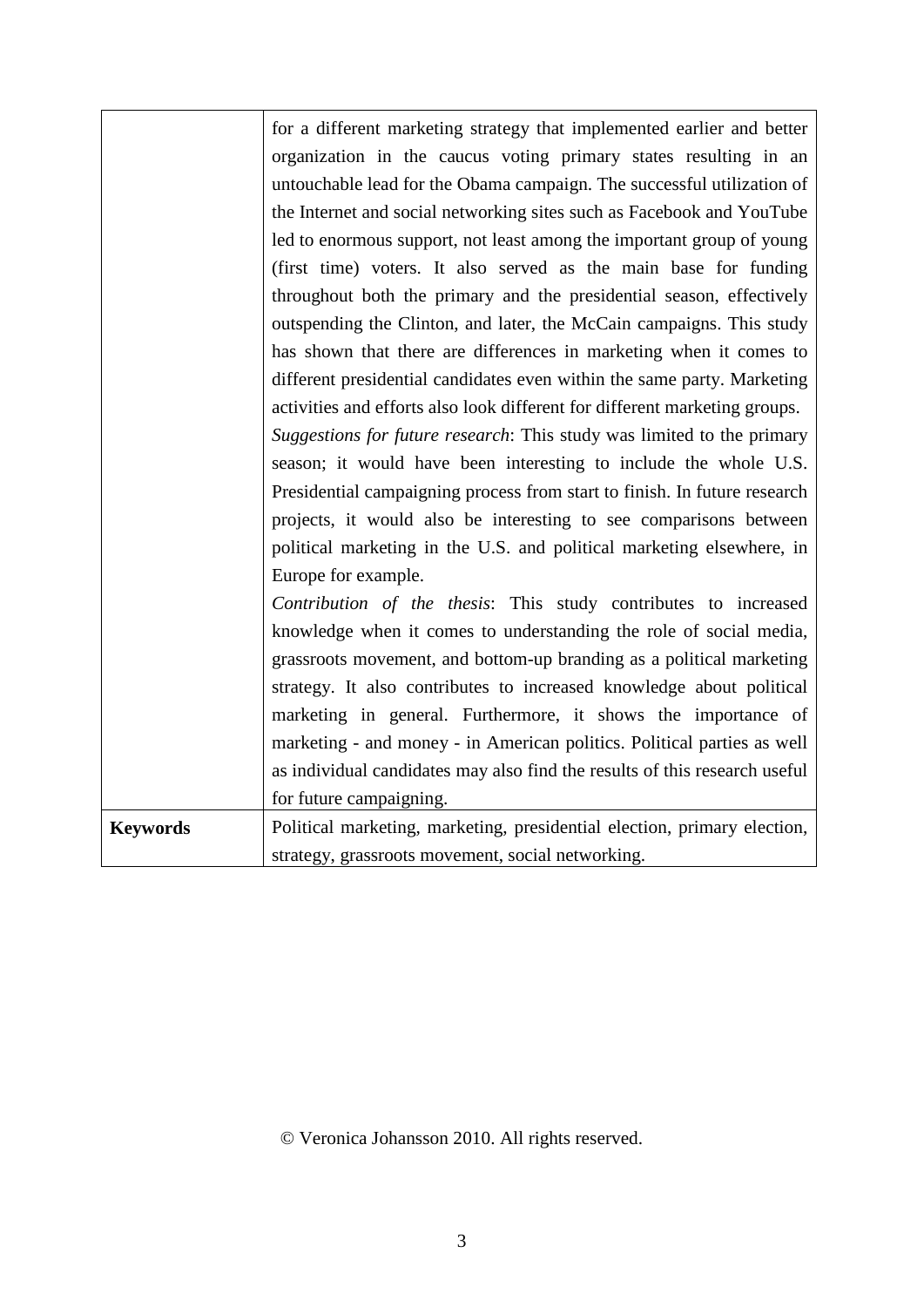# Table of contents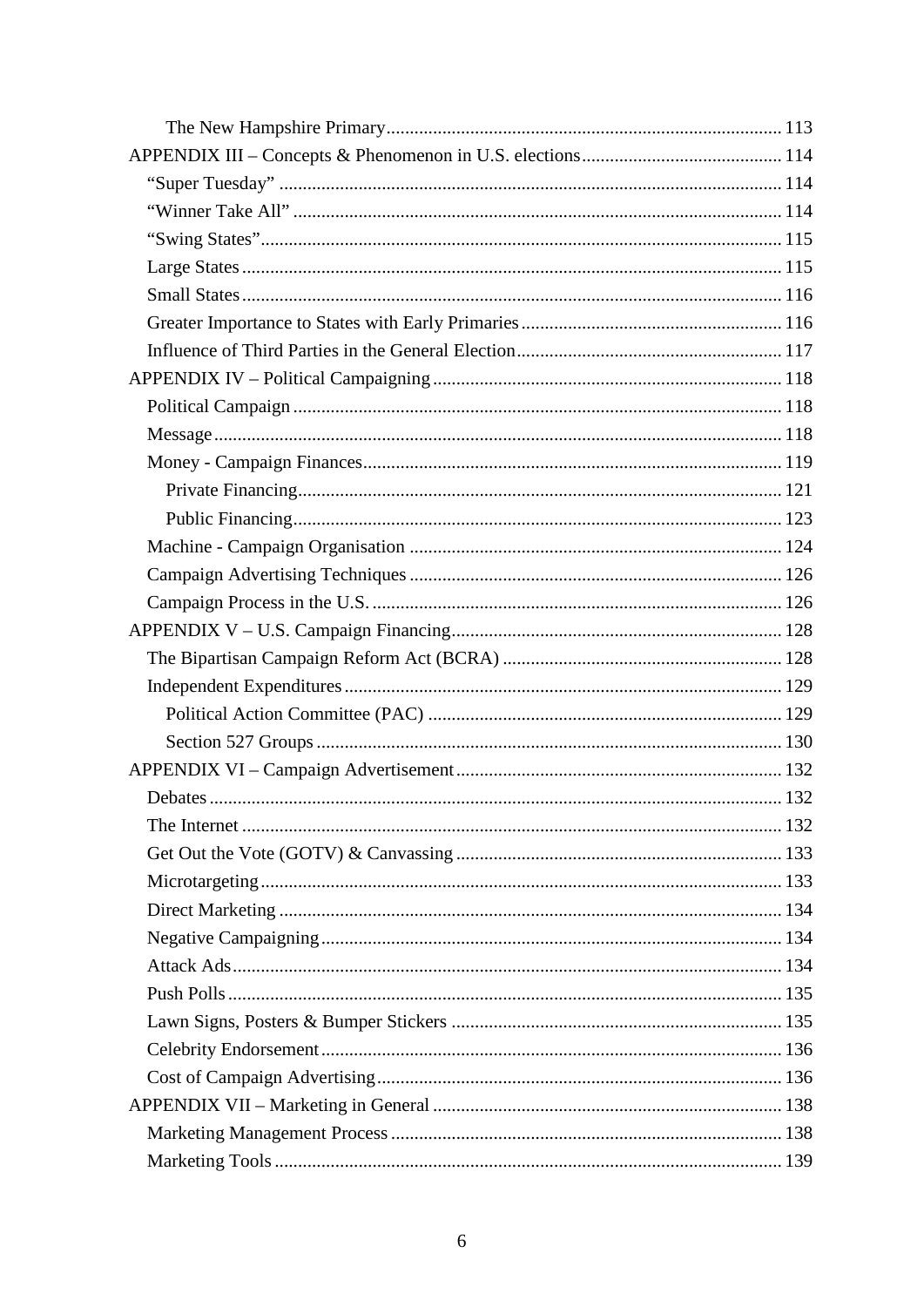# **List of Figures**

| Figure 3. The marketing process for product, sales, and market-oriented parties39 |  |
|-----------------------------------------------------------------------------------|--|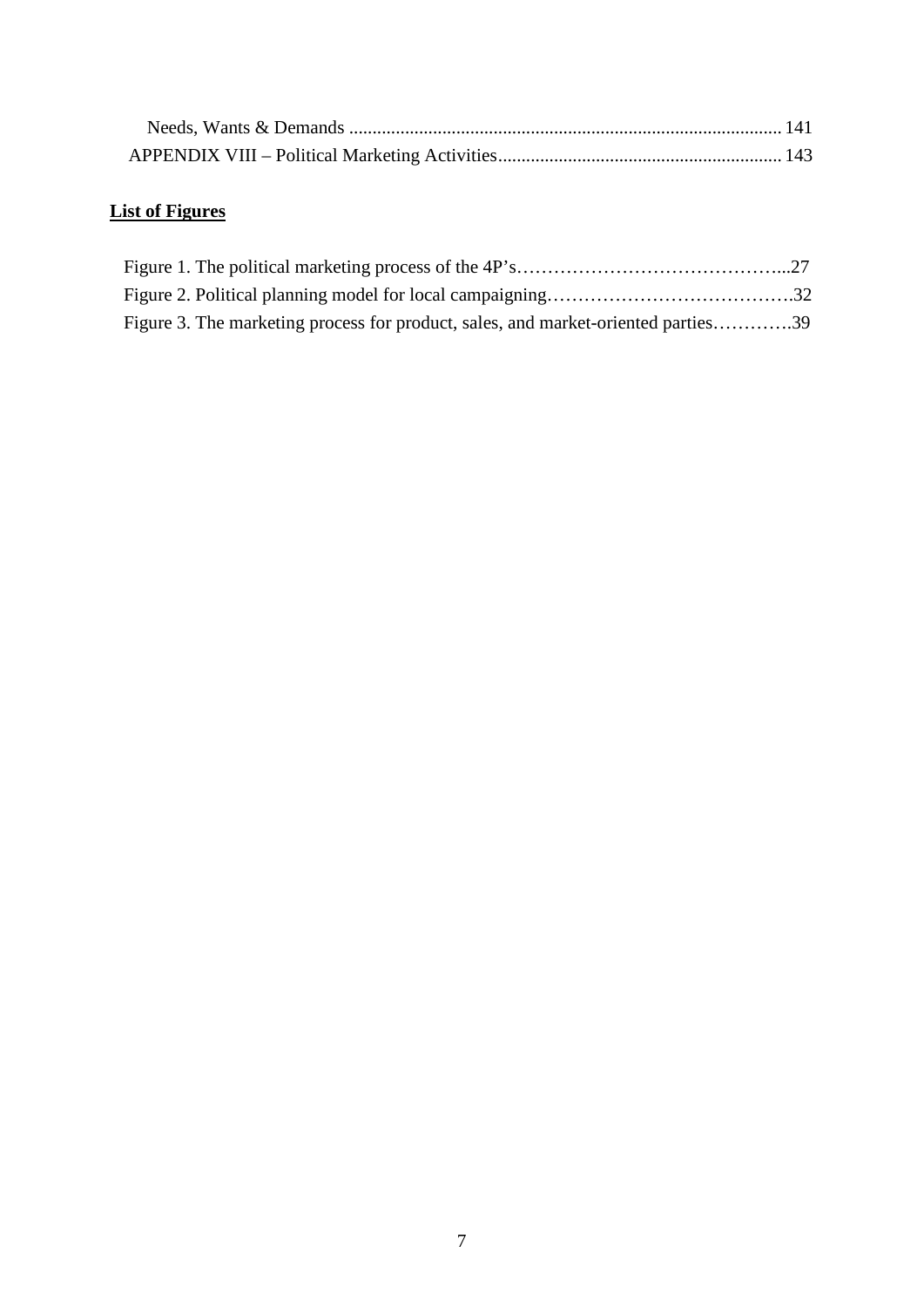# <span id="page-7-0"></span>**1. INTRODUCTION**

*In the introduction, the reader gets familiarised with the topic to be studied, i.e. political marketing. The purpose of the research, the research questions as well as the limitations are also described.*

Over the years, marketing has become a more and more important tool in order to successfully manage a business. This is also the case in politics, both for Parties when it comes to attracting members as well as for individual candidates running for a certain post. In order to campaign successfully – and become the President-elect - in the U.S. Presidential Election, marketing truly is indispensable. This fact lead to enormous amounts of money spent on marketing in each presidential election process. And every new presidential election process, the amount increases substantially.

The aim of this research is to contribute to existing knowledge in the field of political marketing through the analysis of how marketing is done throughout a political campaign. The 2008 U.S. Presidential Election and a few key candidates will serve as the empirical example in this study.

On November 4, 2008, the people of the United States of America decided on who was going to be their next president for the following four years. By then, the "battle" between and within the different parties and the different candidates, had been going on for more than two years. And time indicates money. Indeed, enormous amounts of money have been spent, not least in the marketing of the different candidates and their campaigns.

Potential candidates with intentions of running in the 2008 presidential election had to create and register a campaign committee before receiving contributions. The most potential candidates formed exploratory committees (organizations established to help determine whether a potential candidate should run for an elected office) or announced their candidacies outright by November 2006. By October 2007, the consensus listed about six candidates as leading the pack. For example, CNN listed Hillary Clinton, John Edwards, Rudy Giuliani, Fred Thompson, Barack Obama, and Mitt Romney as the front runners. *The Washington Post* listed Clinton, Edwards and Obama as the Democratic frontrunners, "*leading in polls and fundraising and well ahead of the other major candidates*." MSNBC's Chuck Todd christened Giuliani and John McCain as the Republican front runners after the second Republican presidential debate.

The goals of the campaign committees are to attract media attention and fundraising. Delegates to national party conventions are selected through direct primary elections, state caucuses, and state conventions. In previous cycles, the Democratic and Republican candidates were effectively chosen already by the March primaries, due to winning candidates collecting a majority of committed delegates to win their party's nomination. On March 9, 2008, the Republican Party announced that John McCain had won the majority of their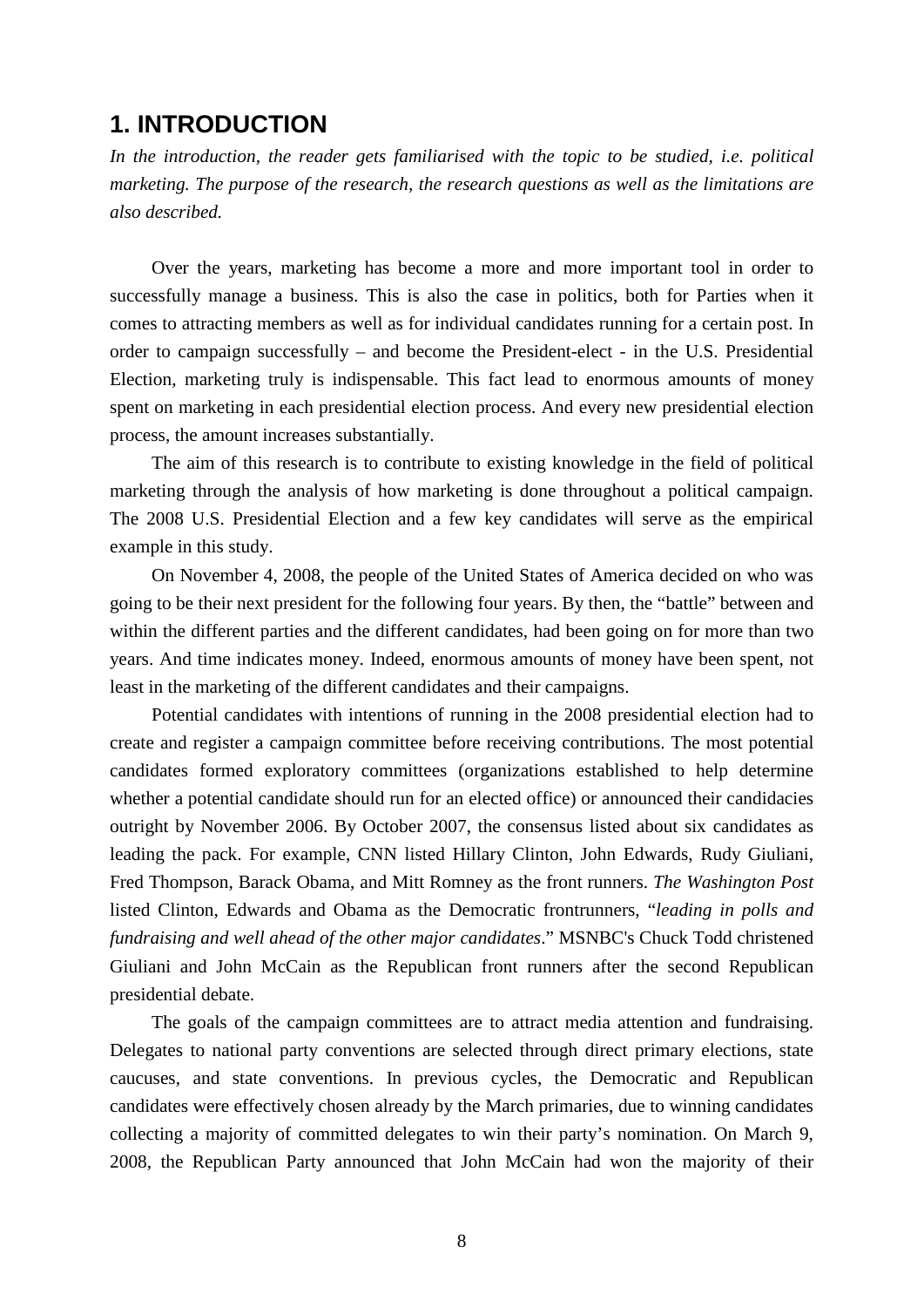committed delegates and would be the Republican presidential nominee. However, unlike previous races, the Democratic presidential nominee was not known until June, when the last primaries and caucuses were held. The reason behind this unusual situation was that the race between the Democratic Part's two frontrunners, Barack Obama and Hillary Clinton, was very close. Hence, the decision on who would be the Democratic presidential nominee was finally decided by the superdelegates, that is, unpledged delegates free to endorse whomever they choose, and not by the primary voters per see.

The cost of campaigning for President has increased significantly in recent years. It has been reported that if all costs for both Democratic and Republican campaigns (including primary election, general election, and the conventions) are added together, they have more than doubled in only eight years (\$448.9 million in 1996, \$649.5 million in 2000, and \$1.01 billion in 2004) (Wikipedia, 2008j). In January 2007, the now former Chairman of the Federal Election Commission (FEC), Michael Toner, estimated that the 2008 race will be a *"\$1 billion election*," and that to be taken seriously, a candidate needed to raise at least \$100 million by the end of 2007 (Wikipedia, 2008j).

Three candidates; Clinton, Obama, and Romney, raised over \$20 million in the first quarter of 2007, and three others; Edwards, Giuliani, and McCain, raised over \$12 million. The next closest candidate was Bill Richardson, who raised over \$6 million. In the 2008 election, many candidates actively tried reaching out to Internet users through their own sites and through sites such as YouTube MySpace, Yahoo! Answers, and Facebook. Republican Ron Paul and Democratic Party candidate Barack Obama were the most active in courting voters through the Internet. On December 16, 2007, Paul collected more money on a single day through Internet donations than any presidential candidate in U.S. history with over \$6 million. In October 2008, one month before the general election, the Obama campaign had raised \$423 million and the McCain campaign has raised \$185 million plus \$80 million in public financing.

So why is this subject interesting and important? Marketing management usually deals with the running of a business. But marketing also exists in other arenas such as for example politics. However, not that much is known about how marketing is done when it comes to politics. It is believed to be both interesting and important to investigate in the subject. Another reason to why the field of marketing in politics is believed to be interesting is that politics indeed concerns us all. The way the nominating process developed in the 2008 U.S. Presidential race is unique in many ways which also make it an interesting subject to study.

The research intends to investigate in, and answer, questions concerning differences and similarities between political marketing and consumer marketing. More specifically, it also intends to study the 2008 U.S. Presidential nomination process and marketing strategies of special relevance, marketing differentiation as well as financial aspects.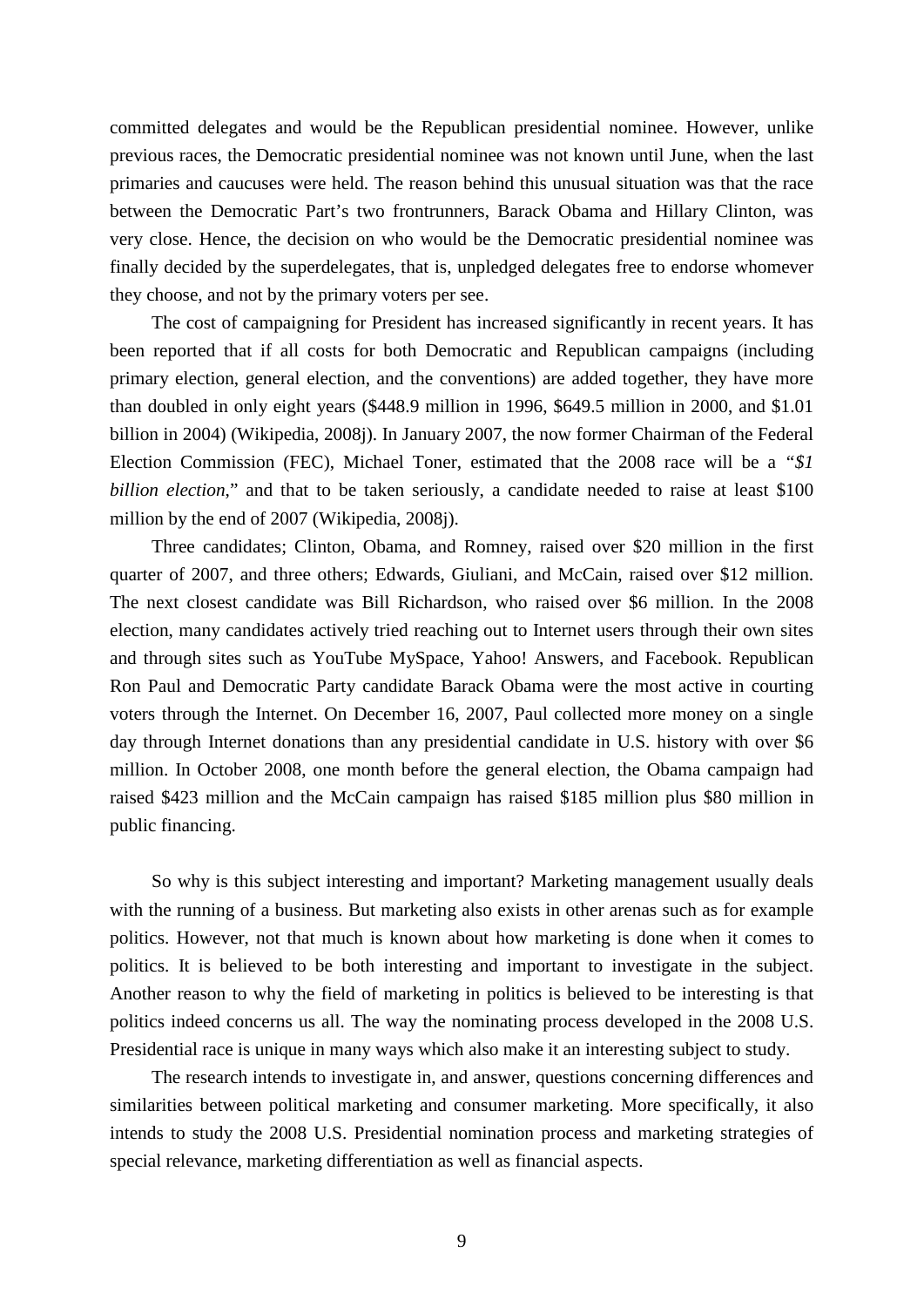## <span id="page-9-0"></span>*1.1. Purpose/Aim*

The aim of this research is to analyse the marketing used in politics, and, more specifically, in a political campaign. Furthermore, the intention of this study is to contribute to the existing knowledge in the field of marketing and politics. The empirical case chosen for this purpose is the 2008 Presidential Election in the USA – and more precisely, the Primary Elections and Caucuses during the nomination process. For this purpose, the following questions, *i.e.* key research questions, are developed.

## <span id="page-9-1"></span>*1.2. Research Questions*

The study is intended to answer the following questions:

- 1. What kind of marketing strategies are of decisive outcome in the primary season of the 2008 political campaigning?
- 2. Does the type of marketing differ within the Democratic Party, i.e., do the different candidates within the same party use different methods?
- 3. Is the marketing different for different demographic groups?
- 4. Where does the money come from?

### <span id="page-9-2"></span>*1.3. Limitations*

The focus of this study is on marketing in politics – and more specifically on the 2008 U.S. Presidential Elections. The study is limited to marketing during the nomination process, i.e. the primary season with its primary elections and caucuses. Furthermore, it will also be limited to analyzing the marketing performed by the campaigns of the two Democratic frontrunners Barack Obama and Hillary Clinton. The work focuses particularly on Barack Obama and his campaign. The Republican Party, as well as some of its candidates, might serve as comparative examples throughout the work. Since other parties are so insignificant in the U.S. compared to the two major ones, they will not be part of this study.

Politics in itself or the stance of the two major U.S. parties will not be part of this work. However, the U.S. presidential nominating and election process, concepts and phenomenon, major parties, theory of political campaigning, financing, advertisement, etc. are included in the report serving as a background in order to enhance the understanding of the U.S. Presidential Election process. This information is given in Appendices.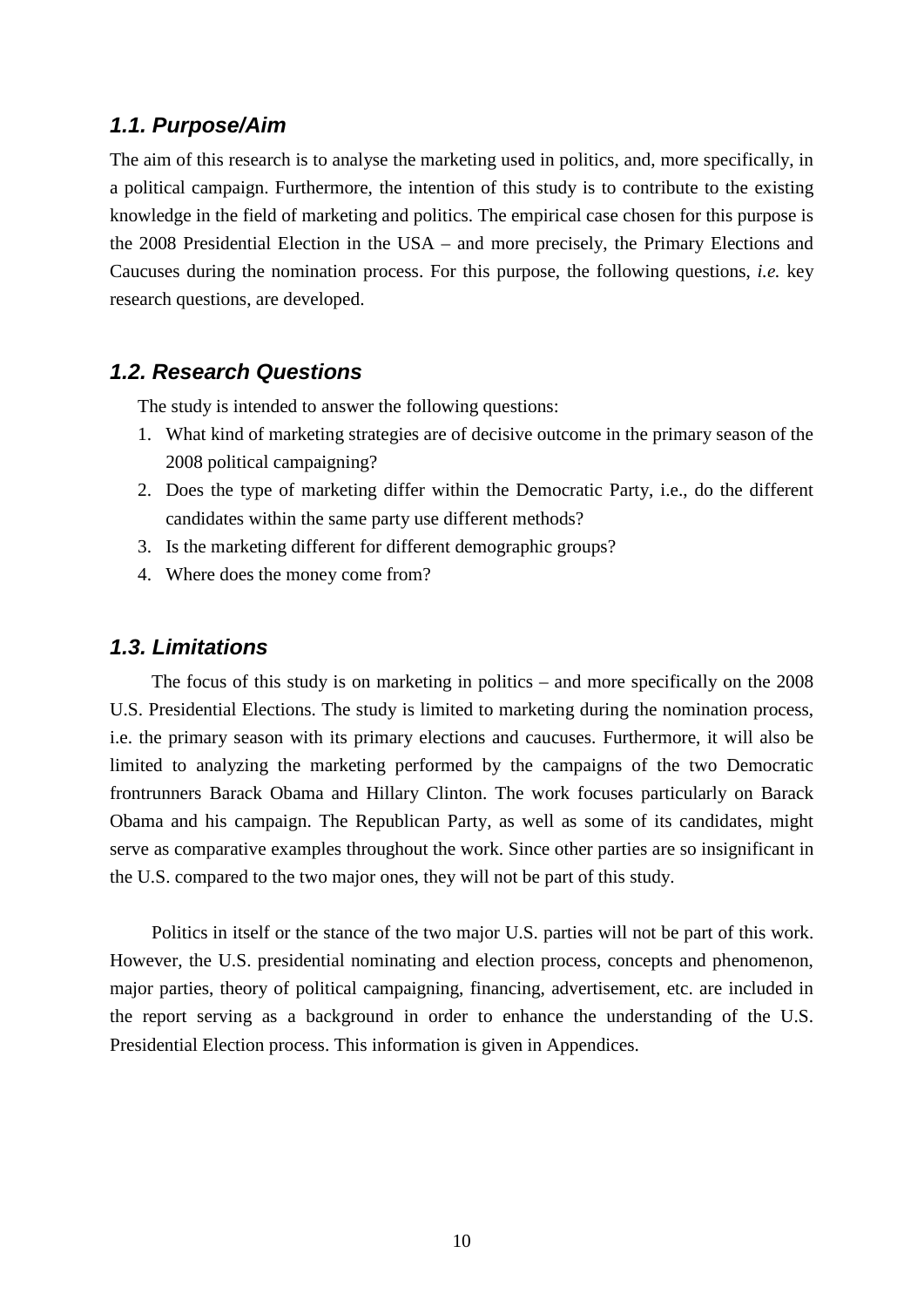# <span id="page-10-0"></span>**2. THEORETICAL DISCUSSION**

*In this chapter, the theoretical background is presented. Initially, a few words on the general aspects of marketing, such as definition, are mentioned. Afterwards, the field of political marketing is explored. First, the origins of political marketing are described and general information, such as for example the definition(s), is given. Similarities and differences between the political and the commercial marketplace are discussed. Then follow its process, several useful guidelines, and an example of a model imported from marketing management that can be used in order to analyze a party/candidate and its surroundings. Finally, some of the major criticism toward political marketing is discussed. The chapter ends with a summary and reflections on the theoretical findings and how they can be used in the study.*

## <span id="page-10-1"></span>*2.1. Marketing in General*

The marketing literature offers numerous definitions of marketing, at the heart of them all, though, is the common core: the marketing concept (i.e. consumer-oriented approach) and the notion of exchange (Scammell, 1999, p.725). In 1985, the American Marketing Association (AKA) officially sanctioned the broad view of marketing, by adding "*ideas*" to the list of products suitable for marketing (Scammell, 1999, p.725). The definition became: "*Marketing is the process of planning and executing the conception, pricing, promotion, and distribution of ideas, goods and services to create exchanges that satisfy individual and organisational objectives*".

*Marketing* is about identifying and meeting human and social needs, while being profitable in the same time, simply said marketing is "*meeting needs profitably*" (Kotler and Keller, 2006, p.5). The 2004 definition by the American Marketing Association (AKA) stated that "*marketing is an organizational function and a set of processes for creating, communicating, and delivering value to customers and for managing customer relationships in ways that benefit the organization and its stake holders*" (Homepage of AKA, 2008). By 2007, AKA offered a new definition; "*Marketing is the activity, set of institutions, and processes for creating, communicating, delivering, and exchanging offerings that have value for customers, clients, partners, and society at large*." In the new definition, marketing is regarded as an "*activity*" instead of a "*function*". Furthermore, marketing is considered to be a broader activity, not only a department within a company. Finally, the definition also positions marketing as a long term provider of value rather than short term. Kotler and Keller (2006, p6) see *marketing management* as the "*art and science of choosing target markets and getting, keeping, and growing customers through creating, delivering, and communicating superior customer value*." Peter Drucker (1973, p.64-65, cited in Kotler and Keller, 2006, p.6), a leading management theorist, put it this way: "*The aim of marketing is to know and understand the customer so well that the product or service fits him and sells itself."*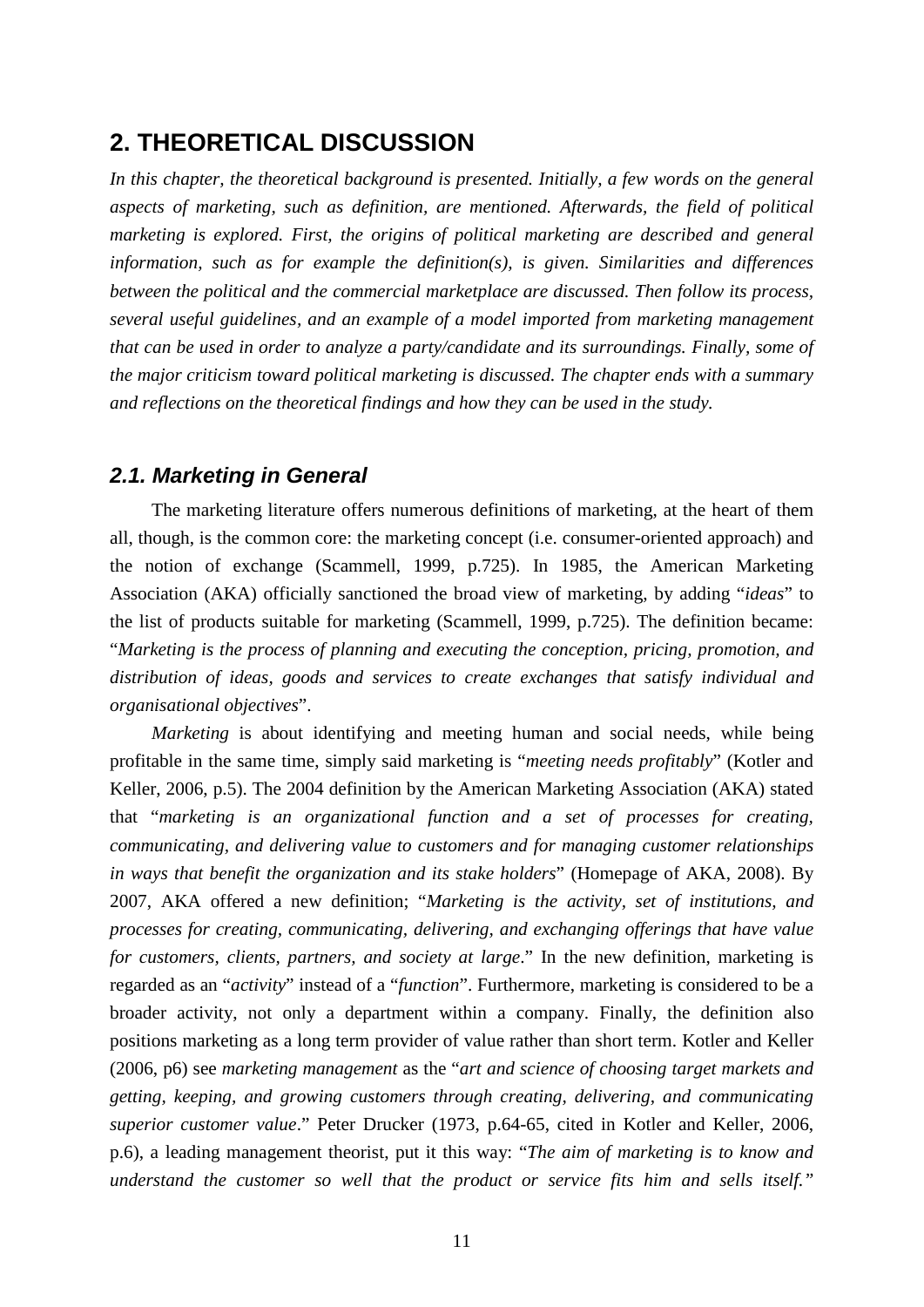Marketing consists of actions undertaken to reach a desired response from another party – a business wants a purchase, a political candidate wants a vote, etc. (Kotler and Keller, 2006, p7).

Marketing deals with exchange, transactions, and transfers (Kotler and Keller, 2006). Exchange is the process of obtaining a desired product by offering something in return. A transaction is a trade of values between two ore more parties once an agreement is reached. In a transfer, nothing *tangible* is given in return. However, something is usually expected to be given in return. Professional fundraisers for example provide benefits to donors (or transferers), in the form of emails, magazines, invitation to events, etc. According to Kotler and Keller (2006), ten types of entities are being marketed: goods, services, experiences, events, persons, places, properties, organizations, information, and ideas.

The marketplace nowadays is drastically different from what "*it used to be*" in the days of mass production and/or consumption. Major societal forces have created new behaviours, opportunities, and challenges, such as changing technology through the Internet, intranet, extranets, etc; globalization; deregulation; privatization; customer empowerment; customization; increased competition; industry convergence; retail transformation; disintermediation created by online dot-coms such as AOL, Amazon, Yahoo, eBay, E'TRADE, etc; and reintermediation by existing companies when adding online services to their offerings (Kotler and Keller, 2006).

Celebrity marketing is a major business in today's marketplace. Every film star has an agent, a personal manager, a public relations agency. CEOs, politicians, musicians, also get help from celebrity marketers. According to Kotler and Keller (2006, p.8), management consultant Tom Peters has advised each person to "*become a 'brand*'". More background on marketing in general can be found in Appendix VII.

## <span id="page-11-0"></span>*2.2. Marketing in Politics or Political Marketing*

"*Political marketing is an exciting field, which much unknown and many aspects worthy of considerable debate*." Lees-Marshment, 2006, p.124

*"To undertake political marketing is to undertake a journey but not to control its destiny."* O'Shaughnessy, 2002, p.1089

Political marketing analysis has its roots in a debate initiated by a pair of leading management theorists in the 1960s (Newman, 1999a; Wring, 1999, p.5). With the publication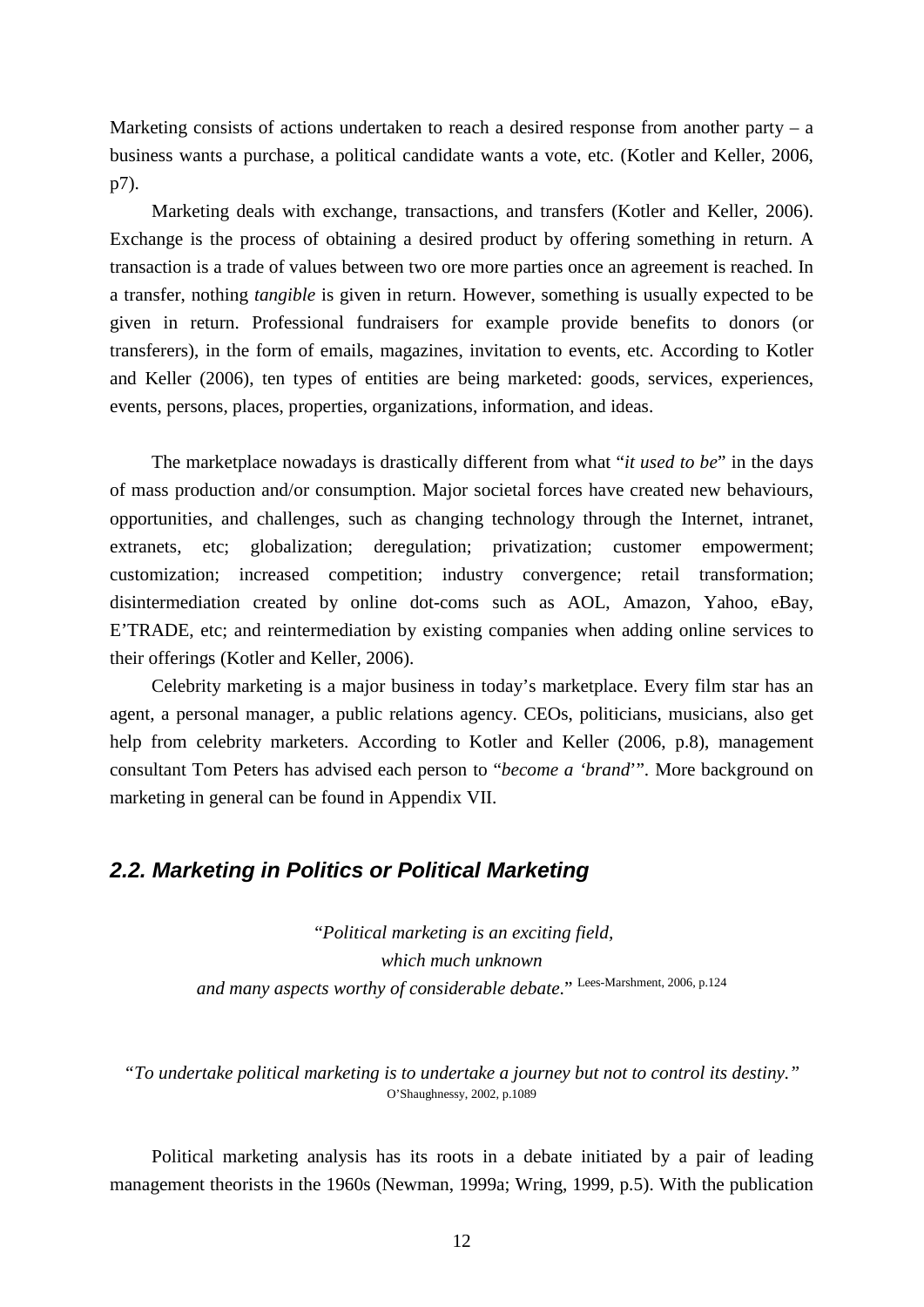of their ground breaking analysis of non-profit organizations in 1969, Philip Kotler and Sidney Levy challenged marketing's preoccupation with commercial activity (Newman, 1999a; Wring, 1999, p.5). Two years later, Kotler and Zaltman (1971) identified a new and distinct field of "*social marketing*" where non-profit organizations could benefit from the adoption of an approach pioneered in business. In the following years, analysts began to accept the need to study and develop understanding of the non-commercial sector (Newman, 1999a; Wring, 1999, p.6). Analysis of social marketing has since then entered into the subject mainstream. During the 1980s and 90s, research focused on public bodies such as charitable, religious, and governmental agencies. Interest also grew regarding party politics and, more specifically, how candidates campaign to win elections.

With increasing interest, academic literature also emerged in the field of political marketing (Savigny, 2007, p.123-124). Less than 20 years ago, "political marketing" was rarely found in academic journals outside the USA. Even there, the field was in its infancy (Scammell. 1999, p.718). The academic development of the political marketing discipline is at an early stage and, as yet, there is still much debate over the nature of the role of marketing and its applicability in political campaigns (Baines and Egan, 2001, p.32). The obvious overlap between politics and marketing apparent in much of the growing literature on U.S. campaigning written in the 1980s has revived management specialists' interest in the subject. Gary Mauser, Bruce Newman, Nicholas O'Shaughnessy are important scholars in the field and among those few that have developed the literature on political marketing in the U.S. (Newman, 1999a; Wring, 1999, p.10). There has been a broad and rapidly expanding international literature connected to political marketing, especially in the field of electioneering and political communications (Scammell, 1999, p.718). However, the political marketing literature tends to be specific to single countries, and indeed often to particular party cases (Butler and Collins, 1996, p.25). O'Shaughnessy (2002, p. 1087) states that different communities teach different things, and that the reception given to the export of American political marketing techniques in different countries is mixed. However Johnson (1997, cited in O'Shaughnessy, 2002, p. 1087) makes clear "*this is more a rejection of the idea of American-influenced elections than of the ethos of political marketing per se*".

The focus of political marketing has often been on managerial issues such as in the work of Kotler (1981), O'Cass (1996), Butler and Collins (1994), and Lock and Harris (1996), which have a strong marketing management focus (O'Cass, 2002, p.1026). O'Cass (2002, p.1026) continues by claiming that "*such areas of interest in the political-marketing literature have been related to the application of the marketing concept and of the structural and process characteristics of political marketing and marketing strategy*" and cites O'Cass, 1996; Butler and Collins, 1994; Lock and Harris, 1996; O'Shaughnessy, 1996. Some interest has also been shown to consumer research related to treating voters as consumers (Newman, 1985; Shama, 1973). Overall this body of work has contributed significantly to the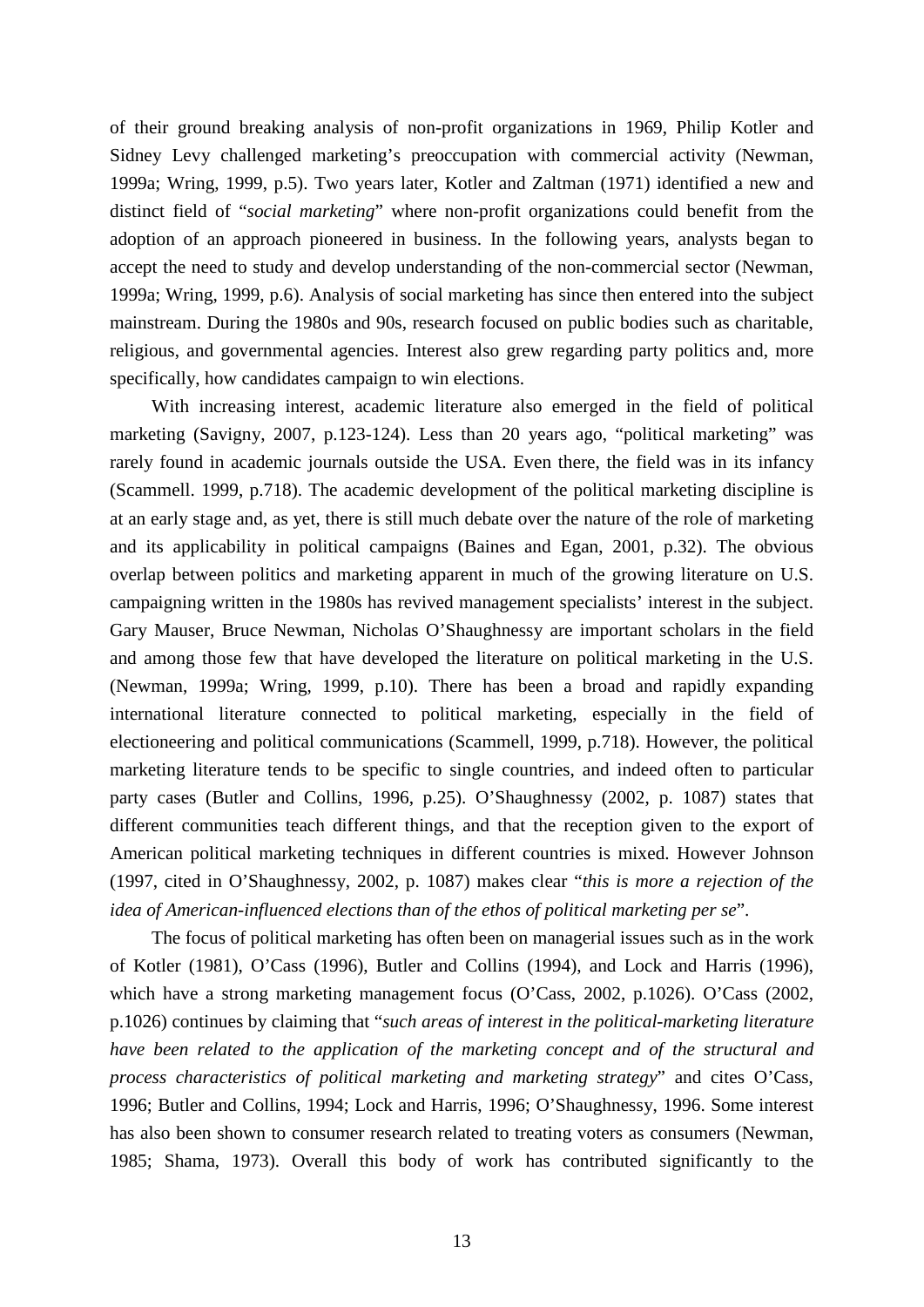advancement of political marketing (e.g., Burton and Netemeyer, 1992; Butler and Collins, 1994; Lock and Harris, 1996; O'Cass, 1996) and to the understanding of the management of political parties and the behavior of voters (O'Cass, 2002, p.1025-1026).

Since the mid-90s a group of scholars from UK, Germany, and the USA, is trying to establish political marketing as a distinctive sub-discipline, offering new ways of understanding modern politics (Scammell, 1999, p.718).

O'Shaughnessy (1990) and Newman (1994) have imported models from the management marketing literature to chart contemporary political behaviour in the U.S. (Savigny, 2007, p. 123-124). The same has been done in the UK by Scammell (1995) and Lees-Marshment (2001a) according to Savigny (2007, p.123-124). These business models are used to describe contemporary electoral competition. One of the key concepts within these models is the "marketing concept" which essentially claims that the customer is at the centre of the product. This concept is largely accepted and applied within much of the political marketing literature (Savigny, 2007, p.124).

Unlike research going on in the U.S., which is increasingly sub-divided and focused on specific cases or campaign activities such as polling or advertising, the international literature tends to group the study of techniques together under the generic term "political marketing" (Newman, 1999a; Wring, 1999, p.10). Dominic Wring (1999, p.10), a senior lecturer in Communication and Media Studies at Loughborough University, UK, argues that "*the fact that several independent scholars from different democracies have recognised the growth of this phenomenon over the last two decades tends to reinforce the belief that there is a major change taking place in the way modern elections are being conducted*.". The phrase "political marketing" has become a recognised part of academic discourse (Newman, 1999a; Wring, 1999, p.7).

Political marketing is far from being universally accepted among political scientists at the conceptual level, even though a small group of political scientists are in favour of political marketing, arguing that it brings "*distinctive strengths lacking in orthodox political science treatments*" (O'Shaughnessy, 2001, p.1047, 1049). Political marketing is commonly misinterpreted as being only about 'political communication', but it rather is "*a potentially fruitful marriage between political studies and marketing*" (Lees-Marshment, 2001b, p.692). The broad scope of political marketing has not been widely accepted in existing literature (Lees-Marshment, 2001b, p.692; Scammell, 1999). Political marketing has even been accused, by those in the field of political science, of "*being nothing else other than presentational fizz and dismissed as a cute idea offering little more than trendy appeal*" (Lees-Marshment, 2001b, p.692). One explanation behind this accusation is that the majority of political marketers do focus only on political marketing communication (PMC) even though others acknowledge political marketing's greater potential (Lees-Marshment, 2001b,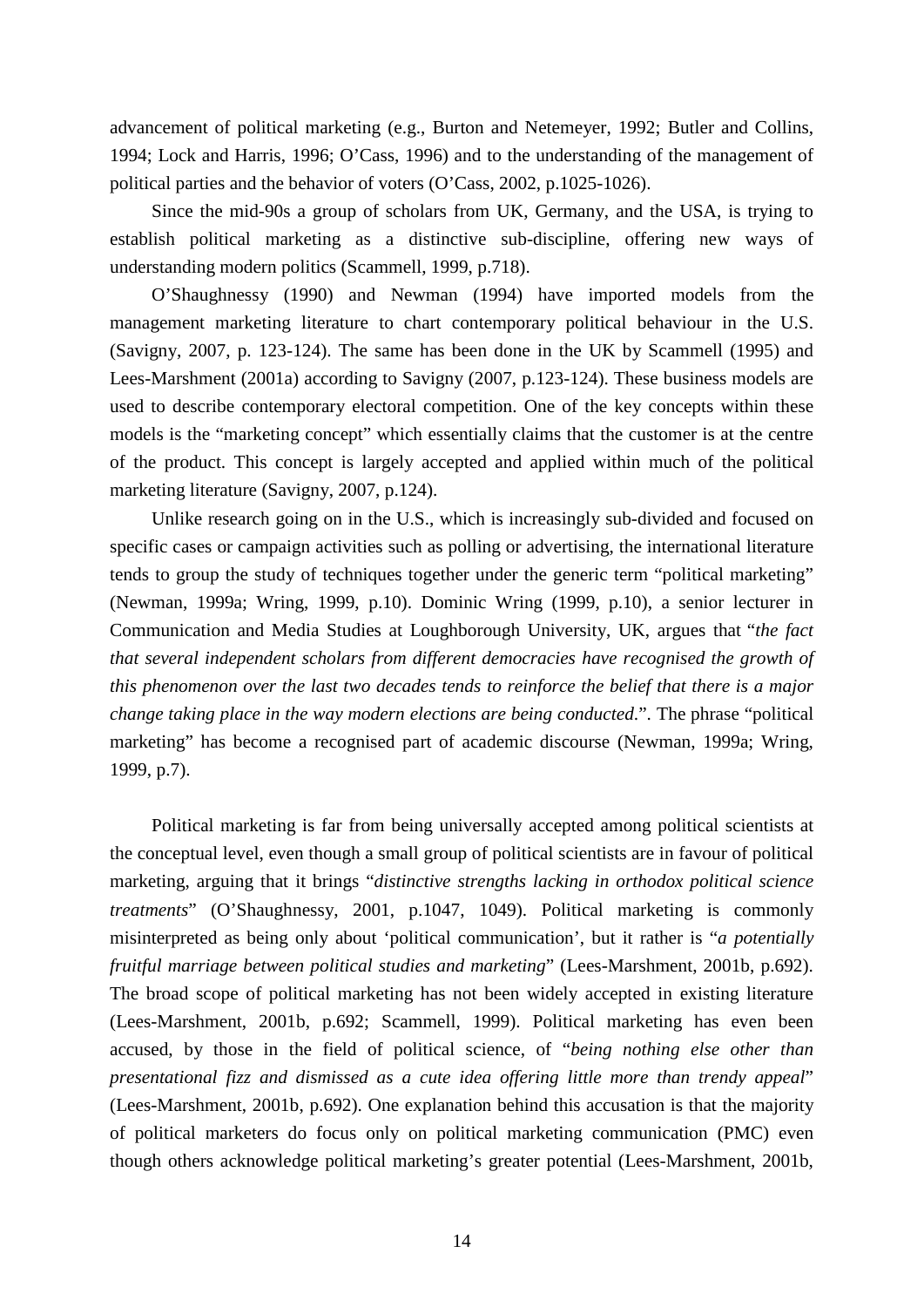p.692). Another reason is that the theoretical framework of marketing is not always empathized enough (Lees-Marshment, 2001b, p.692). The idea that marketing techniques can be utilised in political campaigning often brings disquiet to many, not least those who believe that "*politics has a higher purpose than commercial profitability*" or who acquaint marketing with "style" rather than "substance" or "image" rather than "issues" (Baines and Egan, 2001, p.27). The perceived view amongst many practitioners was that "*the differences from the mainstream were such that marketing required considerable adjustment in the political arena*" (Baines and Egan, 2001, p.28). These perceived differences have been documented by many (e.g. Reid, 1988; Butler and Collins, 1994; Lock and Harris, 1996; Egan, 1999; Baines *et al*., 1999a, cited in Baines and Egan, 2001, p.28). However, "*there is a crucial need for political marketing concepts to be based "…on both pillars: marketing and political science*" (Henneberg, 1995, p.5, cited in Butler and Collins, 1996, p.25).

Political marketing is often located within 'campaign studies' by political scientists (Scammell, 1999, p.719). There is agreement that marketing is significant in modern campaigns, but disagreement that marketing is the accurate theoretical framework within which to understand campaign processes (Scammell, 1999, p.720). In the field of 'political communic[a](#page-14-0)tion'<sup>a</sup>, political marketing is seen primarily as a response to developments in media and communication technologies (Scammell, 1999, p.720). A third main approach on political marketing comes from management and marketing disciplines. According to Scammell (1999, p.722), Kotler argues that election campaigning has an inherently marketing character and that the similarities of salesmanship in business and politics far outweigh the differences. However, Butler and Collins (1999, cited in Baines and Egan, 2001, p.27) argue that simple application of "a marketing orientation" to political campaigning is perhaps an over-simplification.

The emphasis on strategy is the major contribution of the marketing literature, shifting the focus from the techniques of promotion to the overall strategic objectives of the party/organization, thus, reversing the perspectives of the other approaches – political marketing goes from being a subset of broader processes (communication, campaigning) to *becoming* the broader process (Scammell, 1999, p.723). This is a key argument of the rising sub-discipline of political marketing (Scammell, 1999, p.723; O'Shaughnessy, 2001, p.1049). Consequently, the prime drivers of change are not the media but campaigners' strategic

 $\overline{a}$ 

<span id="page-14-0"></span><sup>a</sup> Political communication is a sub-field of political science "*that deals with the production, dissemination, procession and effects of information within a political context*". Some of the aspects studied within this subfield are study of media and analysis of political speeches. Political science then, "*is a branch of social science that deals with the theory and practice of politics and the description and analysis of political systems and political behaviour*". Wikipedia, 2008 [\(http://en.wikipedia.org/wiki/Political\\_communication](http://en.wikipedia.org/wiki/Political_communication) an[d http://en.wikipedia.org/wiki/Political\\_science\)](http://en.wikipedia.org/wiki/Political_science)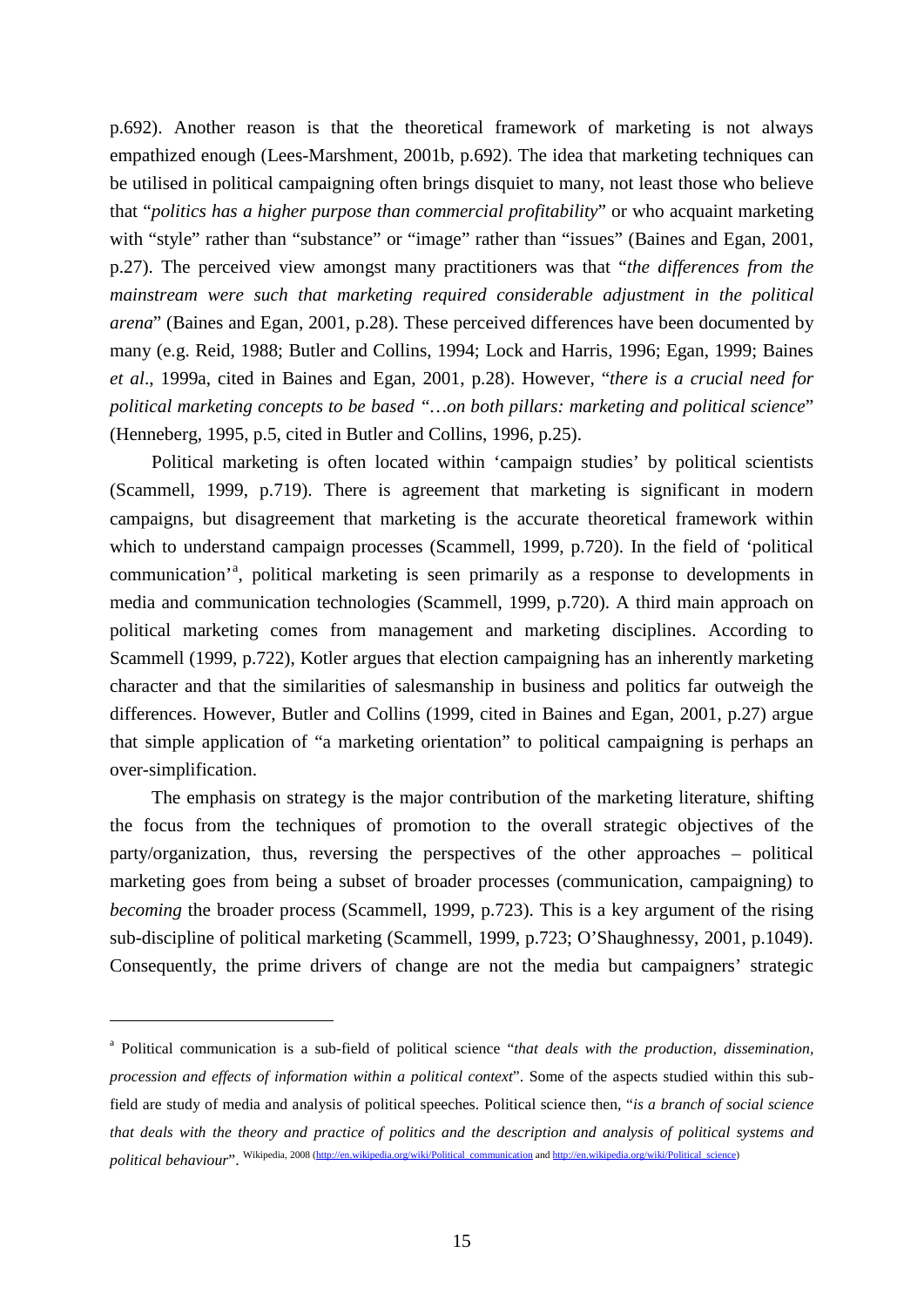understanding of the political market. Butler and Collins (1996) agree. According to them, the study of political marketing has concentrated on tactical issues in the campaign, and especially on communications. Instead, they attempt to shift the emphasis to the strategic level by recognizing the limitations of the other approaches. With this framework, fundamental issues such as competitive analysis, party/candidate positioning, and relevant strategic directions are brought to the political marketing context. The strategic framework offers "*an opportunity to move away from the merely tactical and see the reality of political management in a broader frame*". They finally conclude by stating that "*it is incumbent on the marketing community to encourage this approach rather than allow a narrow, and ultimately limited, perspective to prevail*" (Butler and Collins, 1996, p.35).

Political marketing is claimed to offer new and important ways of understanding modern politics. It has a desire to investigate and explain the behaviour of leading political actors, to understand the underlying processes, to create explanatory models of party and voter behaviour, as well as an interest in persuasion (Scammell, 1999, p.719). It has consequences for democratic practice and citizen engagement. Scammell (1999, p.739; Lees-Marshment, 2001b, p.707) concludes that political marketing "*offers a rational economic theoretical basis for explaining party and voter behaviour that is more broad and inclusive than either the conventional political science campaign studies or political communications approaches*".

There is accumulating evidence that the adoption of the marketing concept is precisely what has been happening in U.S. politics (and to a lesser extent in Britain and elsewhere) (Scammell, 1999, p.732). "*Going back to Franklin D. Roosevelt, all modern-day presidents have relied on marketing to a greater or lesser degree to communicate their messages to the American people.*" (Newman, 1999b, p.35). Basic marketing skills such as campaign buttons, posters, political rallies, campaign speeches, etc., have been used for years to familiarize voters with a name, a party, and a platform.

#### <span id="page-15-0"></span>**2.2.1. Definition of Political Marketing**

Many phrases such as "political management", "packaged politics", "promotional politics", or "modern political communications", have been used to describe what is most commonly called "political marketing" (Scammell, 1999, p.718) Political marketing can be seen as something "*democratic parties and candidates actually do to get elected and that it is different from earlier forms of political salesmanship*" (Scammell, 1999, p.719). However, according to O'Shaughnessy (2001, p.1051) there is a risk of using the term political marketing "*too loosely, to refer to anything from rhetoric to spin doctoring, or simply to every kind of political communication that has its genesis in public opinion research*".

The genre "political marketing" may be seen to function at several levels, since it is both descriptive and prescriptive. Descriptive, since it "*provides us with a structure of business derived labels to explain, map, nuance and condense the exchange dynamics of an election*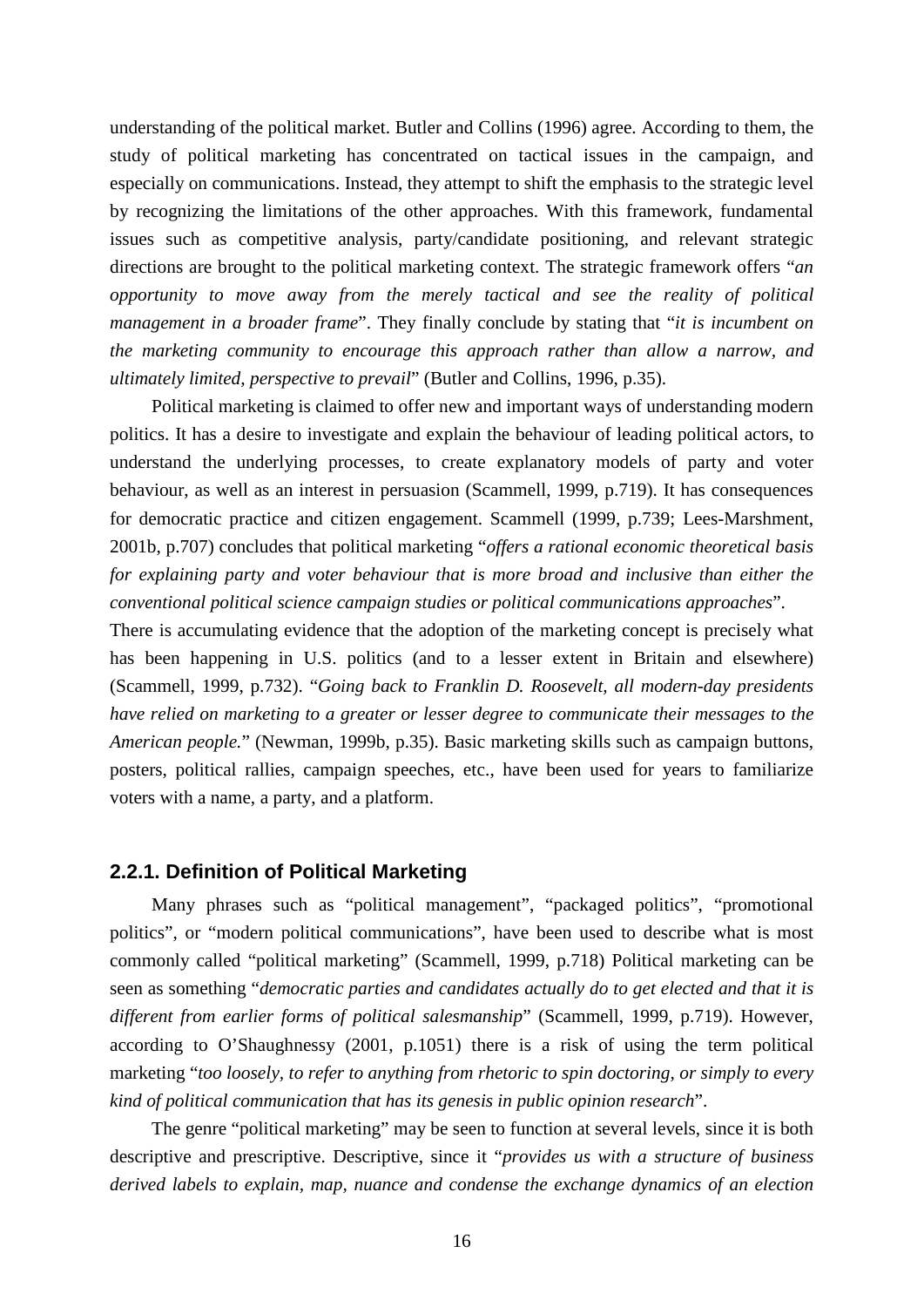*campaign*". Prescriptive, since many academics claim that "*this is something parties and candidates ought to do if they are to fulfil their mission of winning elections*". *"'Political marketing' may now be a recognised sub-discipline, but it is also a recommendation*." (O'Shaughnessy, 2001, p.1047).

The general definition and understanding of political marketing suffer from significant confusion (Scammell, 1999; Lees-Marshment, 2001b, p.692). By 1999 there was still no consensus on a definition of political marketing, nor even that it is the most appropriate label for the subject (Scammell, 1999, p.718).

Political marketing is generally defined as "*facilitating the societal process of political exchange*", while political marketing management describes the '*art and science'* of successfully *managing* this (political) exchange process (Henneberg, 2004, p.226). Political marketing consists of (1) a network of commercial enterprises offering relevant consultancy services and of political organizations (parties, candidates, lobbyists, and PACs) that employ them, and (2) a set of practices that constitute the 'discipline' involved: political research, opinion polling, strategy development, etc. (Palmer, 2002). Activities in political marketing may comprise developing a strategic political posture for a party, micro-managing an election campaign, coordinating the spin on certain communications with "parallel" organizations and using political marketing research to focus marketing spending resources, etc. (Henneberg, 2004, p.226). Political marketing is "*the marketing of ideas and opinions which relate to public or political issues or to specific candidates*" (Butler and Collins, 1994, p.19).

Another definition of political marketing is that it "*is about political organizations adapting business-marketing concepts and techniques to help them achieve their goals*" (Lees-Marshment, 2001b, p.692). Political parties, interest groups, and local councils for example, are increasingly conducting market intelligence research to identify key citizen concerns, and change their behaviour accordingly in order to meet those demands and then communicate their "product offering" more effectively (Lees-Marshment, 2001b, p.692). Political marketing can also be defined as "*seeking to establish, maintain and enhance longterm voter relationships at a profit for society and political parties, so that the objectives of the individual political actors and organisations involved are met. This is done by mutual exchange and fulfilment of promises*" (Grönroos, 1990; Henneberg, 1996; cited in O'Shaughnessy, 2001, p.1048).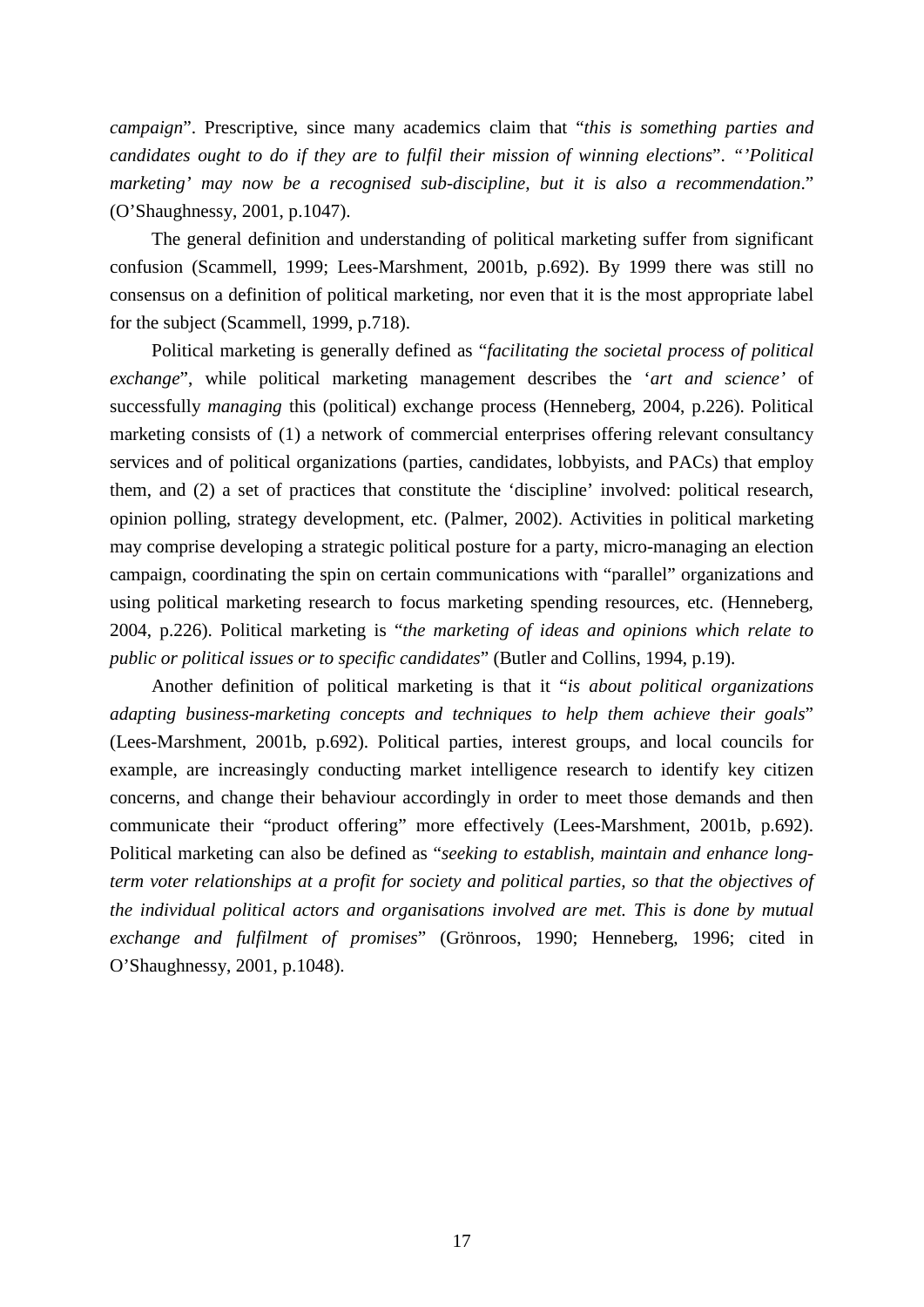# <span id="page-17-0"></span>**2.2.2. "The ABC's of Marketing"**[b](#page-17-2)

Political marketing can be seen as the permeation of the political arena by marketing (Lees-Marshment, 2001b, p.693). Marketing literature (Evans and Berman, 1994, p.399; O'Leary and Iredale, 1976, p.153; cited in Lees-Marshment, 2001b, p.693) acknowledges that non-profit organizations are "*substantially different to businesses*". However, transferring marketing principles from business organizations to non-profit organizations is a complex process and must be made with care (Rothschild, 1979, p.11, cited in Lees-Marshment, 2001b, p.693). Simply said, marketing approaches must be adapted (Scrivens and Witzel, 1990, p.13, cited in Lees-Marshment, 2001b, p.693). A non-profit organization, such as a political party, differ from a business in many ways: its goal is different, its performance is more difficult to measure, it may have several, conflicting, often undefined and unknown markets, it is conventionally seen as having normative roles or functions to play in society, and finally, its "product" is less tangible and is more complex to design, as well as envisage conceptually (Lees-Marshment, 2001b, p.693).

Researchers increasingly look to service-industry 'relationship marketing' theory to delevop models for politics. Political exchange dynamics have echoes in service marketing where the product often also is intangible, complex and not fully understood by its customers (Scammell, 1999, p.727). Successful marketing in many service sectors are associated with strategies that treat sales as 'exchange relationships' where trust is exchanged for fulfilled promises. Reputation, image, and leadership evaluations are all important factors in both politics and the service sector (Scammell, 1999, p.728). Media has a more active presence in politics than in any other service market, and is by far, the most important channel of political information and crucial for political image (Scammell, 1999, p.729). However, even though media complicates the exchange dynamics, it does not determine them – the main exchange remains that of party/candidate and voter(s) (Scammell, 1999, p.729).

#### <span id="page-17-1"></span>**2.2.2.1. Similarities & Differences between the Markets**

 $\overline{a}$ 

According to Palmer (2002, p.350), the theory of political marketing "*rests in large measure on the perception of a parallel, or an analogy, between the marketing of consumer products and political persuasion*". However, this parallel is not unquestioned. One of those in favour of the analogy compare voting to an investment, others state the managerial similarity with competition, decision-making, communication channels, and persuasion (Palmer, 2002). Yet others produce political marketing models which are similar to marketing

<span id="page-17-2"></span><sup>b</sup> The name of the heading is borrowed from Newman, B.I., *The Mass Marketing of Politics*, Sage Publications, 1999, Ch. 3, p. 35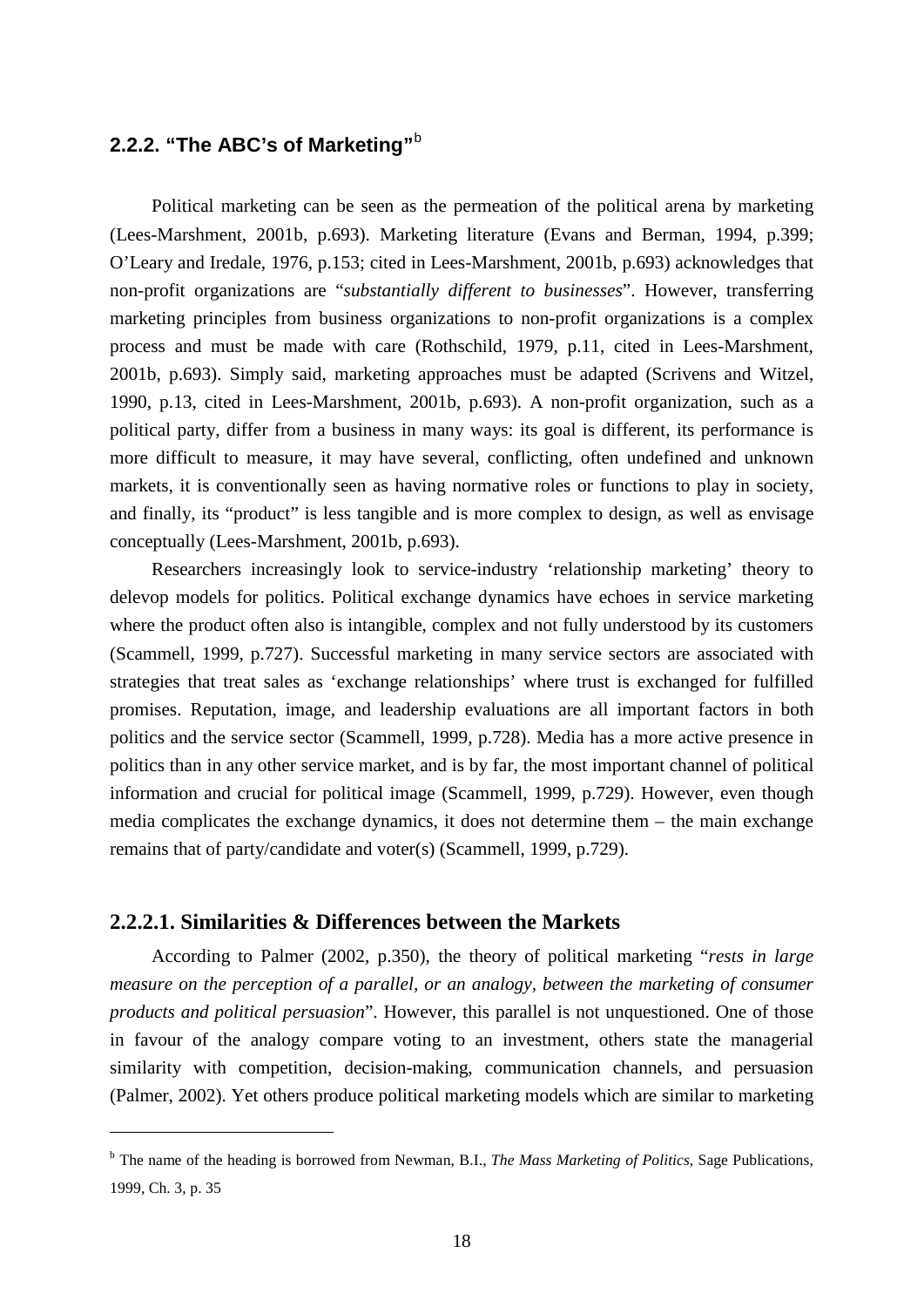models – a structure consisting of product, organization, and market; and a process consisting of value defining, value developing, and value delivering (Butler and Collins, 1994, p.19-34; and Butler and Collins, 1999, cited in Palmer, 2002, p.350). Palmer (p.350-351) continues by stating that those against the idea of an analogy, argue that the political 'product' has no practical value for the 'consumer', that the range of 'products' is very limited, that a large part of the labour force in politics consists of volunteers, that opposition is clearly defined, that the 'consumer' is more difficult to analyse, 'product positioning' is more difficult to perform, and finally, that re-branding is more complex due to ideology.

There are strong similarities between the business market and the political market according to Newman (1999b, p.36-37). First, both markets use standard marketing tools and strategies, i.e. marketing research, market segmentation, targeting, positioning, strategy development, and implementation. Second, the voter can be analyzed as a consumer in the political marketplace, thus using the same models and theories in marketing used to study consumers in the commercial marketplace. Third, both are involved in competitive marketplaces and therefore rely on similar approaches to winning. Intensity of competition is a driver of change in both politics and business according to Scammell (1999, p.726).

Two evident differences between the two marketplaces are difference of philosophy (goal) and follow up of implementation of marketing research results. The goal in consumer marketing is to make a profit, in politics; the overall goal, at least for democracies, is "*the successful operation of democracy*" (Newman, 1999b, p.36). However, electoral success is the major short-term goal of a party or individual (Lees-Marshment, 2001b, p.693). The difference between winning and loosing in business is based on huge variations and by contrast, in politics, this difference can be very small. Implementation usually is followed in business but in politics though, it is up to the candidates themselves to decide on the level of follow up (Newman, 1999b, p.36). Another distinction between political marketing and consumer marketing is that political marketing is subject to the mass or "free" media which may be influenced but not controlled. Thus, political marketing has to be viewed as a complex two-step communication process that influences the consumer directly but also indirectly through the free media (O'Shaughnessy, 2001, p.1050).

#### <span id="page-18-0"></span>**2.2.2.2. Same Principles**

The same principles are true for both the commercial marketplace and the political marketplace: Successful companies have a market orientation and are constantly engaged in creating value for their customers by anticipating their needs and constantly developing innovative products and services that keep them satisfied (Newman, 1999b, p.35). Politicians do the same; they try to constantly create value for their voters by improving quality of life and creating the most benefit at the smallest cost ((Newman, 1999b, p.35). Innovation in the political marketplace is no different from innovation in the commercial marketplace. Without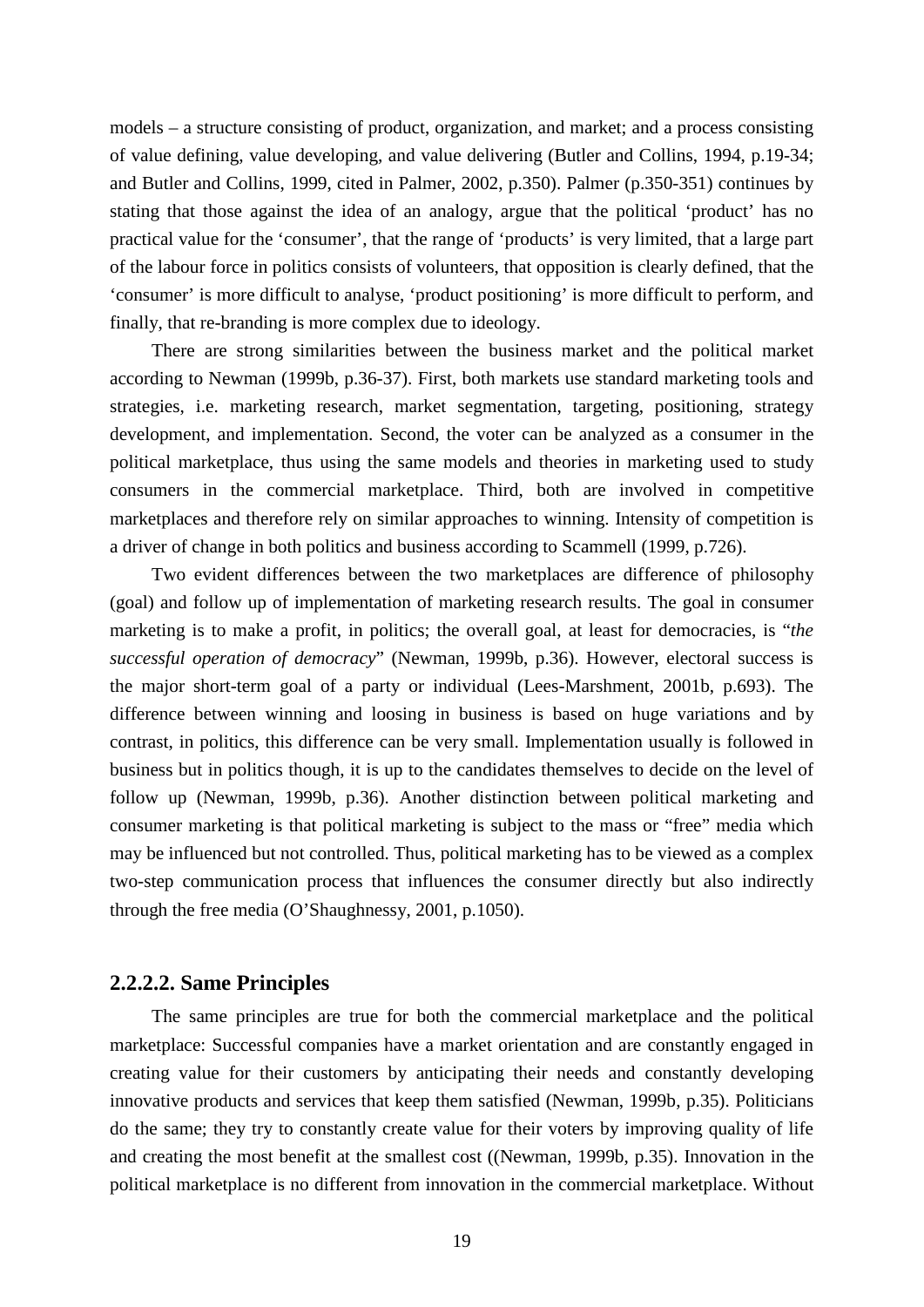innovation, a company, politician, or political party is doomed (Newman, 1999b, p.29).

#### <span id="page-19-0"></span>**2.2.2.3. The Selling of a 'Product'**

Major corporations have marketing departments including sales representatives, marketing researchers, advertising specialists, direct marketing experts, etc. Their job is to develop marketing plans for existing products and brands and also to develop new products and brands. Marketing helps in the selling of the products – without marketing the sales would most certainly be a lot lower. Just like a company, a politician also sells something. The difference is that the politician sells ideas, himself or herself, as well as his or her vision (Newman, 1999b, p.36). These ideas are formulated into programs that are then marketed to the people. The candidate uses marketing professionals to convince the voters to vote for him or her and to buy into his or her vision for the country in question. The vote can be described as a "psychological purchase" (Butler and Collins, 1994, p.19).

Newman (1999b, p.36) argues further that: "*Today, similar to the business world, it takes a good marketing researcher, media strategist, and direct mail specialist, as well as a stable of consultants and a lot of money, to win in politics.*". One remark that can be made about the political product is that it is complex, abstract, intangible, and not easily unbundled by voters. It embodies "a certain level of promise about the future", an "attractive life vision", whose satisfactions are "long-term, vague and uncertain" (O'Shaughnessy, 2001, p.1048). The political 'producers' themselves may also dispute product characteristics, even in public and "*right up to the point of 'sale'* " (Scammell, 1999, p.727). Harrop (1990, cited in O'Shaughnessy, 2001, p.1048) sees political marketing as essentially a form of service marketing. Baines and Egan (2001, p.32) continue by acknowledging that political markets are distinctive but question the degree of distinctiveness from other high-credence, highly intangible service markets. Accordingly, marketing theory recognizes that intangible services are far more difficult to sell than physical products (Scammell, 1999, p.727).

#### <span id="page-19-1"></span>**2.2.2.4. The Voter as a Consumer**

Often, expectations of customers – and voters – are influenced by the gaps in thinking that exist between their own perceptions and those of the service provider. Marketers have a hard work trying to shape these expectations. One gap exists between the *expectation of consumers and management's perceptions* of those expectations (Newman, 1999b, p.37). This gap might be difficult to measure in politics because candidates shape their perceptions of the electorate after pollsters have told them what these expectations are. In presidential primaries in particular, policies and promises are often changed in order to suit each area's or state's electorate even if the candidates' records suggest something different. Another gap exists between *quality specifications and service delivery* (Newman, 1999b, p.37). Politicians are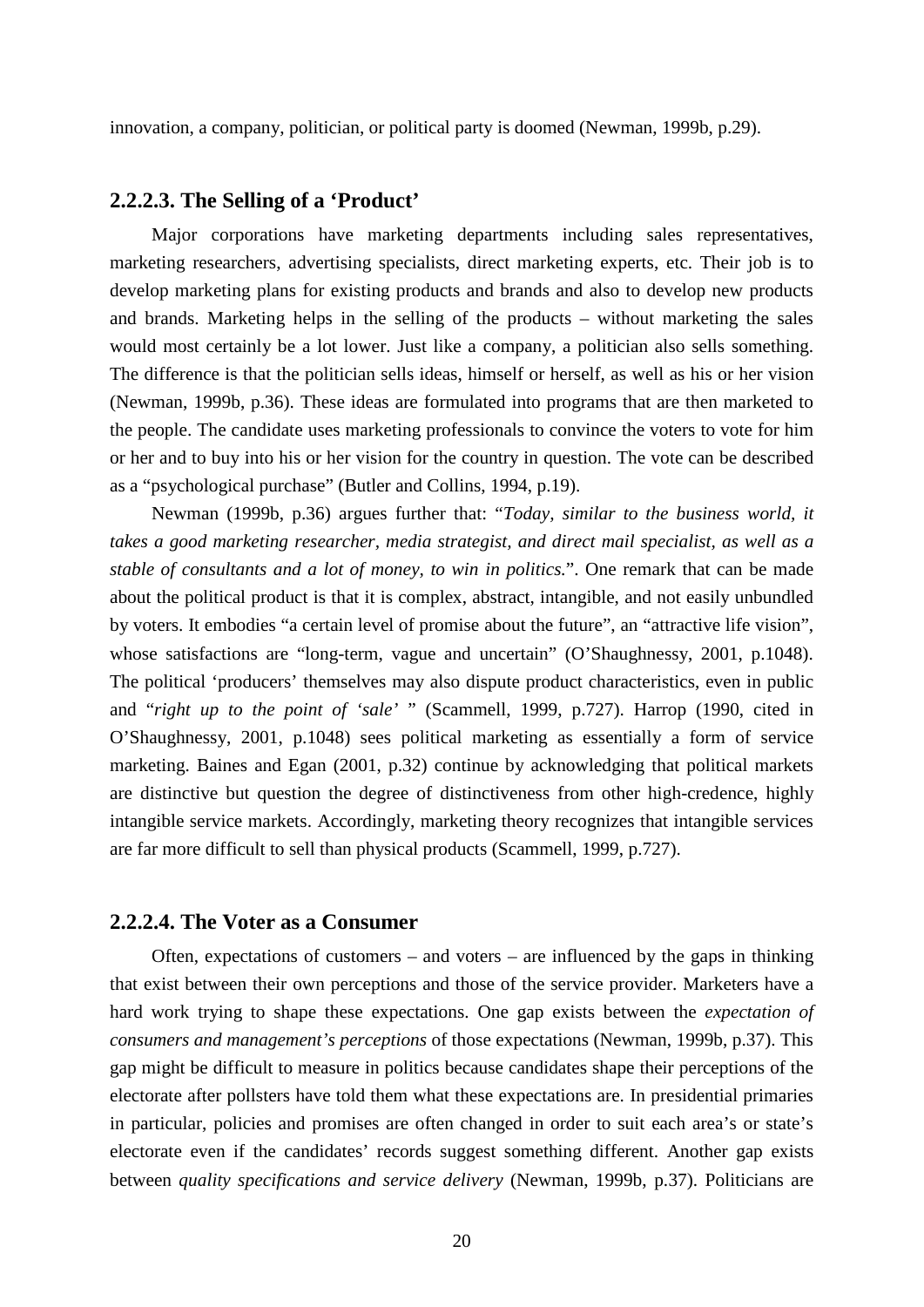much more vulnerable to this gap than other service industries due to unexpected situations in which to respond – they might not be able to respond and deliver even if they perceive what is important to the voters. A third gap exists between *management perceptions and service quality specifications* (Newman, 1999b, p.37). Politicians do not always have complete control over staffing; civil servants often are in positions not affected by changes in elected officials. Setting agendas responsive to citizens' needs can also be difficult due to the fact that for example, the U.S. House of Representatives can shift majority from Democratic to Republican during the term of the incumbent president. Finally, a fourth gap exists between the *service delivery and external communications* when promises made do not end in tangible results (Newman, 1999b, p.38). This is common in politics since candidates "*often campaigns on platforms of promises that do not materialize into policy when he or she gets into office because of the bureaucracy in government or puffery on the part of the candidate as a means of getting into office*" (Newman, 1999b, p.38).

#### <span id="page-20-0"></span>**2.2.2.5. The Politician's Unique Service Obligations**

According to Newman (1999b, p.38), there are three situations that are unique for politicians compared to other service providers. First, they are faced with uncontrollable situations such as a stock market crash, a military invasion, the death of another politician, accusations by a competing candidate, etc. The only way to respond to these uncontrollable situations is to act proactively by having an organization and policies flexible enough to respond. Secondly, politicians have dual roles, being both policymakers and campaigners. Activities and strategies very much depend on which of the two roles is played. As a policymaker for example, the politician counts on permanent staff, whereas as a campaigner, volunteers are hired on a temporary basis. The third difference is the type and level of communication used by the politician and his or her organization. Politicians must rely on mass media communications, public appearances, and direct mail procedures to get their message out. Usually the organization is the one making contact; however, the politician normally has more face-to-face contact than found elsewhere in the service sector.

#### <span id="page-20-1"></span>**2.2.2.6. The Exchange Process**

Newman (1999b, p.39; Scammell, 1999, p.722) argues that marketing often is described as an exchange process between a buyer and a seller, with the buyer exchanging money for the seller's product or service. In politics, the exchange process is centred on a candidate offering political leadership (through policies) and a vision in exchange for trust and support in the form of votes. Once in office, the same is offered in exchange for votes of confidence or approval ratings (Newman, 1999b, p.39).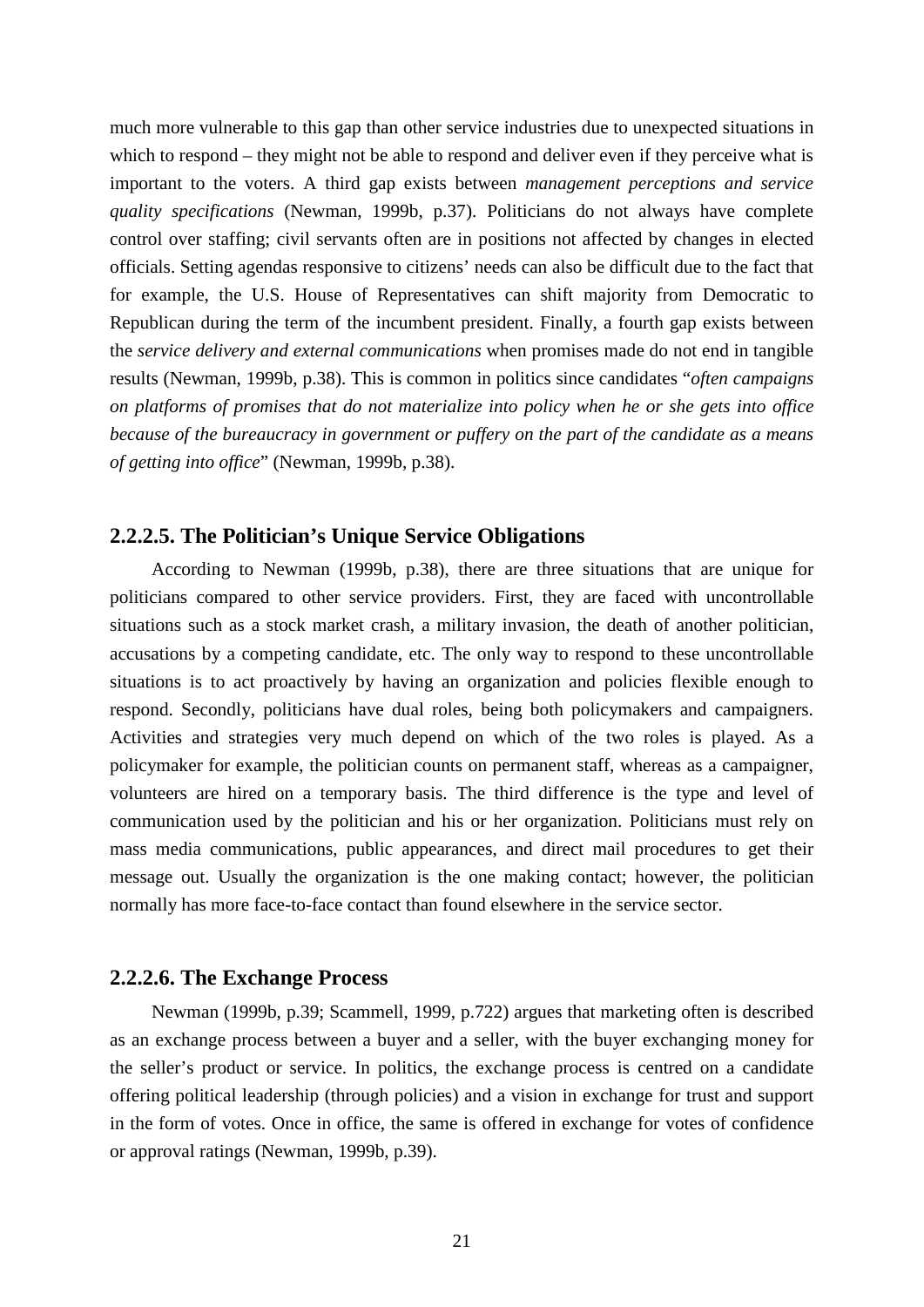#### <span id="page-21-0"></span>**2.2.2.7. Marketing Research**

Newman (1999b, p.39) states that:

"*At the core of marketing is the belief that extensive research must be carried out to determine the needs and wants of the marketplace before a product or service is developed. Similarly, marketing research is used by political leaders to shape policy.*"

This process, although initially much more primitive, dates back as far as to the campaigning of the early 1800s (in the USA). Already in the 1820s and for a long time thereafter, interviews as pre-election "*straw polls*" (a term coming from the strong farming industry in the USA at that time, that revealed "*how the wind was blowing*"), were used in newspapers (Newman, 1999b, p.39). George Gallup was the first to introduce the world to polling in his Ph.D. dissertation studying newspaper reading habits, and in the 1930s he invented the political poll (Newman, 1999b, p.39). According to Niffenegger (1989, p.46), Eisenhower was probably the first to use "*positioning research*" in his 1952 presidential campaign by having Gallup surveying the electorate to determine the most pressing issues on voters' minds. Later, pre-elections polls became common. In 1968, Richard Nixon took marketing research to a new level when using data featuring a 26-item semantic differential scale to plot the voters' images held of him, Humphrey, Wallace, and the "*ideal president*" (Niffenegger, 1989, p.47). Then, by measuring the gaps between him and the ideal, Nixon was able to identify which traits he most needed to improve. He was also one of the first to target and track the crucial *swing voter* segment in *swing states*. Undecided voters most susceptible to campaign pleas in these areas were then tracked in order to concentrate marketing efforts on them.

Another tool is PINS (Political Information System), "*probably the most comprehensive political research system to date*" (1989), a highly integrated political planning and analysis system developed by Wirthlin since 1968 (Niffenegger, 1989, p.47). It was used by Reagan in the 1984 presidential race for example, as was focus groups. In addition to current survey data, PINS contained historical voting patterns for every county in the U.S. as well as demographic data. It also factored the relative strength of the party organization on a state-bystate basis as well as voter intention data, updated daily. Additionally, it had an impressive feature, its simulation capability allowing "*what if*" questions on various topics Niffenegger, 1989, p.47).

Opinion polls, called marketing research in the business world, are one of the most important tools in politics (Newman, 1999b, p.40). First, focus groups are used to fine-tune programs and policies, once this is done, marketing research is used to develop tactics and strategies before the issues are finally presented in public. There are several ways to colour the perceptions of voters. One tool is the "*push polls*" where, using a phone bank, thousands of voters are called and asked questions smearing or denigrating the opposing candidate with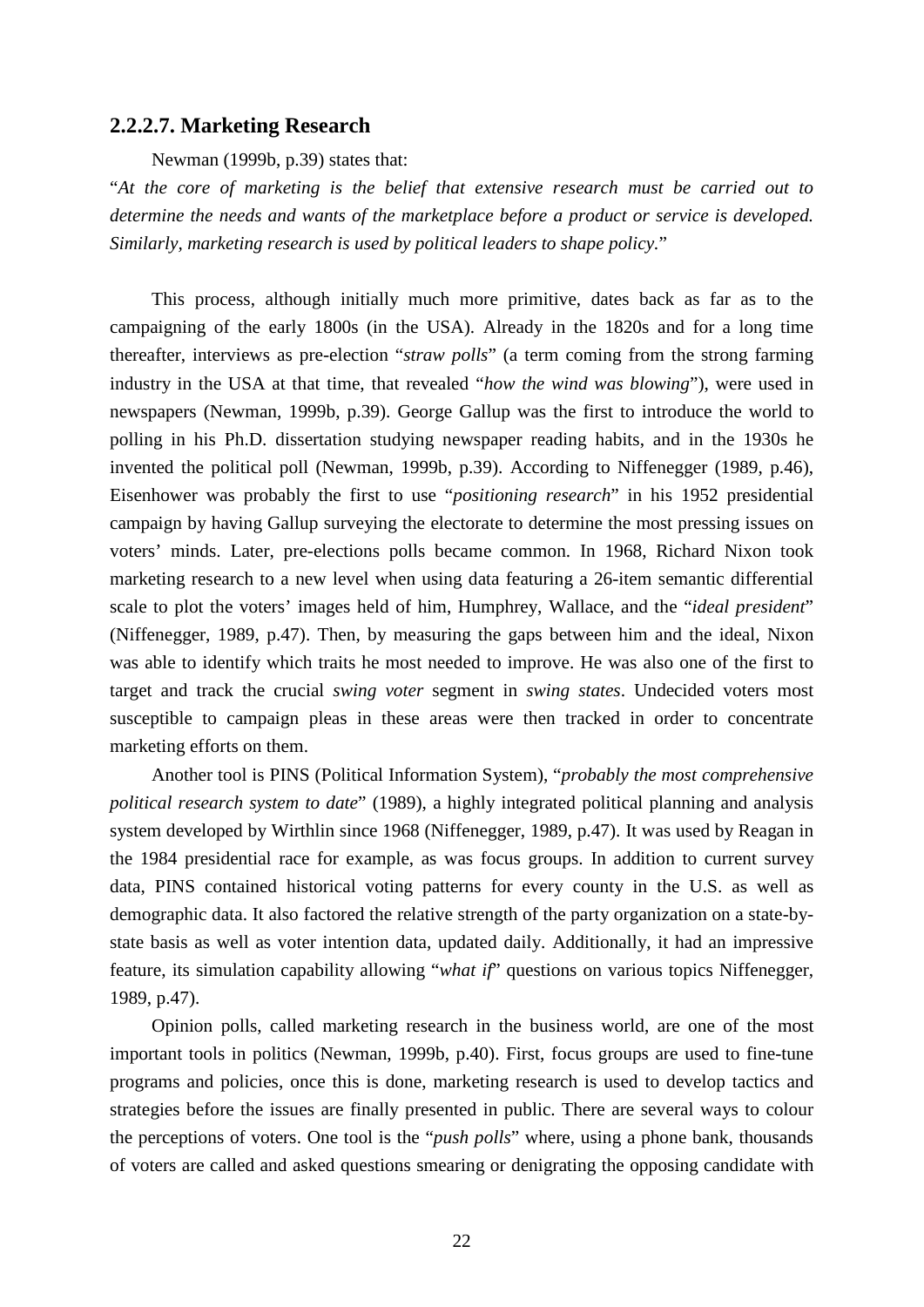the purpose of changing their perceptions (to the negative) about him or her (Newman, 1999b, p.40). 900 telephone numbers polls, where only the opinions of those who choose to call in and respond are measured, can also be used. These biased results can then change the opinion of others (Newman, 1999b, p.41).

Today, opposition research is indispensable for a political campaign in order to be successful. According to the company listings in *Campaigns & Elections*, a political consulting periodical, there are over 50 firms to hire for opposition research (Newman, 1999b, p.41). The work consists of finding out anything about the candidate's opponents that can be used against them. It is also a useful proactive tool for auditing the candidate's own past to look for possible vulnerable spots that needs to be protected and/or responded to.

The importance of marketing research is that not all products can be sold to all consumers. Hence, research is done to determine how to best satisfy the needs and wants of different key groups of customers. The same is true in politics. However, according to Newman (1999b, p.41), political leaders have a dilemma; the cost in approval ratings can be so large that they choose not to push though a certain legislation that they promised and/or believe in. Test markets can be used to "simulate' a market place that serves as a forecast of consumer behaviour. U.S. presidential candidates use this procedure during the primaries in order to shape the images and ideas to market once the nomination is secured. Test markets are usually carried out in specific cities with a demographic profile corresponding to the nation as a whole. Peoria, Illinois, is one of those cities (Newman, 1999b, p.42). Marketing research indeed is a useful tool. However, it has to be used with care; image or ideas can not only be built on polls.

Political marketing is by far the most controversial area in which consumer research is conducted (O'Cass, 2002, p.1044). The voter can be manipulated by politicians or specialinterest groups, but, on the other hand (like other areas of consumer-behavior research), voterbehavior studies may offer a deeper understanding of voter needs and lead to the development of improved voter communications programs. (O'Cass, 2002, p.1044)

#### <span id="page-22-0"></span>**2.2.2.8. Focus Groups**

The use of focus groups as a means of generating data in respect of public opinion has become increasingly influential in politics in recent years (Savigny, 2007, p.134, Newman, 1999b, p.40, Niffenegger, 1989, p.47). This goes hand in hand with the large acceptance of the principles of focus groups from business in political marketing. Focus groups are considered to be important by both practitioners and academia (Savigny, 2007, p.122). The use of marketing in politics is nothing new, but in recent years the political environment has become increasingly "marketised" (Savigny, 2007, p.123). As parties employ marketing techniques to achieve their goal, i.e. winning an election, the identification of public opinion is an essential element in informing contemporary electioneering. While surveys and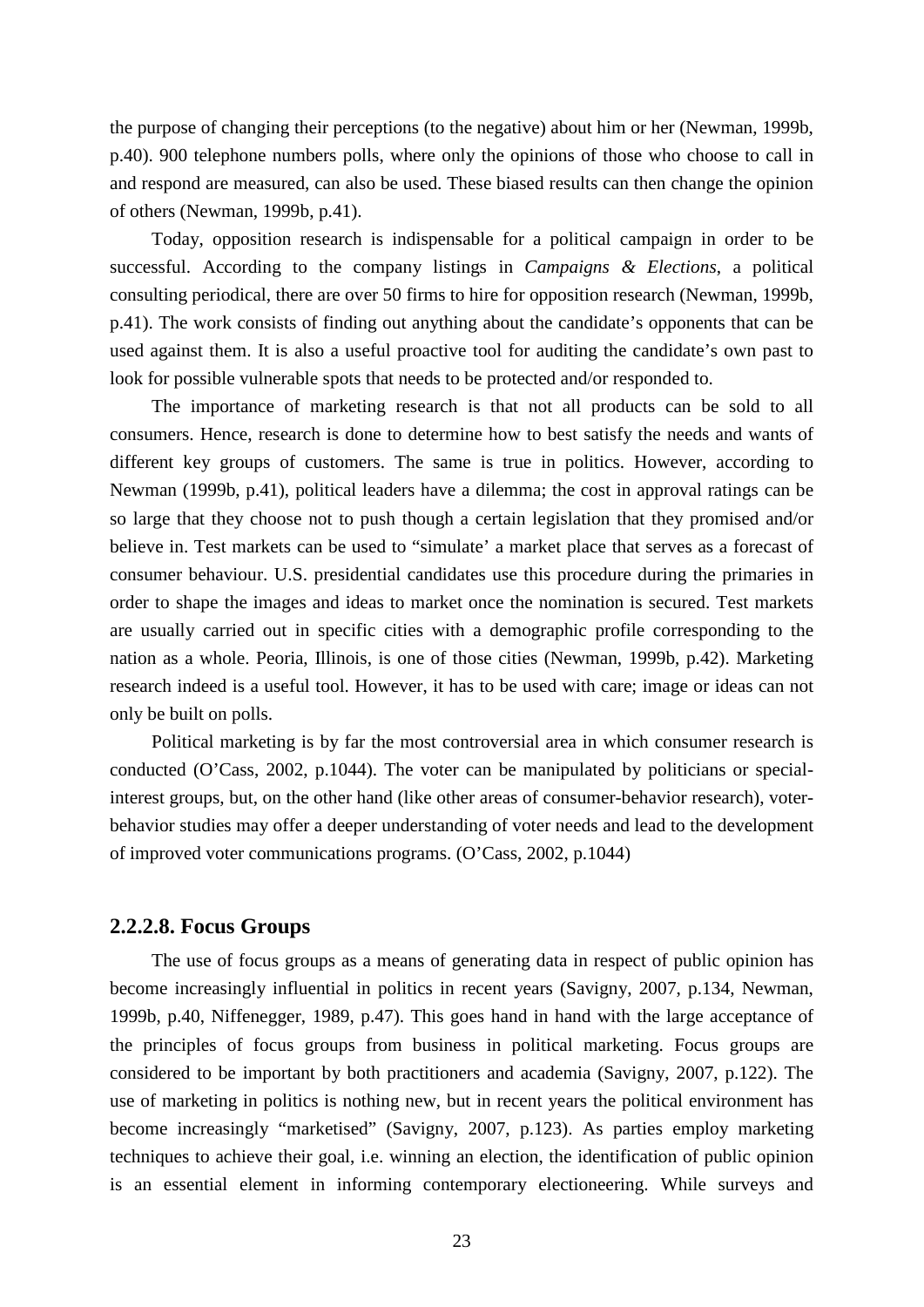databases are used to identify, collect, and store data in respect of public opinion, the specific use of focus groups has accelerated in the last decade. This can in part be attributed to questions of reliability and perceived inadequacies of other methodologies – "*when polls get it wrong*" – and the need to revive credibility in respect of opinion research (Savigny, 2007, p.123).

The method of focus groups was developed during World War Two, and today focus groups constitute a significant tool for political marketers (Savigny, 2007, p.125-126). According to several sources, "*focus groups are accepted within marketing and market research as providing believable results at a reasonable cost, and have become an established method for commercially oriented organisations to collect information*." (Savigny, 2007, p.126). As with other areas within political marketing, the methods associated with the activity of marketing have been transposed into the literature and practice of political marketing. The aim of a focus group is to provide a forum for information to be gathered and views to be aired, in order to gain an insight into and understanding of people's opinions on a particular issue (Savigny, 2007, p.126; Newman, 1999b, p.40). Furthermore, they are used to "*elicit people's understandings, opinions and views, or to explore how these are advanced, elaborated and negotiated in a social context*" (Wilkinson, 1987, p.187, cited in Savigny, 2007, p.126).

The key feature of a focus group, consisting of a moderator and participants that are encouraged to put forward and reason their views and opinions, is the active encouragement of group interaction. The groups are small, anywhere from 5 to 15 people (Newman, 1999b, p.40). Questions are open-ended and one-dimensional (with no hidden meaning), short and clear, using words the participants themselves would use. Sometimes pictures and imaginary scenarios can also be added. The use of focus groups is to uncover factors that influence opinion, behaviour or motivation and as a site to test ideas. They can also uncover feelings about issues in relation to both product and brand (Savigny, 2007, p.126).

Focus groups are widely used in contemporary political practice in countries such as the USA and the UK (Savigny, 2007, p.122, 126). They are seen as essential in electioneering. As noted by Newman (1999b, p.40; Savigny, 2007, p.128), there has been "*a general shift in recent years from reliance on polls to predict voters' behaviour to the use of marketing research to provide explanations behind the prediction*". This explanatory and predictive role is thus regarded as an important if not *the* function of focus groups, reinforcing the commitment to science. However, not all market research is conducted via focus groups, but they do provide a significant contribution to the identification of, and collection of information in respect of, voter preferences.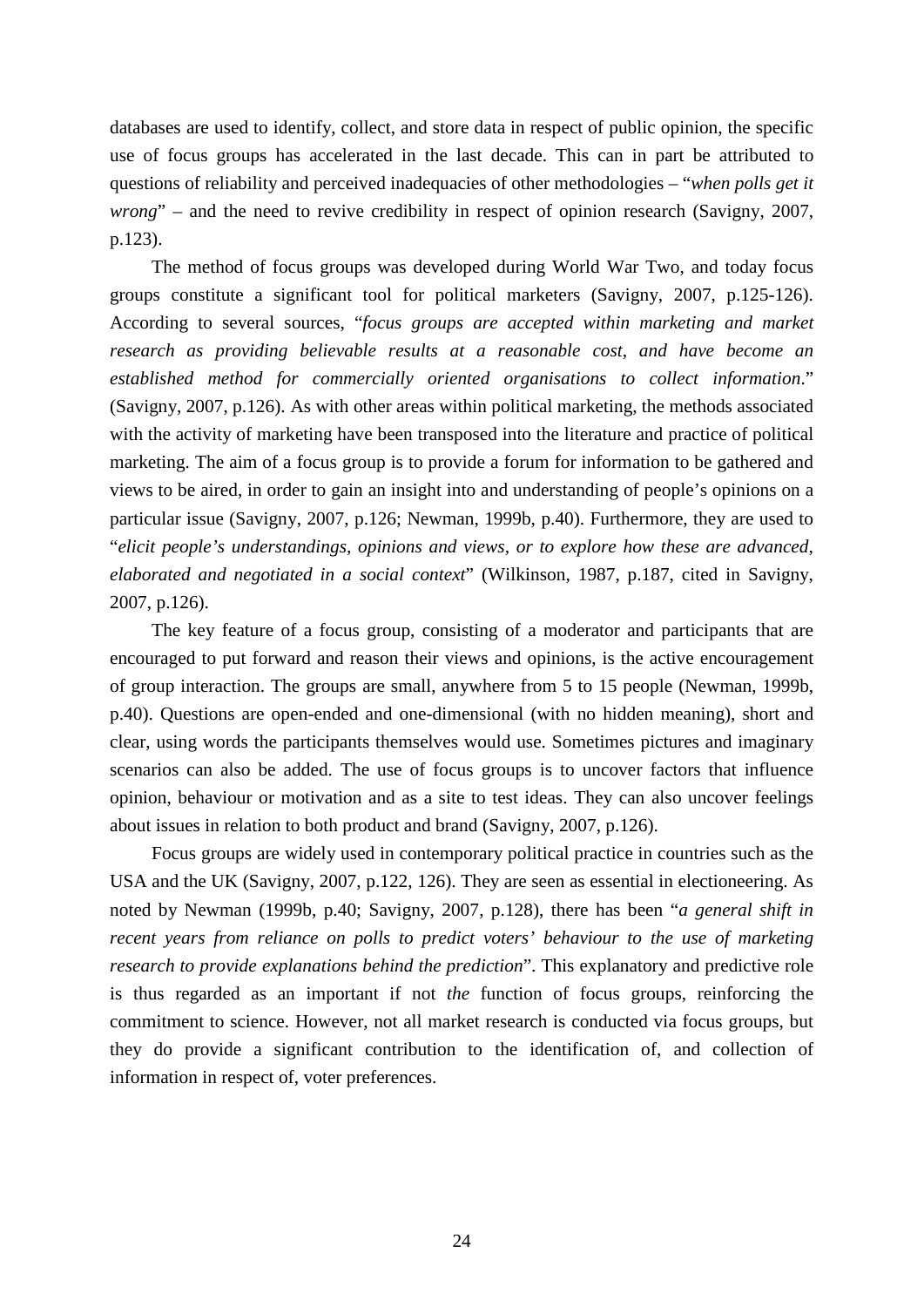#### <span id="page-24-0"></span>**2.2.2.9. Needs & Wants**

Marketing is a critical component to understanding what voters, citizens, or consumers want and need. However, in order to successfully identify needs, both current as well as possible future needs must be envisioned. Another aspect to take into consideration is that people can desire the same things or persons but for different reasons. Needs may also be both rational and emotional. The U.S. primary season provides an opportunity for the different presidential candidates to test out ideas to se what will sell to the voters. This is summarized by Newman (1999b, p.43): "*Just as a smart marketer makes sure that there is a need for his or her product before the marketer distributes it around the country, so must a politician be sure that voters are concerned with an issue before the politician decides to advocate it.".* Candidates need to adjust their message constantly depending on where they are since different voters and different states need and want different things. The message also needs to be adjusted depending on results in earlier primaries.

#### <span id="page-24-1"></span>**2.2.2.10. Market Segmentation & Targeting**

Not everyone in a market can be satisfied. Market segmentation then, is a process that identifies the typical customer or voter. Targeting is the selection on which segment(s) represents the greatest opportunity, *i.e.* the target markets (Kotler and Keller, 2006, p.24; Newman, 1999b, p.44). Marketing effort is then concentrated in these target markets, where the message, product or person is most likely to be bought in. In the U.S., the Democrats have historically been the party of the poor and minorities and the Republicans have been the party of the rich and big business (Newman, 1999b, p.44). Programs and policies were then developed to satisfy the needs of these citizen segments. This has changed with marketing technology. Newman (1999b, p.44) argues that, it is possible "*to tailor messages to meet the needs of all constituents, regardless of group, regardless of group identification, the segmentation of people along party lines has been blurred, with each party trying to attract citizens from the competing party*". An example of this are the Reagan Democrats, Democrats that went Republican and helped Reagan win both 1980 and 1984. Another example is when Bill Clinton in 1992 identified the middle class as being a perfect target segment and then used the message of economic appeals to convince them to vote for him (Newman, 1999b, p.44).

#### <span id="page-24-2"></span>**2.2.2.11. Positioning**

"*Positioning is the act of designing the company's offering and image to occupy a distinctive place in the mind of the target market.*" (Kotler and Keller, 2006, p.310). The goal is to locate the brand or product in the minds of consumers in a way that maximize the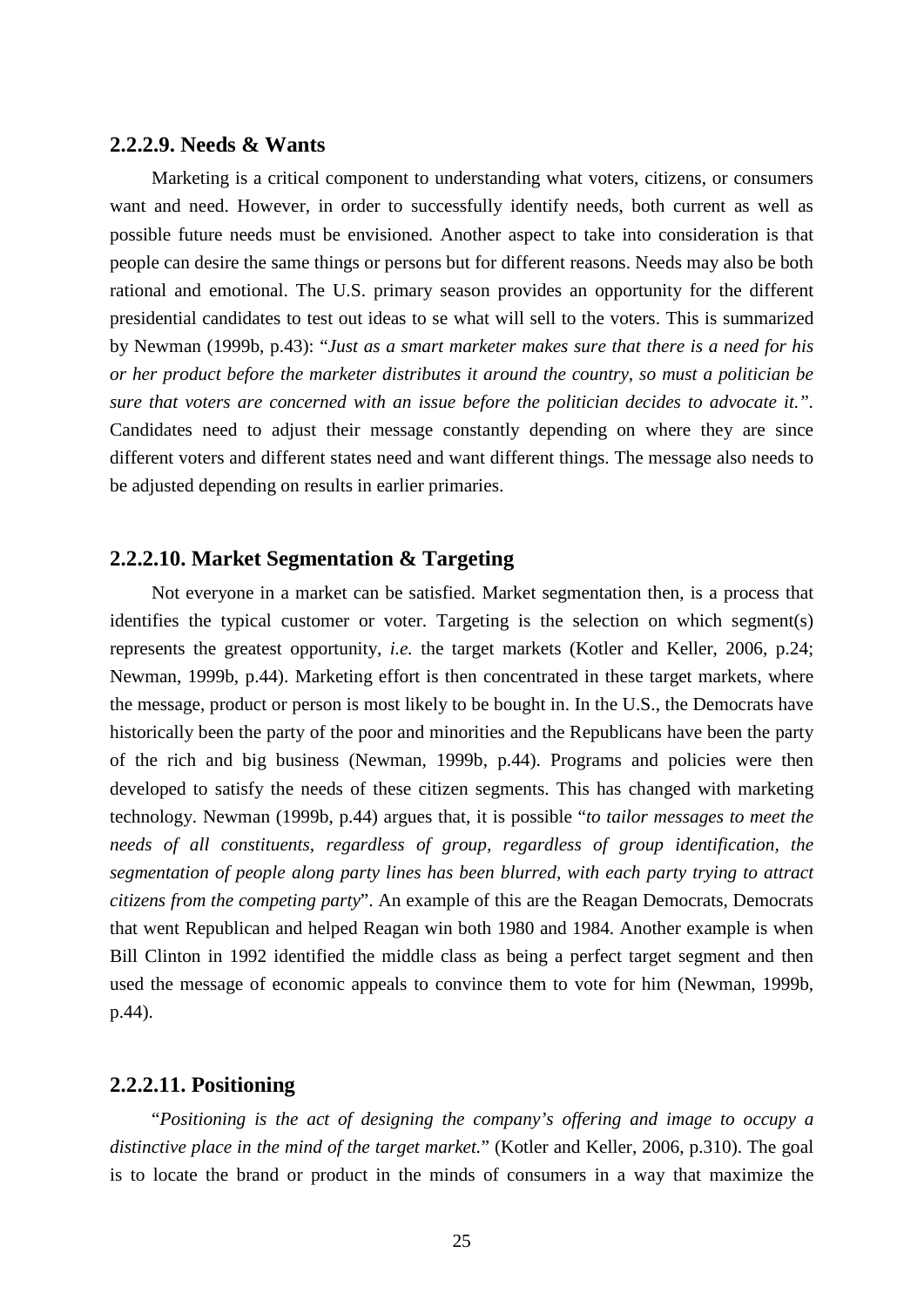potential benefit to the company. Positioning is critical to the success of any product, changes and innovation must be incorporated regularly to keep the product flourishing in the marketplace. The same is true in politics (Newman, 1999b, p.45). Once the multiple voter segments are identified, the candidate has to be positioned in the marketplace. In the process of positioning, both his or her own as well as the opponents' strengths and weaknesses must be assessed. An example is Bill Clinton positioning himself as a "New Democrat" in 1992, someone who would change the way in which Washington works (Newman, 1999b, p.45). This same tactic is used in 2008 by Obama (Vote for Change).

## <span id="page-25-0"></span>**2.2.2.12. Importance of Ideology**

A politician's reputation is perceived in the same way as brand identities of products and services (Newman, 1999b, p.45). Reputation can be seen as "*the only thing of substance*" that can be promoted to buyers in advance of sale (Scammell, 1999, p.728). The key difference between reputation and brand identities is that a politician's reputation is intimately tied into his ideology (Newman, 1999b, p.45). Extensive advertising is used by companies, political parties and candidates to label and define who the provider is and what makes his or her products, services or ideas different from the competition, hence, worth to buy. Historically, the ideology as a way of labelling was very common in politics and served as a connection between the politician, his or her party and the public. Ideology was based on fundamentally different ideas of how to run a government. Today, however, Americans prefer labelling themselves "independents" rather than "liberals" or "conservatives" due to the trend in shifting from one party to another. Furthermore, ideology is now driven by marketing (especially focus groups and polls) and not by earlier "party traditions" (Newman, 1999b, p.46).

#### <span id="page-25-1"></span>**2.2.2.13. Continuous "Product Development"**

Success in politics, at least short term, is measured by the ability of a leader to move public opinion in the wanted direction. For this purpose, it is critical to identify target voters and satisfying their needs. However, winning in presidential politics not always imply winning as a country (or a world) (Newman, 1999b, p.46). New "product development" has to be a continuous process in order to continue to meet consumer and voter needs. This is especially true today with increased competition, changed consumer needs and tastes, new technologies, shorter product life cycles, etc. As suggested by Tom Peters, a company should be producing at least a dozen new ideas each month on how to improve each of its product lines and everyone should be involved in the process (Newman, 1999b, p.46). This may be applied in politics as well.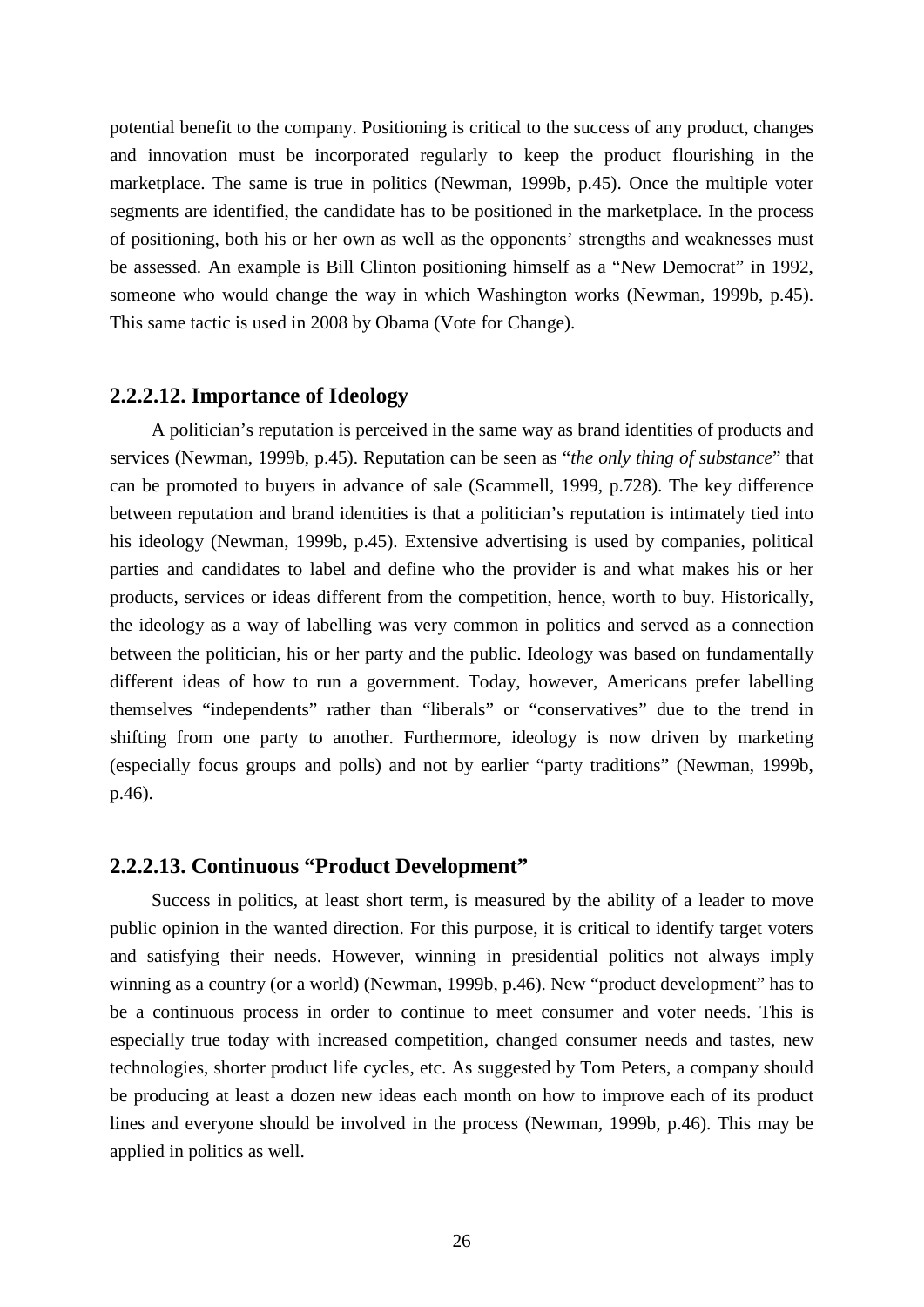### <span id="page-26-0"></span>**2.2.3. The Political Marketing Process & Planning**

#### <span id="page-26-1"></span>**2.2.3.1. The Political Marketing Process & the "4P's"**

Much of press coverage of past elections has focused on TV ads or public appearances. However, political marketing utilizes much more than just publicity and clever advertising techniques. According to Niffenegger (1989, p.46), it successfully integrates each of the "4P's" (product, price, place, promotion) of the marketing mix, guided by marketing research with sophisticated segmentation and simulation techniques. (This is different from a more recent source claiming that the 4Ps "*need considerable stretching to make much sense in politics*" (Scammell, 1999, p.725, footnote 50). In the MOP-SOP-POP or Lees-Marshment model, price and place are discarded since they do not make much sense for party behaviour according to her (Lees-Marshment, 2001b, p.696). However, Lees-Marshment admits that they have more utility for campaigns.) A simplified model of these concepts can be seen in Figure 1.



**Market Research**



**Product:** Niffenegger (1989, p.47) argues that: "*The product offered by political marketers is really a complex blend of many potential benefits voters believe will result if the candidate is elected*.". The major benefits associated with a certain candidate are spelled out in the candidate's *party platform* and transmitted to the voter through media. The candidate's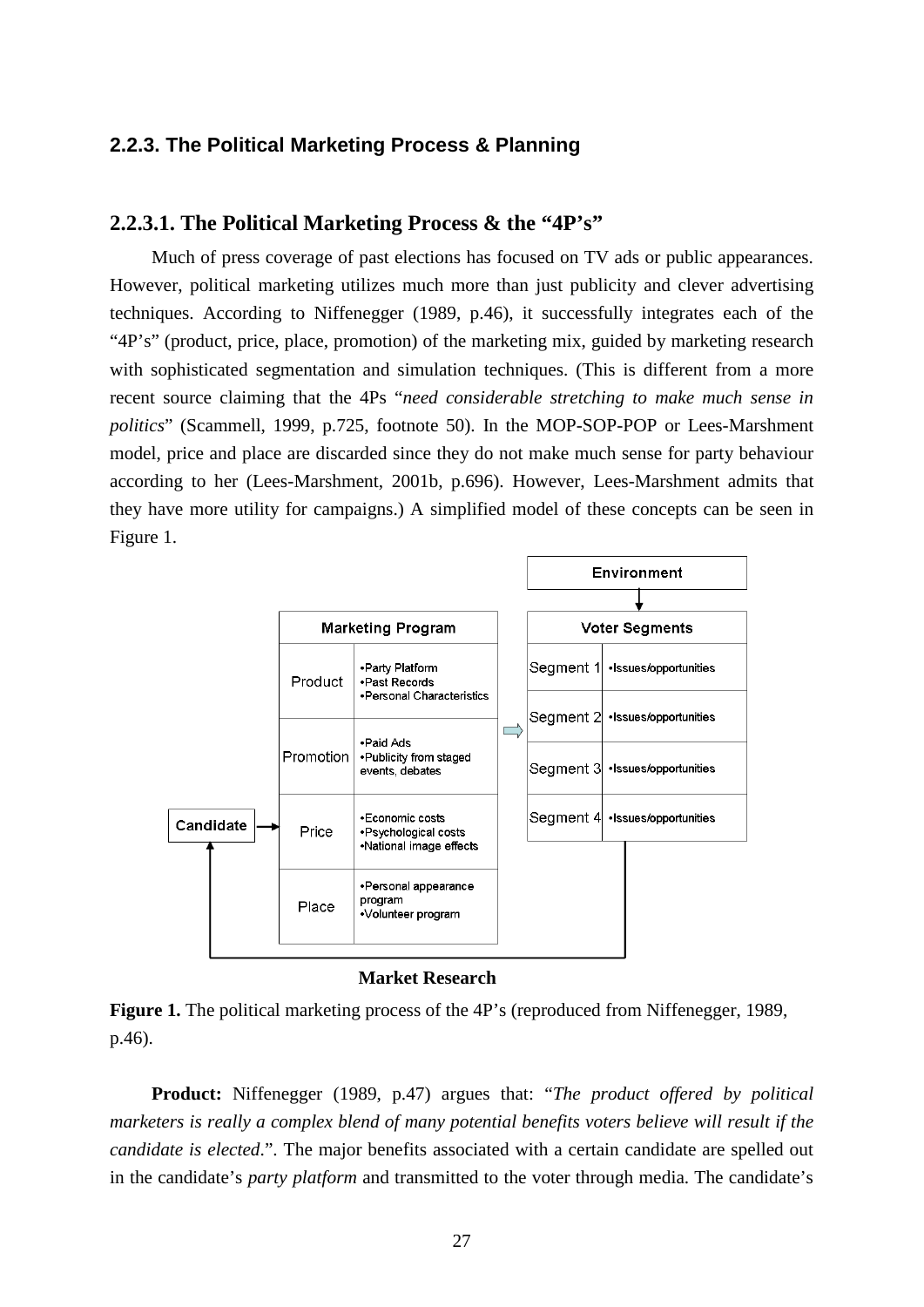*past record* and *personal characteristics*, as well as the *image of the party*, also influence voters' potential benefit expectations. Tailoring the product to fit the intended market segments is basically a product management job; in political marketing it is done by the political consultant (Niffenegger, 1989, p.48). The latter provides a complete package of candidate services including campaign management, polling, marketing, fund raising, advertising, and public relations.

According to Butler and Collins (1994, p.21), the marketing traits of the political product are considered in three parts: 1) person/party/ideology, 2) loyalty, and 3) mutability. Competence, back-up resources, past records, promises for the future, and degree of autonomy from the party line are important considerations when it comes to choosing a candidate. Political parties and candidates usually experience a continuity of support which means that winning first-time voters is of major importance. The loyalty also allows a certain degree of flexibility in shifting policy. On the other hand, it is a barrier to entry to new parties and groups and makes it difficult to convert from one party to another. Mutability, i.e. that the 'purchase' is alterable even in the post-purchase setting, is a notable property of political marketing.

**Promotion:** Promotion is often considered to be the most important marketing element for presidential candidates (Niffenegger, 1989, p.49). Enormous amounts of money are being spent on TV and radio ads for example; however, paid advertising is only a part of the promotion mix. Publicity, free campaign coverage by the news media, constitutes a large part and its reach can be enormous. News media is often criticized for not only "*documenting a candidate's position*" but rather "*moulding public opinion through the subtle selection and repetition of visual images*" (Niffenegger, 1989, p.49). Concentration and timing of media spending is also very important – it is about spending in a way that gives the most impact. The concentration strategy could involve choosing a "showpiece" state and concentrating a disproportionately high amount of media dollars and other promotional effort there, to produce an unexpected win (Niffenegger, 1989, p.49). Timing is about spending the heaviest amount of money when they will do the most good while encouraging the opposition to do the contrary. A *strategy of misdirection* – which is about catching the opponent off balance by changing the circumstances – can help the underdog "*to win a battle, if not the war*". (Niffenegger, 1989, p.49). Another promotional plan is *negative advertising* (Niffenegger, 1989, p.49). However, opinions on their utility differ. Some studies show that attitude and belief changes do occur with negative ads, while others claim them to rather backfire on the candidate paying for them (Niffenegger, 1989, p.50). Yet other sources claim that they might even cause voter apathy and low voter turnout.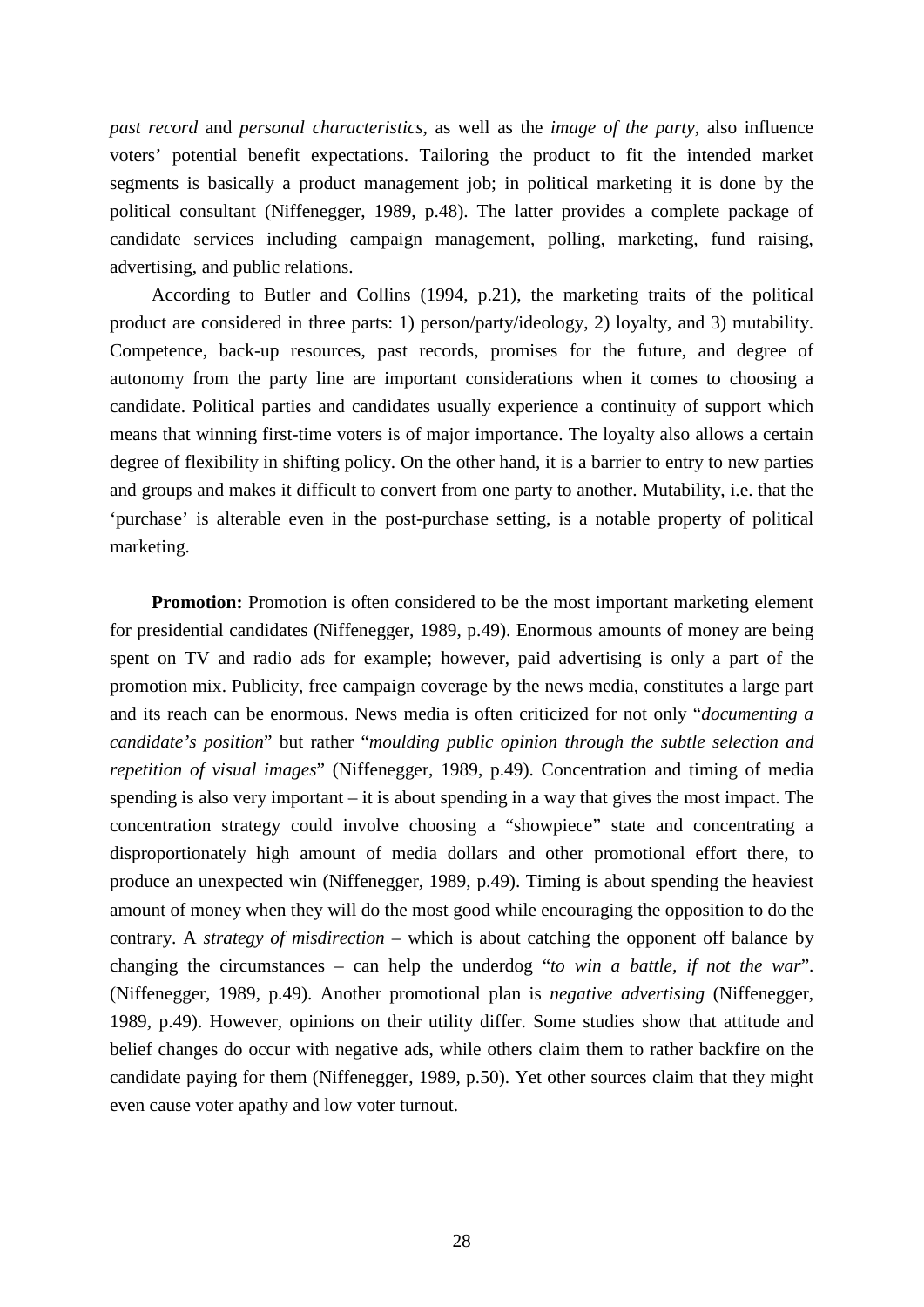**Price:** "*The price of a candidate can be thought of as the total of a number of costs associated with the candidate's election.*" according to Niffenegger (1989, p.48). Economic costs are a major voter concern. These costs include possible tax or interest rates increases, cuts in government benefits, etc. There are also hidden psychological costs, such as religion or ethnicity, associated to each candidate (Niffenegger, 1989, p.48). National image effects, such as reduced (or increased) national pride due to the election of a particular candidate, is yet another possible cost (Niffenegger, 1989, p.48). A common strategy is trying to minimize the candidate's own expected cost, while maximizing the perceived cost of the opponent(s) (Niffenegger, 1989, p.48).

**Place:** Place strategy is about the methods or channels used to get a candidate across in a personal way to the voters (Niffenegger, 1989, p.48). In order to be successful, the place strategy must include a *personal appearance program* as well as a *volunteer worker program*  (Niffenegger, 1989, p.48). The former details where the candidate will reach out to the voters, that is, at rallies, club meetings, dinners, factory gates, etc. The latter is used to "*extend the candidate in a personal way into local markets*" through canvassing, lawn signs, registering voters, soliciting funds, etc. (Niffenegger, 1989, p.48). Party members can also be used as surrogates to speak on behalf of the candidate. Covering a nation as large as the USA is a challenge. Earlier, "whistle stop" train tours were common (Niffenegger, 1989, p.48). Conferences at airports are another way of "making appearance" in many states in a short time. Satellite technology made it possible for simultaneous interviews with television news personnel in several states, just in time for the local evening news. The Internet is another great tool offering an enormous reach to possible voters in no-time.

**Voter Segmentation:** Many of the above mentioned marketing strategies can, with certain modifications, be applied for each of the different target voter segments. As defined earlier in this chapter, market segmentation is a process that identifies the typical voter. Targeting is the selection of the segments presenting the greatest opportunity (Kotler and Keller, 2006, p.24, Newman, 1999b, p.44). Segmentation even becomes micro-segmentation when a very specific group of people or city is targeted (Niffenegger, 1989, p.50). A specific strategy is then developed for each target market (or voter segment) in order to maximize voter impact.

**Marketing Research:** According to Kotler (1975, cited in Niffenegger, 1989, p.46): "*The typical office seeker must assess the voters' needs, interests, values and represent himself as the best perceived instrument for the voters to achieve their desires… Even if he could guess at the major issues, he is not likely to know their relative importance in the minds of various groups of voters*." Hence, as a minimum, the candidate must know what the key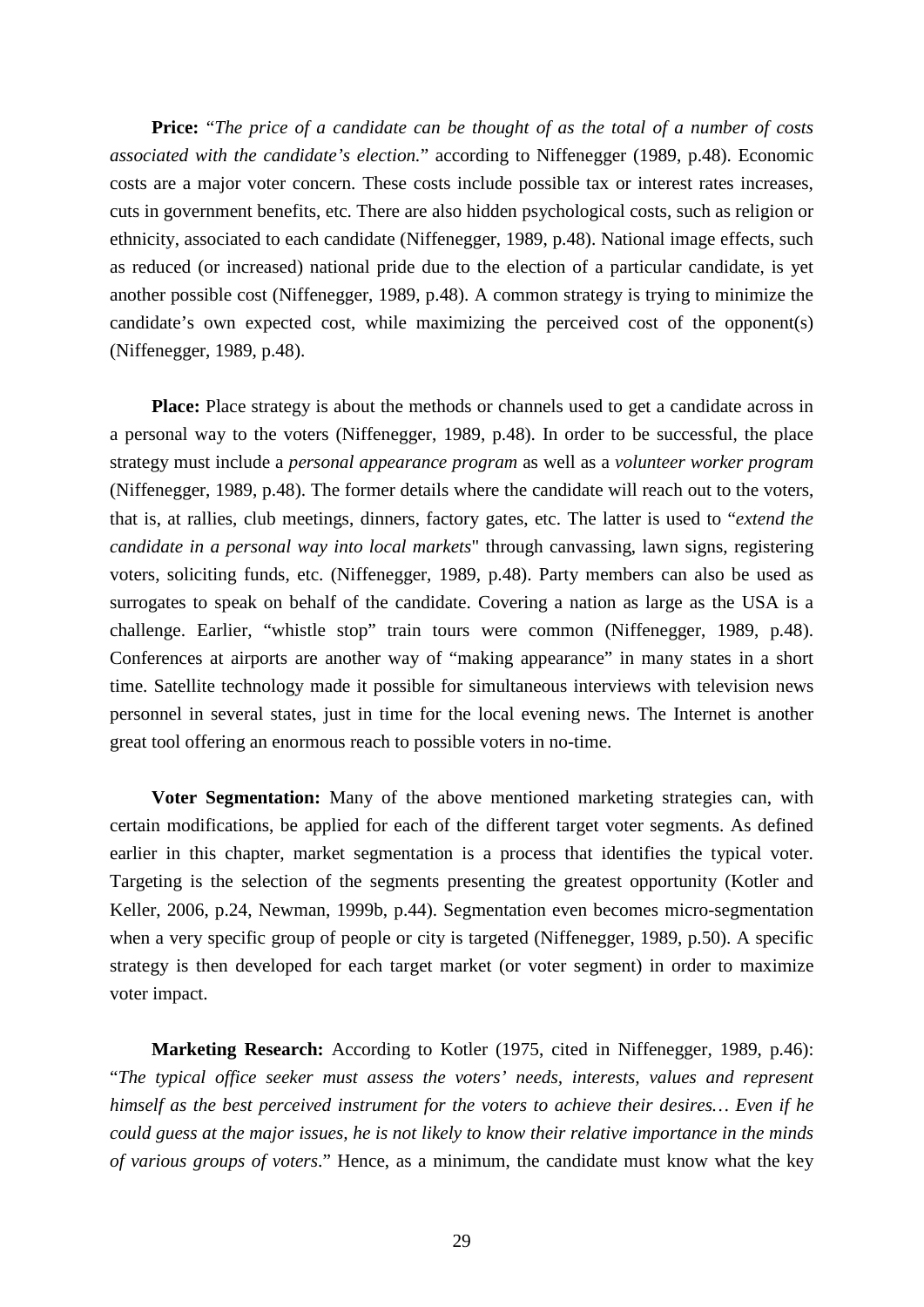issues are. He or she must also know which position on each issue will win the most votes among the target voter segments (Niffenegger, 1989, p.46). Market intelligence, or marketing research, is a difficult process. If it does not produce correct results, the designed product will be unsuccessful (Lees-Marshment, 2001b, p.700).

**Ethics in Political Marketing:** Niffenegger (1989, p.51) states that political marketing is both expensive and sophisticated. However, the ethics of using marketing to "*sell*" candidates is discussed. Political marketers often "*have both the financial resources and pressure-induced incentive to use creatively the latest technology and innovative strategies to succeed*" (Niffenegger, 1989, p.51). Additionally, everything is documented publicly which means that there is a huge and useful database on earlier elections available (Niffenegger, 1989, p.51).

There are ethical problems associated with political marketing according to O'Shaughnessy (2002, p.1079): "*Everyone has an opinion on the ethics of political marketing, and often it is an unflattering one /…/ political marketing and its ready public associations with the idea of manipulation has become one of those things it is fashionable to worry about…*". One area of anxiety, for example, as stated by O'Shaughnessy (2002, p.1079) is the idea that opinion is being bought by the richest rather than the best, thus offending democratic notions.

#### <span id="page-29-0"></span>**2.2.3.2. The Political Marketing Planning Process**

Numerous authors have illustrated the relevance of particular aspects of marketing theory for political entities, such as for example the relevance of the marketing mix for political parties (Niffenegger, 1989; O'Leary and Iredale, 1976). However, according to Baines *et al*. (2002, p.6), Smith and Saunders (1990) identified that it is through the more strategic use of marketing techniques that the target markets' wants and needs, and the necessary policy decision-making to satisfy these wants more effectively, will truly emerge. Baines *et al*. (2002, p.6) continue by stating that:

"*The major political parties in the developed world are beginning to embrace the marketing concept and process. /…/ Nevertheless, marketing planning for political parties has, until now, been neglected in the literature and there appears to be a lack of consideration of the strategic components associated with political marketing campaigns (Butler and Collins, 1996; Farrell, 1996; O'Cass, 1997; Baines et al., 1999b).*"

Furthermore, Lock and Harris (1996, cited in Baines *et al*., 2002, p.6) suggest that "*political marketing as a discipline has to develop its own frameworks, adapting those from the core marketing literature and, second, that it has to develop its own predictive and*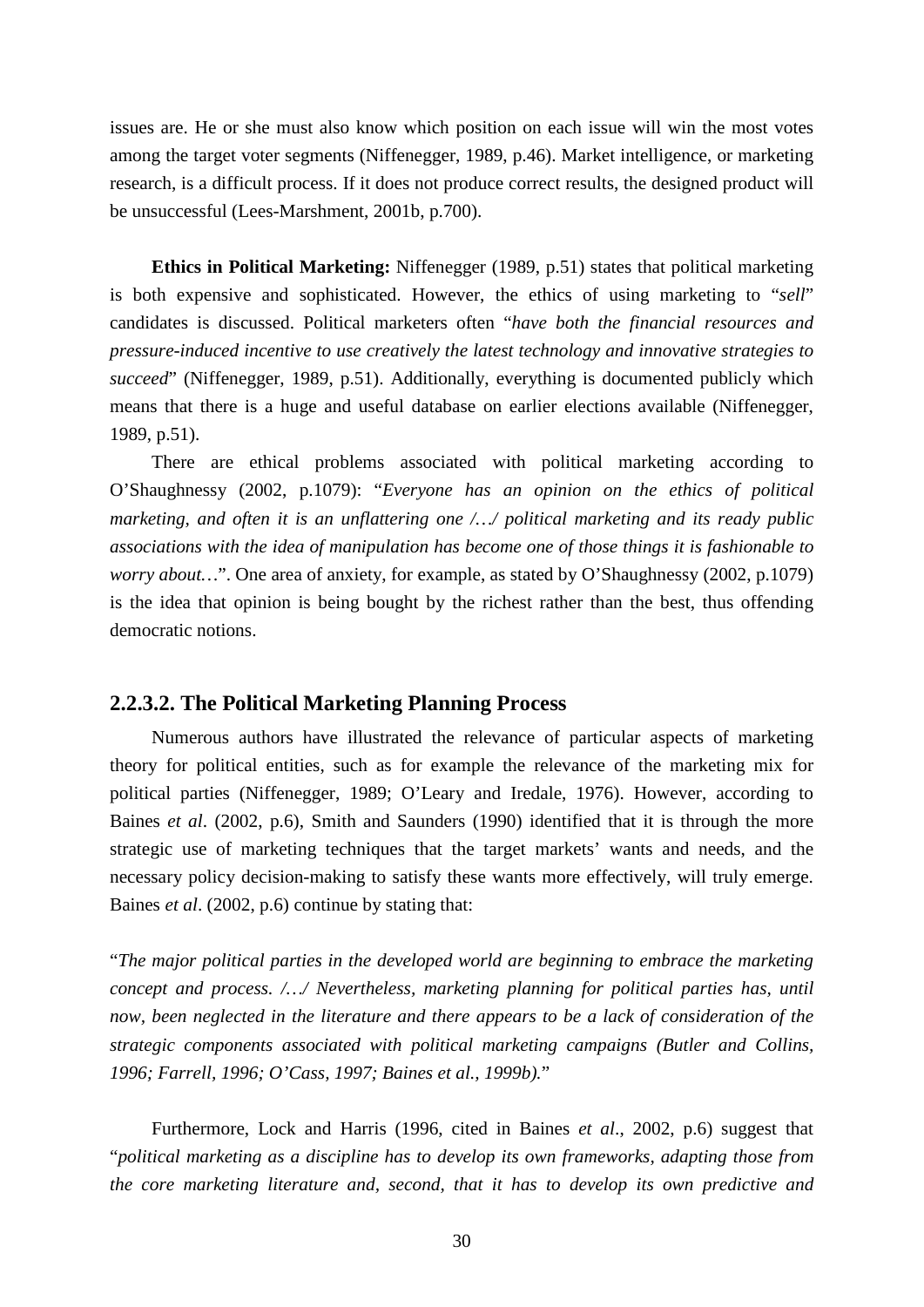*prescriptive models if it is to inform and influence political action*". Despite political scientists' estimations that local campaigning can affect the vote significantly, especially in first-past-the-post electoral systems like in the U.S., it has been neglected in earlier models and in political marketing literature in general (Baines *et al*., 2002, p.7).

The purpose of marketing planning is "*the identification and creation of competitive advantage*" (McDonald, 1989, cited in Baines *et al*., 2002, p.7). Political marketing planning aims to determine how to generate and retain public support for party policies and programmes. Competitive advantage is created through the determination and conduct of the party's positioning strategy and the consistent communication of this strategy in defined local key areas as well as through broadcast media. Five factors associated with strategic marketing planning are useful when it comes to marketing planning in the political arena (Palmer, 1994, cited in Baines *et al*., 2002, p.7-8) namely, 1) marketing position analysis, 2) objective setting, 3) strategic alternative evaluation, 4) strategy implementation, and 5) monitoring and control. For the market position analysis a determination of how voters perceive the parties and individual candidates in different areas of the electoral battleground is required. Which issues to compete on and which voter and citizen groups to target is part of the objective setting. The strategic alternative evaluation deals with segmentation, targeting, and optimisation of the message to best suit different voter groups. Implementation, monitoring and control are also part of the political marketing planning factors once market position analysis, objective setting and strategy are decided upon.

Baines *et al.* (2002, p.8) propose a marketing planning model that can be used for political parties operating in constituency-based electoral systems (particularly first-past-thepost) around the world. This framework, seen in Figure 2, needs to take into account the realities of the environment and allow for rapid change. It should incorporate the detail of the various political phenomena in order to reflect the reality of the campaigning process.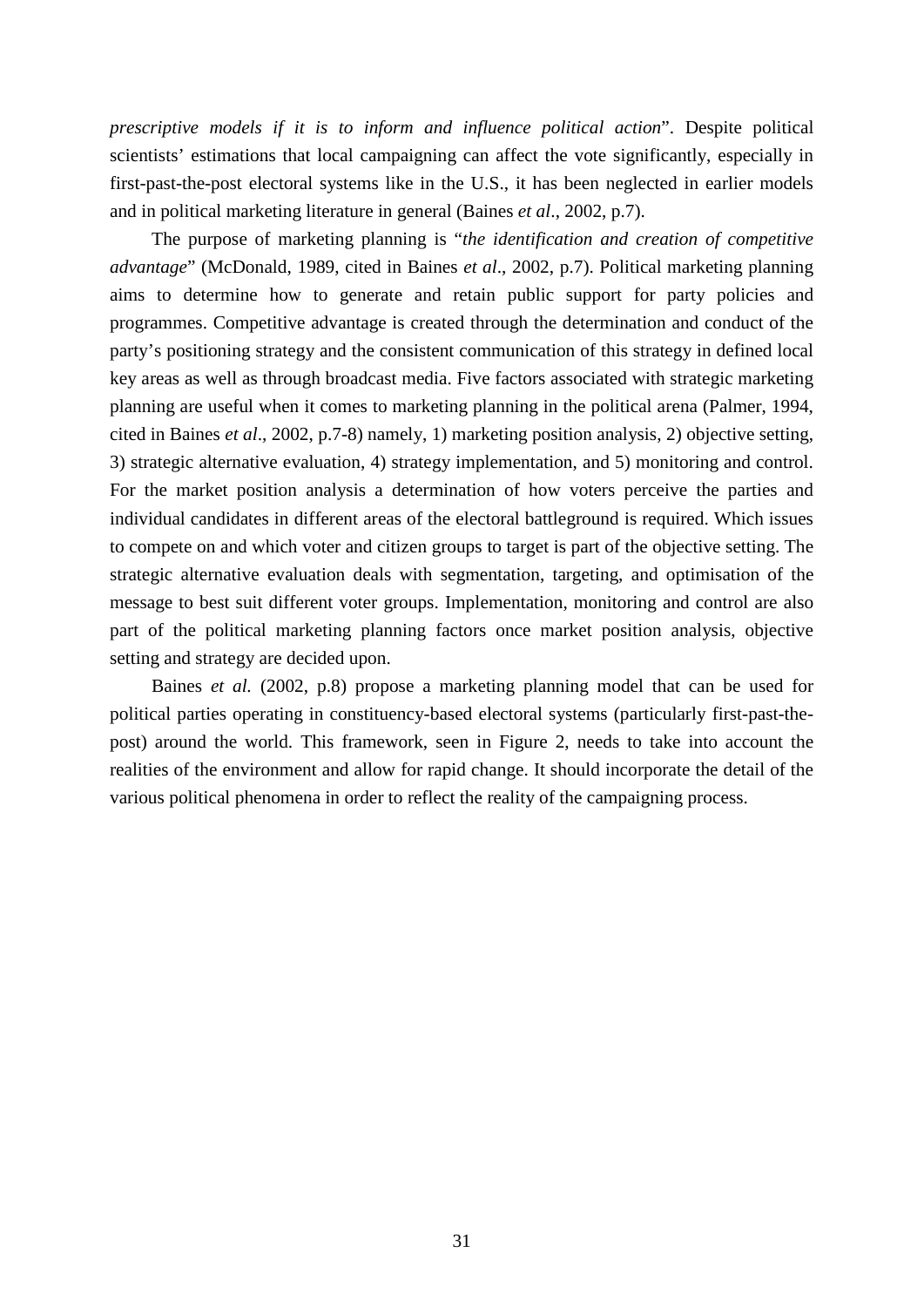

**Figure 2.** Political planning model for local campaigning (reproduced from Baines *et al*., 2002, p.8).

As can be seen in Figure 2, stage 1 of the planning model consists of information gathering and constituency identification; including historical data of previous elections, census statistics (monitoring of the demographic structure of a constituency), constituency ranking (in terms of the sizes of their potential majorities since a simple majority is needed in first-past-the-post electoral systems), constituency research (full understanding of the current position of the major parties within a constituency), and canvass (targeting individual voters in the get-out-the-vote) records. Stage 2 consists of competition and voting group determination; including determination of which party presents the biggest threat within each individual seat and segmentation of relevant voting groups (those which are most important in either securing a seat or changing a seat's allegiance) (Baines *et al*., 2002, p.9-11).

Planning model stage 3 deals with party positioning (or "*connecting"* with voters) and voter group targeting. Party positioning is a crucial aspect of the political marketing process. The political strategists decide on which issues are important from a voter perspective and how to deliver the appropriate message in order to persuade the electorate. The campaign theme is the single, central, idea that is communicated to voters "*to sum up the candidate's connection with the voters and their concerns and the contrast between your candidate and the opponent*". It also has to be consistent with the party's or candidate's policies, statements,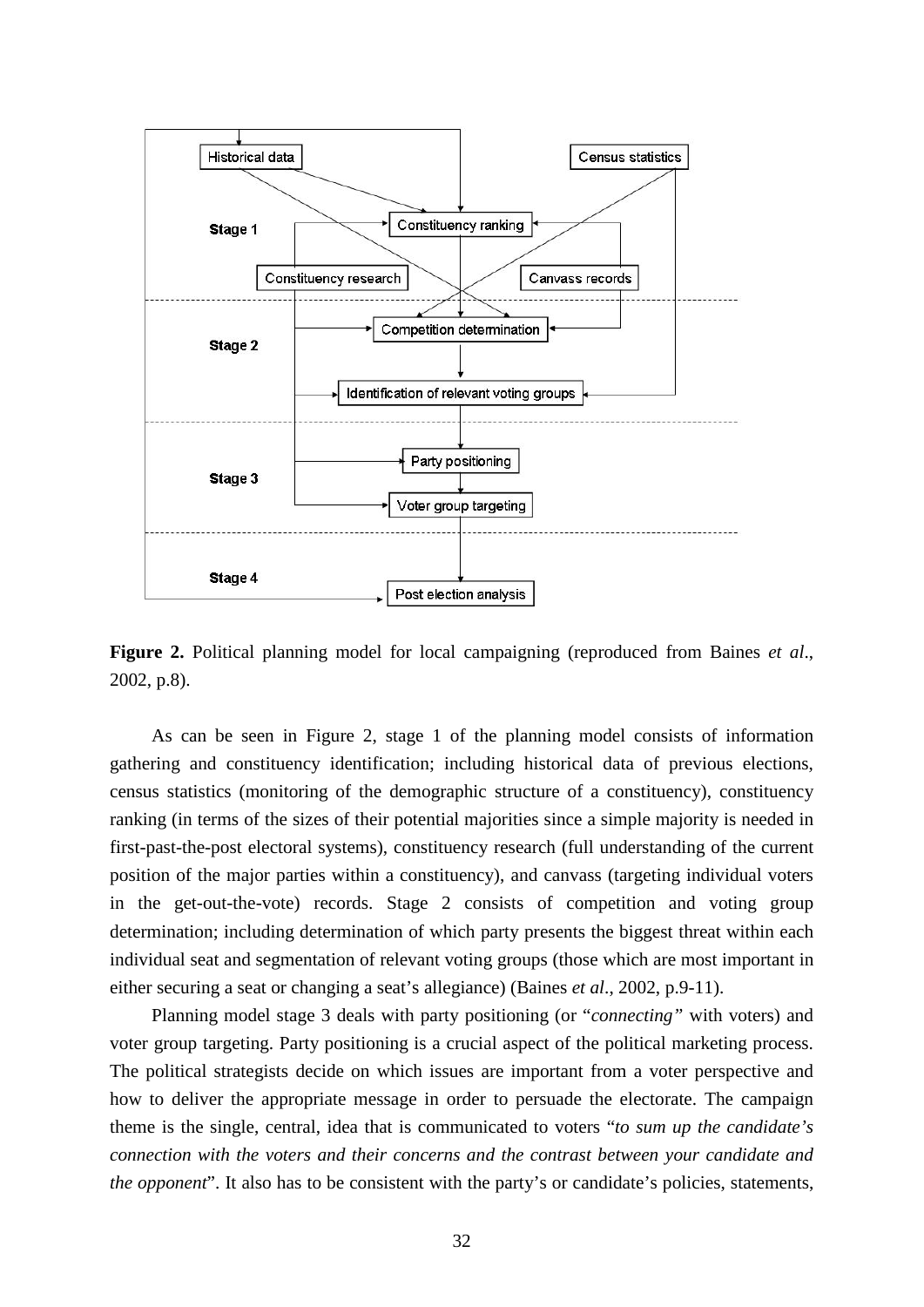and ideology. Finally, planning model stage 4 consists of the post-election analysis. Previous successes and failures must be incorporated in future planning strategy in order to be successful. Post-election analysis deals with whether or not the correct voter segments were targeted successfully and why the electorate voted the way it did. Constituency results may also be used to check the accuracy of the earlier ranking (Baines *et al*., 2002, p.11-12).

Baines *et al*. have attempted to demonstrate that in order to reach and communicate with those voters who are most likely to change their allegiance inside and outside the election cycle, political strategists need to use a structured and planned approach. They also hope that the above described framework illustrates how parties across the world can more effectively co-ordinate their campaign activities so that "*local campaigns are speaking with the same voice as the national campaign*" (Baines *et al*., 2002, p.12-13).

#### <span id="page-32-0"></span>**2.2.4. Political Marketing Guidelines**

In the setting of the 2000 U.S. presidential election, Bruce Newman (2001a) has developed a set of ten political marketing guidelines:

- Guideline 1: Understand what voters are looking for
- Guideline 2: Marketing is all about making an emotional connection with people
- Guideline 3: We live in an age of manufactured images
- Guideline 4: Use one central vision to connect to the candidate's issues and personality
- Guideline 5: Talk about voters' concerns, not your own
- Guideline 6: Voters constantly want change
- Guideline 7: Market yourself to the media
- Guideline 8: Avoid verbal gaffes at all costs
- Guideline 9: Get support from party elites
- Guideline 10: Perform well in the debates

According to Newman (2001a, p.215), "*the greatest marketing challenge to a candidate continues to be moving public opinion in a desired direction*". Consequently, marketing guidelines will need to be closely followed in order to insure victory.

One of the most important aspects to consider by a candidate is what the voters are looking for (guideline 1). *Honesty* and *credibility* are the top qualities in a president according to the average citizen. Newman continues by mentioning other important characteristics and issues including: "*prudent and intellectually honest leaders; leaders who will exercise their powers to the fullest when emergencies arise; and will place the country and the Constitution ahead of their own personal or partisan interest*" (Newman, 2001a, p.210). What voters want also varies with time and depends on who the most recent presidents have been. Another challenge for the candidate is to connect emotionally with the voters (guideline 2). It is about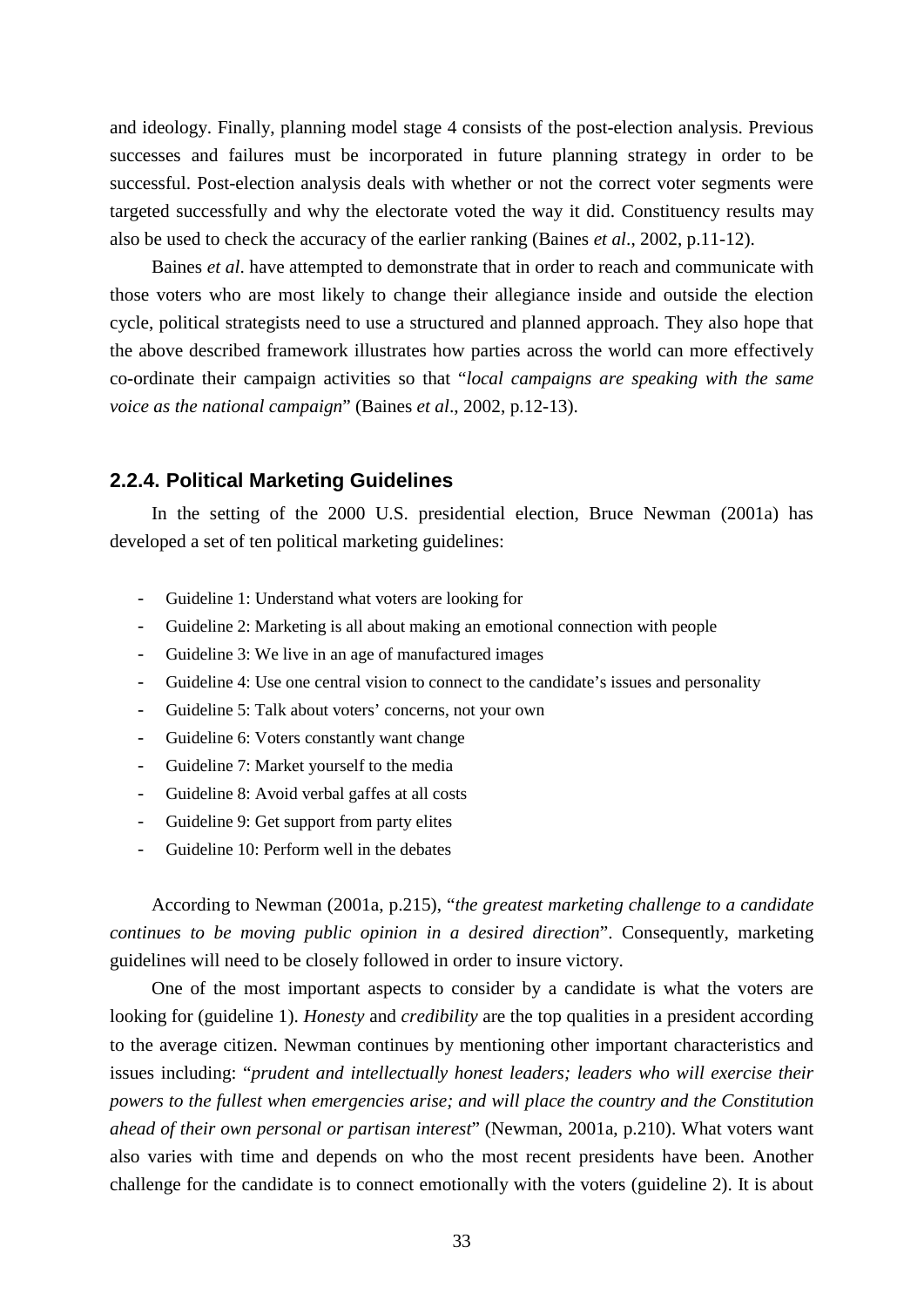creating likeability and using the power of personality rather than talking about voters' concerns. Those for whom it comes naturally to "*speak from the heart*" have a great advantage here (Newman, 2001a, p.211).

Manufacturing an image (guideline 3) of honesty, compassion, and toughness, in the minds of the people, is something the candidates strive to succeed with. "Poll-driven" campaigns try to create an image that is "all things to all people", seldom with good results. Rather it points towards a leader unsure of him- or herself. It is also important to create an image of a winner; the candidate has to show that he or she seems prepared to be a president, he or she should act in a way a potential president should (Newman, 2001a, p.211-212). The image of a politician is made up of the subjective understanding a citizen has of the person and his surroundings. Symbols like a politician's hairstyle and clothing provide vivid illustrations of the candidate's image. How he or she comes across in public when speaking to a crowd or responding to questions from journalists is perhaps most important to the image. According to Newman, the danger of politics moving into an era of manufactured images is that it will be more difficult to make an informed choice in the political marketplace (Newman, 2001b, p.966-969).

Communicating complex issues in an easily digestible way for the voters is another part to consider. This can be done through a clear vision statement (guideline 4). In earlier presidential races, phrases or visions such as "*Morning in America*" (Reagan, 1980), "*A Thousand Points of Light*" (Bush, 1988), and "*It's the Economy Stupid!*" (Clinton, 1992) have been used successfully. In the 2008 presidential race, Obama is using phrases such as "*Yes we can!*" and "*Change we can believe in*" referring to the change of Washington, change of politics, etc., electing him would imply. The vision statement has to be reiterated enough to stand out (to the point that all candidates now try to identify themselves with change). People want to know who their candidate is and what he or she stands for. An additional positive effect of the creation of an effective vision statement for a candidate is that it makes possible negative attachments of labels made by the opponent more difficult (Newman, 2001a, p.212).

Voters' concerns are the topic to discuss rather than your own (guideline 5). A candidate could also try to shift the spotlight to the opponent's bad records and non popular stand on issues (Newman, 2001a, p.212-213). Every election is a reaction to the pervious one – voters constantly want change (guideline 6). Often there even exists a "fatigue" of the incumbent candidate or party or politic due to the fact that voters still remember recent unfulfilled promises and/or scandals. This is something that can and should be used by the opposition. A candidate from the same party as the incumbent president often has to distance him- or herself from the former on certain issues in order to show that the agenda is "new" (Newman, 2001a, p.213).

Market yourself to the media (guideline 7). Decades ago, candidates should be marketed as "unattainable heroes". Today, they should rather be "real people", exposing themselves on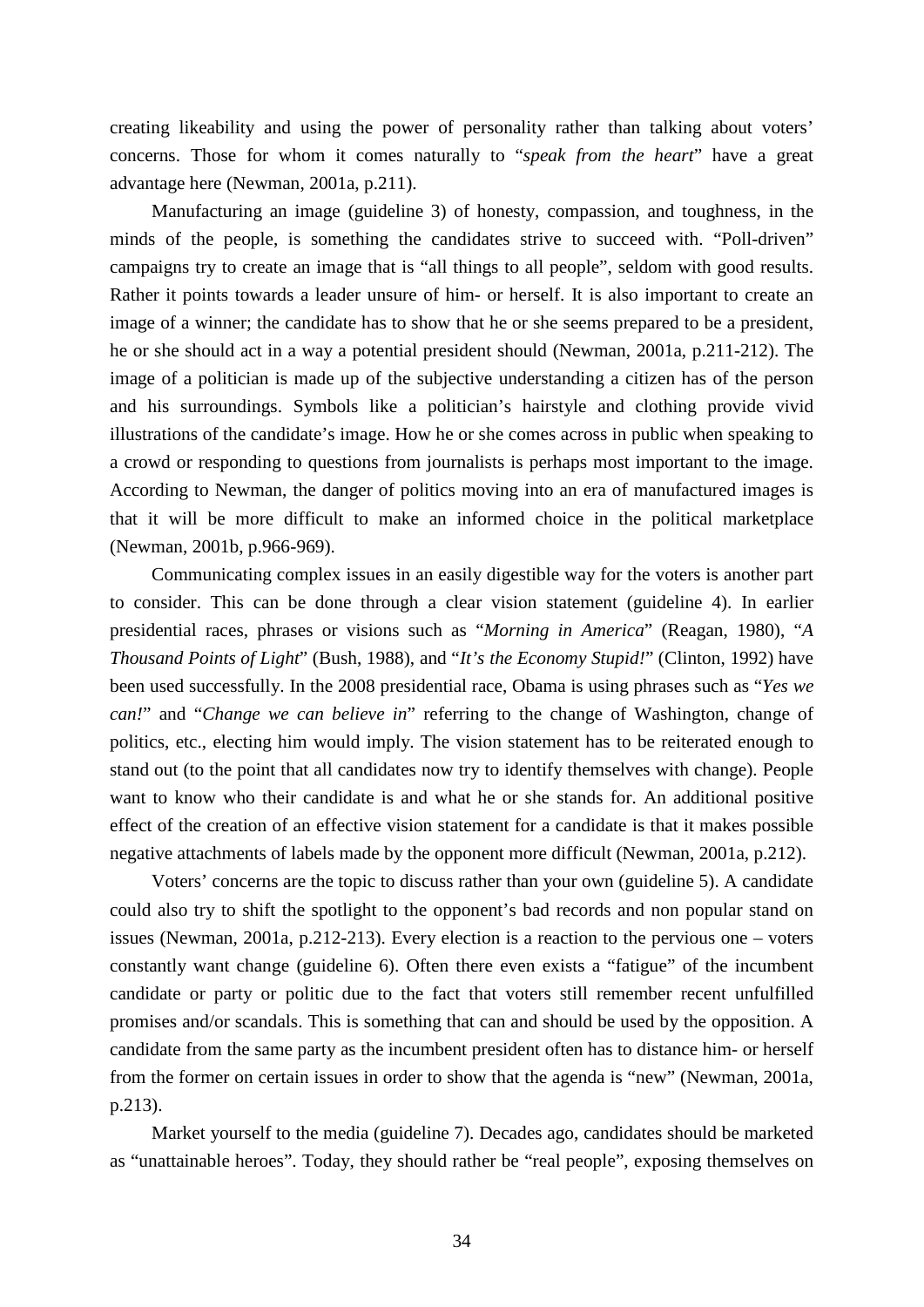talk shows, etc. This switch makes journalists and TV hosts/hostesses strong opinion builders, thus, giving them enormous power. Hence, a candidate has to be Mr or Mrs "Nice guy" to them (Newman, 2001a, p.213-214). One of the biggest mistakes a candidate can make during the course of a campaign is to (unintentionally) say something than is not meant to be picked up by the media (guideline 8) (Newman, 2001a, p.214).

It is important to receive support from the party elite (guideline 9). It is of great advantage to get endorsements from the party elite, since this means more money and also help in building momentum. To get early endorsements and having a relatively unified party behind you are other advantages. An added benefit of a financially rich campaign early on is that it reduces the number of rivals (Newman, 2001a, p.214). Finally, guideline 10 concerns the importance of performing well in debates. Voters usually consider it interesting to follow debates and see the candidates live, see "who they are", see how they perform under pressure, and deciding who seem to have the leadership abilities to lead the nation. The candidates have to find the right balance between being aggressive and combative versus too hesitant and constrained. They should also try to deliver convincing sound bites. Furthermore, they should seem relaxed and confident and showing neutral facial expressions (Newman, 2001a, p.214- 215).

#### <span id="page-34-0"></span>**2.2.5. A Political Marketing Model – The MOP-SOP-POP Model**

According to Jennifer Lees-Marshment (2001b, p.692), political marketing "*is a marriage between political science and marketing. It borrows the core marketing concepts of product, sales and market-orientation, and techniques such as market intelligence, and adapts them to suit traditional tenets of political science to produce an integrated theoretical framework.*". In accordance with this, she argues that there are three different approaches or orientations to choose from by a party to gain supporters, namely product, sales, and marketorientation:

- A party that takes a takes a *product-orientation* (product-oriented party or POP) *argues* for what it stands for and believed in.
- A *sales-oriented* party (SOP) focuses instead on *selling* its arguments and products to voters.
- And finally, a *market-oriented* party (MOP) *designs its behaviour* to provide voter satisfaction.

This is referred to as the MOP-SOP-POP model (Lees-Marshment, 2006, p.119). Even though literature have been focusing on results from research made of major parties in Great Britain (Lees-Marshment, 2001a) the model is considered to be valid and useful for U.S. politics (parties and candidates) too. According to Lees-Marshment (2001b, p.701), it is the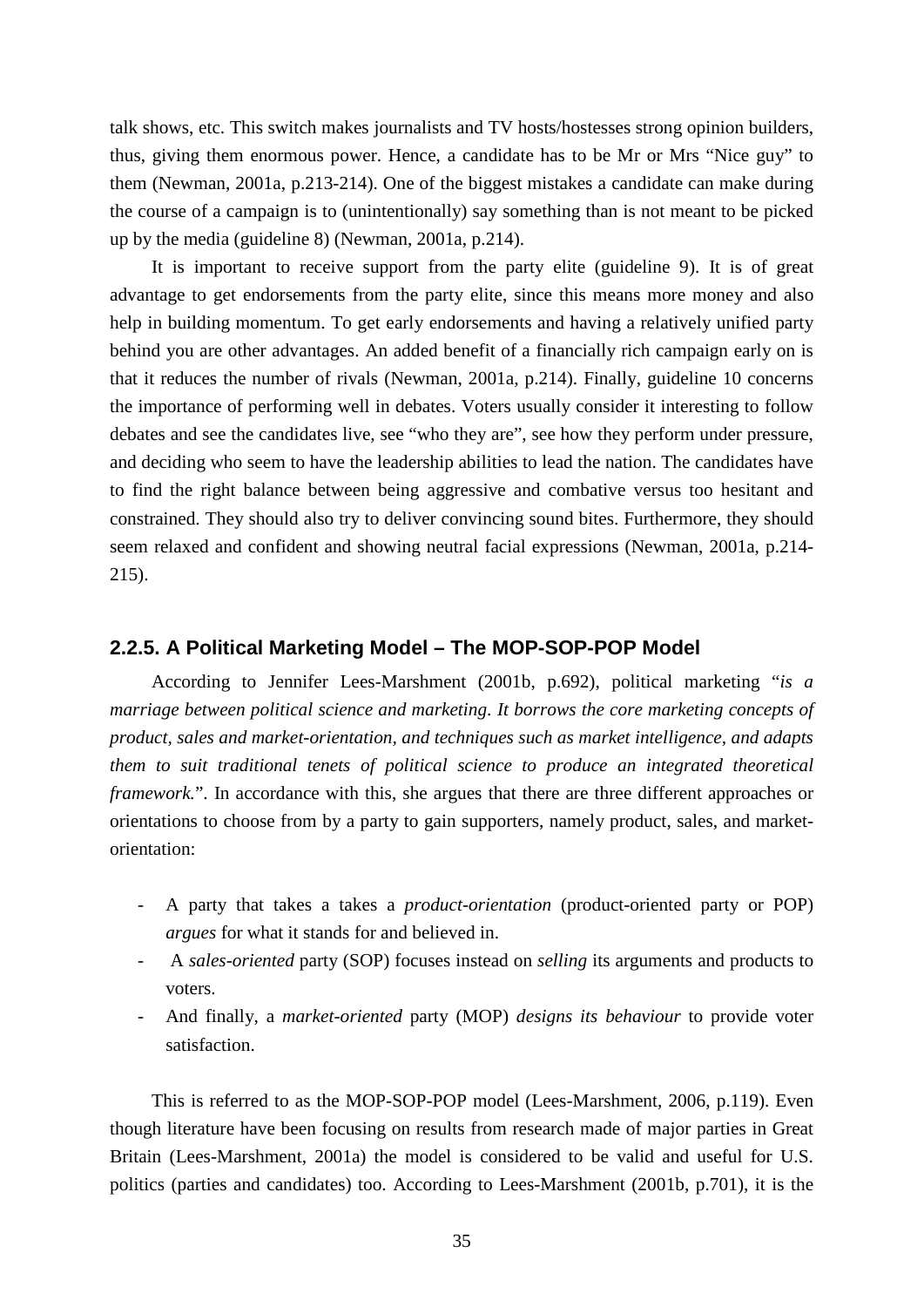most recent political marketing model, also offering a wider range of behaviour than existing models.

Traditional political science literature is a helping hand in understanding the nature, goals, product, market and behaviour of a party (or an individual candidate). It is generally accepted that electoral success is the major goal of party or individual (Lees-Marshment, 2001b, p.693). Furthermore, since the perspective is long-term, the aim is to win not just one – but successive elections. The market is complex. It consists of voters whose support a party needs to achieve electoral success, i.e. those eligible to vote, limited to the section of it required to win office after taking into account electoral rules, boundaries and seat distribution (Lees-Marshment, 2001b, p.694). Any other part of the population with influence upon this electorate must also be taken into consideration, such as, for example, children. The demands may be very different and conflicting. Party members are another important part of the market; loyal and active members generate votes according to earlier studies of memberships of the British Conservative and Labour Party. (Whiteley *et al*, 1994; Seyd and Whitley, 1992; cited in Lees-Marshment, 2001b, p.693). Even though their interests may vary, party members want electoral success, so they can actually help the party achieve its goal (Lees-Marshment, 2001b, p.694).

The product then is the party's "behaviour", offered at all times at all levels of the party. Revising political science literature makes it possible to reason that a party's product includes the leadership, the Members of Parliament or MPs (representatives elected by the voters to a parliament), candidates, membership, staff, symbols, constitution, activities such as party conference and policies (Lees-Marshment, 2001b, p.694). Political science offers a number of models to help explain and analyse the approach taken to their chosen "behaviour", such as Duverger's *mass party* (1954), Downs (1957) *rational-choice party*, Kirchheimer's (1966) *catch-all party*, Panebianco's (1988) *electoral-professional party* and Katz and Mair's (1995) *cartel party* (Lees-Marshment, 2001b, p.694). Political marketing is built on these models, particularly the Downs rational-choice basis (Lees-Marshment, 2001b, p.694, Scammell, 1999, p.726). However, it also integrates different directions from marketing and incorporates different sub-fields of the political science family, such as political communication, party policy and party organization (Lees-Marshment, 2001b, p.694).

Lees-Marshment states that; "*Marketing is concerned with the relationship between a firm's products and resources and the response to it from consumers, or the market, and all influences upon that relationship*.". It is about how organizations plan and make decisions (Kotler, 1972, p.49; Webster, 1992, p.2; cited in Lees-Marshment, 2001b, p.694) and aims to help an organization compete with its rivals to obtain a certain market share, in order to secure consumer spending (Lees-Marshment, 2001b, p.694). All areas of a company's behaviour is concerned, not only the sales department. Correspondingly, political marketing is as broad, and concerned with more than just communication. This is also congruent with political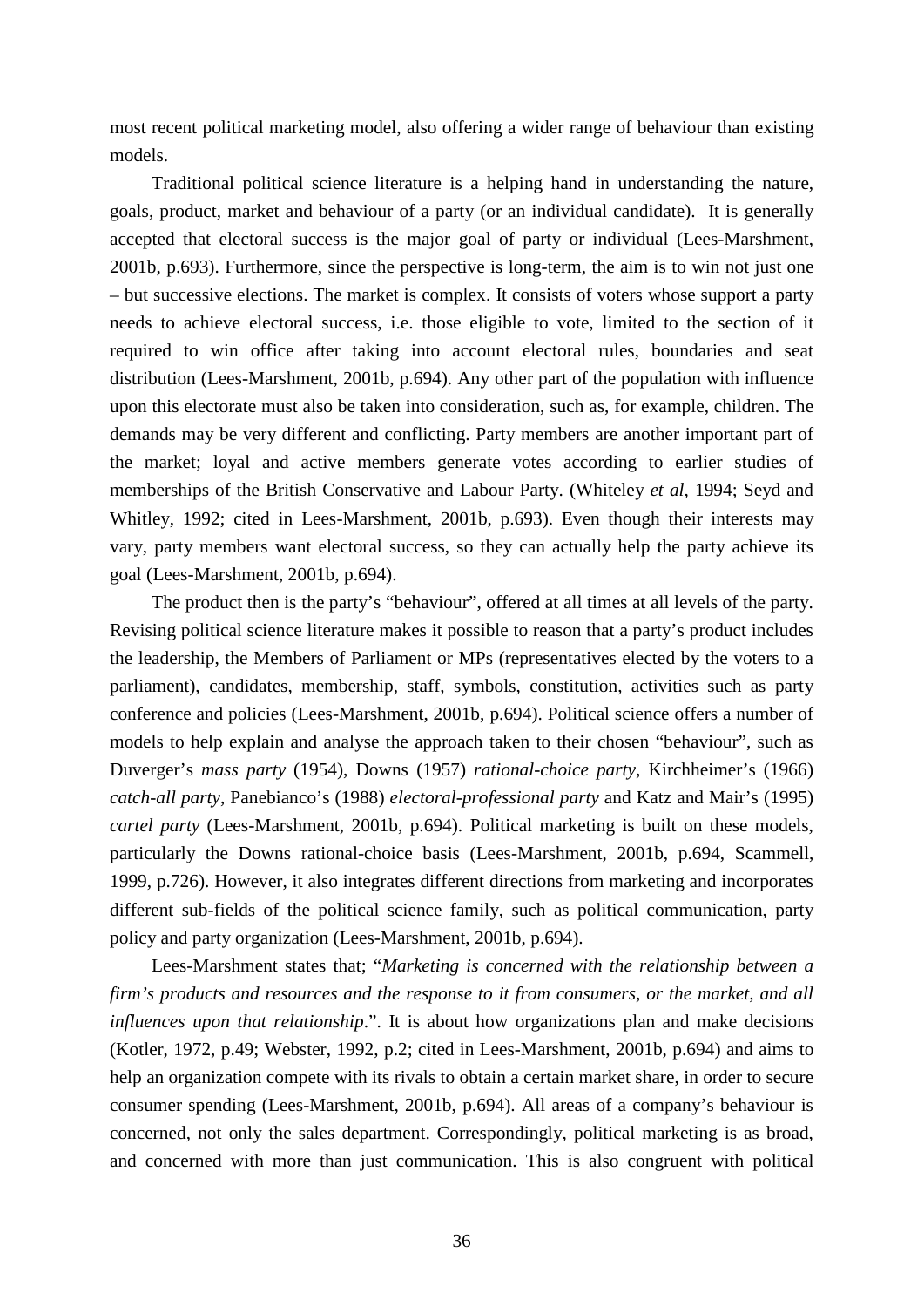science, since political parties are studied in terms of their organizational structure, leadership, policy, electoral support, not just campaign efforts (Lees-Marshment, 2001b, p.695).

Marketing uses a process to depict activities performed by a company. These activities are presented as a "marketing mix" or "4Ps": product, pricing, promotion, and place. Certain stages overlap with political studies (Lees-Marshment, 2001b, p.695). For example, parties' use of polls, compared to the stage of market intelligence, has become a notable area of study for political science. The marketing process connects it to the communication and design of behaviour.

The use of political marketing can increase political parties' chance of achieving their goal of winning general elections (Lees-Marshment, 2001b, p.695). They can change their behaviour, such as for example policy, organizational structure, and leadership, to respond to the market, by being product, sales or market-oriented. According to Lees-Marshment (2001b, p.695), the majority of political marketing studies suggests that marketing equals a marketorientation, but that marketing literature reveal that even if that is currently the case, each orientation can be appropriate depending on the goals and market for the individual organization. They are also equally interesting when it comes to studying organizational behaviour.

Marketing offers three orientations – product, sales and market – to explain business behaviour. These orientations can also be applied to party behaviour. To be noted is that this "three party concept" should not be seen as the "total truth" but rather as a simplified picture of reality that provides greater understanding and indicates what behaviour to look for. There are overlaps both in stages and orientation (Lees-Marshment, 2001b, p.700).

A *product-oriented business* concentrates on producing the best product it can, as efficiently and cheaply as possible, and assumes that it will then sell (Lees-Marshment, 2001b, p.695). If it does not, the business would blame the customer for lack of appreciation and for being ignorant. Correspondingly, a *product-oriented party* argues for what it stands for and believes in. The party assumes that voters will realize the superiority of its ideas, hence voting for it. The party does not change its ideas or product even if it fails to gain electoral success or membership support (Lees-Marshment, 2001b, p.696).

A *sales-oriented business* designs its products the same way as the product-oriented one, but puts more effort into selling the product. Sales-techniques, such as advertising and direct mail, are used to persuade buyers. The demand is created rather than responded to and the time perspective is short-term. The *sales-oriented party* focuses on selling its arguments to voters – it does not change its behaviour or product to suit what people want, but tries to make people want what it offers (Lees-Marshment, 2001b, p.696). This is done by using the latest advertising and communication techniques available and by using market intelligence to understand voters' response to its behaviour.

A *market-oriented business* instead, designs its product to provide consumer satisfaction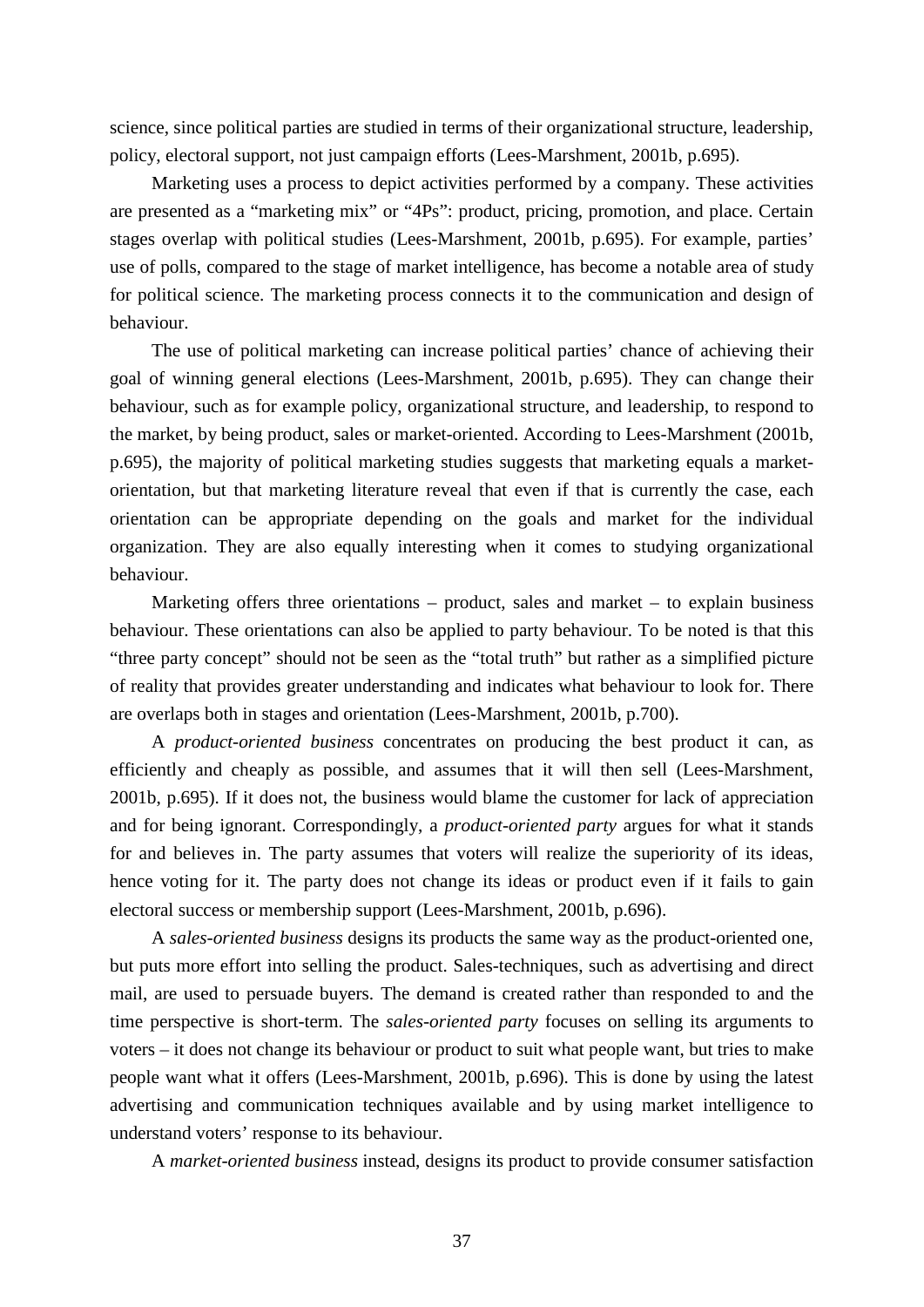to achieve its long-term goals. The product is tailored and modified in response to changing customer needs which makes the market-orientation much more likely to satisfy customers and will stand a better chance of securing their long-term customers (Lees-Marshment, 2001b, p.695). A *market-oriented party* designs its behaviour to provide voter satisfaction (Lees-Marshment, 2001b, p.696). It starts by using market intelligence (opinion polls) to identify voter demands, and then designs its products to suit those demands. It needs to ensure that it can deliver the product on offer. If it fails to deliver, voters will become dissatisfied and the party will risk loosing electoral support in the long term. It also needs to adjust its product carefully. A market-oriented party therefore designs a product that will satisfy voters' demands, that meets their needs and wants, is supported and implemented by the internal organization, and is deliverable in government (Lees-Marshment, 2001b, p.696). Ormrod (2006, p.110, 112) criticises this market-oriented party to be one where "*only short-term, expressed voter needs and wants are considered to be important*". This however, is argued by Lees-Marshment (2006, p.120) not to be true. Furthermore, she continues by saying that "*a market-oriented party is not about removing all ideology, or just following public fashion, but about being responsive; respecting voters and reflecting on the party's own behaviour. A market orientation in politics should incorporate judgement, leadership, professionalism and ideologies, as long as they are executed in response to voter concerns.*" (Lees-Marshment, 2006, p.123).

Research (of UK elections) has shown that the greater the market-orientation the greater the success a party achieved in a general election (Lees-Marshment, 2001b, p.707). Clearly, the nature of the opposition is important. A party may win without being completely marketoriented if the competition is less market-oriented. A sales-oriented party may also win over a product-oriented party, if no party is market-oriented.

Ormrod (2006, p.115) argues that in political systems structured around the candidate rather than the party (such as in the English and U.S. national electoral systems), and where a commercialized and adversarial mass media considers politics to be "*a strategic game*" (Strömbäck and Nord, 2005, p.19, cited in Ormrod, 2006), the market-oriented party may well be the superior party to adopt; otherwise, the characteristics of Lees-Marshment's salesoriented party (internal development of policy, market intelligence to uncover the most effective advertising methods, communication and so on) may be a wiser choice.

To achieve the three orientations, political parties engage in various activities, going through a marketing process. This is illustrated in Figure 3 below. To be noted is that the marketing process presented here differs both from marketing itself but also from previous studies of political marketing (where marketing is not always changed that much). Pricing and place from the 4Ps for example, are discarded since they do not make much sense for party behaviour according to Lees-Marshment.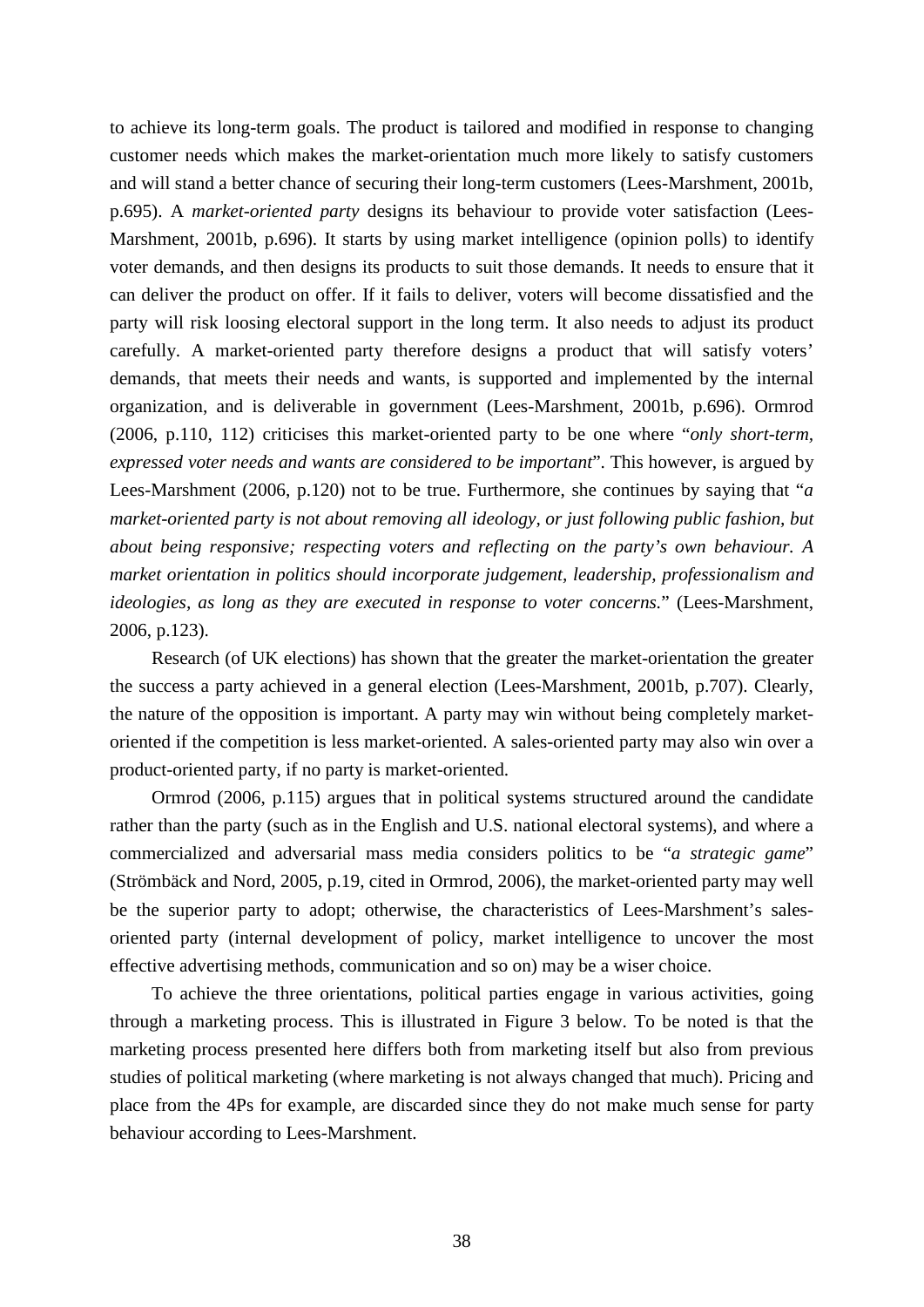#### **Product-oriented party Sales-oriented party Market-oriented party**



Figure 3. The marketing process for product, sales, and market-oriented parties (Reproduced from Lees-Marshment, Jennifer, The Marriage of Politics and Marketing, Political Studies, Vol. 49, 2001b, p.697)

As can be seen in Figure 3, the different orientations have different stages and sometimes different order of stages (Lees-Marshment, 2001b, p.696). A ninth stage – maintaining a market orientation – was added in 2005 (Lees-Marshment, 2006, p.122). " *Ensuring space and time to think about product design/development for future policies*" could be one way of maintaining a market orientation (Lees-Marshment, 2006, p.124). Appendix VIII gives further explanations on the political marketing activities identified in Figure 3.

Market intelligence, or marketing research, is a difficult process. If it does not produce correct results, the designed product will be unsuccessful (Lees-Marshment, 2001b, p.700). Product-adjustment is complex but not impossible. Implementation is not easy to do within any organization, especially a political party. Adopting a market-orientation and following public opinion will probably arouse some opposition, yet, it is important to have a broad (majority) acceptance, otherwise voters will perceive that mixed message. Delivery is difficult. There is a widespread belief that parties never keep their promises once in power,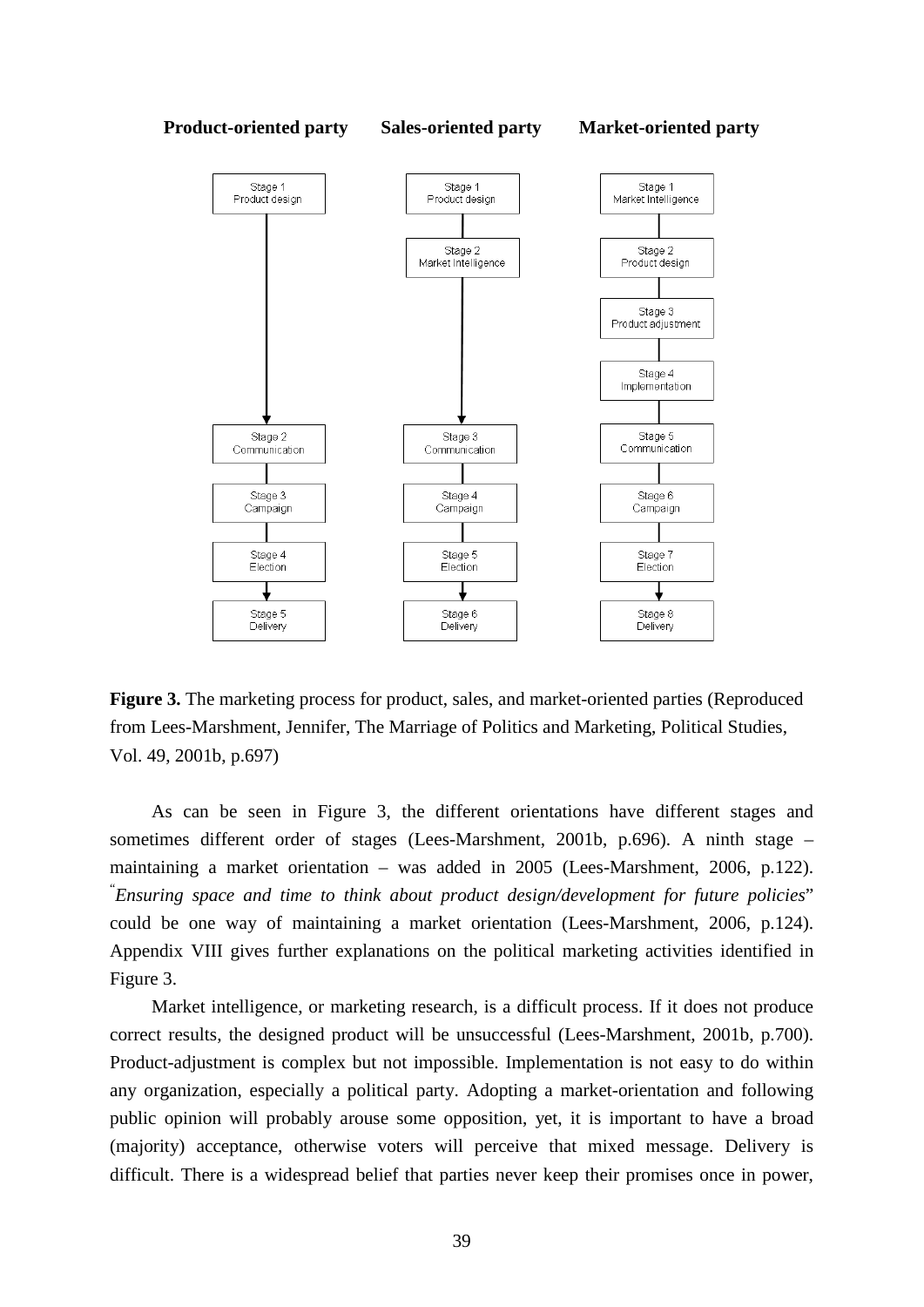and there are many barriers to overcome. Governing is never easy (Lees-Marshment, 2001b, p.700).

The sales-orientation helps to explain why political marketing often is seen as nothing more than spin-doctors and sound-bites and why it can be criticized as being noting new. This approach focuses on using selling techniques. Unarguable, if political organizations adopt this focus they will be likely to produce the most effective presentation of the political product because they put all energy into communication. Furthermore, communication is designed in conjunction with results from market intelligence and can be used with marketing techniques, such as target marketing and direct mail. Another important aspect is that such parties engage in persuasion and try to make voters want what they offer, which is the criticism conventionally surrounding political marketing (Lees-Marshment, 2001b, p.699). The marketoriented party that suggests design of the product according to voter demands, instead of arguing their case, works against traditional views of politics (Lees-Marshment, 2001b, p.699). But, it can also be seen as something good for democracy since the party is more responsive to the people.

Until the 1990s the common view of political marketing was that it was purely about the use of sales techniques in election campaigns. Lees-Marshment claims having changed that with her political marketing orientation-model. According to her, the model provides "*a broad and complex framework to discuss how political parties utilise marketing techniques and concepts from start to finish, incorporating a range of behaviour and activities throughout a parliamentary term; considering members, voters, leaders; policy, organisation and ideology*" (Lees-Marshment, 2006, p.119). She continues by claiming that a testament to its success is that the model has been applied successfully, using all three party types, by scholars to a range of countries beyond its UK origins (Lees-Marshment, 2006, p.119). Nevertheless, initially it was not planned to use the model in any other country other than the UK. Today, USA is among the countries that have been tested with the model (Lees-Marshment, 2006, p.121). Lees-Marshment argues further that "*political marketing, in both market and sales-oriented forms, is being used around the world*". She continues by stating that the Lees-Marshment model remains a useful means of investigating its presence and effectiveness in relation to a range of systematic features and potential causal factors (Strömbäck and Nord, 2005, cited in Lees-Marshment, 2006, p.122). However, a criticism that can be made toward the model is that it lacks empirical operationalisation due to the complexity it would imply (Lees-Marshment, 2006, p.120). The model's contribution is expected to be in "*laying the foundations of political marketing concepts rather than to provide the final operationalisable model to test the orientations of large-scale organisations*" (Lees-Marshment, 2006, p.121).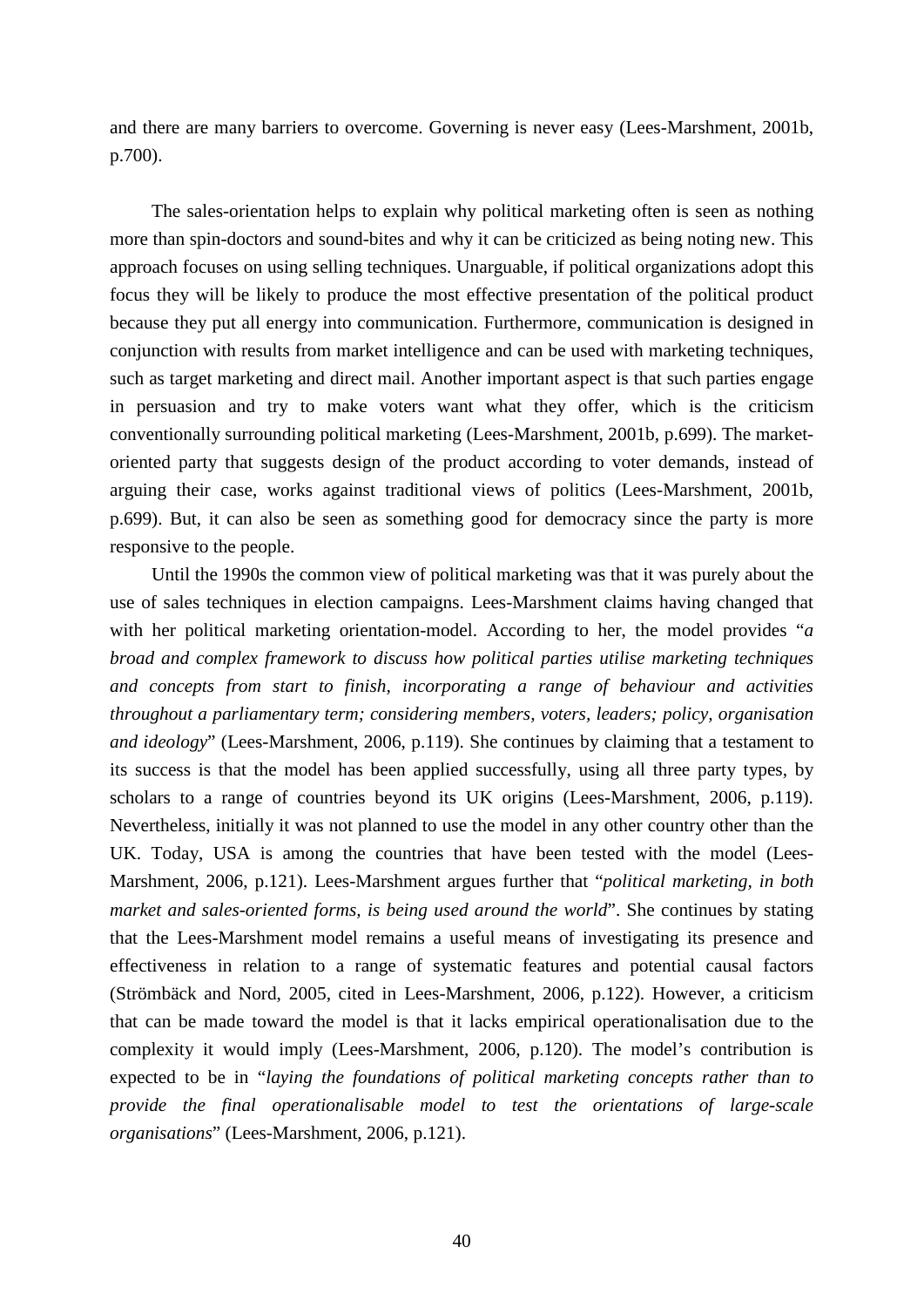In summary, as argued by Scammell (1999, p.726, Lees-Marshment, 2001b, p.701), political marketing does not claim complete innovation but "*looks to marketing literature for refinements of the economic model*". Lees-Marshment (2001b, p.701) continues by stating that " *combining concepts with a marketing process, political marketing provides a fuller picture of how political parties behave.*". Marketing, for example, offers the activity of market intelligence to explain *how* parties identify voters' demands. Lees-Marshment argues further that the design of a party's behaviour according to three different orientations that her model offers – product, sales and market – accounts for a wider range of behaviour than existing models. Hence, this model makes political marketing more comprehensive since parties can stand for what they believe in, trying to convince voters, or follow voter's opinions. In conclusion (Lees-Marshment, 2001b, p.707), "*the political marketing process connects these strands together with the two stages of communication and campaign; it also brings together market intelligence, product design and communication which previous party models have sometimes neglected to do*". Nevertheless, political marketing has yet to demonstrate effectiveness clearly (Lees-Marshment, 2001b, p.707; Scammell, 1999, p.736-737).

The model was designed to capture the behaviour of major political parties within the UK. However, it has also shown its usefulness elsewhere (Lees-Marshment, 2006, p.119). The use and effectiveness of each of the three party-orientations will depend on the individual party's type, dominant goal, and the country's notion and structure of party, nature of the market, as well as institutional factors like the electoral and party system. Political marketing also has the potential to be applied to other areas of politics such as to interest groups, local government, parliament, the civic service, public policy and the public services (Lees-Marshment, 2001b, p.709). Political marketing may have unresolved issues to address but it also has much more potential than has previously been articulated (Lees-Marshment, 2001b, p.709).

Political marketing asks different questions, such as how political organizations listen to the people they seek to serve, communicate, determine what they offer to the public and achieve their goals. It reconnects study of an organization and its market. It analyses politics from a supply side in conjunction with understanding of demands (Lees-Marshment, 2001b, p.709).

#### **2.2.6. Weaknesses & Criticisms of Political Marketing**

Political marketing is subject to both weaknesses and criticisms. According to Scammell (1999, p.735-738) these fall into five main categories: 1) problems with agreed definitions, 2) inadequacies of marketing explanations of electoral success, 3) difficulties of testing marketing models, 4) ambiguity of evidence of deliberate marketing consciousness in campaigns, and finally, 5) normative concerns at marketing's consequences for democratic practice. These categories will be explained in more detail below.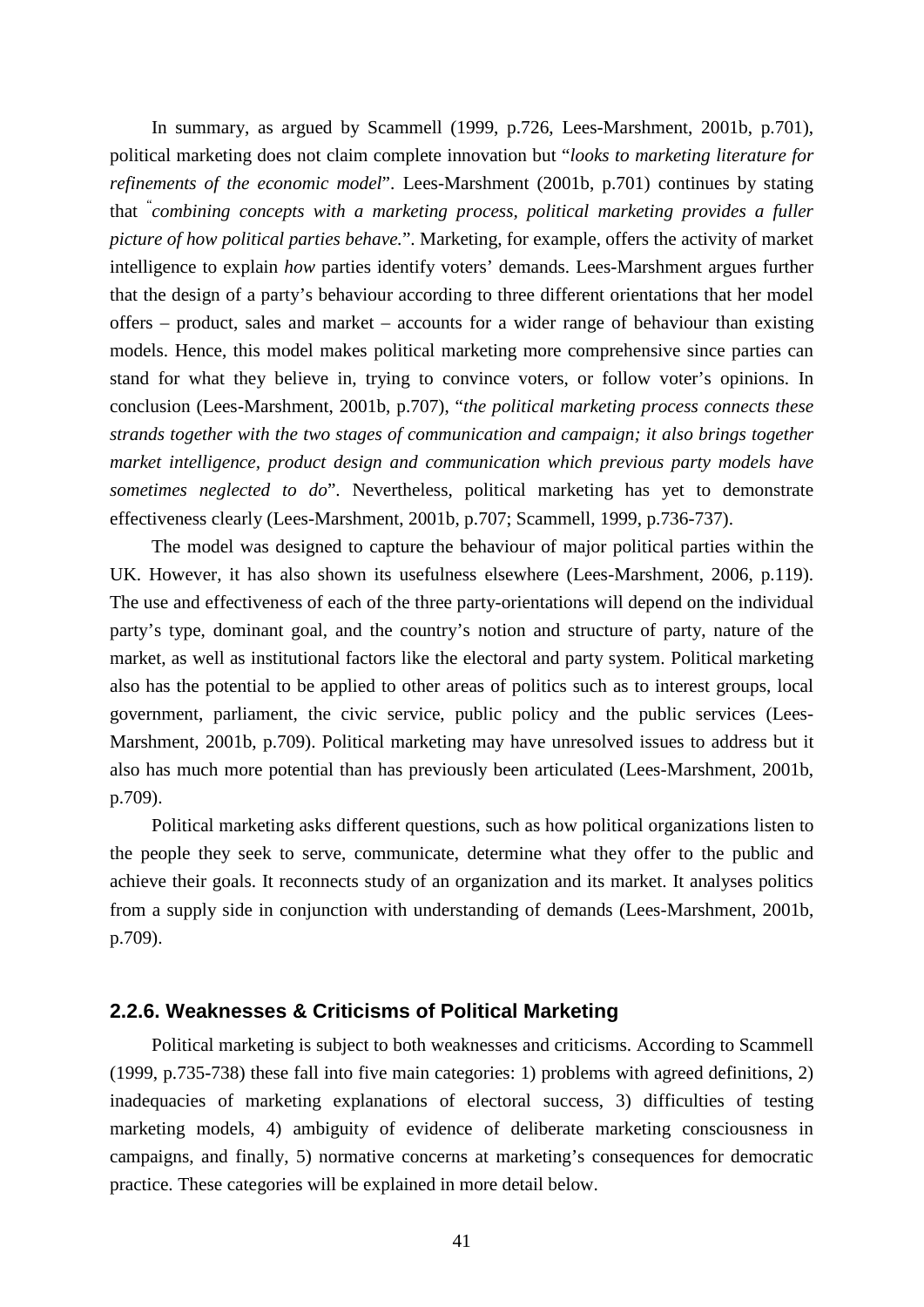First, there is no consensus on definition. There is agreement on the central importance of the marketing concept, but there is wide dispute about the nature of "exchange". According to scholars from mainly marketing background, political marketing is not poll-driven politics as critics call it, but rather more of a matching exercise between voter wants and internal wants and goals for the party (or candidate). Another related problem concerns the transfer of marketing models to politics since the "political product" has not been clearly defined.

Second, a marketing perspective can identify which party/candidate waged the more rational campaign, tests can be done on product development, positioning, market segmentation, targeting and promotion, and some assessments can also be made of campaign success. Nevertheless, causal explanations of electoral success are missing, mainly due to methodological problems since proving cause is almost impossible to do. Political science scholars recognize this problem while marketing scholars sometimes argue that "*marketing made the difference*".

Thirdly, there are difficulties of testing marketing models. Marketing models of voting behaviour are fundamentally a sub-category of cognitive psychology consumer models with adjustments to better suit service and political markets. According to Scammell, they are usually designed more for practical use by candidates and parties in the development of party strategy than for *post hoc* explanations of voting behaviour. She continues by stating that they have been used to examine candidate campaigning in the USA by Newman, but that it is a weakness that "*there has been no post-election testing of marketing models against more conventional political science models of voting behaviour*" (Scammell, 1999, p.737).

Fourthly, "Is the marketing deliberate or not?" Investigations into party use of marketing point to the appeal and use of business methods and technologies in political marketing. However, little direct evidence of engagement with marketing *theory* and less knowledge of the 'marketing concept' have been found. Scammell continues:

"I have argued elsewhere that campaigning knowledge evolves as a kind of political folk wisdom, based on experience, observation and the elite actors' preferred explanations of results. Within this, there is a noticeable reluctance of practitioners to accept that marketing is entirely appropriate to the specific conditions of an electoral campaign. Much U.S. campaigning practice, for example, is not completely explicable in conventional marketing terms and some aspects make more sense within the practitioners' preferred analogy of warfare. This may indicate that political marketing still has much to do in terms of developing an industry-specific model. Ironically, it may also mean that marketing is less suited to its main focus of study, campaigns, than it is for the longer-term analysis of party positioning strategy." (Scammell, 1999, p.738)

It seems that political marketing is borrowing methods and technologies from business without using marketing theory and knowing little about the marketing concept. This indicates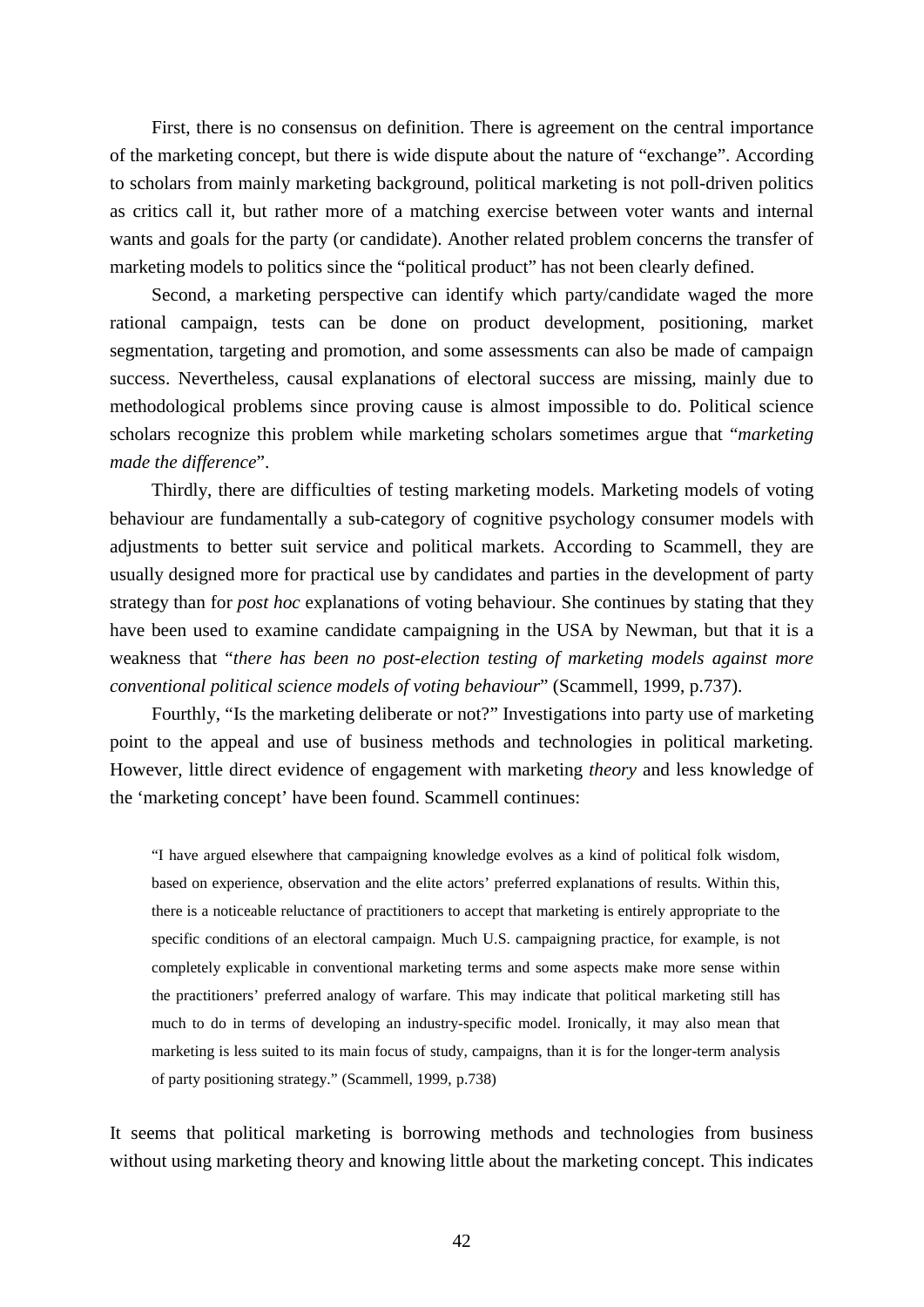that political marketing still has maturing to do in order to develop its own specific marketing model.

Finally, marketing's consequences for democratic practice are disputed. It has been argued that the increased use of marketing in politics is contributing to a depoliticisation of the political process, inhibiting democratic debate, expression and choice (Savigny, 2007, p.134). The political communication literature generally tends to be suspicious toward marketing in politics – one source claiming that it makes citizens into "*armchair consumers of politics*" (Scammell, 1999, p.737). According to this view, citizens are "*active, rational and engaged*" while consumers are "*passive and vulnerable to emotional manipulation*". Others instead, believe marketing to make parties more responsive to voters' wishes and contributing to the design of more voter-friendly communications, thus, actually democratise politics. However, all agree that effects of marketing can be deliberate narrowing of the political agenda, emphasis on message rather than arguments, and more negative campaigning (Scammell, 1999, p.737).

Indeed, political marketing holds a difficult position in between the two distinct disciplines marketing and political science. There seem to be a constant obligation to justify and defend research, as well as practice, in the field, against criticism of its use of marketing concepts and instruments in the political arena (Henneberg, 2004, p.225). Criticism is found on both sides and is associated with both research and practice. Henneberg (2004, p.228) has described 11 principal critical arguments of political marketing and political marketing management.

The principal critical arguments concerning *practical application* of political marketing are:

- Statement 1: (Through the use of political marketing management) elections can be bought
- Statement 2: (With political marketing management politics has become) packaging without content
- Statement 3: (With political marketing management politics has become) populism and no leadership
- Statement 4: Politics is not about selling (political marketing management has the wrong mindset)
- Statement 5: Voters vote differently (due to political marketing management)
- Statement 6: Campaigns have become personal and negative (due to political marketing management)

Other arguments concern the *theory* of both political marketing as well as political marketing management:

- Statement 7: Too much communication focus (in the research)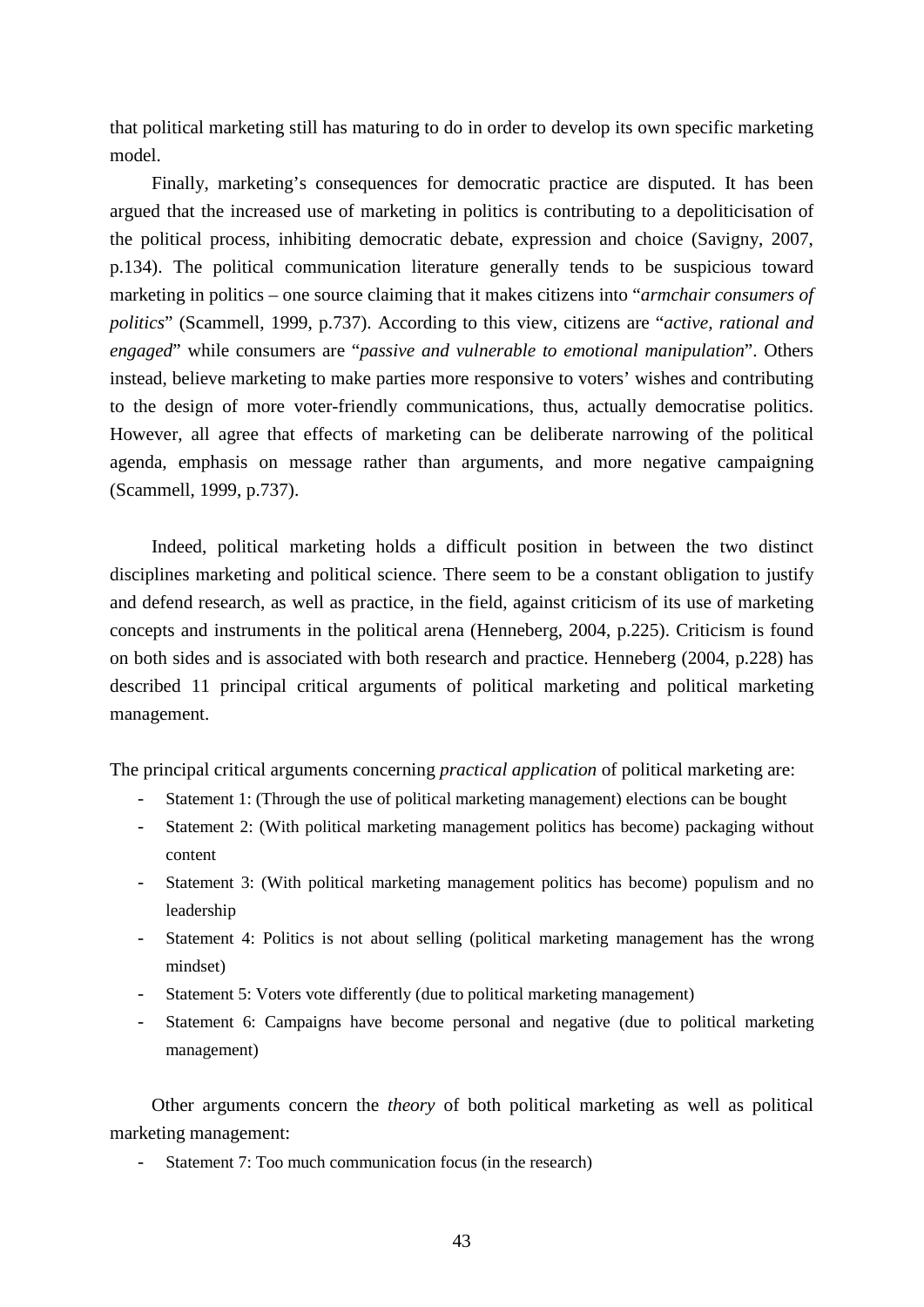- Statement 8: Research insinuates management practice
- Statement 9: Non-sophisticated research (in political marketing)
- Statement 10: (The political arena is) not a marketing domain
- Statement 11: Value discussions are not grounded (due to lack of theoretical and ethical framework)

These statements are collected from both marketers and political scientists. Henneberg (2004, p.225) argues that, "*While marketing theorists are more concerned with the state of political marketing theory, political scientists concentrate much of their criticism on aspects of political marketing management as it is experienced in practice.*". The reasoning behind Statement 1, i.e. elections can be bought, is that today's elections are won by the candidate or party that has the "*slickest and most professionally run*" campaign management (Henneberg, 2004, p.229). This type of campaign management is costly, consequently, the candidate or party with more resources or better fundraising capabilities together with best timing wins, regardless of political argument. Henneberg (2004, p.229) counter argues that campaigns indeed are costly and that presidential candidates spend more than half of their time fundraising according to estimates, but that the direct relationship between spending and success is overstated. As for the consumer market, more campaign budget does not necessarily imply success.

Another criticism is that politics has become packaging without content (Statement 2). Political marketing management is accused of having resulted in "image over substance". Party politics and political communication today is much less about issues and convictions and much more about the packaging of political messages. Political arguments are now all about "*spin*" and "*sound bites*" – with an impressive package but without content. From a marketing perspective, this is true to some extent (Henneberg, 2004, p.230). However, Henneberg argues that the voter is able to differentiate between package and content.

Politics has become populism and no leadership (Statement 3). "*Parties and politicians 'follow'; they run after the political opinion and adapt to any small changes, especially to perceived opinion shifts in crucial segments of the electorate like opinion leaders, swing voters or electoral areas with 'marginal seats'.*" (Henneberg, 2004, p.231). The "follower" mentality, a customer/voter orientation (often mistaken for being customer-led), is attributed to the argument. Indeed, there is a tendency towards populism in politics, but being a populist is not an optimal position, and it neglects important aspects of the customer orientation (Henneberg, 2004, p.231-232). Furthermore, an element of 'leading' is attributed to following and satisfying customer needs and wants.

A critic claims that politics is not about selling – selling washing powder and politics can not be done in the same way. Hence, political marketing management has the wrong mindset (Statement 4). It is true that politics and "normal" products have little in common;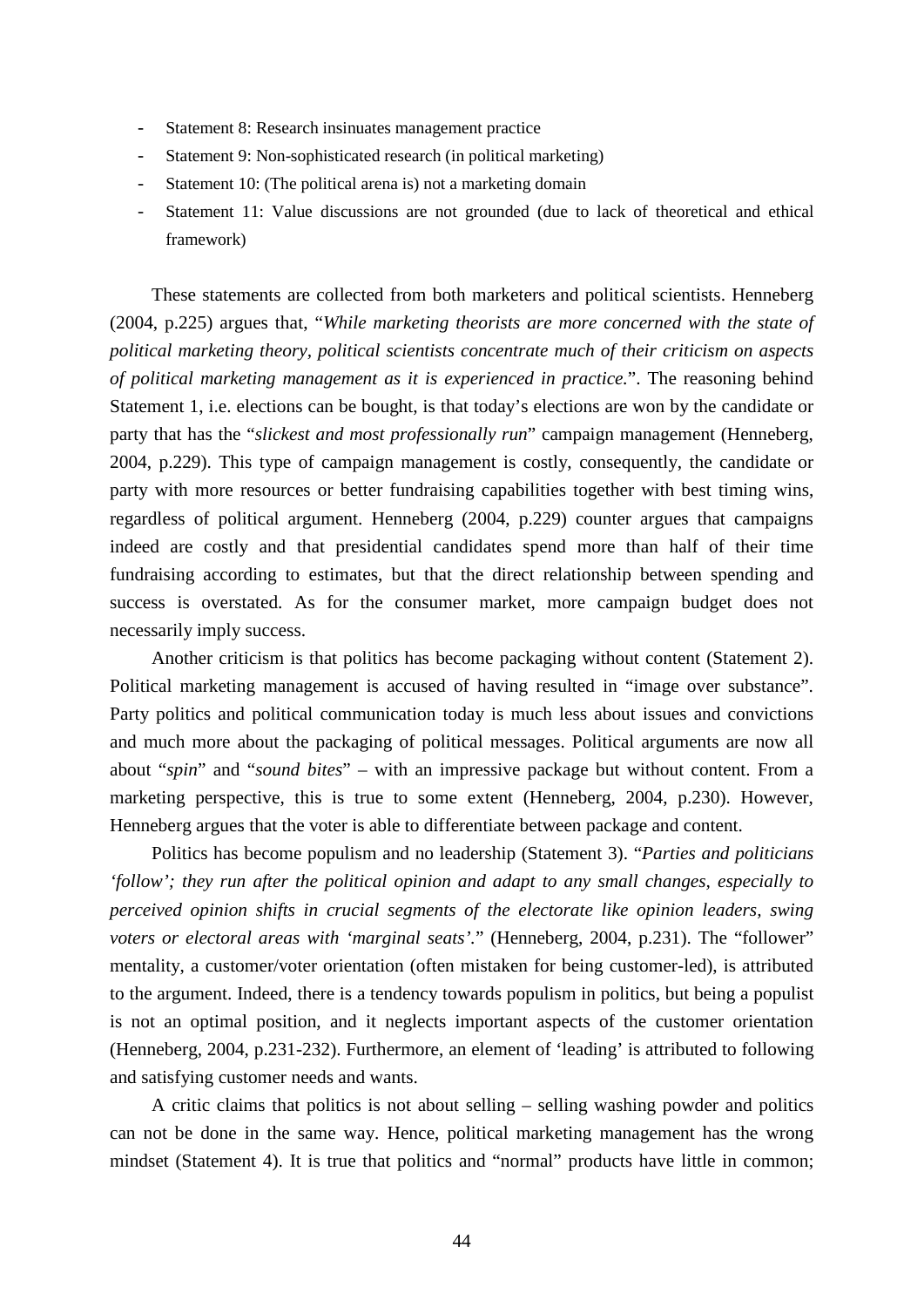however, politics and services share characteristics. Both are promise- and experience based, non-tangible, perishable, partly public goods, they have "clients" rather than customers, etc. (Henneberg, 2004, p.232). Accordingly, service marketing can be a guide for political marketing management.

Statement 5 claims that voters today (due to political marketing management) do not get the information about important political issues that they need in order to form a 'rational' opinion on which they can base their voting decision. This (political theory) claim is more a belief in "*how democracy ought to work and how voters are supposed to make up their minds*" and is not realistic (Henneberg, 2004, p.233). The voting decision is very complex and difficult, therefore, non rational elements or decision shortcuts, actually help voters to make up their minds. These shortcuts are accepted by the political marketing management.

Campaigns have become personal and negative due to political marketing management (Statement 6). Political marketing has changed the political culture, away from issues and towards individuals according to the critics. Henneberg (2004, p.234) disputes that both the political programme as well as the personal characteristics of the politician are important to the voter, and therefore that it is beneficial if political marketing management provides both. The negativity in political discourse is generally considered bad. However, it has been shown that negative advertisements are more issue oriented than positive ones. They can also help differentiating between candidates' offers. In countries with a candidate-centred and presidential system, negative campaigns might be more prevalent than in a party-oriented system (Henneberg, 2004, p.234).

Research on political marketing has often been criticized for focusing too much on one specific marketing instrument, i.e. communication, and neglecting the other aspects of marketing theory (Statement 7) (Henneberg, 2004, p.235). According to several sources, the criticism is justified. Political campaigns and political marketing activities are often only defined through their communication content and the media used. The current focus leads to an oversimplification of political marketing, which can "*endanger its development*" (Henneberg, 2004, p.235). Other aspects such as management strategies, the underlying functions of political marketing management, and other marketing instruments of political marketing theory have been ignored. Political marketing management itself mirrors research as it focuses very little on strategic issues and underlying tactical functions. This most certainly is due to the fact that political marketing managers and consultants usually (at least in Europe) are trained in advertising/communication or have worked as (commercial) campaign managers (Henneberg, 2004, p.235).

According to critics, research on political marketing management is an evil that either should be avoided or used with caution since it helps spreading and encouraging management practice and ethics in the political arena – thus changing politics (Statement 8: Research insinuates management practice) (Henneberg, 2004, p.235). The statement shows that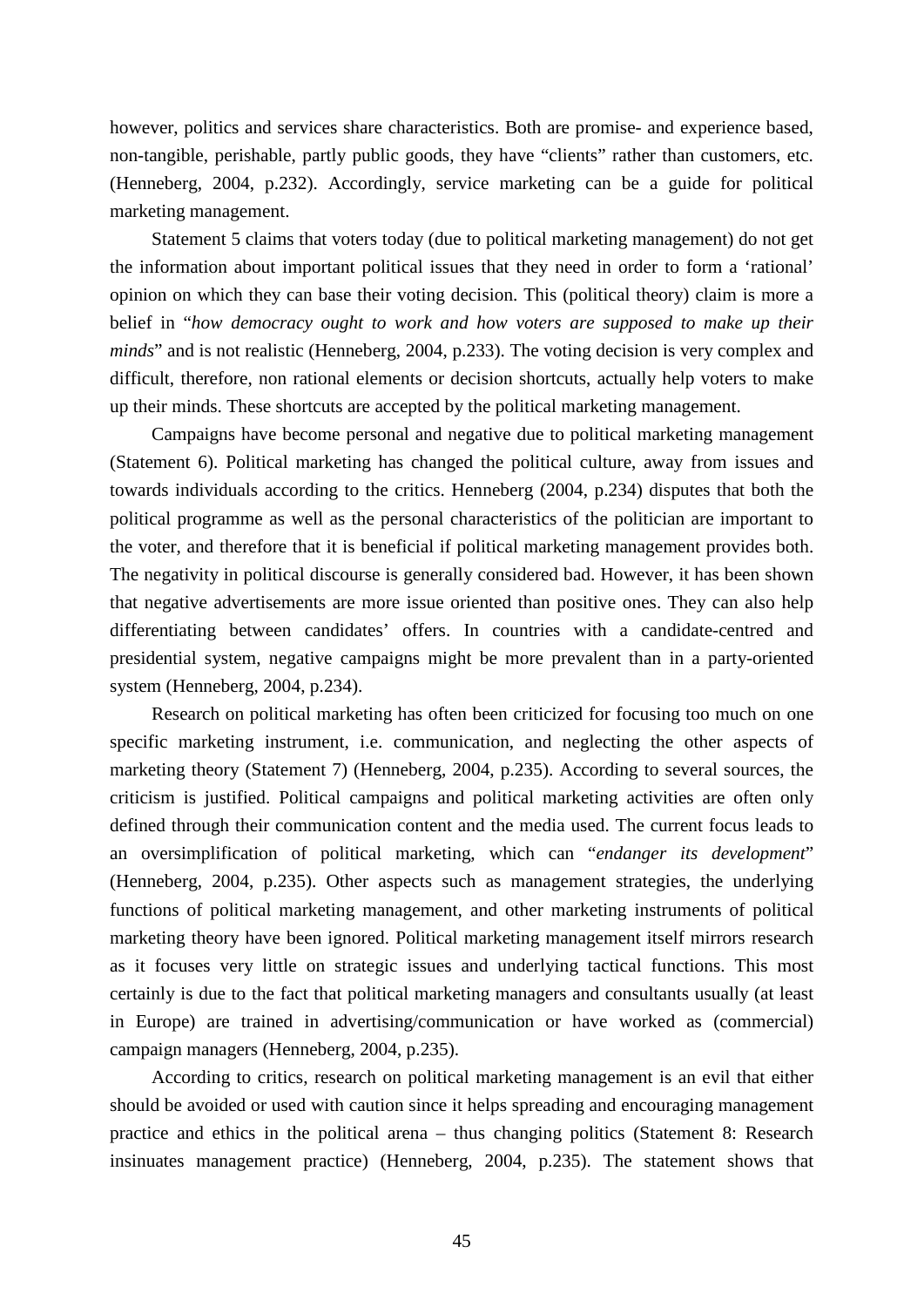(political) marketing theory has not yet convinced its critics that considerable insight into the competitive world of politics – without "harming' the research object – can be gained through the use of political marketing concepts. Nevertheless, marketing theory is uniquely positioned as a research tool; political actors are using instruments and concepts influenced by marketing (Lees-Marshment, 2001b; Newman, 1994; O'Shaughnessy, 1990; cited in Henneberg, 2004, p.235). Political marketing theory is also still in its infancy; its influence should therefore not be overestimated.

Statement 9 concerns the claimed *non-sophistication* of the political marketing research mainly voiced by marketers. There are two aspects of the argument; one being the lack of connection between political marketing research and forefront of mainstream marketing theory, the other focuses on the static nature of research in the field (Henneberg, 2004, p.236). While marketing theory has seen major trends in recent years such as market orientation, relational- and network marketing, and service marketing, this have had little impact on political marketing research (Henneberg, 2004, p.236). According to Henneberg, this is "*one of the main stumbling blocks for the development of political marketing as a research discipline*". He continues by arguing that the political marketing theory sometimes seems to consist of nothing more than the 4Ps (especially promotion) and the political marketing mix. When it comes to research, Henneberg agrees that literature mainly covers the same aspects over and over again even though there has been some progress in political marketing research (Henneberg, 2004, p.236).

Another criticism concerns whether or not political marketing has a place within the marketing domain. Statement 10 claims political marketing of not being a marketing domain (Henneberg, 2004, p.236). The nature and scope of marketing was initially product-based forprofit organizations. Later, the concept was broadened into service organizations and then non-profit organizations like charities, hospitals, political parties, etc, and social marketing (church marketing, arts marketing, sports marketing, etc.). Today the wide definition of marketing is prevailing in marketing literature, even though it was not universally accepted at first (Henneberg, 2004, p.237). As part of a narrow definition, marketing can be limited to "*economically motivated exchanges in which values can be directly quantified through an exchange price*" (Henneberg, 2004, p.237). In this case, the use of marketing theories and concepts to explain and frame research on political issues in a non-profit market place can be rejected. Henneberg's suggestion is to accept political marketing as a part of the marketing domain.

Finally, Statement 11 claims that value discussions of political marketing (see for example Statement 8 and 9) are not grounded due to lack of theoretical and ethical framework. Political marketing management needs to be judged and supervised from a moral and ethical point of view. Hence, a framework is necessary in order to understand the possible implications of political marketing management with respect to democracy. Many marketers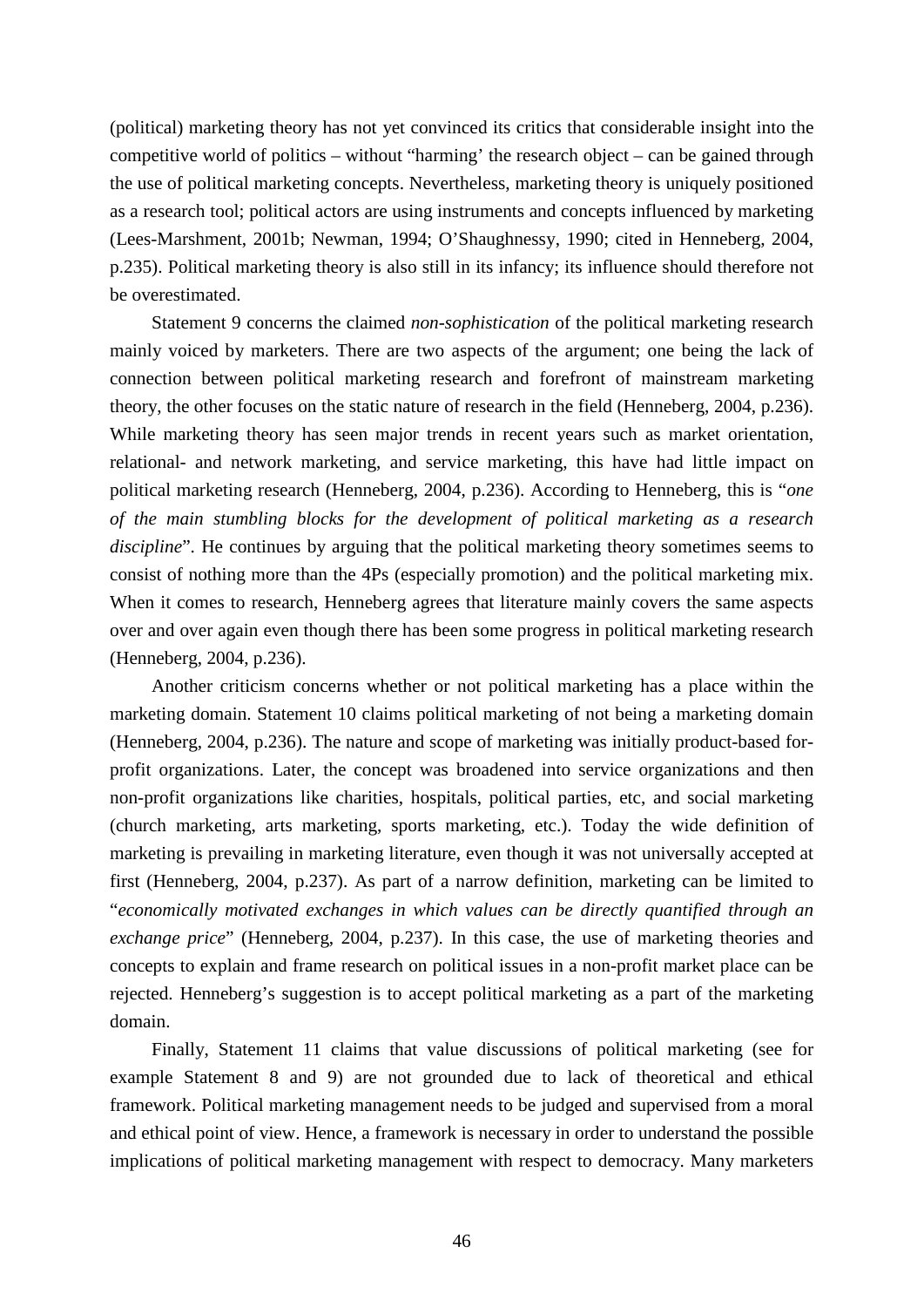have identified this as one of the main research shortcomings of political marketing (Henneberg, 2004, p.237). There is consensus on the lack – and need – of ethical and normative search. Hopefully, there will be more involvement in normative discussions within political marketing research in the near future (Henneberg, 2004, p.238).

In summary, the field of political marketing is young and many criticisms still exist. In order to gain further insights, more time and efforts are needed. This is especially true when it comes to political marketing research, where more rigid and conceptually grounded – as well as innovative – research needs to be done (Henneberg, 2004, p.238). Fundamental conceptual issues are yet to be resolved as well as the foundation for an ethical debate. It is for example not clear what impact the use of marketing and managerial concepts might have on politics (Henneberg, 2004, p.238).

### *2.3 Summary & Reflections*

The theory chapter has been discussing the field of political marketing. At first, general aspects of marketing were given, followed by background information of political marketing. The background information includes the development, arguments about its belonging  $-$  is it part of political science, of marketing or a distinctive sub-discipline? – and the lack of consensus on a definition. Afterwards, similarities and differences between the political and the commercial marketplace were described.

There are similarities between the political and commercial market according to Newman (1999b, p.36-37). First, both markets use standard marketing tools and strategies, i.e. marketing research, market segmentation, targeting, positioning, strategy development, and implementation. Second, the voter can be analyzed as a consumer in the political marketplace, thus using the same models and theories as in business marketing. Third, both are involved in competitive marketplaces and therefore rely on similar approaches to winning. Both marketplaces are engaged in creating value for their customers by anticipating their needs and developing innovative products and services (Newman, 1999b, p.35). The service sector of the commercial marketplace is considered to be the most similar to the political marketplace. Reputation, image, and leadership evaluations for example are all important factors in both politics and the service sector (Scammell, 1999, p.728). The product in service marketing is often intangible as is the case for the political product.

According to Palmer (2002, p.350-351), the political market differs from the commercial market in the fact that the political 'product' has no practical value for the 'consumer', the range of 'products' is limited, the 'consumer' is difficult to analyse, the 'product positioning' difficult to perform, the re-branding complex, the opposition is defined, and finally, the labour force in politics consists to a large extent of volunteers which is not the case in commercial marketing (Palmer, 2002, p.350-351). Media also has an active presence in politics than in any other consumer/service market which means that political marketing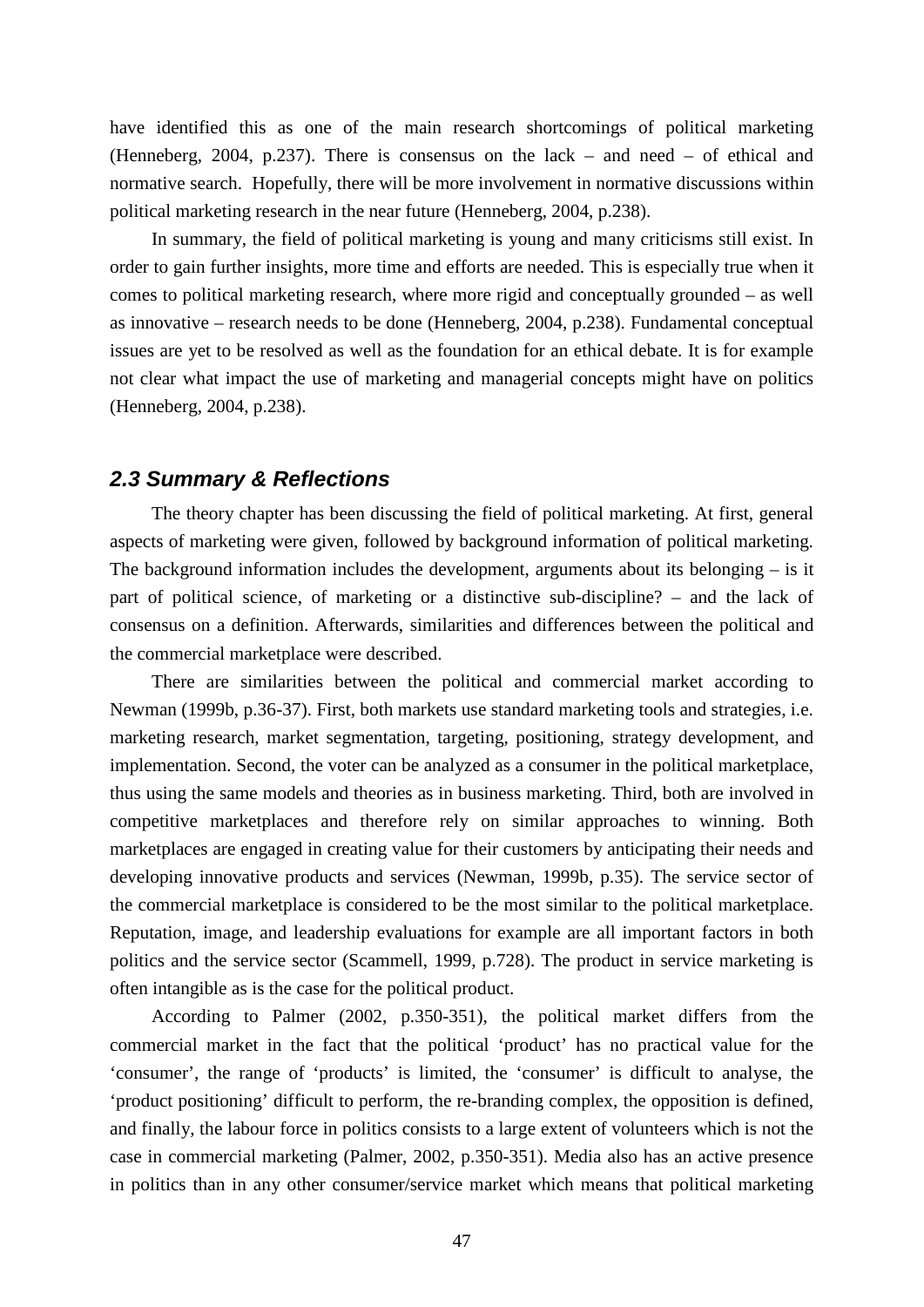can be seen as a two-step communication process influencing the consumer both directly and indirectly through the free media (Scammell, 1999, p.729, O'Shaughnessy, 2001, p.1050). Furthermore, the goal or philosophy of the two markets is different (profit versus democracy or the more short-term goal of electoral success) (Lees-Marshment, 2001b, p.693, Newman, 1999b, p.36). The difference between winning and loosing can be small in politics whereas in the commercial marketplace the difference is huge. The political market may also have several, conflicting, often undefined and unknown markets, and finally, its 'product' is less tangible, and abstract and complex to design (Lees-Marshment, 2001b, p.693).

After the comparisons between the two markets followed the process and planning of political marketing. According to the model proposed by Niffenegger (1989, p.46), the political marketing process integrates the 4P's (product, promotion, price, and place) of the marketing mix – or strategy – together with marketing research and segmentation. The major benefits associated with a certain candidate (product) are spelled out in the candidate's party platform. The candidate's past record and personal characteristics, as well as the image of the party, also influence voters' potential benefit expectations. Paid advertising is only a part of the promotion mix. Publicity, free campaign coverage by the news media, constitutes a large part. A common price strategy is trying to minimize the candidate's own expected cost while maximizing the perceived cost of the opponent(s) (Niffenegger, 1989, p.48). Costs can deal with economic costs such as for example tax increases, hidden psychological costs such as religion or ethnicity, national image effects, such as reduced/increased national pride due to the election of a particular candidate. In order to be successful, the place strategy must include a personal appearance program (where the candidate will reach out to the voters) as well as a volunteer worker program used to *extend* the candidate (Niffenegger, 1989, p.48).

Segmentation is a process that identifies the typical voter, targeting then selects the segments of greatest opportunity. Positioning is the use of the best possible strategy on the key issues (market research) of the targeted segments in order to maximize voter impact.

The purpose of marketing planning is *the identification and creation of competitive advantage*. Competitive advantage is created through the determination and conduct of the party's positioning strategy and the consistent communication of this strategy in defined local key areas as well as through broadcast media. Stage 1 of the planning model proposed by Baines *et al.* (2002, p.8) consists of information gathering and constituency identification. Stage 2 consists of competition and voting group determination (segmentation). Planning model stage 3 deals with party positioning and voter group targeting. Finally, planning model stage 4 consists of the post-election analysis.

Ten useful political marketing guidelines (in order to *insure victory*) were also introduced as well as an example of a model imported from marketing management – the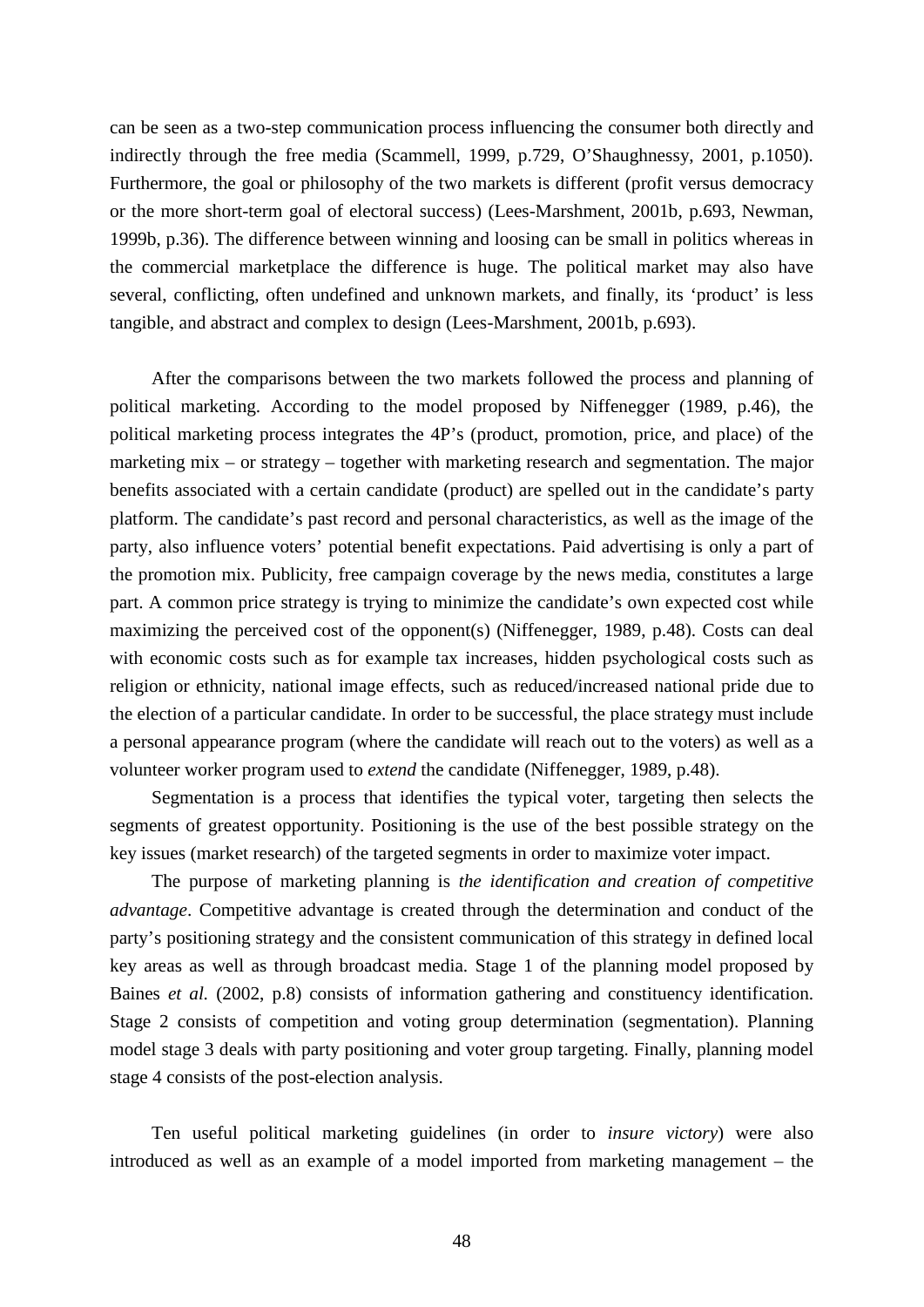MOP-SOP-POP Model – that can be used in order to analyze a party/candidate and its surroundings. Finally, major weaknesses and criticisms toward political marketing were discussed.

The guidelines derived from the analysis of the 2000 U.S. presidential election deal with 1) understanding what voters are looking for, 2) connecting emotionally with the voters, 3) manufacturing an image of honesty, compassion, and toughness, an image of a winner, 4) using a vision statement, 5) discussing voters' concerns, 6) offering change, 7) marketing yourself to the media, 8) avoiding verbal gaffes, 9) receiving (early) support from party elites, and finally 10), performing well in debates.

According to Lees-Marshment (2006, p.119) there are three different approaches to choose from by a party to gain supporters, i.e. the market-oriented party (MOP), salesoriented party (SOP) and the product-oriented party (POP). The use of political marketing can increase political parties' chance of achieving their goal of winning general elections since they can change their behaviour to respond to the market, by being product, sales or marketoriented. According to Lees-Marshment, the majority of political marketing studies suggest that marketing equals a market-orientation, but that each orientation can be appropriate depending on the goals and market for the individual organization (Lees-Marshment, 2001b, p.695). A product-oriented party argues for what it stands for and believes in and assumes that voters will realize the superiority of its ideas, hence voting for it (Lees-Marshment, 2001b, p.696). The sales-oriented party focuses on selling its arguments to voters and tries to make people want what it offers by using the latest advertising and communication techniques available and by using market intelligence. A market-oriented party designs its behaviour to provide voter satisfaction. It starts by using market intelligence to identify voter demands, and then designs its products to suit those demands.

Research of UK elections has shown that the greater the market-orientation the greater the success a party achieved in a general election (Lees-Marshment, 2001b, p.707). In political systems structured around the candidate rather than the party, like in the U.S., and where a commercialized and adversarial mass media considers politics to be "*a strategic game*", the market-oriented party may well be the superior party to adopt; otherwise, the characteristics of Lees-Marshment's sales-oriented party may be a wiser choice (Ormrod, 2006, p.115).

The weaknesses and criticisms of political marketing fall into five main categories according to Scammell (1999, p.735-738): 1) no consensus on definition, 2) inadequacies of marketing explanations of electoral success, 3) difficulties of testing marketing models, 4) ambiguity of evidence of deliberate marketing consciousness in campaigns, and finally, 5) normative concerns at marketing's consequences for democratic practice. Henneberg (2004, p.225-228) has described several critical arguments of political marketing and political marketing management. Criticism is found on both sides and is associated with both research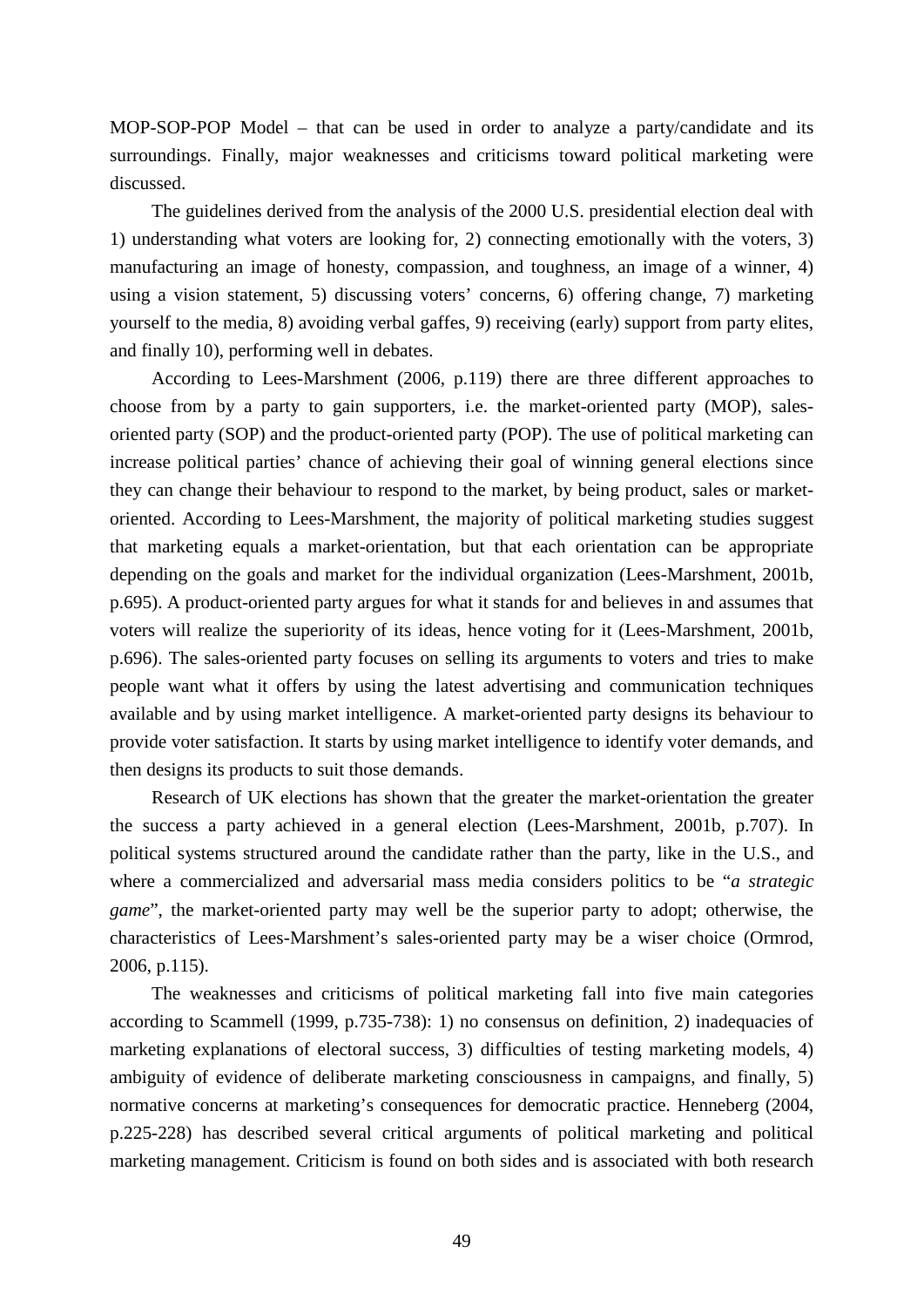(mainly criticism from marketers) and practice (mainly criticism from political scientists).

When it comes to practice, there is criticism that elections are bought by the *richest*, that politics has become packaging without content and populism with no leadership, that the mindset is wrong: politics should not be about selling a 'product', that voters today do not get the (deeper) information about political issues that they need to form a 'rational' opinion, and finally, that campaigns have become personal and negative. Criticism on the research of political marketing and management deals with focusing too much on communication, that research on political marketing management is an evil changing politics in a negative way, that there is a lack of connection between the research and the forefront of the mainstream marketing theory, that political marketing should not be part of the marketing domain, and last, that value discussions of political marketing are not grounded due to lack of theoretical and ethical framework.

The information found in this chapter is considered to be an introduction to political marketing. I want to give a picture of this particular field of marketing in order to increase the understanding of the complexity, the advantages, and the challenges of the same.

So what parts of theory will then be used in this study? Wherever suitable, the standard marketing tools and strategies, i.e. marketing research, market segmentation, targeting, positioning, strategy development, and implementation, will serve as a frame when analysing the results of the research questions. Furthermore, the 4P's of the marketing mix, integrated in the model proposed by Niffenegger (1989, p.46), will be used. The role of media in political marketing is another aspect to mention.

I also intend to use the political marketing guidelines developed by Newman (2001a) in order to discuss the campaigning in the primary season of the U.S. 2008 Presidential election, and especially the political marketing management efforts used in the Obama campaign. My belief is that these guidelines will be helpful in trying to answer the research questions since they deal with strategy, marketing differentiation and economical resources.

Since the theory on the MOP-SOP-POP model (Lees-Marshment, 2006, p.119) is focusing on research made on parties, especially major parties in Great Britain – even though claiming to be valid and useful for U.S. parties – and candidates too – it was not found to be suitable to use in this work due to the type of research questions asked. Instead, I will briefly mention what orientation (product, sales or market) is believed to have been used in the different campaigns.

The weaknesses and criticisms of political marketing mainly serve as background information. However, I intend to at least comment on the criticism concerning political marketing in practice.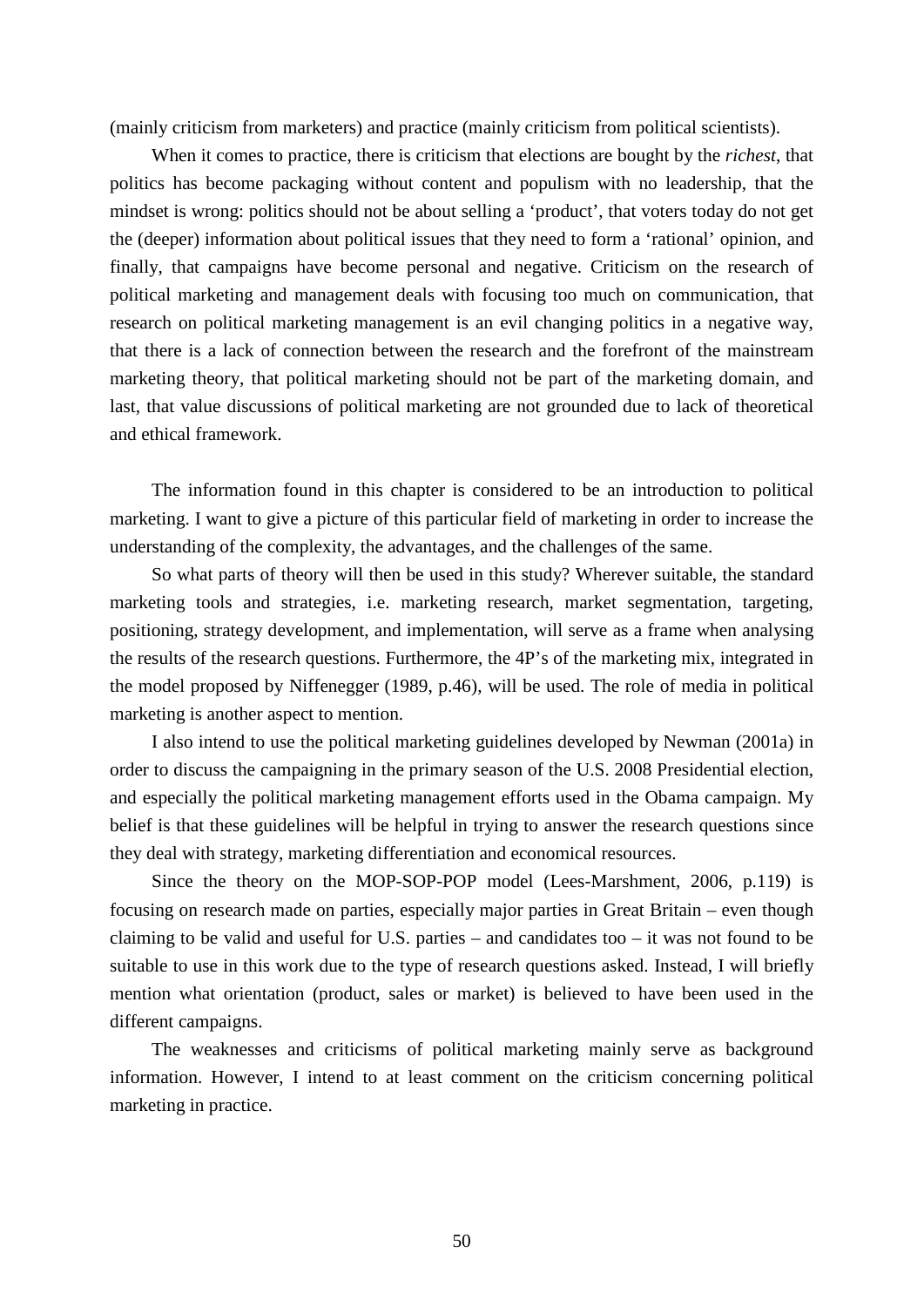# **3. DATA COLLECTION**

*In the data collection chapter, the choice of research method, research design, and collection of data are presented. The validity and reliability of the study are also addressed.*

# *3.1 Research Design*

There are three types of case study research: exploratory, descriptive, and explanatory (Gummesson, 1991):

- Exploratory case study research is the prevalent method in a field in which there has been very little research done previously
- Descriptive case study research is the prevalent method in a field in which there has been some research done previously
- Explanatory case study research is the prevalent method in a well known field

In this work, the exploratory method and case study have been used.

# *3.2 Research Method*

There are two main approaches to research methodologies; qualitative and quantitative. *Qualitative* researchers "*aim to gather an in-depth understanding of human behavior and the reasons that govern human behavior*" (Wikipedia, 2008zy). Qualitative research is the examination, analysis and interpretation of observations for the purpose of discovering underlying meanings and patterns of relationships, including classifications of types of phenomena and entities, in a manner that does not involve mathematical models. Qualitative research is often used to gain a general sense of phenomena and to form theories that can be tested using further quantitative research. The research method investigates not only the *what, where*, and *when*, but also the *why* and *how* of decision making. Smaller but more focused samples are used. Qualitative research is an *exploratory methodology*.

A danger when using the qualitative method is that small samples of reality are used and the conslusion of the material is not possible to apply on the whole reality. The qualitative research methodology does not measure facts, but instead looks at how people catch and interpret their surroundings. When using a qualitative research method, the question at issue is unstructured and the thoughts and ideas gradually get deeper and the theory grows by the process. Usually, four methods for gathering information are suitable: (1) participation in the setting, (2) direct observation, (3) in depth interviews, and (4) analysis of documents and materials (Marshall and Gretchen, 1998). Observer impression is the most common analysis of qualitative data.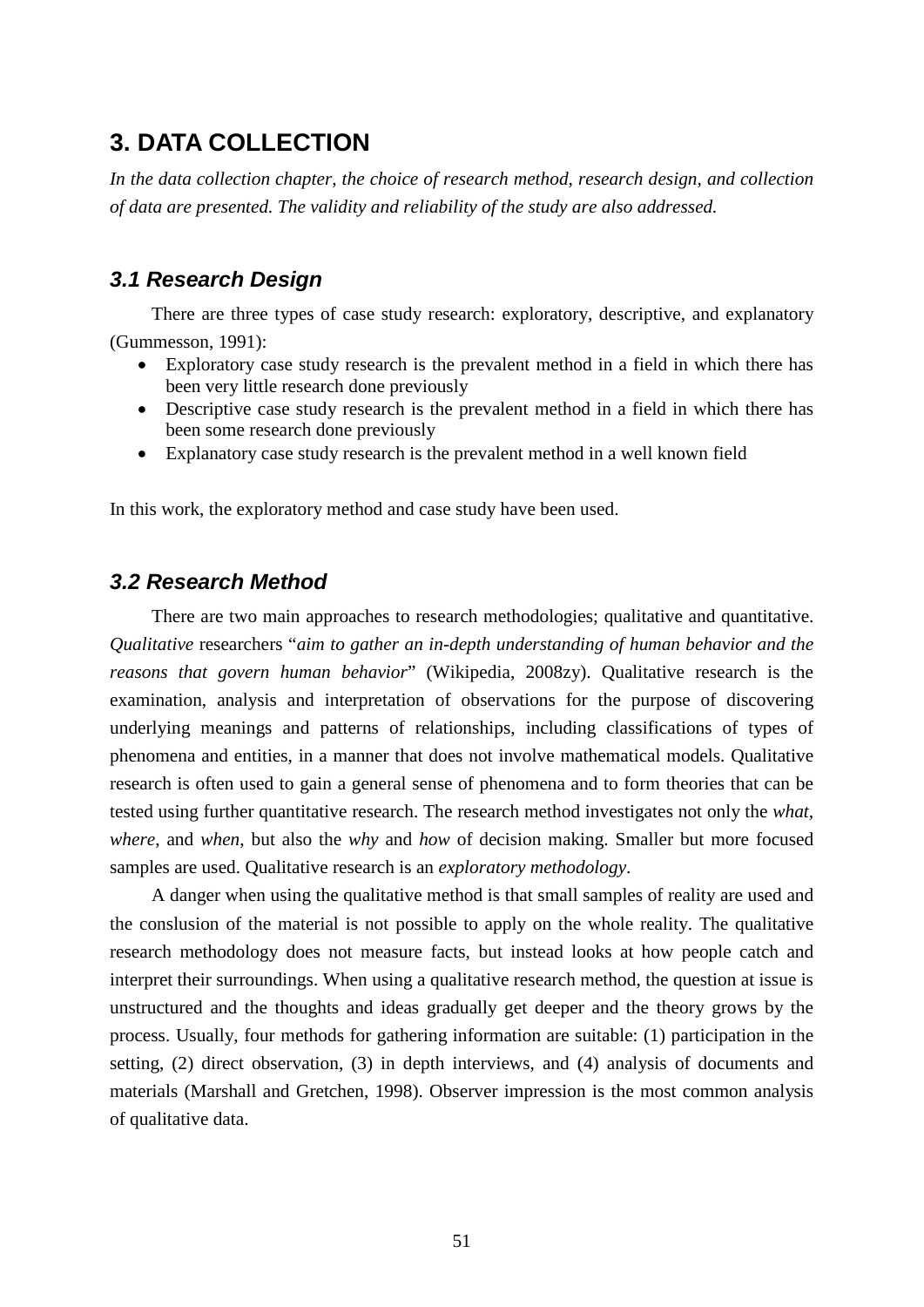*Quantitative* research is "*the systematic scientific investigation of quantitative properties and phenomena and their relationships*" (Wikipedia, 2008zz). Mathematical models, theories, and/or hypotheses are developed and employed. The process of measurement is central to quantitative research. Quantitative research requires a large sample size and addresses the "*what, where*, and *when*". Quantitative research investigates measurable properties and is thus widely perceived as reliable and accurate.

In quantitative research used methods include: (1) generation of models, theories and hypotheses, (2) development of instruments and methods for measurement, (3) experimental control and manipulation of variables, (4) collection of empirical data, (5) modelling and analysis of data, and (6) evaluation of results.

Qualitative research is exploratory (i.e., hypothesis-generating), while quantitative research is more focused and aims to test hypotheses. Quantitative data usually leads to measurement; it is graphed or displayed as a mathematical term. Qualitative data instead often includes text or pictures. Qualitative research methods are often used to gain better understanding of such things as intentionality, and meaning. Quantitative methods are research techniques that are used to gather quantitative data. Statistics, tables and graphs, are often used to present the results of these methods. According to Brink (1995, p.461); "*Qualitative research methods are essential to provide richness, but they are vulnerable to*  distortion of data by theory. The quantitative approach is necessary for the precision of *hypothesis testing, but, by itself, this method is too critical to be creative*". A combination of quantitative and qualitative research is often referred to as mixed-methods research.

The qualitative research method has been used in this study since it is the method most convenient when the purpose is to understand political marketing. This study is a question about how political marketing works and not a question of quantifying anything, hence, the qualitative method is chosen.

# *3.3 Data Collection*

Yin (2003) suggests that the sources of evidence in data collection are documentation, archival records, interviews, direct observations, participation observations and physical artefacts. The majority of data in this study has been derived from articles in journals and newspapers, other relevant literature, information found on the Internet, etc. Internet has been an important tool in this study. The primary data collected in the work mainly consists of recent articles found in newspapers, and information found on the home pages of the different campaigns. Some information is also collected from TV. The secondary data reported in this study, i.e. existing data gathered by researchers, etc., consists of books, articles from scientific journals and other types of relevant literature in the field.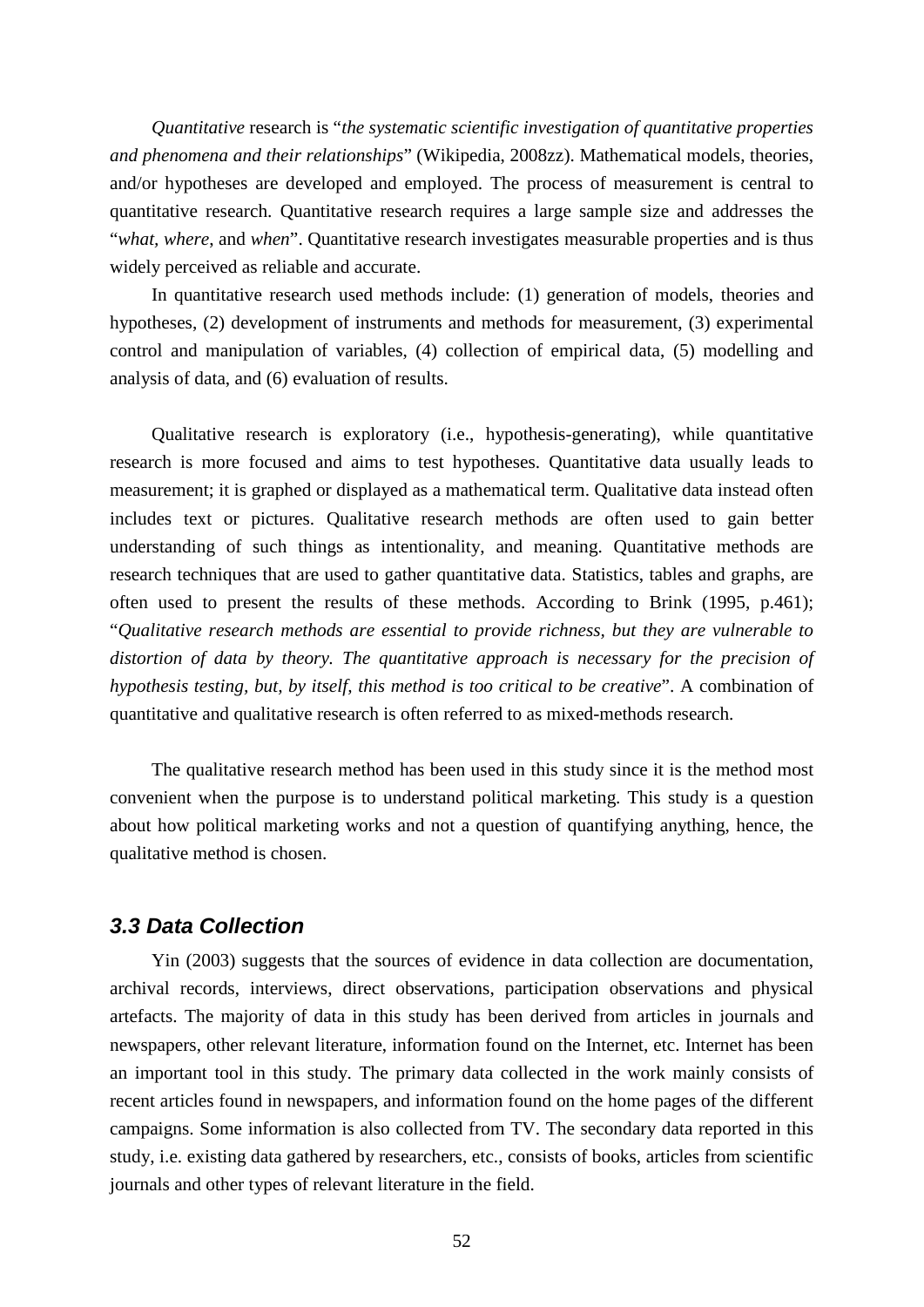Initially, the intention was to make interviews with people involved in the marketing management of the three main campaigns during the U.S. primary season. A questionnaire was created, and then sent to the Obama campaign, the Clinton campaign, and the McCain campaign respectively. The questionnaire contained ten plus six questions based on the research questions. The first 10 questions were simple questions to be answered on a scale 1-6 (even if comments were more than welcome), whereas the last 6 questions requested more detailed answers.

However, no response with respect to the questionnaire was given. The Clinton and the McCain campaigns did not answer at all. The Obama campaign did answer, but only by adding the author of this report to their email list. Since then, more than one email per day has been received from the Obama campaign throughout the whole presidential election process, consisting of emails from the campaign manager, from local sub groups, from "Obama himself", from "Michelle Obama", from "Joe Biden", and others. The emails contained the latest information and results of the campaign encouraging the reader to join the campaign more actively and/or to donate money.

The intended result of sending out the questionnaire was not reached. Nevertheless, it was interesting to follow the campaign closely via the emails sent by the Obama campaign. It also, most certainly, resulted in a deeper understanding of the election process (although biased) and the Obama campaign in itself.

# *3.4 Reliability & Validity*

Researchers need to take measures in order to make their results credible; hence, reliability and validity are important aspects in any study. A general definition of reliability is that it is "*the ability of a system or component to perform its required functions under stated conditions for a specified period of time*" (IEEE, 1990, 2002). In experimental sciences, it is "*the extent to which the measurements of a test remain consistent over repeated tests of the same subject under identical conditions*". This implies that an experiment, or study, is considered reliable if it yields consistent results of the same measure. On the contrary, the experiment or study are unreliable if repeated measurements give different results.

Logically, personal experiences, as well as pre-understanding of a subject, form a person's opinions. Hence, different researchers doing exactly the same study would probably obtain somewhat different results. The subject of this study is marketing in politics. Since both marketing and politics are typical fields for subjectivity, the reliability of the study could be questioned. Nevertheless, the author considers this work, and herself, to have tried to stay as objective as possible, i.e. those differences are believed to be rather small and this study is believed to be reliable.

Just because a measure is reliable, it does not necessarily imply validity. A measure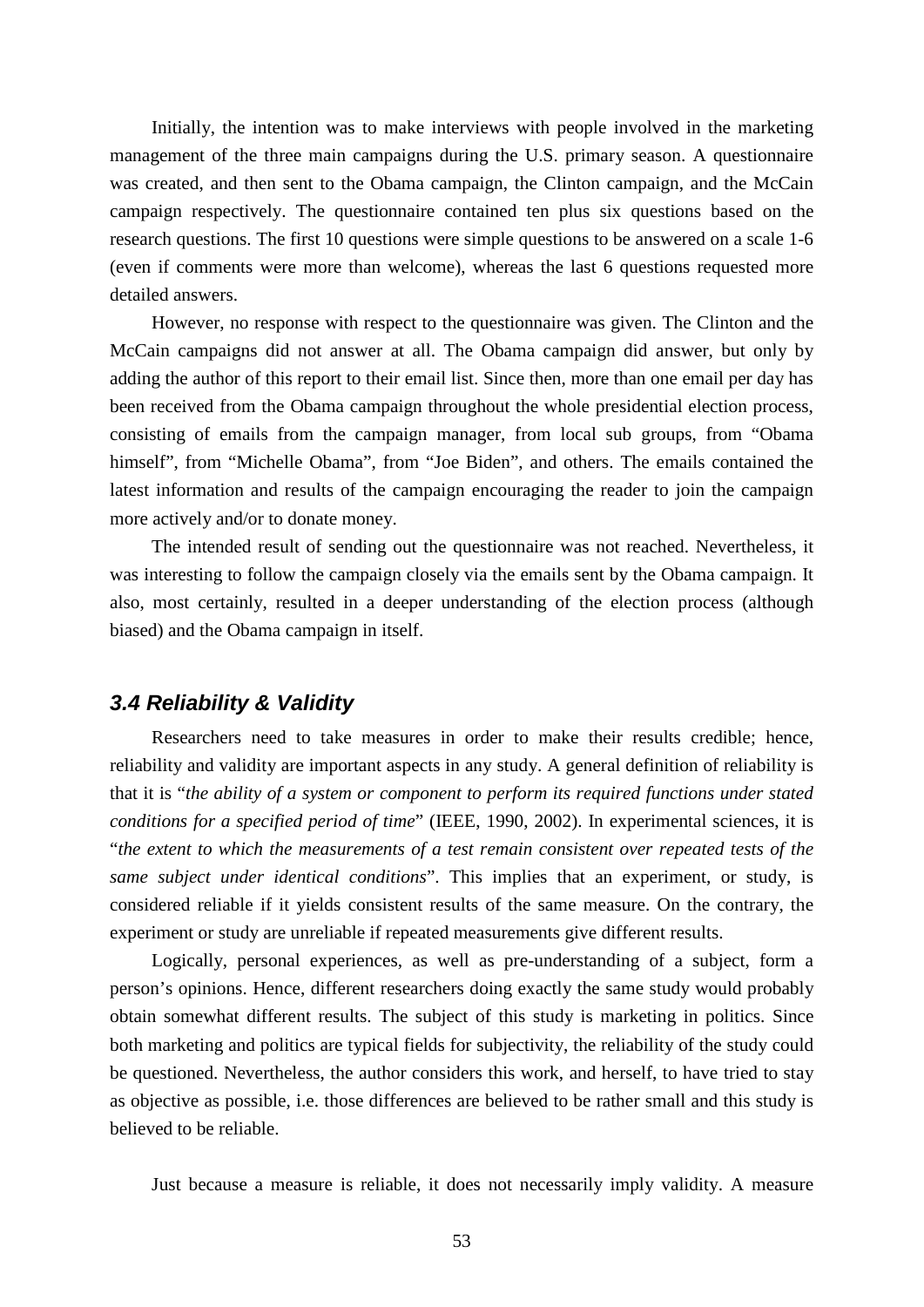could measure something consistently, but not necessarily what is supposed to be measured. In terms of accuracy and precision, "*reliability is precision, while validity is accuracy*" (Wikipedia, 2008zza). Validity has two distinct fields of application; i.e. *test validity* (the degree to which a test measured what it was designed to measure) and *research design* (the degree to which a study supports the intended conclusion drawn from the results) (Wikipedia, 2008zzb).

Test validity is not applicable in this case due to the fact that no interviews were made. A questionnaire was sent out to three campaigns (the Obama, Clinton, and McCain campaign respectively) but no answers were obtained. However, if test results would have been obtained the validity would depend on who actually answered the questionnaire and what level in the campaign organisations that person would have. The higher the organisational level of the respondent, the higher the knowledge concerning strategy, etc., hence; the higher the validity of the test.

The author of this work believes that this study should be considered valid when it comes to research design. This is first of all due to the fact that the "test measured what it was designed to measure". i.e., opinions/comments/theories from many different and highly reliable people (such as researchers, political experts, consultants, and other experts in the field, etc.) from respected journals and newspapers have been used. Another reason is that the conclusions drawn in this work also correspond well with those heard frequently in media.

# *3.5 The Process of Data Collection*

After the topic of this research as well as the research questions were decided, the search for adequate literature started. In the beginning literature and information related to politics in the U.S. as well as marketing was browsed. I felt that I needed to better understand U.S. politics and how it works before being able to enter into the field of political marketing. I considered it necessary to have as much information as possible in order to being able to analyse the collected data in a deeper way. Once this knowledge was gained I started studying the subject of political marketing in detail. From this, the theory chapter evolved. (The information concerning U.S. politics that I found valuable for the deeper understanding of political marketing and the collection of data is found in Appendices.) In parallel with writing the theory, the search for and collection of data with respect to the use of marketing in the 2008 U.S. presidential primary elections started. During the same period the primary elections actually took place, I was also living in the U.S. at that time which means that (new) data collection was made on a daily and abundant basis. In the beginning of the primary season I had not decided on a specific focus, campaign or candidate. However, the way the primary season evolved, and the closer the race between the two Democratic frontrunners – each representing something unique – it became evident what focus would be the most interesting to have and where I could get the most information on how marketing is used in (U.S.)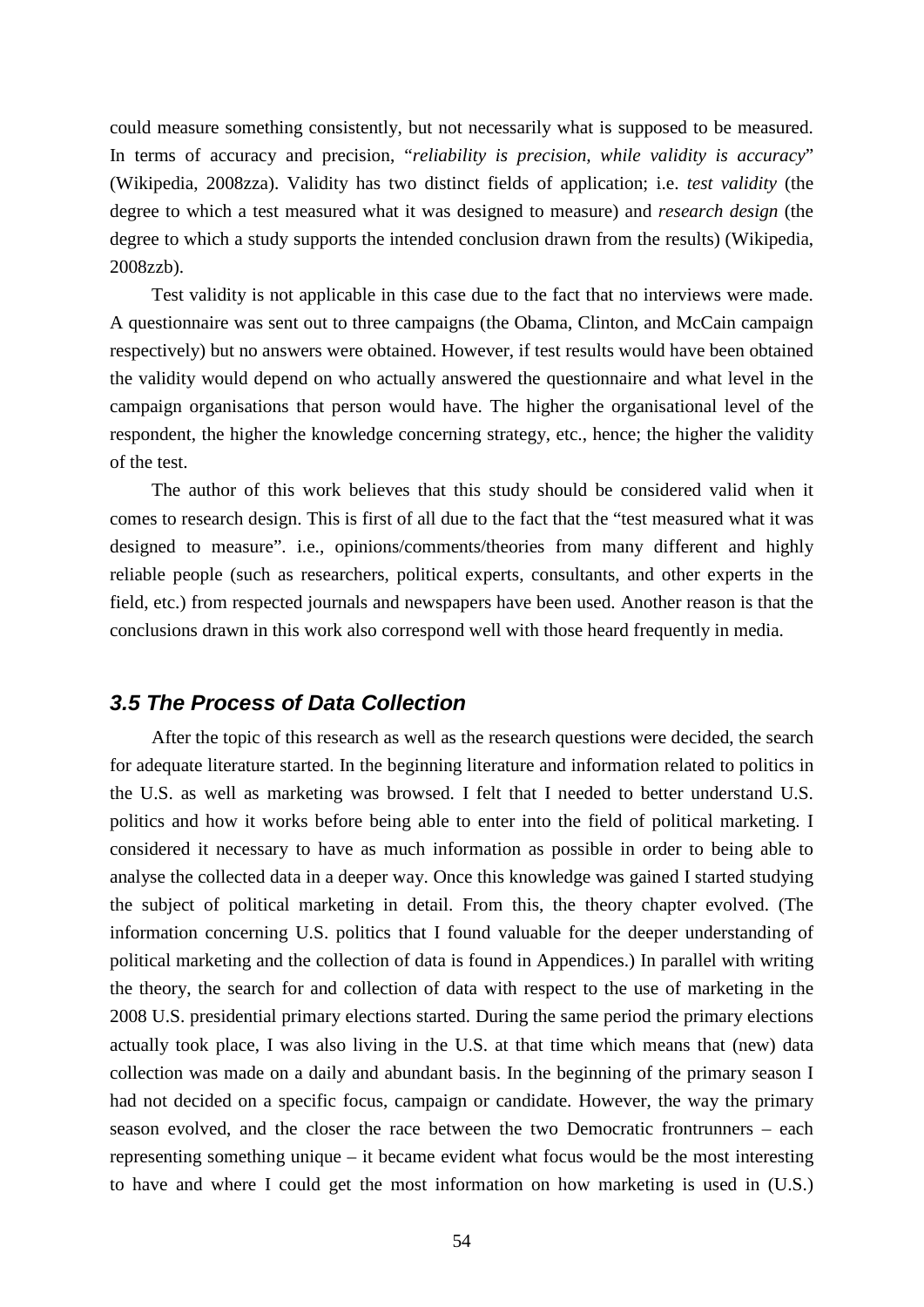politics today. I decided to concentrate my study on the Democrats and the Obama campaign in particular. The research questions were then narrowed to suit the study and the writing of the empirical study started. Many sources, for collection of both primary and secondary data, were used throughout the research. Once the data collection was considered complete, the analysing of it started, finally resulting in the completion of this research. The results from the data collection were organised in order to answer the research questions. Then the analysis of the responses for each research question followed. No specific model was used in order to analyze the data. In the end of the analysis/discussion chapter, comparison to the theory was made.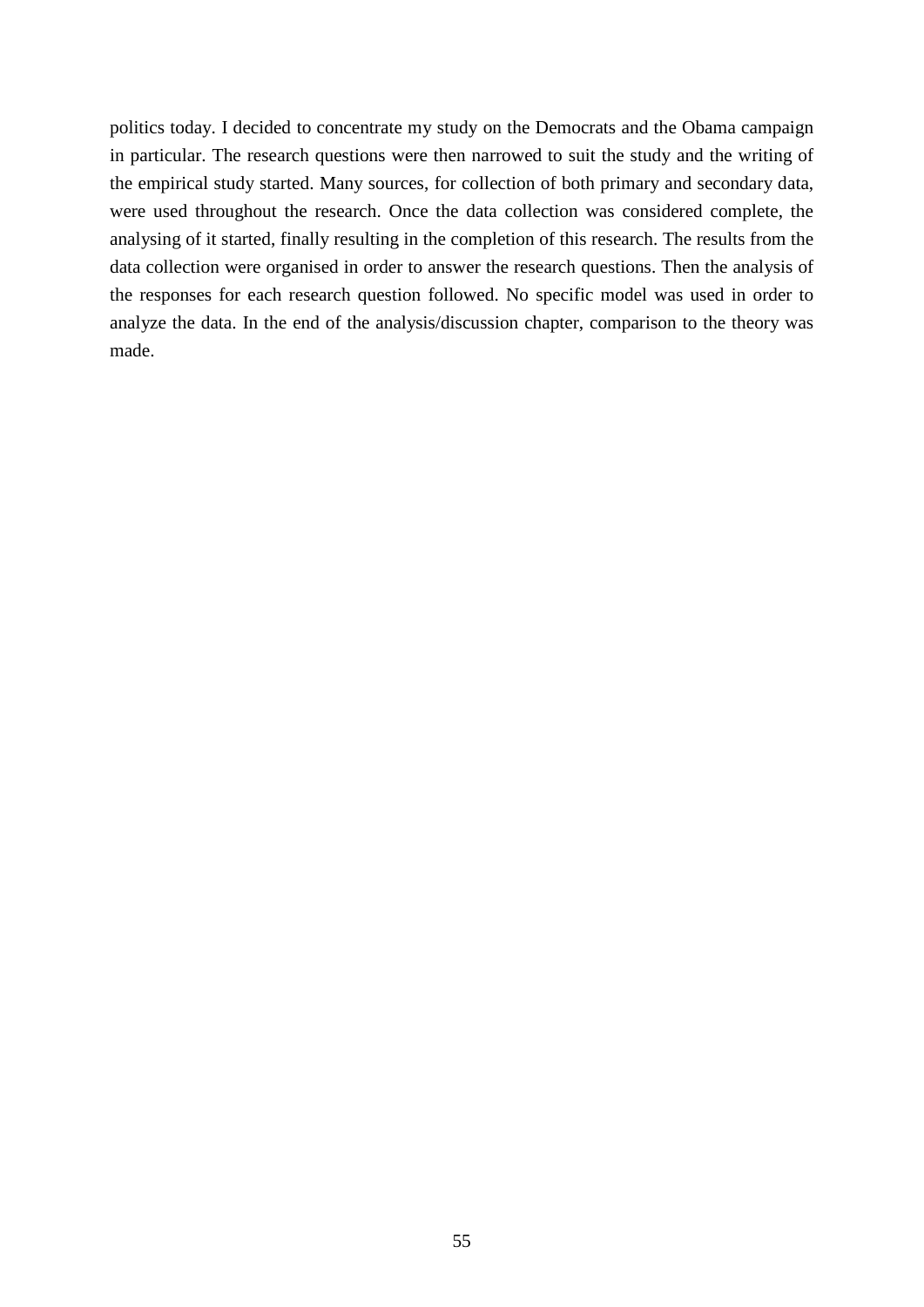# **4. EMPIRICAL STUDY**

*In this chapter the results of the empirical study are given. The results are organised in order to answer the research questions.*

### *4.1. Marketing Strategies of Decisive Outcome*

*This section answers Research Question 1 - What kind of marketing strategies are of decisive outcome in the primary season of the 2008 political campaigning?*

#### **4.1.1. The Message**

The Barack Obama campaign coined in mid 2006 what their product would be. One simple word: *Change*. Their campaign message was simply to bring about change to the current political administration and the overall situation in the USA. Needless to say, this choice of product was most certainly polled, polished, tested and wetted prior to launch. It basically is an umbrella under which a majority of voters easily can put their specific changes, issues such as the widely unpopular Iraq war, unemployment, etc. The Obama campaign have been successful with this product message, as well as in coining "*Can we bring about change*", "*Yes we can*", slogans that made up the brand Obama. Change is what this election cycle have been centred around, Hillary Clinton basically adopted the change rather immediately after her initial losses early in the primary season. In the presidential cycle, John McCain's campaign used the slogan "*Change we can believe in*". By selecting a simple product under which a vast majority of voters can identify with, Obama defined the most significant product in both the primary and presidential election cycle, and thereby also transpired what he wanted to do if he would be elected. Also, being the first to coin the product of the season made the voter perceive that Obama's message was the most authentic which also added value to the brand.

#### **4.1.2. Grassroots Movement**

David Plouffe, campaign manager for the Obama for America campaign, claims that "*Together, we've created the largest grassroots movement in history*" in an email to supporters dated 14 July, 2008. He continues by stating that "*We must let them know that this time, the election won't be bought by big money interests. And that a campaign of grassroots donors can overcome the entrenched Washington powers to bring about the change we need*." "Them" in this case is directed to Republicans and the McCain campaign particularly. Although this email is written after the primary season ended, it is nevertheless considered to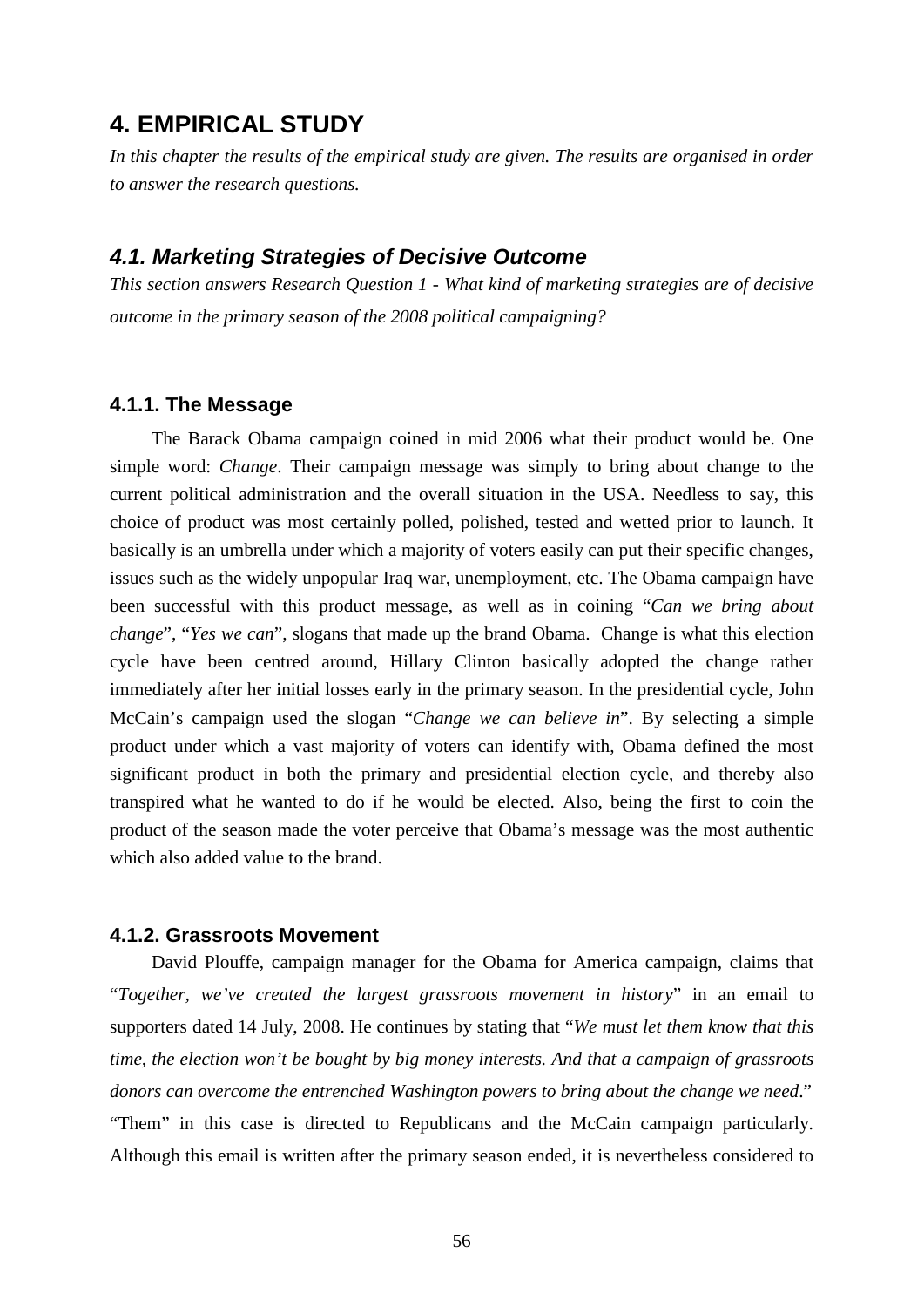be a statement equally true for the primary season. The Obama campaigns focused on a 50 state strategy (spending huge amount of money in all states and thereby basically running the Clinton campaign broke), and an early focus on caucus states allowed his campaign to gain a delegate lead that Clinton never was able to catch. The identification of caucus states as the most important states for creating a delegate advantage highlights the effort that the Obama campaign put on their grassroots movement. Caucus elections are locally organized and run by local teachers etc. in predominantly small towns and high level of organization is a key to success. The more traditional Clinton campaign neglected the importance of this, and subsequently was never able to catch up in the delegate count.

#### **4.1.3. Bottom-up instead of Top-down**

Many claim that the Obama campaign started as a grassroots movement, being a bottom-up rather than a traditional top-down campaign. Observers in both parties think that Obama's advantage over Clinton (finally leading him to securing the party's nomination) largely was a result of the alignment of his campaign "*with the bottom-up principles of the networked era*" (Brownstein, 2008). Instead, Clinton initially sought to run a more traditional top-down campaign. Brownstein further argues that:

"*Obama's success against a rival who began the race with overwhelming advantages by most customary yardsticks – name identification, support from elected officials, and the backing of an established nationwide roster of donors – may go down in history as the tipping point in the way that presidential campaigns are organized and executed." (Brownstein, 2008, § 9).*

Joe Trippi, a veteran Democratic organizer who ran Howard Dean's presidential campaign in 2004 and John Edwards's primary campaign in 2008, says: "*I actually believe the Clinton campaign will be the last top-down campaign on the Democratic side*," (Trippi, cited by Brownstein, 2008). He continues, by saying that future candidates have to "*figure out ways to be a bottom-up campaign and to make people understand that, 'yes, you have a voice, and I want you to use your voice*' " (Trippi, cited by Brownstein, 2008, *§ 10*).

In state after state, Clinton and Obama's campaigns respectively, have organized levels of voter outreach through phone banks and door-to-door canvasses previously seen only in presidential general elections – if even then (Brownstein, 2008, *§ 4*).

According to Brownstein (2008), there are three interconnected, simultaneous trends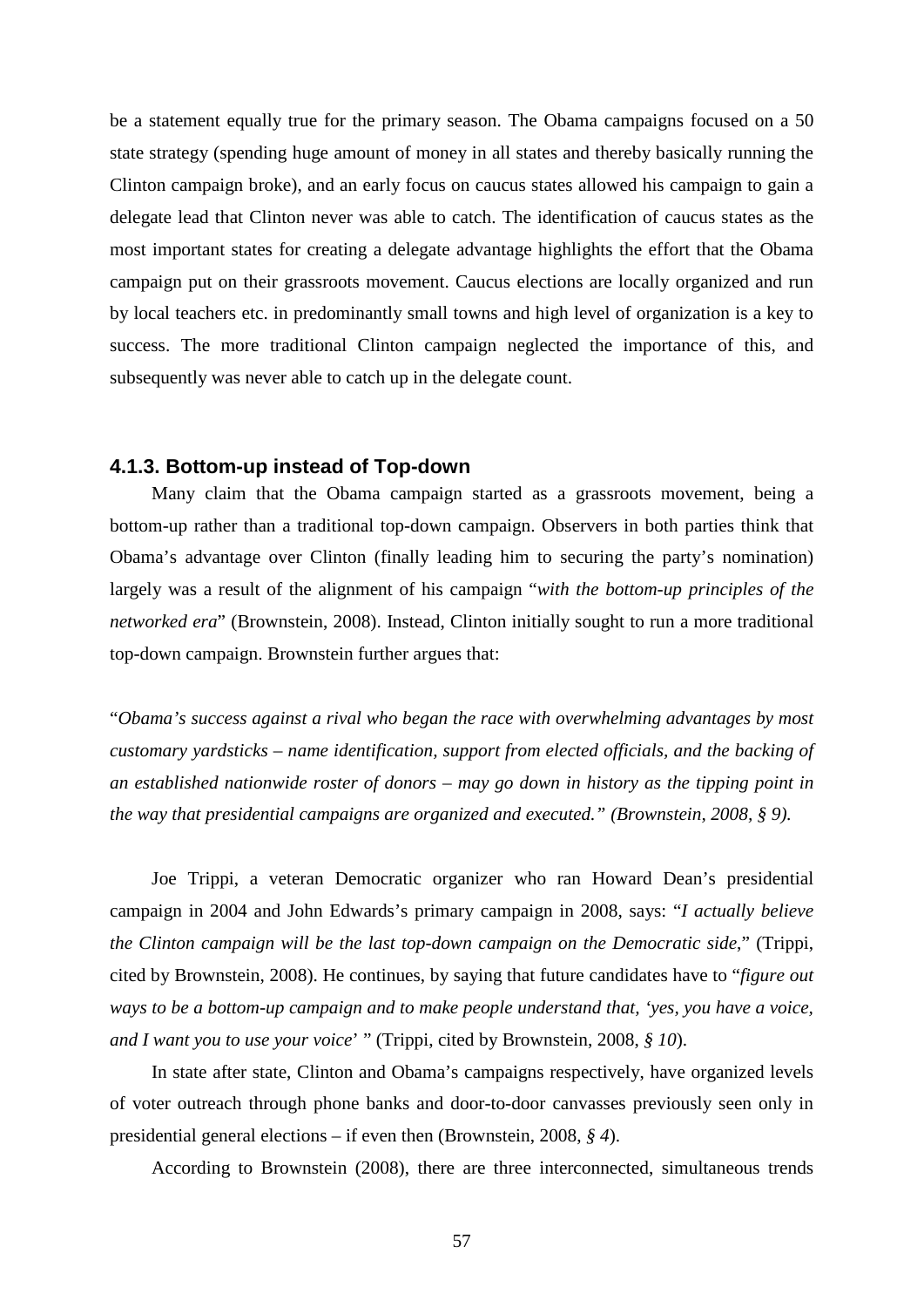that are propelling this transformation in campaign strategies: 1) the increased capacity to raise money by the Democrats, 2) the increase in their capacity to identify and communicate with supporters at low cost, and finally 3) the expanding capacity of the supporters themselves to communicate with large numbers of like-minded people and to pursue independent work for their candidate, undirected by a campaign.

#### **4.1.4. Barack Obama's Goldmine[c](#page-57-0)**

The 2008 presidential primary season was unusually long. While McCain became the presumptive Republican presidential nominee in March, the Democratic presumptive candidate was far from being known by that time. The close race between the Democratic frontrunners Barack Obama and Hillary Clinton continued until the last primaries had been held in early June. Since the delegate race was so close between them, neither one of them could win enough delegates to secure the nomination without the support of superdelegates. According to Lasky (2008), and others, "*Clinton may be rising in the polls, racking up primary victories and, judging by the polls, would be a stronger challenger than Obama against John McCain. Nevertheless, Senator Obama is still gaining support among superdelegates, who likely will ultimately choose the [Democratic] nominee." (Lasky, 2008, § 1).* Hence, winning superdelegates became extremely important. In the final weeks of the primary season, Barack Obama gained more and more support from this sector and finally secured the Democratic presumptive nomination in June. This support has been explained as a desire to end the divisive process (Lasky, 2008), unite the Democratic Party and its supporters behind ONE candidate, prevent discord among the party's loyal African-American delegates (Lasky, 2008), and not giving the Republicans the advantage of waiting with the decision until the National Democratic Convention held in late August. However, according to Lasky (2008), another factor is also playing a role, *i.e.* a giant database of supporters – "*the campaign equivalent of a gold mine"* – compiled by the Obama campaign. But why would this database be important to the superdelegates? The new database would provide an invaluable help – and access to potential donors – to future campaigns of other Democrats, among them superdelegates, as well as interest groups. Christopher Stern at Bloomberg.com states that: "*Barack Obama's supporters are giving him more than just record amounts of cash. They are also providing personal information that may make his donor list the most* 

 $\overline{a}$ 

<span id="page-57-0"></span> $\degree$  The name of the heading is borrowed from Lasky (2008).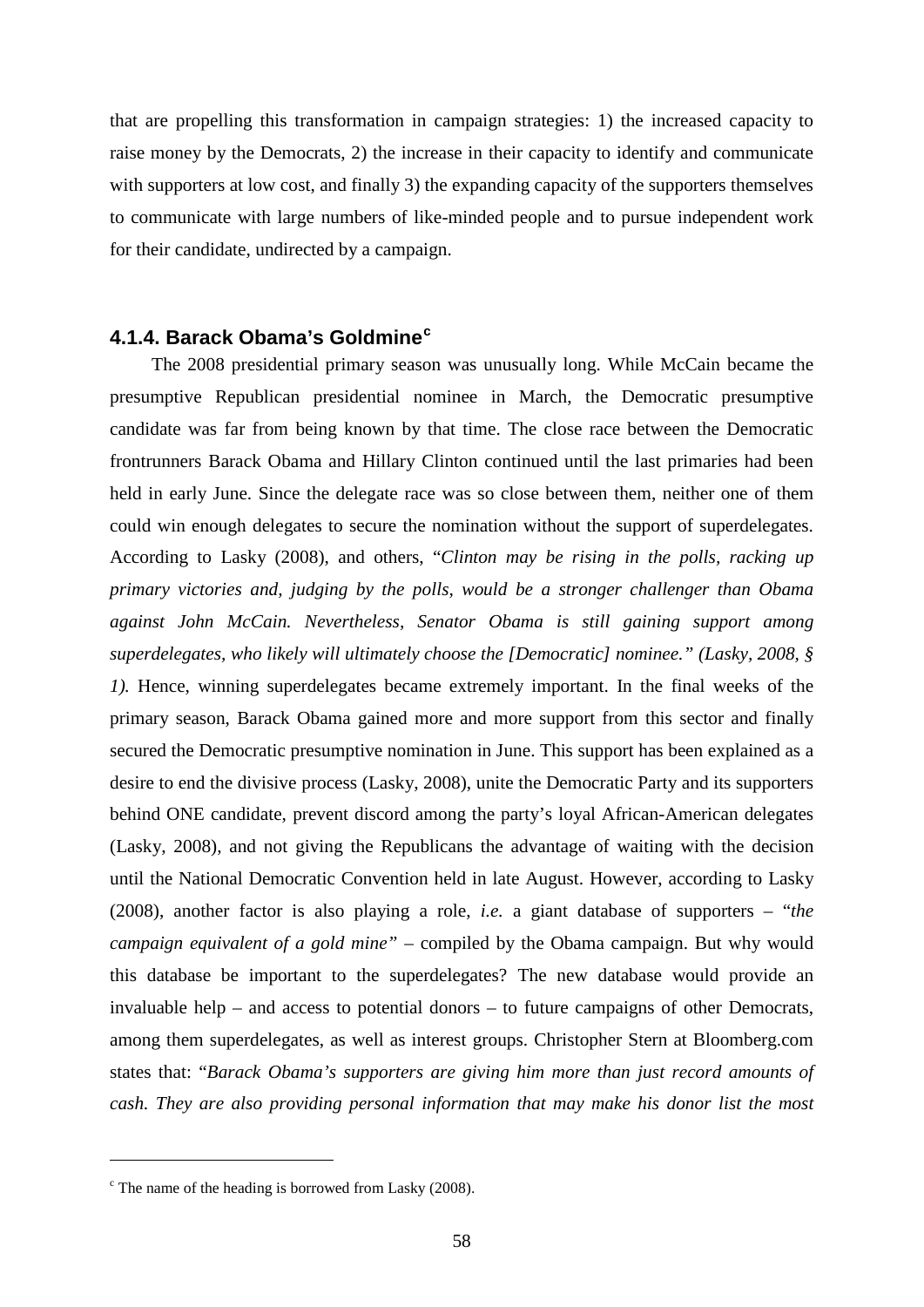*powerful tool in U.S. politics*." *(Stern, 2008, § 1).* He adds that this data will make Obama "*a power broker for years to come*". This database will, without doubt, play an important role in future elections, independently of the result of the 2008 presidential race. As Bill McIntyre, executive vice president of Grassroots Enterprise Inc., an Internet marketing firm that advises campaigns, puts it: "*Win or lose, it's his list*" (cited in Stern, 2008).

Are databases that important? A database, if well built, can be an important tool for fundraising activities and GOTV-efforts in particular. Furthermore, it can help enforce recruitment campaigns, track issues of concerns and needs of changed message during campaigns. Databases have been used before, by both major parties. The Republican Party has a database, a "*voter vault*", containing information on likely GOP (the Republican Party is often referred to as the Good Old Party or GOP) supporters that has been used with success in the latest elections. According to Lasky (2008), this database was built "*blending a variety of data together*", to the cost of many millions of dollars. Democrats also have a database, Catalist, containing data on 280 million Americans (Stern, 2008). It was developed by Clinton supporter Harold Ickes (Lasky, 2008). However, the Obama campaign chose to use Chris Hughes, a 24-year old co-founder of the incredibly successful Facebook website, to develop its own – and today highly valuable - database. Lasky states that: "*Chris Hughes… should rightly join David Plouffe and David Axelrod in a triumvirate that has been key to the Obama campaign*." He continues by mentioning what everyone thinks, that "*the campaign managers have performed a near miracle: taking a candidate with a minimal experience base, a voting record that shows him to be far to the left of most Americans (including many Democrats), carrying on his back a problematic group of friends and associates, and made him into an American Idol*". *(Lasky, 2008, § 5).*

What is unique with Obama's database? First, the data is supporter-entered, i.e. volunteered, which means that it is considered reliable (Lasky, 2008), accurate and precise (Stern, 2008) and can be used to microtarget these supporters in the future. According to Lasky (2008), supporters have entered megabits of personal information. In the past, campaigns have cross-referenced lists of registered voters against other records such as credit card purchases or magazine subscriptions to find potential supporters (Stern, 2008). McIntyre, executive vice president of Grassroots Enterprise Inc., a Washington-based Internet marketing firm that advises campaigns and also a Republican and former chief national spokesman for the National Rifle Association, believes that information given by people online is more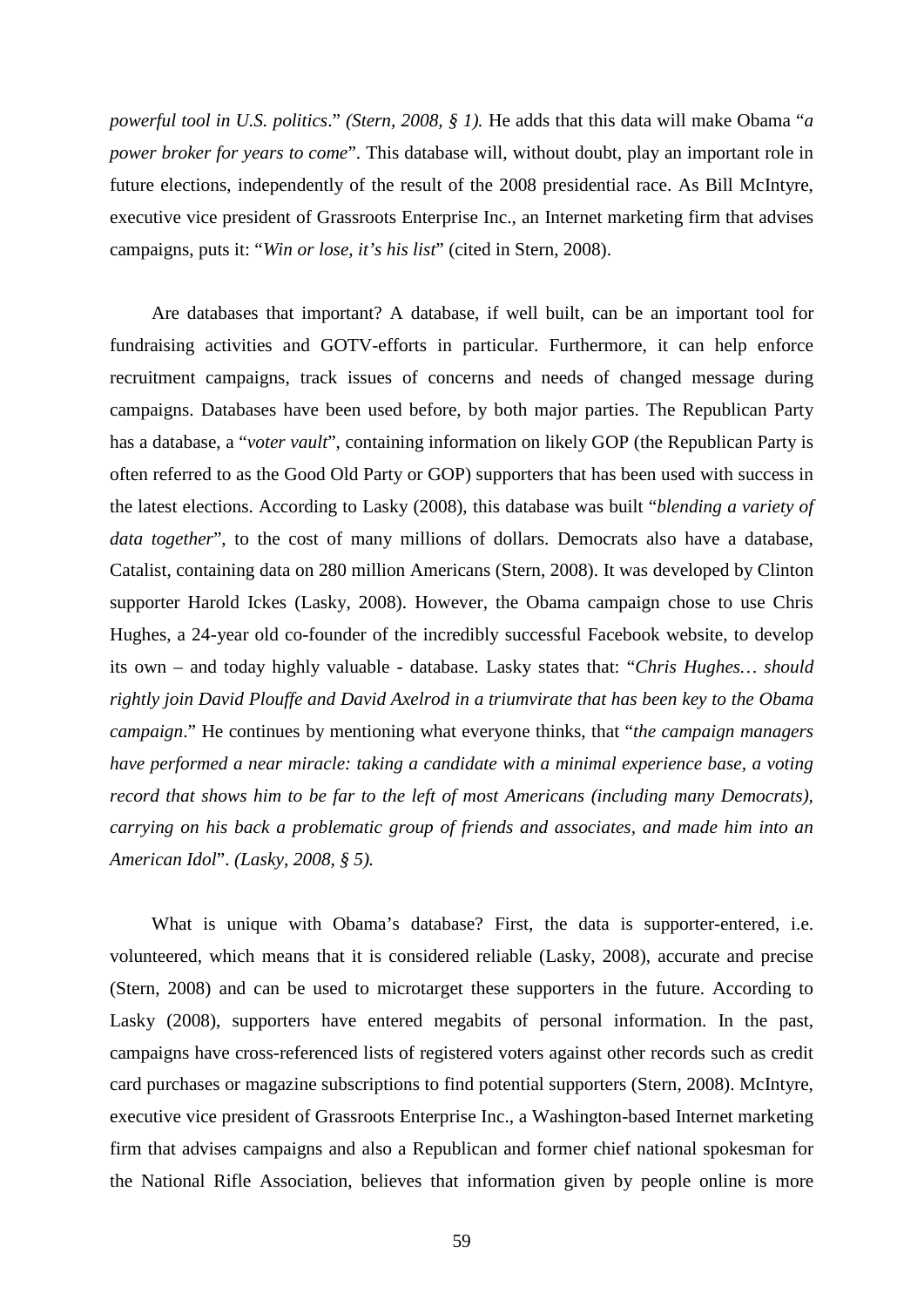truthful and more credible "*because they are in the privacy of their own environment*" (Stern, 2008). Second, the Obama campaign relies on a vast number of small donations coming through the Internet and other fundraising means. Since contributions smaller than \$200 do not have to be reported to FEC, the names of the donors remain "hidden", and cannot be accessed by others than the Obama campaign. This database is thus interesting for other Democratic politicians in future elections, among them the superdelegates. Another advantage with small donations is that the same donors can be tapped over and over again before they reach federal campaign caps. (As a comparison, the Clinton campaign relied on smaller number of larger donations, which means that once they reached their caps (of U.S. \$ 2,300) for each individual donor) they could not give more and the campaign had to look for new donors.) Obama's website has played a key role in this fundraising effort since the donations often have been sent through *Mybarackobama.com*. These small donations are also very costeffective to collect.

By April 2008, almost 2 million people had entered personal information on Obama pages on social-networking Web sites such as Facebook, MySpace, Mybarackobama.com, offering home addresses, phone numbers, their views on specific issues and the names of friends (Stern, 2008). "*It's gigantic*", said Laura Quinn, chief executive officer of Catalist, about the database (cited in Stern, 2008). She continued by saying that the list is as "*'transformational' as the advent of political advertising*". According to McIntyre, the biggest innovation is in persuading people to enter personal information directly on a campaign's Web site (Stern, 2008). McIntyre estimates the worth of the data entered by 800,000 individuals on Mybarackobama.com to be as much as \$200 million (Stern, 2008). According to Federal election laws, campaigns must charge for the use of their data (Stern, 2008). Information must either be sold or recorded as a contribution at fair-market value.

The Obama campaign also reserves the right to "*make personal information available to organizations with similar political viewpoints and objectives, in furtherance of our [its] own political objectives*" (Mybarackobama.com, 2008). Hence, donations and information can be channelled to other candidates to help them when they run for office in the future. Lasky (2008) remarks that these candidates include the crucial few hundred superdelegates whose support Obama needed to become the Democratic nominee for President.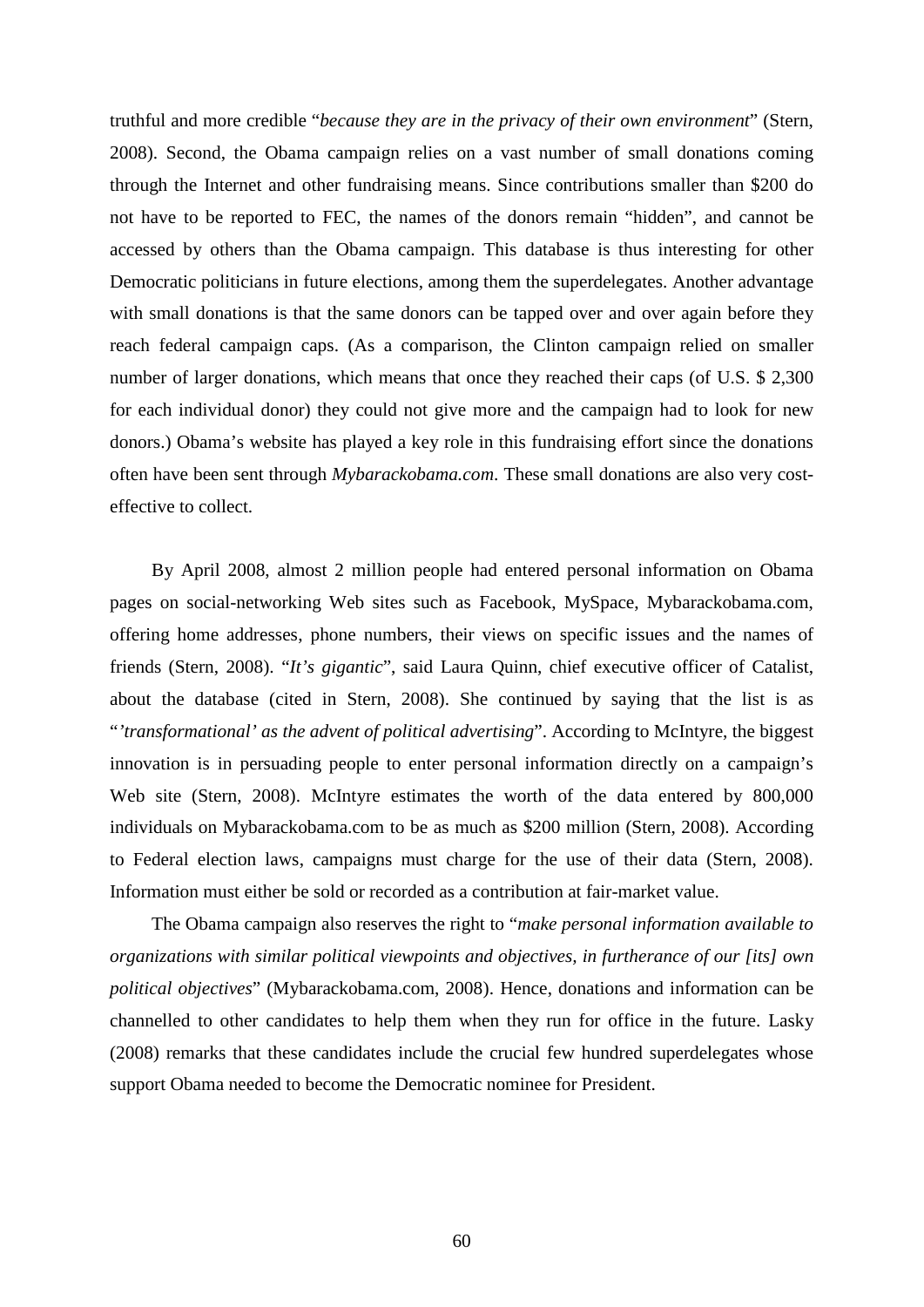#### **4.1.5. The Power of Young Voters**

The Obama campaign has a huge support from young people. According to Ed Lasky (2008), "*a substantial share of his base is composed of those under the age of twenty-five*". He continues by giving some examples; in Ohio, 70 percent of those under 25 voted for him, and in Pennsylvania, the numbers were 65 percent. An advantage of this group of voters is that the Internet is a natural part of their lives. Obama's interactive databases have proven to be efficient ways to energize volunteers (Stern, 2008). Once interested, they also seem to spend more time and effort than many other voter segments. It is also advantageous for a candidate to receive broad support from young people, since many of them are first-time voters and since voters often have a tendency to remain faithful to the party they initially choose.

According to Dann and Brownstein (2008), studying how young activists participate in politics is to get a preview of what future campaigns may look like when new generations move into the electorate. The big difference is a shift in how people get information and how they develop their opinions: young voters are less likely to acquire information about the presidential campaigns through the conventional media and more likely to connect to politics through the use of Internet or each other. Much of political *news* are obtained from friends and then passed along – thus, leading to a shift from a vertical to a horizontal model of communication. The main reason behind this *new political era* entered into by young people is an explosion in connectivity, especially through social-networking sites such as Facebook or MySpace and the non-stop communication provided by email, instant messaging, cell phone calls, and texting (Dann and Brownstein, 2008). Young people want to have control over, and direct access to, information – all the time. This communication also creates a powerful multiplier effect since youngsters have much larger social networks than earlier generations. Averell Smith, a veteran political organizer who directed Clinton's campaigns in California, Texas, and North Carolina, says that "*If you talk to 10,000 young people [at a campaign event],* by the time they are done talking to all their friends you are talking to 100,000 or 200,000 people." (cited in Dann and Brownstein, 2008). Micah Sifry, executive editor and co-founder of TechPresident, a website that studies the interaction between technology and politics, believes that "*the high level of turnout among young people in this year's Democratic presidential contest may foreshadow a lasting increase in participation*". (Dann and Brownstein, 2008).

Although young people rely enormously on the Internet to obtain and share campaign information, presidential campaign organizing still needs the personal contact. Much of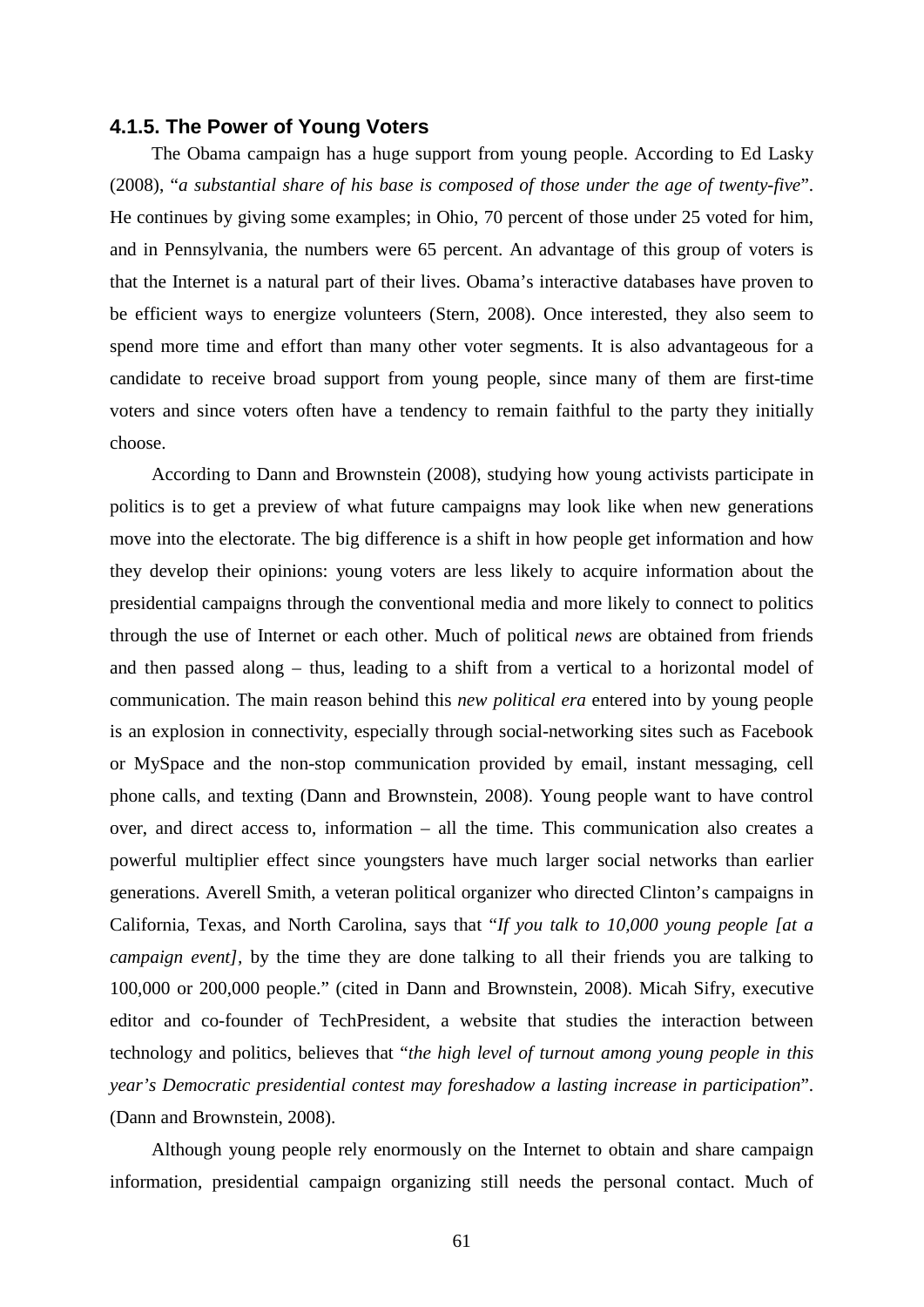Obama's student organizing effort in North Carolina for example, "*still depends on oldfashioned boots – or flip-flops – on the ground*". (Dann and Brownstein, 2008).

#### **4.1.6. The Internet Era of Politics**

Obama's success comes from a decision early in his campaign to embrace the concept of social networking. The Obama campaign has to a big part used emerging technologies and Internet sites to get its message across to a large audience (Lasky, 2008) and has "*outpaced its rivals in using the Internet to mobilize support, especially among the young*" (Dann and Brownstein, 2008). Internet sites such as Facebook, MySpace, and most significantly, the campaign's own website Mybarackobama.com, have been the most important. The Mybarackobama.com site is an interactive website, formed under the guidance of Hughes, and the first social network site devoted to a political campaign. Mybarackobama.com is built on *viral growth*, by inviting friends to join you in supporting Obama. Due to this viral growth, the Obama campaign's list of contacts, supporters and donors has grown at an exponential rate with zero incremental costs of *acquiring them* (Lasky, 2008). This truly constitutes a powerful competitive advantage.

The Obama campaign's efforts to utilize the Internet to power the campaign by far extend efforts made by the campaigns of both Hillary Clinton and John McCain. As an example, in April/May 2008 Obama had 790,000 Facebook friends, compared with 150,000 for Clinton and 117,000 for McCain (Lasky, 2008, Stern, 2008). As stated by Lasky, "*With Obama's campaign we have fully entered the internet era of electoral politics.*"

Through the social network, supporters became part of the campaign and gained access to local events, phone bank lists, contacts to like-minded people, new recruits, etc. Mybarackobama.com also encouraged supporters to express their concerns over a range of issues – helping the campaign to develop and adjust its own message.

According to Brownstein (2008), the *marathon struggle* between Barack Obama and Hillary Clinton, has triggered such a vast evolutionary leap in the way candidates pursue the presidency that "*it is likely to be remembered as the first true 21st -century campaign*". Peter Leyden, director of the New Politics Institute, a Democratic group that studies campaign tactics and technology, says: "*If I had to boil down what has really happened in the election cycle, it is [that] you are finally seeing the real fruition of the full power of… the Internet on politics*" (cited by Brownstein, 2008). Trippi (cited by Brownstein, 2008) concludes that: "*It is possible that… years from now we will look back and say that this was the first interactive*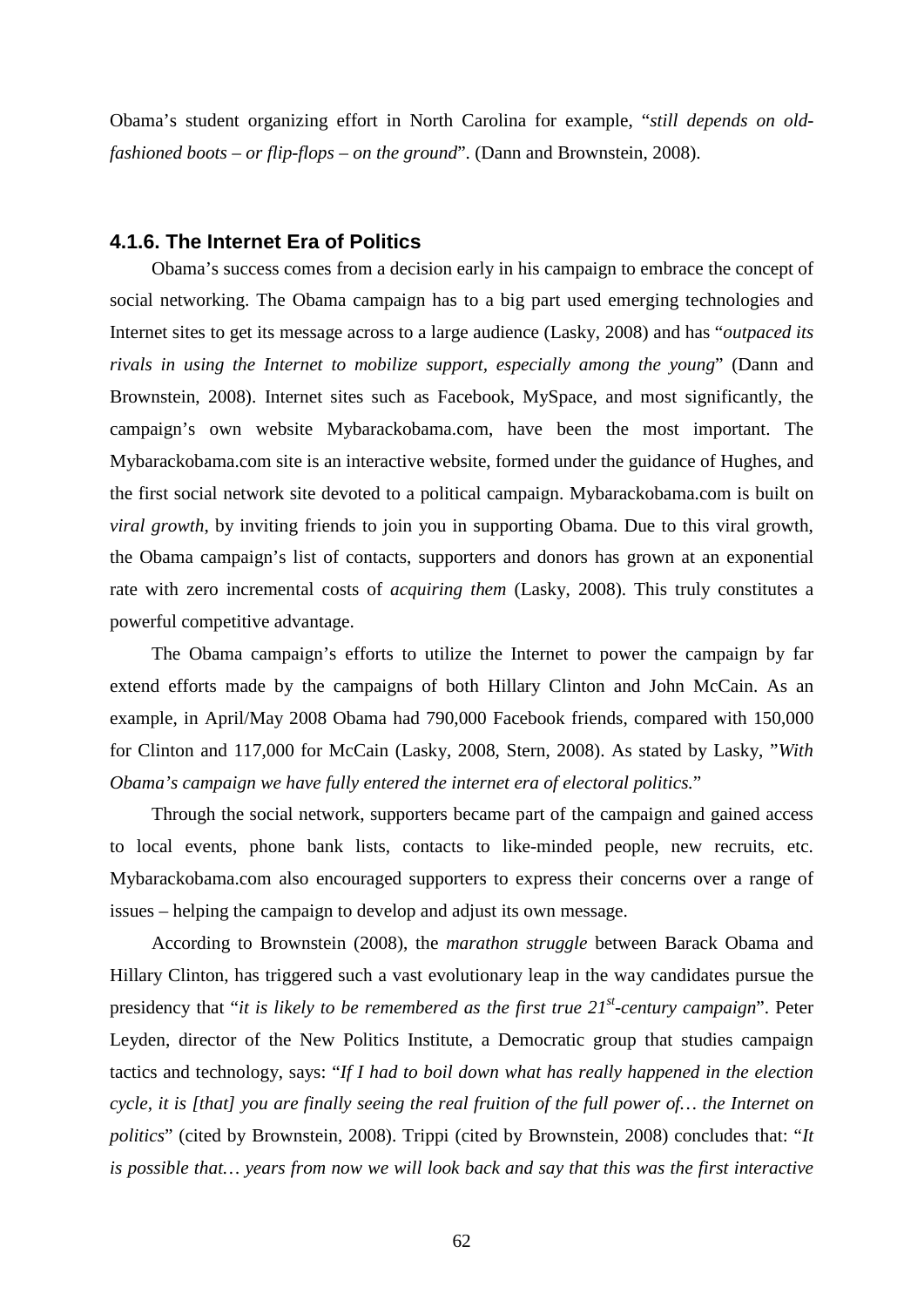*president and the change of an era*". More and more people start to understand that they actually can affect people by using the Internet and social networking. It is growing, and "*it's not going to go back into a bottle*" (Trippi, cited by Brownstein, 2008).

Brownstein continues: "*On virtually every front, the two candidates' efforts dwarf those of all previous primary contenders – not to mention presumptive GOP nominee John McCain. It's easy to miss the magnitude of the change amid the ferocity of the Democratic competition. But largely because of their success at organizing supporters through the Internet, Clinton and, especially, Obama are reaching new heights in raising money, recruiting volunteers, hiring staff, buying television ads, contacting voters, and generating turnout. They are producing changes in degree from prior primary campaigns so large that they amount to changes in kind.*" *(Brownstein, 2008, § 2).*

Through emails and distribution of online videos, the candidates are able to communicate directly with huge numbers of voters: In the beginning of April 2008, videos produced by the Obama campaign had been viewed 37 million times on YouTube (Brownstein, 2008).

Before the primary season was even ended, Obama and Clinton each won more votes than any earlier Democratic nominee. These outreach efforts far exceeded those of the GOP's 2008 contenders (Brownstein, 2008). The building of online volunteer and fundraising networks "*has been taken to a new level in this campaign by the Democrats*," said GOP consultant Patrick Ruffini, who directed online campaigning for Bush in 2004 and the Republican National Committee in 2006, "*And it's something we are going to have to figure out*." (Ruffini, cited in Brownstein, 2008). This might be changing what it takes to succeed in presidential politics; from the ability of communicating effectively on TV and securing big donors for TV ads, towards greater importance for inspiring and attracting networks of supporters to work for you through donations, participation in outreach programs, etc. (Brownstein, 2008).

# *4.2. Marketing Differentiation*

*This section answers Research Questions 2 & 3 - Does the type of marketing differ within the Democratic Party, i.e., do the different candidates within the same party use different methods? Is the marketing different for different demographic groups?*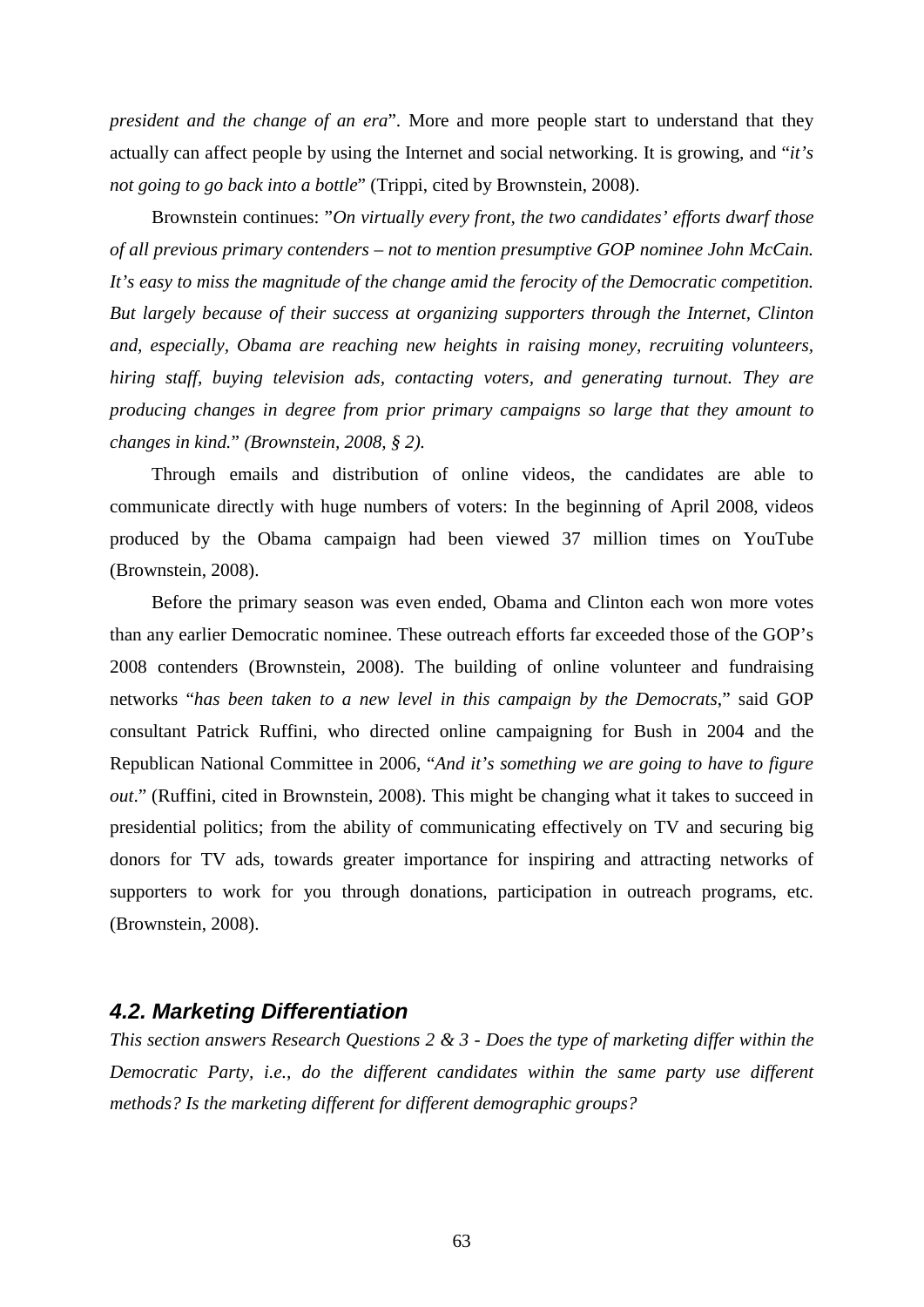#### **4.2.1. Caucus Focus**

The early focus of the Obama campaign to target caucus states were a key component to his marketing strategy for all 50 states and serve as a stark comparison to the Clinton campaign. This segment of primary states has previously been considered less important compared to the early primary states of Iowa and New Hampshire and the Super Tuesday primary elections and allowed him to rack up an early delegate lead that big victories by Clinton in states such as California and New York never could counteract. (Please see Appendix I – III for details regarding nomination process and concepts and definitions.)

### **4.2.2. Obama & Ron Paul**

Barack Obama's and Ron Paul's supporters are considered to be younger and/or having a more open attitude towards social media. Their supporters are believed to have a particular radical attitude: they want change, they are influencers and trend setters in society, they are more liberal, they use new media channels, and last but not least, they want a new leader with the same mindset.

#### **4.2.3. Hispanics**

Hillary Clinton had a very strong lead over her prime challenger Barack Obama among Hispanics in key Democratic primary states according to Lasky (2007b). She dominated in California, Texas, New Jersey, Florida, and New York – states with early Democratic primaries, huge numbers of delegates, and heavily Hispanic. Clinton's chief pollster Mark Penn noted in June 2007 that, if sustainable, this lead may very well prove to be decisive in the primary campaign (Lasky, 2007b). This lead seems logic "*given growing tensions between the nation's black and Hispanic populations, caused by political and economic competition, increasing crime between members of the two groups as they intermingle in the same neighbourhoods, and aggravated by the racial spoils system known as affirmative action, with blacks fearing displacement from public sector jobs in particular*" (Lasky, 2007b, § 6). Penn argues further that the number of Latino voters is increasing nationwide to about 7 percent of the electorate, and that Clinton enjoys about 60 percent of their support (Penn, cited in Horowitz, 2007). He also mentions Clinton's campaign manager Patti Solis-Doyle, which with her Hispanic heritage is evidence of Clinton's "*commitment to the Hispanic community*".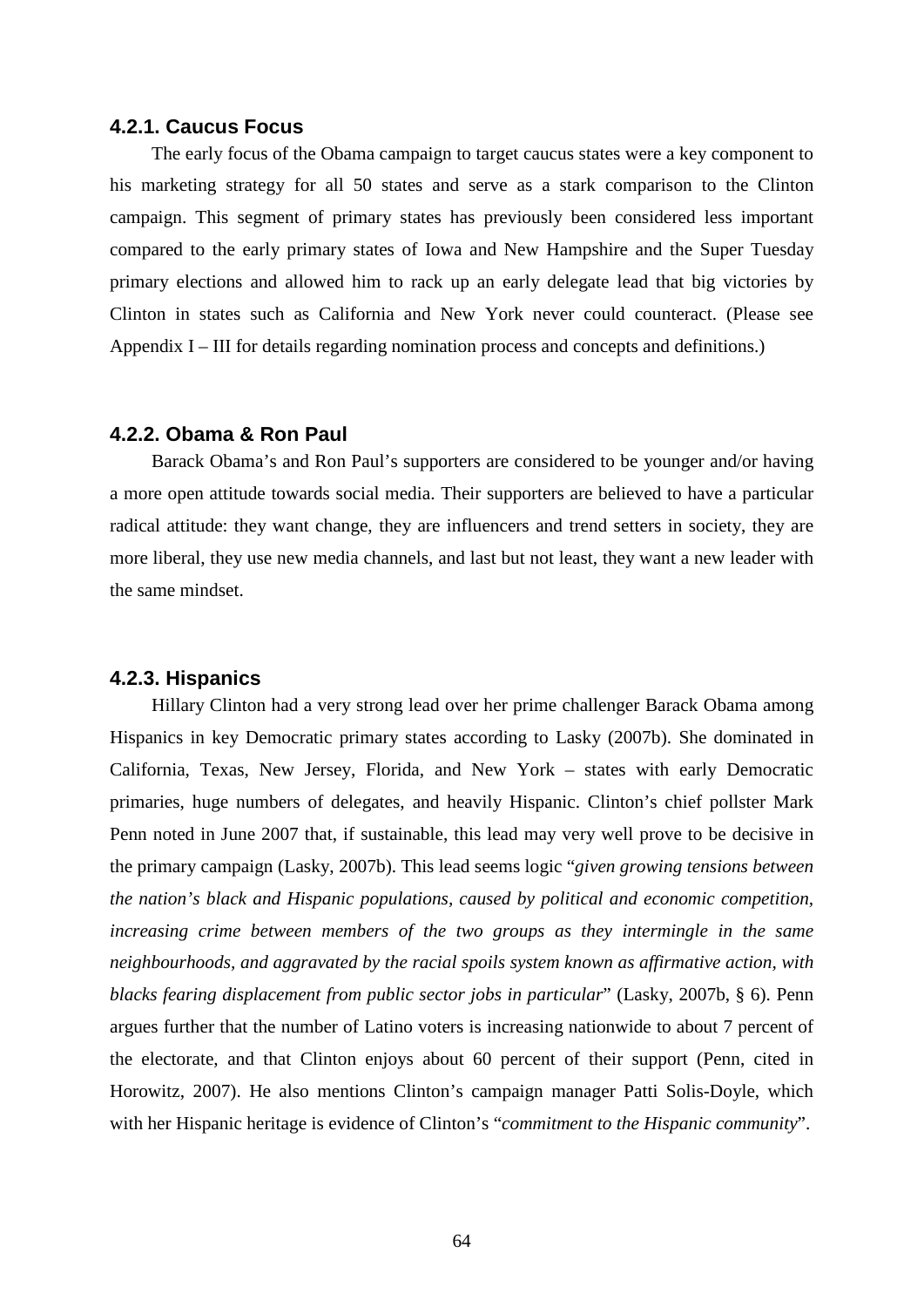According to Lasky (2007b), Hispanics tend to lean Democratic in national elections. However, in the 2000 and 2004 presidential election, G.W. Bush was able to show that Republican candidates can gain higher shares of the Hispanic population. In 2004 for example, he won about 40 percent of the Hispanic vote (Lasky, 2007b). This is explained by the fact that Bush speaks Spanish, was Governor of Texas, had shown much attention to Texas' Hispanic population, and had promoted people with Hispanic heritage to key positions in his Administration. Furthermore, his brother Jeb was a popular Governor of Florida, a large and influential Hispanic state, and is married to a woman born and raised in Mexico.

#### **4.2.4. Women**

Hispanics and women are considered to be Clinton's most important support-groups. Consequently, Clinton concentrated much effort on winning the female voter too. One would argue that she faced sexism in her unsuccessful presidential bid (Bogues, 2008). The most powerful woman in U.S. politics House Speaker Nancy Pelosi argued that sexism was a factor in the race but not a major one. When the Clinton campaign brought this issue to the table, a majority of female primary voters seemed to agree and started pushing harder for their candidate.

### **4.2.5. African-Americans**

As a black person, Barack Obama was believed to be in a position to capture a large share of the African-American vote. Hence, the best strategic decision made by Clinton was to devote her energies to the Hispanics (Lasky, 2007b). History teaches that Hillary could take black support in the general election for granted, hence, turnout is the only real issue to worry about (Lasky, 2007b). There is a "*strong and widely celebrated bond*" between Bill Clinton and the black community (Lasky, 2007b).

In the case of Barack Obama, the initial discussion in the black community and several newspaper articles (Younge, 2007) was whether he was black enough. Obama's racial background is mixed, his father was from Kenya and his mother was a white woman from Kansas. He grew up in a white family. This means that he is not traditionally speaking an African-American of slave descent. However, by mid 2008 this discussion was completely ended and Obama was embraced by influential organizations such as the American Civil Liberty Union and other black groups (that earlier have been very pro-Clinton). Some fringe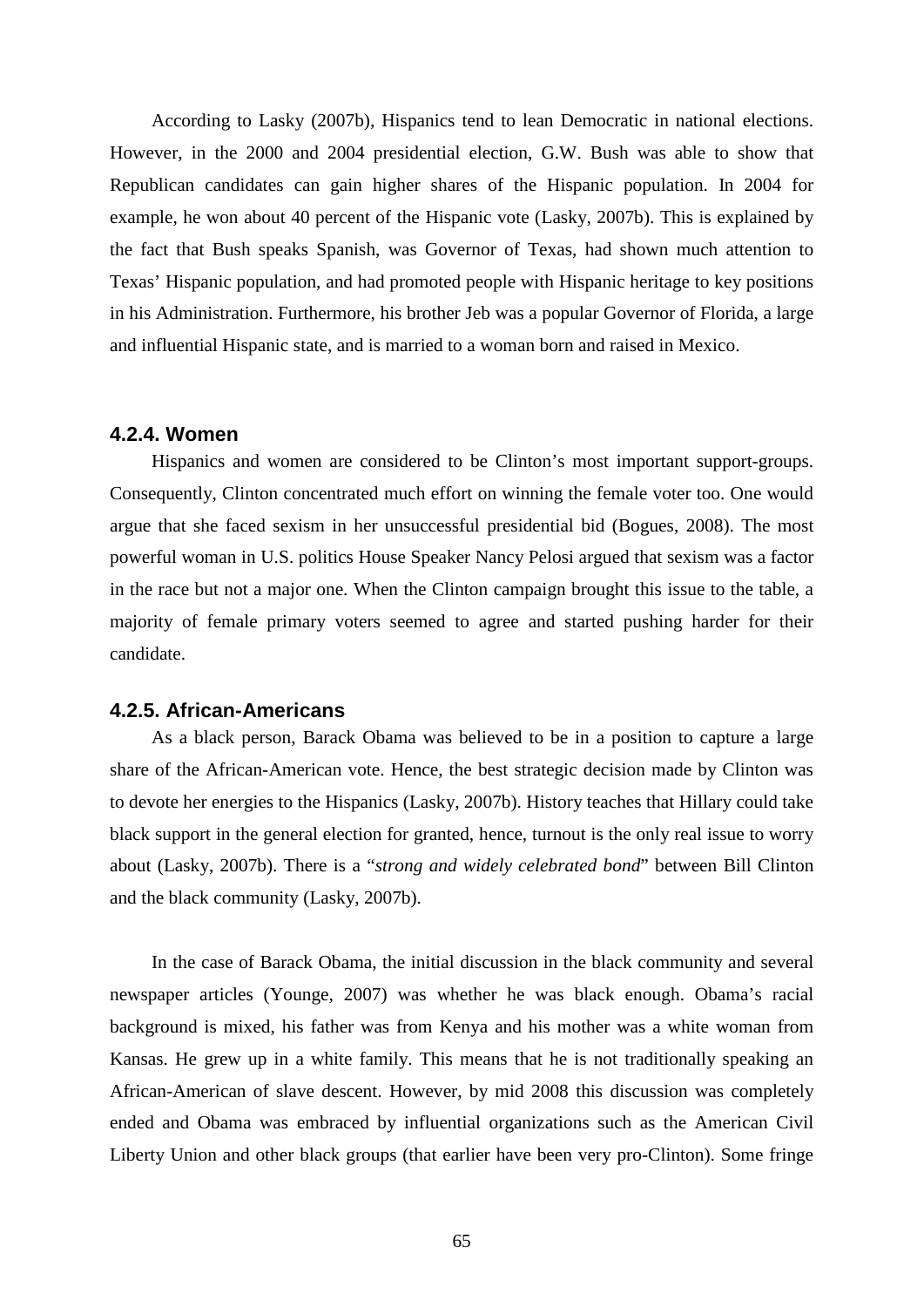groups still argue that Barack Obama is a radical Muslim because of his middle name, which is Hussein, or that he is an Arab. Since Obama never ever tried to market himself as a black candidate this support came late, with some groups arguing that he was in fact trying to suppress the discussion about race. Indeed Obama's campaign did not really talk about race apart from the debacle when his late pastor caused hash criticizing and conspirator theories regarding the U.S. government. As a marketing decision, this most likely was a very vice choice in selling the Obama brand not as a black brand but as a transcending one. And the race issue is still a sensitive area in many regions in the U.S.. Six percent of the voters in the U.S. would still not vote for a black man for president. Note: This is the one conformable to actually admit this to a pollster in an interview; this phenomenon is commonly referred to as the *Bradley effect* in the U.S. (Hacker, 2008).

Obama did his best among Caucasian voters in states that have few African-American residents, such as North Dakota, where he beat Hillary Rodham Clinton 61 percent to 37 percent. Conversely, he struggled with the white demographic in states that have larger black populations, such as Ohio, where he lost to Clinton by 10 points. There, Obama garnered support from just 44 percent of white men and 34 percent of white women, according to exit polls. Ohio's black population stands at 12 percent. Similarly, African-Americans represent 10.7 percent of Pennsylvania's residents, and there lies trouble, experts say. An April 15 Quinnipiac poll showed Clinton with 57 percent of the state's white vote compared with Obama's 37 percent (Sangillo, 2008).

### *4.3. Influence of Campaign Contributions*

*This section answers Research Question 4 - Where does the money come from?*

#### **4.3.1. Fundraising**

Barack Obama has shown to be an exceptional fundraiser; the fundraising effort of his campaign has eclipsed that of all previous campaigns. During January and February 2008, Obama rose more than six times, and Clinton more than five times, as much money as John Kerry did in the same time period in 2004 (Brownstein, 2008). Through the use of interactive databases, the Obama campaign has created an important fundraising network. The fundraising ability of this network, consisting of 1.4 million donors (in April 2008), may well outlast the current campaign and constitute a strong fundraising tool in the future, argues Tad Devine, an independent media consultant and a former strategist for Democrat John Kerry's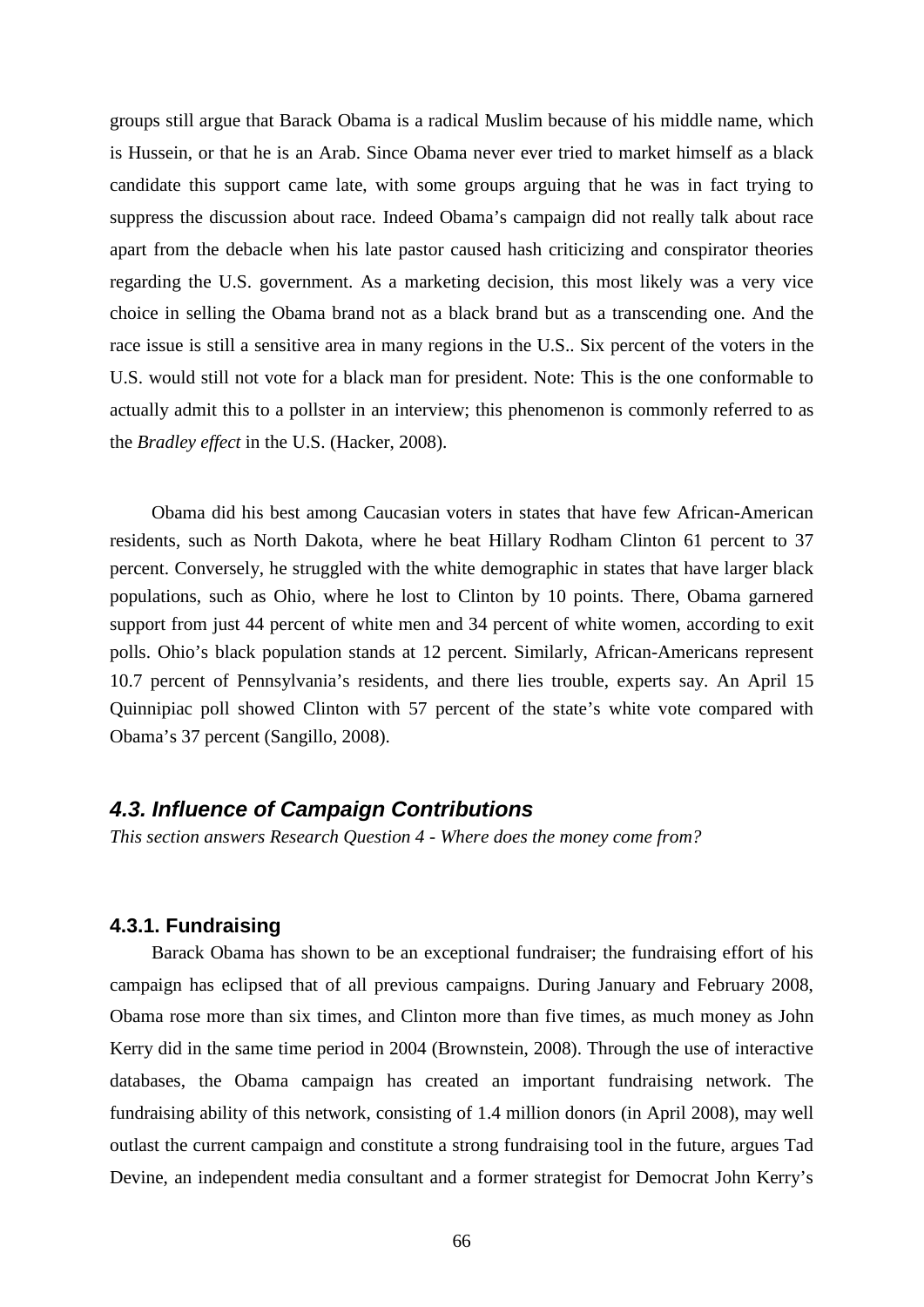2004 presidential bid (Stern, 2008). According to Devine, this is "*a fundraising network that will far surpass the dominance that the Republicans held in the '80s and even in to the '90s*" (Devine, cited in Stern, 2008). According to Stern, the database has allowed Obama "*to raise more than \$200 million, fill sports arenas with supporters across the nation and motivate millions more with custom-tailored messages*". He has even been able to convince former supporters of Bill Clinton to support his election, thus damaging the Clinton campaign. A key to the fundraising success is that the Obama campaign relies on many small donors, giving \$25 or less. Since the limit of individual donations is \$2,300 it means that small donors can give repeatedly. A small donor is generally accepted to be someone who contributes with less than \$200. According to the non-partisan Center for Responsive Politics as well as Obama's campaign, they constitute 90 percent of his donors (Barnes, 2008).

The Clinton campaign on the contrary, relied on a few large donors, giving the maximum at once. According to Lasky (2007a), "*Hillary and Bill Clinton have developed a network of wealthy donors with both deep pockets and deep reservoirs of media savvy*". However, once this money was spent, the Clinton campaign had a hard time finding new donors, and getting more money, which resulted in the campaign being chronically short of funds (Lasky, 2008). As of spring 2009, Clinton still had around \$ 2.3 million remaining in debt (Vogel, 2009).

At a fundraiser event on April 8, 2008, Barack Obama praised his small donors by saying that "*We have created a parallel public financing system where the American people decide if they want to support a campaign, [and then] they can get on the Internet and finance it. And they will have as much access and influence over the course and direction of our campaign [as] has traditionally [been] reserved for the wealthy and the powerful*." (Barnes, 2008). And he should praise small donors. Well over a million people donated more than \$230 million to Obama's campaign through the first quarter of 2008, and, fuelled by the Internet fundraising machine of small donors, more than 40 percent in just two months – \$55 million in February (post-Super Tuesday) and \$40 million in March (Barnes, 2008). In the same time, his donor pool was almost doubled, and reached 1.3 million. Barnes concludes that "*no other candidate has ever built such an enormous fundraising base*". This financial advantage enabled Obama to outspend Hillary Clinton in all post-Super Tuesday contests and establish himself as the clear Democratic frontrunner. In June 2008, Obama became the first insurgent candidate to win a major party's presidential nomination since 1976 when Jimmy Carter won the Democratic nomination (Barnes, 2008). According to Barnes, "*the grassroots energy behind Obama's candidacy is a vital ingredient in his success, but having the dollars*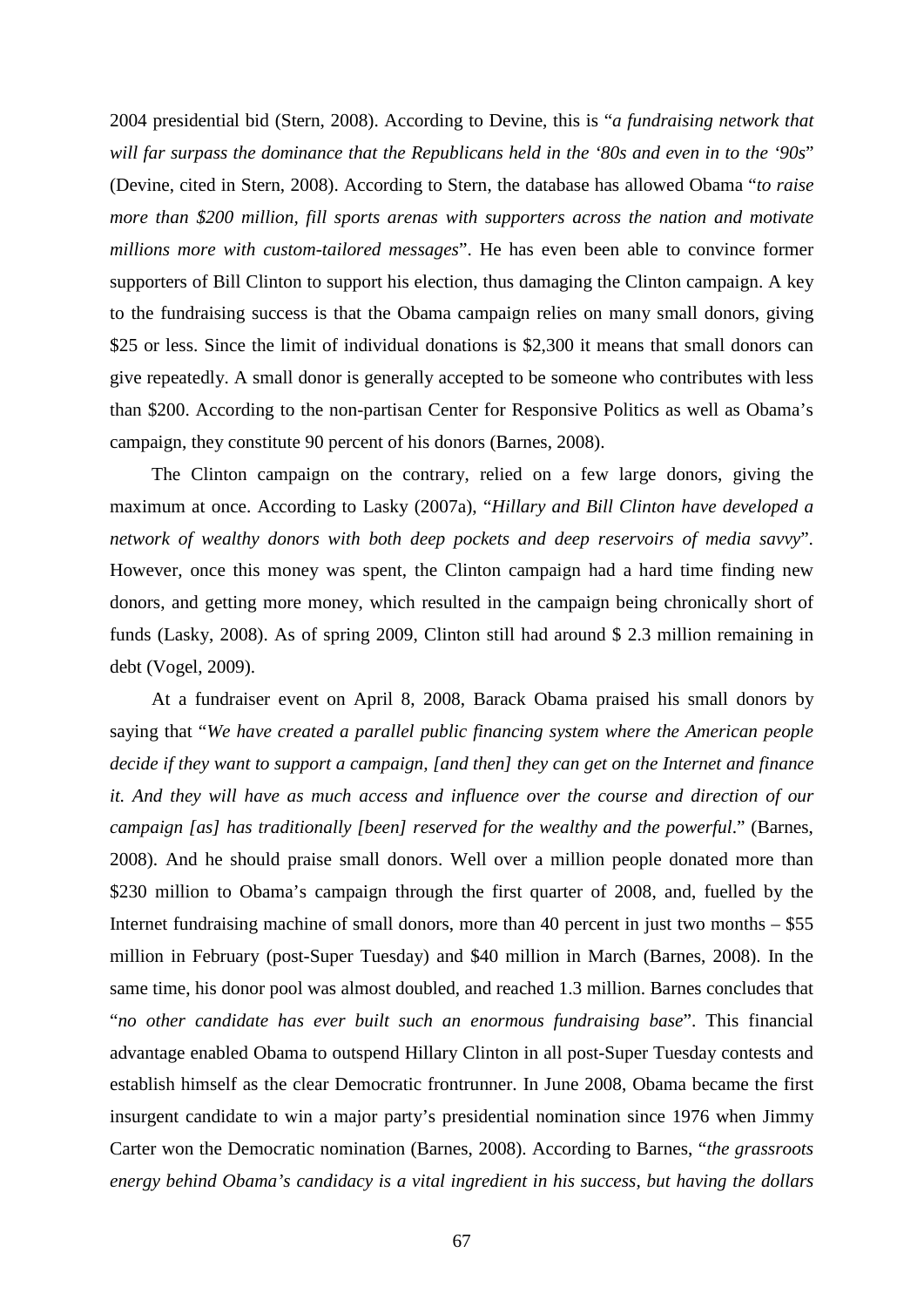*to build an organizational apparatus to harness that excitement has also been key*". Devine agrees, "*There's no question his fundraising capacity has been a big factor for him in some of these states*" (Barnes, 2008). An anonymous Democratic consultant and senior Obama strategist summarizes "the Obama effect" by stating that: "*I think that we all are sort of learning some tactics and principles, ideas, and tools that will apply in the future…But I do think there is a foundation of uniqueness that drives this stuff for this campaign that is uncommon in campaigns.*" (Barnes, 2008).

However, Internet fundraising is not completely new. In 2000, McCain became the first presidential candidate to benefit from Internet fundraising when, the first week after winning the New Hampshire primary; he raised \$2.2 million in online contributions (Barnes, 2008). In 2004, the campaign of the Democratic candidate Howard Dean used the popular socialnetworking site Meetup.com to gather and galvanize supporters. He also succeeded in raising \$250,000 in a single day. Clinton is a good money raiser too, in the two days after the Ohio and Texas primaries, on March 4, 2008; she collected about \$4 million (Barnes, 2008). Early Republican candidate Ron Paul, broke fundraising records both in 2007 and 2008 when he collected \$6.2 million and \$4.2 million respectively on a single day (Barnes, 2008). But they can't compete with Obama. When the Obama campaigning started in the first half of 2007, they held rallies attracting several thousands of people. To be able to organise these large events, supporters were asked to sign up online or at a campaign office. This resulted in a good first *database* of supporters. Meanwhile, Obama's campaign was also building its online community.

According to Barnes (2008), presidential campaigns (with Obama leading the way) recently adopted an online fundraising tool linked to search engines such as for example Google. An advertising program, such as Google's Ad Words, allows the campaign to sponsor ads that pop up when a user's search contains certain key words. The program even identifies which words lured the new supporter to the ad, which makes tailoring of messages possible.

Direct mail for attracting small donors as well as raising money over the phone, have been declining heavily in the U.S. in recent years due to the Internet and the use of credit cards. Today these methods are only used for elderly people. Public financing is common in the U.S. However, in the primary season, the three candidates, McCain, Obama and Clinton, all declined to participate in the public financing system (Barnes, 2008).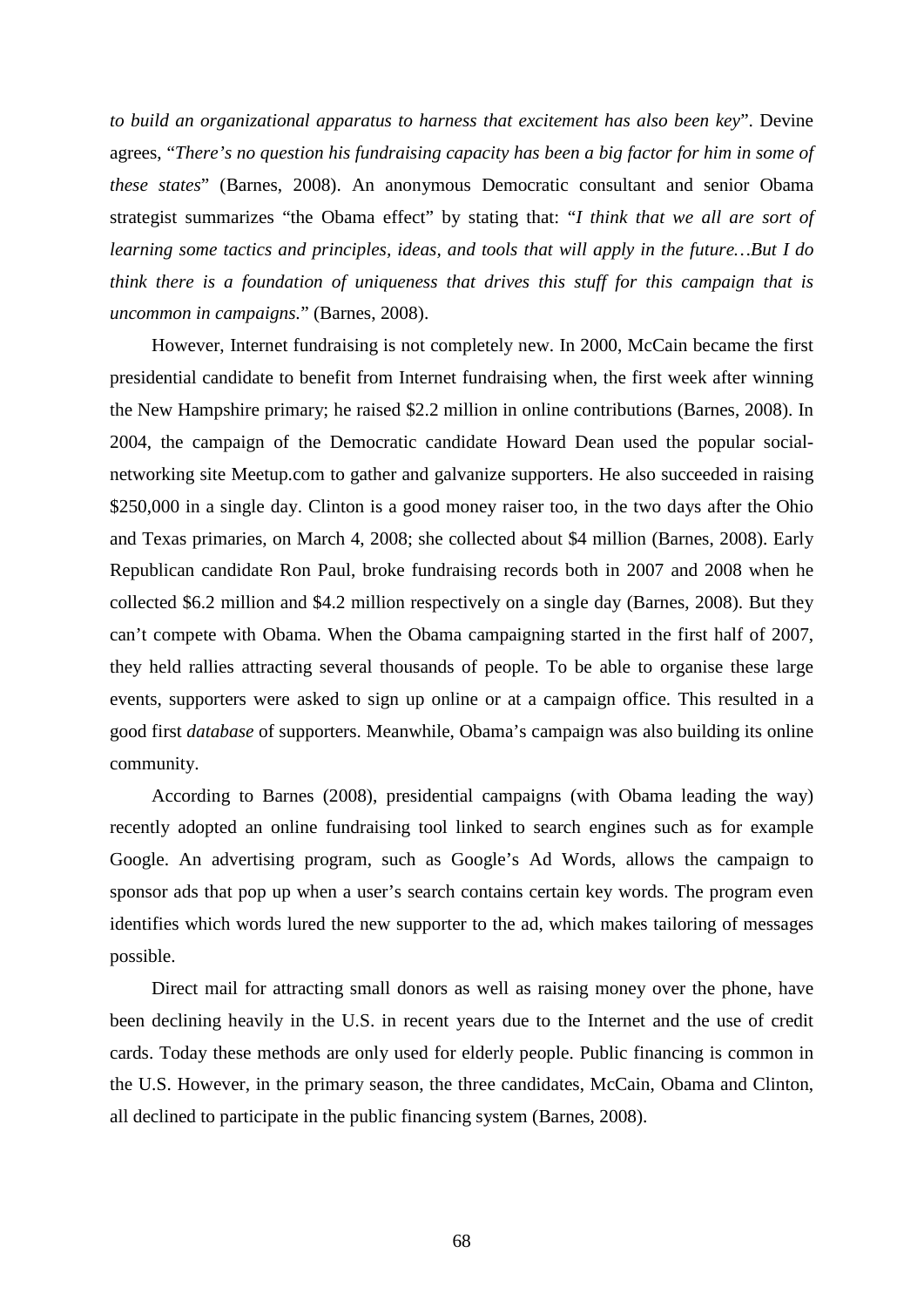# *4.4 Summary & Reflections*

What kind of marketing strategies were of decisive outcome in the primary season of the 2008 political campaigning? The findings from the primary data collected in this work have shown that there were at least six different categories of marketing strategies used by the Obama campaign that should be considered to be of decisive outcome in the primary season. First of all, the Obama campaign succeeded in creating a grassroots movement – the largest in history according to Obama campaign manager David Plouffe – i.e. where as much involvement as possible is wanted and received from the lowest geographic level of organization, the locals. This focus created a delegate lead in caucus states that the Clinton campaign (at least initially) neglected the importance of. Another successful Obama strategy was to create a bottom-up campaign instead of the more traditional top-down initially used by Clinton in order to invite and let people actively participate in the election and to make them understand that they had a vote that actually counted. This alignment of the campaign is considered to be one of the reasons why the initially rather unknown Obama ultimately won the democratic nomination.

The Obama campaign was also successful in creating the product/message of *change* as well as in coining the slogans "*Can we bring about change*", and "*Yes we can*". The whole election cycle was centred on change and both Clinton as well as McCain tried to adopt the message of change once they realized how powerful it had become. However, being the first to coin the message, Obama *owned* it.

In the end of the primary season it became necessary to get support from superdelegates in order to secure the nomination. Obama had a great advantage here since his campaign had succeeded in creating a huge database of supporters entering personal information that would give future candidates (among them some of today's superdelegates) access to potential future donors. The Obama campaign also relied on small donations, this together with the fact that contributions below \$200 do not have to be reported to FEC, hence the names of the donors remain hidden, means that the database was interesting. The strategy here was to rely on many but small donations, supporters that could keep on donating money again and again without reaching the cap of \$2,300/person. This resulted in an even cash-flow throughout the primary season with the added bonus of not having to look for new donors since the cap was not reached (as in the case of Clinton). That the Obama campaign knew from the start the importance its database would come to have is unlikely, so most probably this was rather a positive result than an initially planned strategy.

Another smart strategy by the Obama campaign was to attract young voters. Two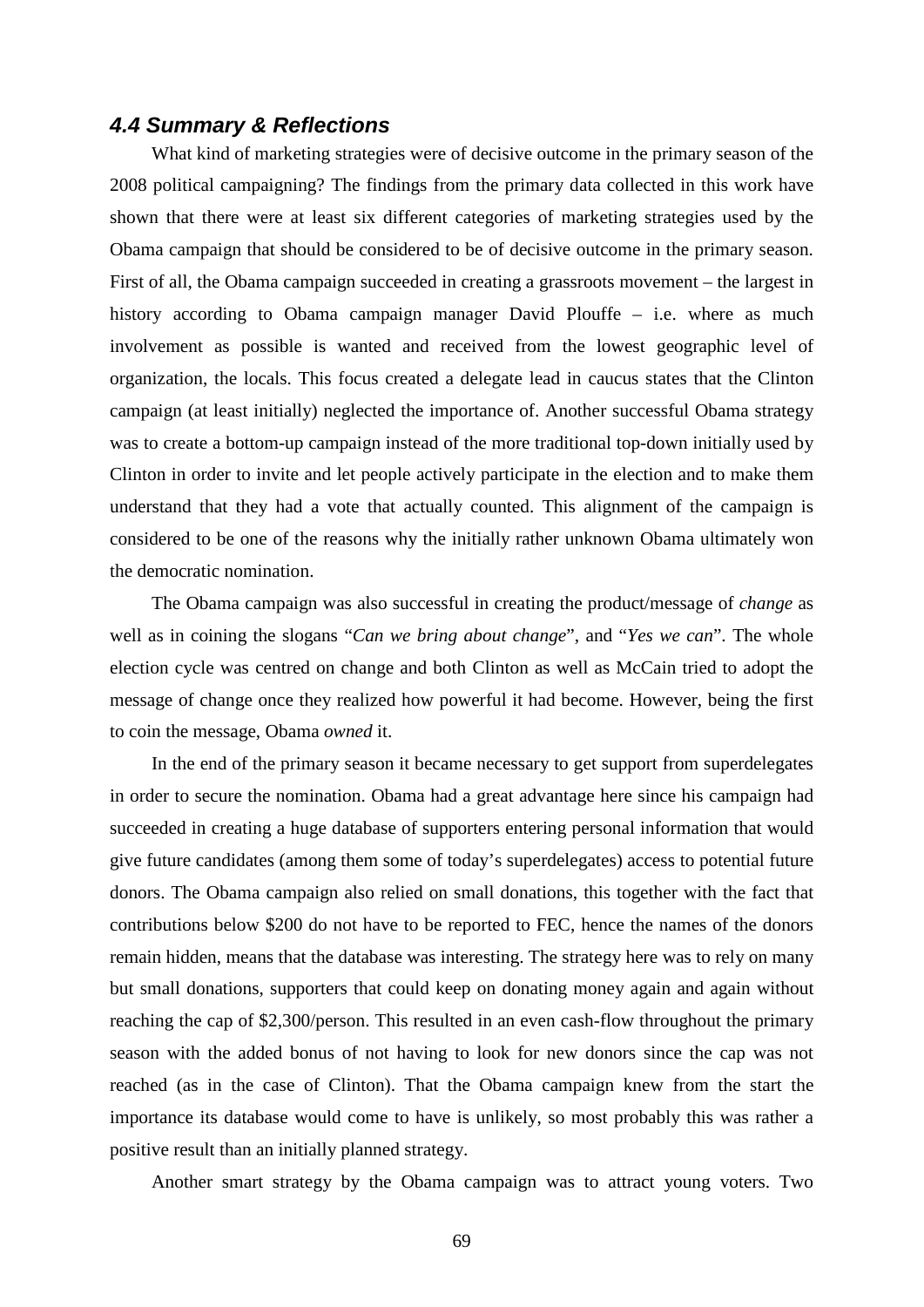important advantages with this group of voters are that the Internet and social-networking is a natural part of their lives and that many of them are first-time voters. Young people also tend to spend both time and put effort into what they are doing on the Internet. Winning first-time voters also is of great interest to a party since voters tend to be faithful to the party they initially chose. The Obama campaign early adopted a strategy to actively integrate social networking within the campaign in order to get its message across to a large audience and to have supporters becoming a part of the campaign. Sites such as Facebook, MySpace and Mybarackobama.com, where inviting friends to join you for a certain cause, were the most important during the election and mobilized great support for Obama.

Does the type of marketing differ within the Democratic Party, i.e., do the different candidates within the same party use different methods? Is the marketing different for different demographic groups? The answers to these questions are yes in both cases. The Obama campaign had an early focus on targeting caucus states since these states usually lead to winning fewer delegates than primary states, therefore often are neglected by the candidates. This proved to be a successful marketing strategy since Obama won in many of the caucus states leading to a delegate lead that even wins by Clinton in large states (that she was focusing on) could not neutralize. His campaign also focused on a 50 state marketing strategy, spending huge money in all 50 states. This was made possible by the substantial amount of low denomination donations received throughout the whole primary season. No other candidate could afford the same spending on marketing. Obama, together with Republican Ron Paul, also attracted younger people with open attitude towards social media, wanting change. This was another deliberate marketing strategy.

The colour of the candidates' skin has been an important issue in the 2008 presidential election. Hillary Clinton put much marketing effort on the Hispanic vote since she has had a substantial support among this fast increasing group. Hispanics also tend to lean Democratic in national elections. One evidence to this commitment to Hispanics is her choice of campaign manager Patti Solis-Doyle, who has Hispanic heritage. The growing tension between Hispanics and African-Americans in today's USA is another factor that spoke in favour of Clinton winning the Hispanic vote; they were not believed to support a black candidate. On the contrary, as a black person, Barack Obama was believed to be in a position to capture a important share of the African-American vote in the primary election. However, what he concentrated his efforts on was rather to motivate them to register to vote, in order to increase the percentage of people voting in favour of him. Clinton had no reason to spend money on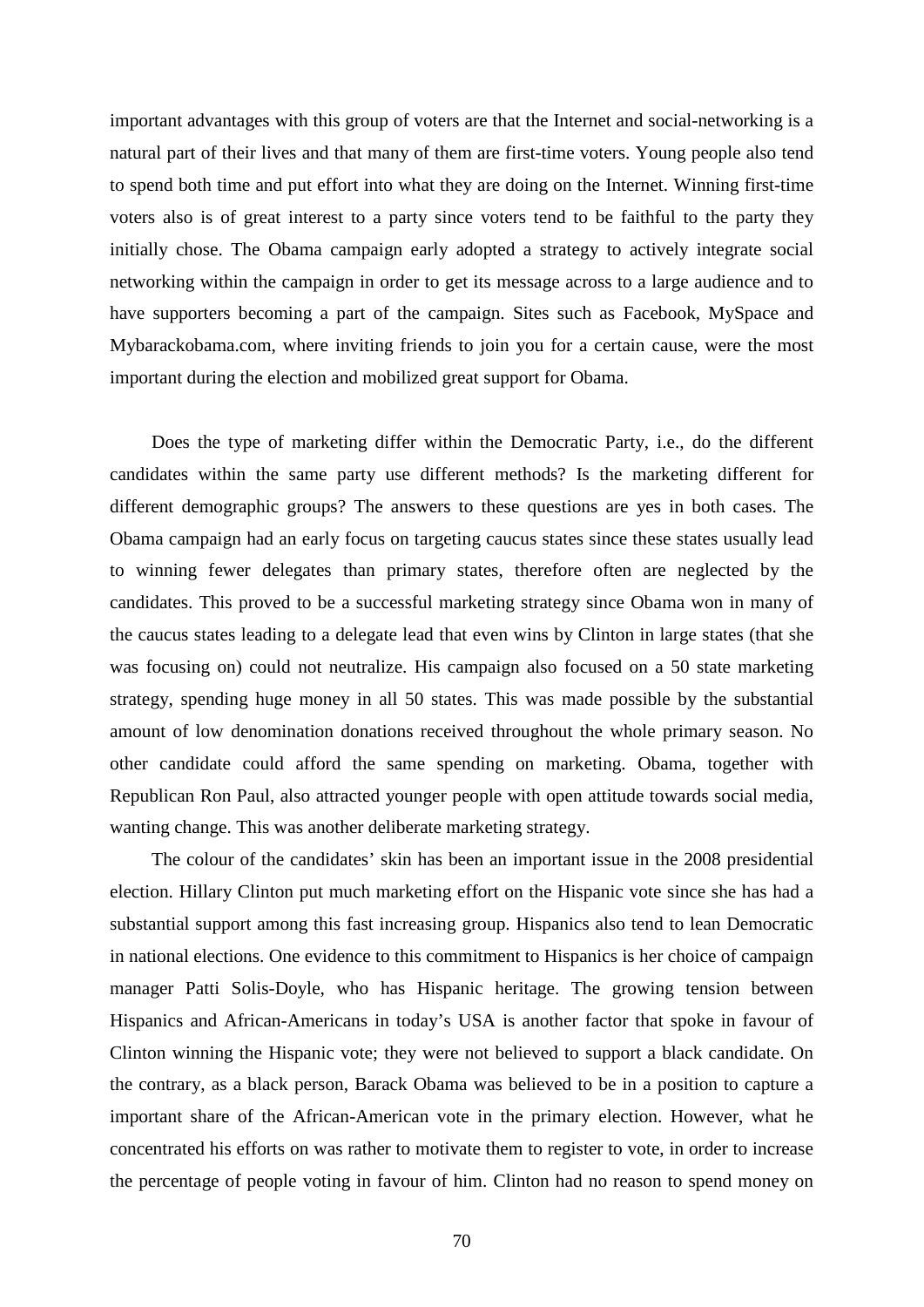marketing herself to this demographic group in the primary season since she did not count on winning many votes from them in the primary election. However, once the Democratic nominee, history teaches that Hillary could have taken the black support for granted.

Women were yet another important support-group for Clinton and a group where she concentrated much of her efforts.

Finally, where does the money come from? The Obama campaign succeeded in creating a fundraising network collecting more money than any previous campaign has ever done. A key to this success was the use of interactive databases relying on many small donors, giving \$25 or less, but giving repeatedly. The Clinton campaign on the contrary, relied on a few large donors giving the maximum, i.e. \$2,300, at once. However, the Clinton campaign had a hard time finding new donors once the campaign needed more money, resulting in her campaign being chronically short of funds. This financial advantage enabled Obama to outspend Hillary Clinton in all post-Super Tuesday contests and establish himself as the clear Democratic frontrunner. However, Internet fundraising was not completely new in the 2008 race. Already in 2000, McCain became the first presidential candidate to benefit from Internet fundraising, and in 2004, the campaign of the Democratic candidate Howard Dean used social-networking to gather and galvanize supporters – and raising money. In 2008, Hillary Clinton and the Republican candidate Ron Paul were other examples of good money raisers. But they could not compete with Obama.

Direct mail for attracting small donors as well as raising money over the phone, have been declining heavily in the U.S. in recent years. Today these methods are only used for elderly people not comfortable with the Internet and credit cards. Public financing is also common in the U.S. However, its importance seems to decline. In the 2008 race, McCain, Obama and Clinton, all turned down the offer of public financing.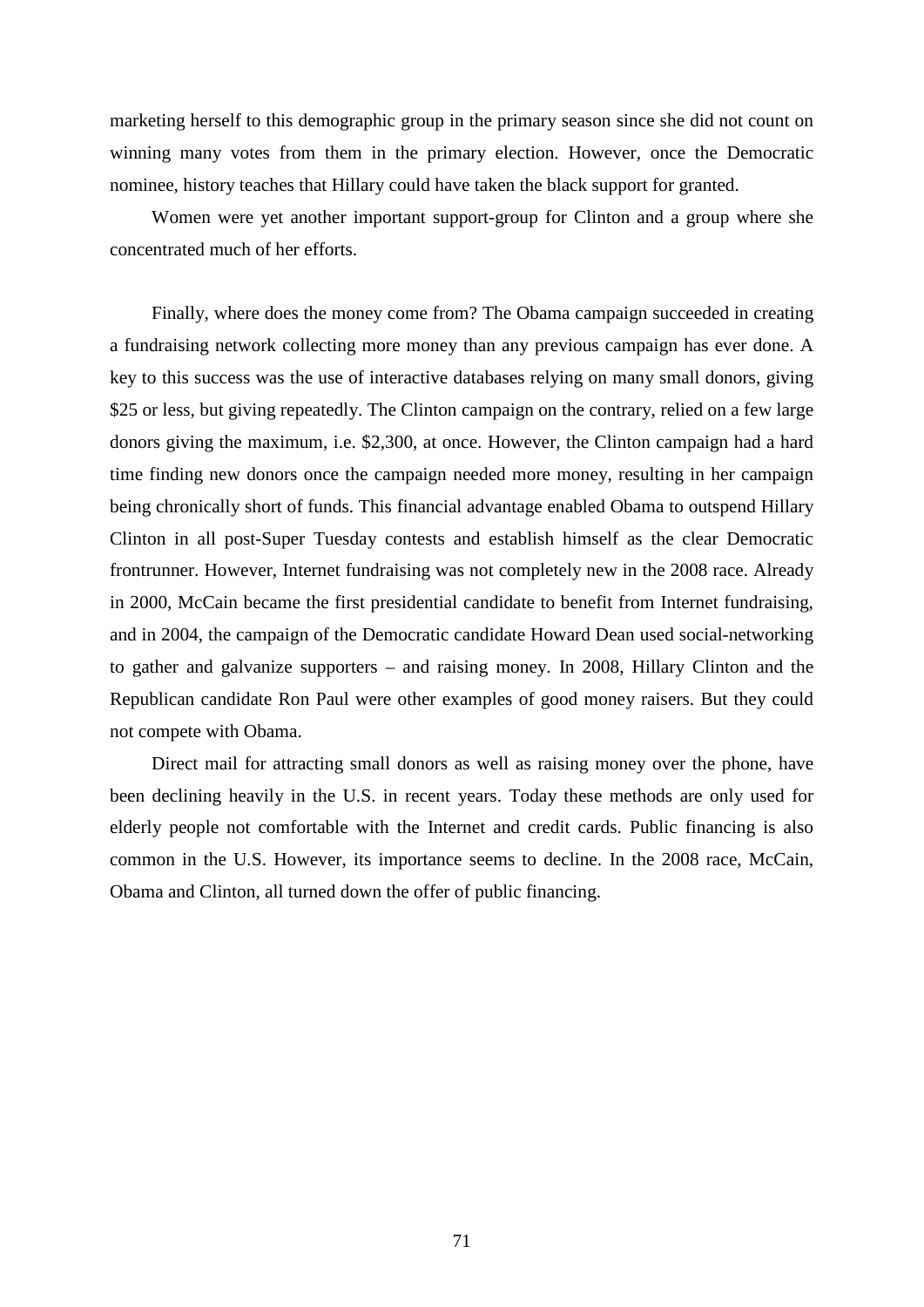# **5. ANALYSIS/DISCUSSION**

*In this chapter, a critical analysis of the empirical data is made. Correlation with theory is also made. The discussion serves as a basis for the conclusions in chapter 6.*

# *5.1. Marketing Strategies of Decisive Outcome*

*This section answers Research Question 1 - What kind of marketing strategies are of decisive outcome in the primary season of the 2008 political campaigning?*

By selecting *change*, a message under which a vast majority of voters can identify with, Obama defined what would become the significant product in both the primary and presidential election cycle, and thereby also transpired what he wanted to do if he would be elected. This truly constituted a marketing strategy of decisive outcome. By being the first to coin the message, it created a sense of authenticity which added value to the Obama brand. The Obama brand is probably the best known political brand of its sort in U.S. political history of today, and it differs significantly compared to Hillary Clinton and John McCain brands in the sense that it is managed bottom-up.

Other strategies of decisive outcome were the Obama campaign's creation of a grassroots movement and a bottom-up campaign. The focus on involvement from the lowest geographical level of organization, the locals, created an important and early delegate lead for Obama in caucus states. The focus on all 50 states as well as the bottom-up alignment of the campaign were other factors that lead to a delegate lead and ultimately to him winning the nomination.

By using the strategy to hire the cofounder of Facebook as his campaign strategist, and to embrace the concept of social networking, Obama created the Internet era of politics. With Internet campaigning as the centre part of his campaign, Obama was able to put himself as a candidate in the voter's online (Facebook) social life. This of course propelled volunteering, donations, voter registration, and all other factors that are essential for success. The Clinton campaign also had a strong presence on the Internet, but not nearly as focused and determined as that of the Obama campaign.

Obama also made a tactical move no other campaign had done before when he decided to get the group of young voters in his column. Two important advantages with this group of voters are that the Internet and social-networking is a natural part of their lives and that many of them also are first-time voters. Winning first-time voters also is of great interest to a party since voters tend to be faithful to the party they initially chose. In the primary race in Ohio Obama won 70 percent of the vote under 25 and in Pennsylvania 65 percent indicating that this was a very successful move. This also translated into record high number of registered young voters and young voters actually turning out in record numbers on Election Day. The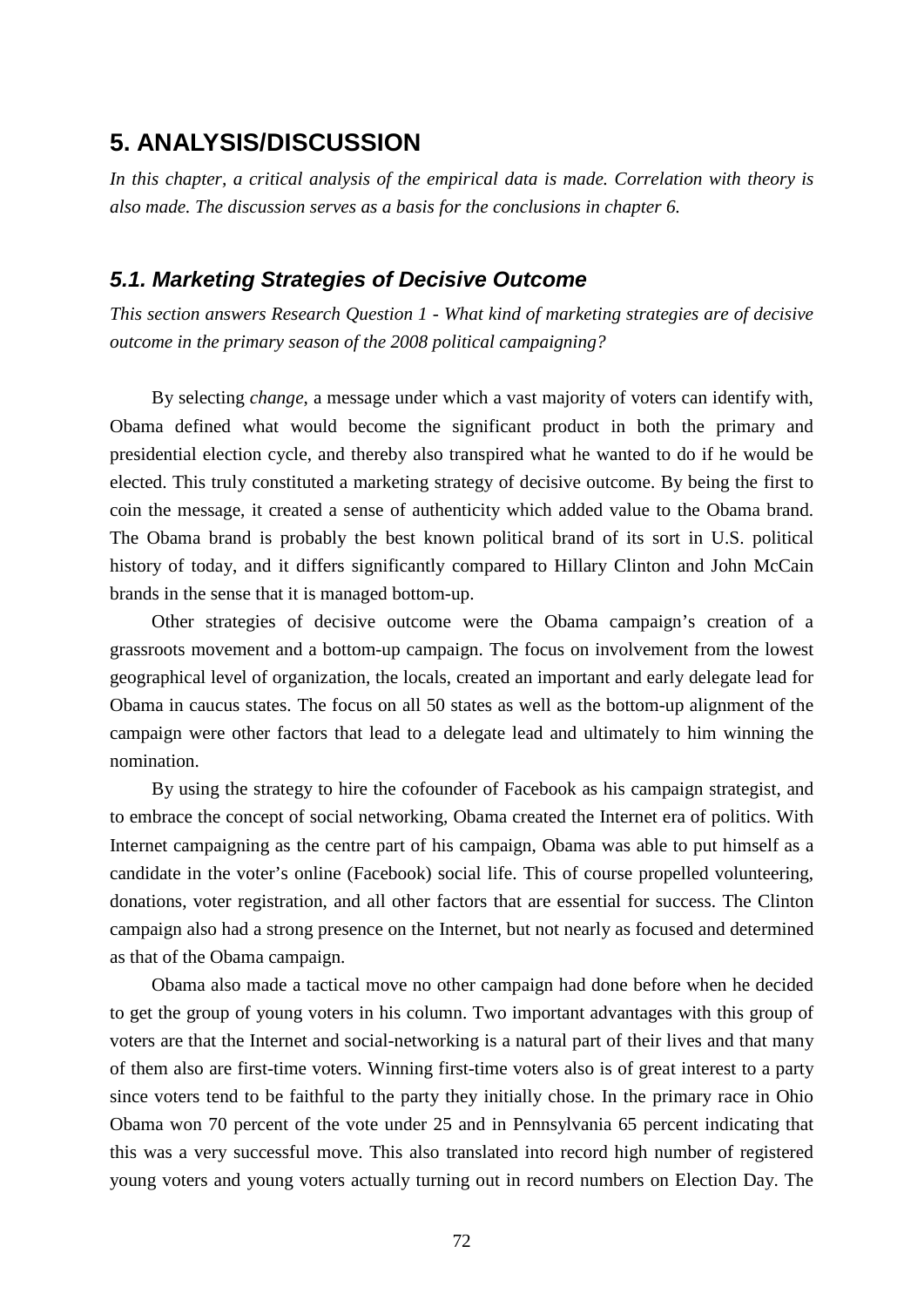majority of them also cast their ballot for the Obama campaign which had a decisive impact on the race and its outcome.

By utilizing social networking strategies the Obama campaign allowed peer-to-peer interaction and communicating, allowing user created groups topic's and sites and finding people easy ways of both contributing money and meeting. For campaign calls, a volunteer could just click on a button and get a list of 50 people in their neighbourhood to call and persuade to vote. Social networking and the generation of the Barack Obama Facebook group served as a decisive marketing strategy in the sense that it allowed for large amounts of money being donated to the campaign. This could be utilized for better organization; more offices, more paid staffers, more commercials, etc., and had a strong effect of running the Hillary Clinton campaign, and also later the McCain campaign, virtually bankrupt. With a vast majority of the money donated from individual donors and of small denominations, this also created a sense of bottom-up funding that created a stronger perception regarding the brand and the message *change* from the campaign.

An additional benefit of the social networking strategy was the resulting database. Filled with voter-entered information, it will make Barack Obama the most influential democratic politician for years to come, since more donations may well be in reach for allies to the Obama campaign. As mentioned before, its huge growth and the importance it ended up having were probably a positive result rather than an initially calculated and planned strategy.

#### *5.2. Marketing Differentiation*

*This section answers Research Questions 2 & 3 - Does the type of marketing differ within the Democratic Party, i.e., do the different candidates within the same party use different methods? Is the marketing different for different demographic groups?*

If one argues that the caucus states (typically smaller more rural states) are a subtype of a demographic group, the Obama campaign had a completely different marketing strategy compared to the Clinton campaign (that ignored these races rather completely and focused on the big delegate rich states). Building his campaign from the bottom in a grassroots movement created an energized and large group of loyal followers, especially in more educated and white states like the caucus states. These caucus states followers organized themselves early and built an effective organization that is typically regarded as key to caucus state success. Indeed, by taking Idaho as an example, the Obama campaign had staffers in place in November 2007, compared to the Clinton campaign that put in resources one month in advance, i.e. in January 2008 (Healy and Seelye, 2008). This more organized effort by the Obama campaign resulted in an 80-17 win, and serves as a good example for most of all other caucus races that Obama won with big margins which ultimately led to Obama securing the Democratic nomination.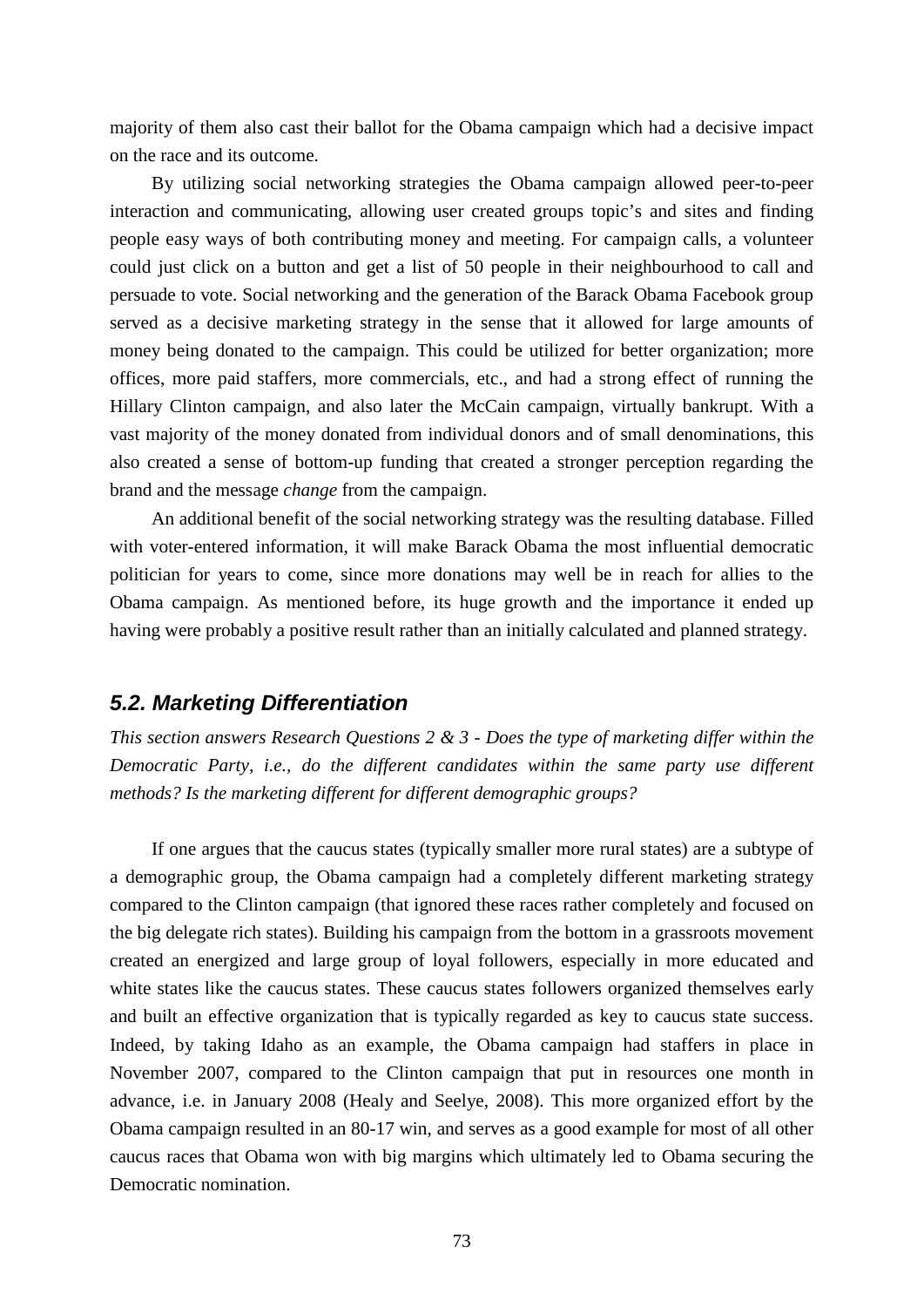Young voters are a selected demographic group that has been the centre of the Barack Obama campaign right from the start. Traditionally this group of voters has not been an important part of the electorate to persuade because they often do not vote or care that much about politics while studying and not earning an income. However, Barack is from an American perspective a *young* candidate that has been enormously popular in the age group under 30 and he put much effort in winning the young vote. By putting Internet campaigning at the middle of his campaign, Obama was able to successfully put himself as a candidate in the voter's online (Facebook) social life.

Hispanic votes played an important role in several states during the primary races. States such as New York, California, and Texas has a large number of voters from this demographic group of which a majority are democratic supporters. Since tensions between Hispanic and black people in the U.S. have increased over the years due to political and economic competition, the Obama campaign was on the wrong side of the racial barrier when competing for this group. The Clinton campaign successfully targeted and later secured a solid support of this group which constitutes approximately 7 % of the total electorate. Their support was held throughout the primary season. However, in the end this was not enough for winning overall.

Targeting of the African-Americans was another marketing differentiation between the Obama and the Clinton campaigns. The Obama campaign concentrated successfully their efforts on increasing the turnout of this group, hence increasing the percentage of people voting in favour of Obama. However, Obama was not interested in marketing himself as a black candidate but rather tried to transcend the racial divide by marketing himself more as a contemporary American man than an African-American politician trying to score brownie points for being black. Clinton, on the other hand counted on securing the Democratic nomination first and then getting the black support in the general election.

#### *5.3. Influence of Campaign Contributions*

*This section answers Research Question 4 - Where does the money come from?*

The main contenders in the primary race of 2007-2008 will have raised enormous amounts of money to run their campaigns. The tally for Barack Obama in total in November 2008 stood at a staggering 579 million dollars.

The main difference between the campaigns was that the Clinton campaign relied heavily on the traditional fundraising efforts involving only few donors but large contributions. The Obama campaign went the other way amassing a huge number of small donors that were able to contribute several times before reaching the campaign contributions limit of 2,300 \$. In essence from a business view, this means better and even cash flow, allowing for better budgeting and hence better organization efforts. It also resulted in the Clinton campaign running broke with Hillary lending the campaign several millions of dollar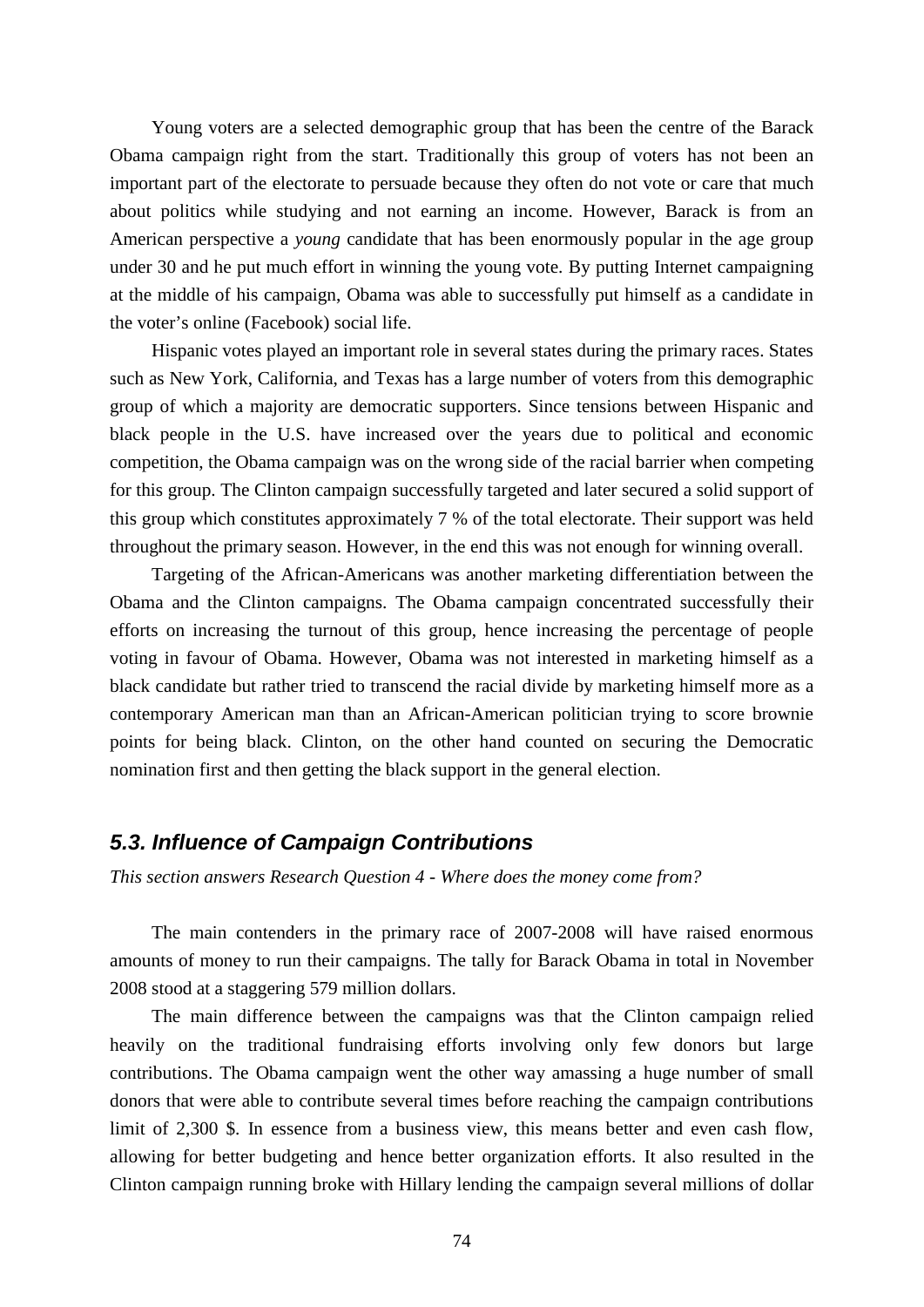to try to keep up with the Obama spending. In the presidential race, Obama declined public funding and were free to spend as much as he liked, heavily outspending the McCain campaign 2:1, 3:1 and even 5:1, allowing for 30 min commercials (1 million \$ a piece) on prime time in all major networks as well as in states that no Democrat before had invested money in. This stretches the recourses for the opposing campaign. The huge number of small donors (a total of 280 million \$ from donations under 200 \$) allowed the Obama campaign to move more freely than any campaign before in respect to special interest groups and corporate lobbying groups. On the other hand since such a high number of people invested money and time in his campaign, Obama will have a much harder time breaking promises made on the campaign trail without suffering the consequences in a re-election bid.

#### *5.4 Comparison to the Theory*

According to theory, marketing research is used by political candidates in order to determine the needs and wants of the marketplace (and especially different key groups) so that they can better shape their policy. Opposition research, research on both the opponents' past as well as the candidate's own past, is another important tool used by political campaigns. Extensive marketing research as well as opposition research has been used by all major candidates in the 2008 presidential campaigning. Indeed, it is a prerequisite in order to be successful. You have to be aware of own strengths and weaknesses as well as your opponents' in order to decide on the best tactics to be used for all circumstances.

Once marketing research is done, segmentation to identify the typical voter, targeting, to select the segments of greatest opportunity, and positioning, to use the best possible strategy on the key issues of the targeted segments, is used in order to maximize voter impact. Like Bill Clinton in 1992, Obama positioned himself as a *new* Democrat, someone who would change the way in which Washington works (Newman, 1999b, p.45). Another difference between Hillary Clinton and Obama was that while Clinton concentrated on swing states and on delegate rich states, Obama focused on a 50 state strategy, spending money in *all* states. He also combined this with an early focus on caucus states.

According to the model proposed by Niffenegger (1989, p.46), the political marketing process integrates the 4P's (product, promotion, price, and place) of the marketing mix – or strategy – together with marketing research and segmentation. These ingredients are all found in the 2008 U.S. primary. The product offered consists of the candidate, his or her message, and the party platform, but also of past records and personal characteristics of the candidate as well as party image. The Obama campaign used *change* as its main message. This message was so successful that it soon became adopted by both Clinton and McCain as well. However, Obama being the first carving out the message gave him an authenticity the other could not compete with. Obama also represented a fresh change to politics, being rather unknown for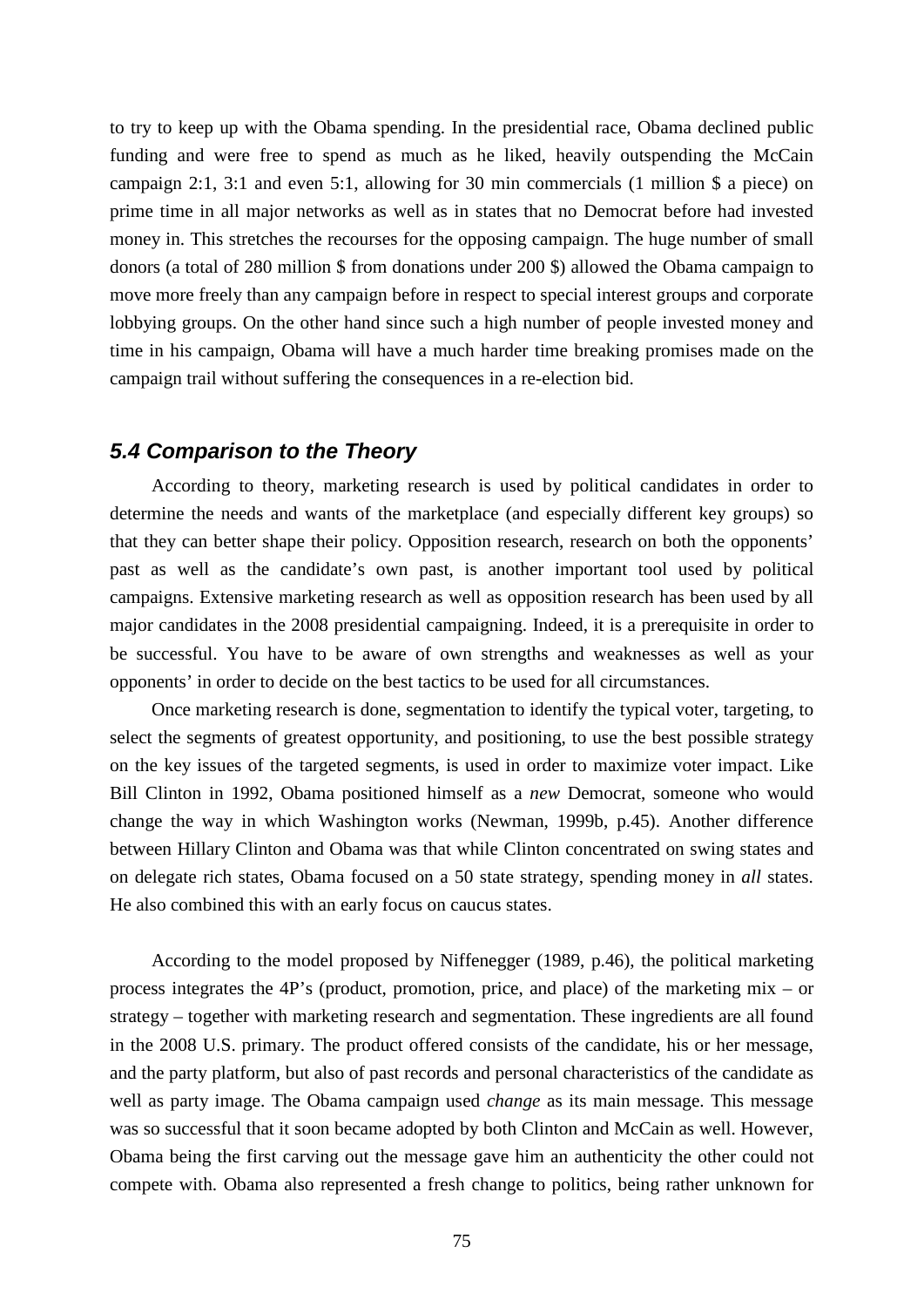the big crowd, coming from a non traditional background, being young, being black, and being talented in delivering speeches which made people compare him to Martin Luther King and other great speakers of our times. During the course of the whole presidential election, he succeeded in becoming a brand, a veritable American Idol. With him, you could sense that everything would be possible, that change was possible, and that you – as a voter – had the chance of being an active part of it all. The change Clinton would bring about was that she was a woman, and could have become the first female U.S. President; otherwise she was a rather traditional candidate, just like McCain.

The promotion mix consists of both paid advertising and publicity, i.e. free campaign coverage by the news media. Since the Obama campaign was successful in fundraising, they could outspend both the Clinton as well as the McCain campaign. The Obama campaign also spent money in all 50 states. When it came to news media, even media fell in love with Obama. However, both Clinton as well as Obama got more media attention than McCain simply due to the fact that the Democratic primary race lasted three months longer than the Republican one. What was feared as being something that would divide the Democratic Party, giving the power once again to the Republicans, ended up, I believe, being only good publicity for the Democratic nominee.

In the price strategy costs can deal with economic costs such as tax increases, hidden psychological costs such as religion or ethnicity, national image effects, such as reduced or increased national pride due to the election of a particular candidate. If one looks at the two leading democratic primary contenders, it can be argued that both carry a *disadvantage* or a *price* compared to the mainstream politicians in the U.S. Senator Hillary Clinton is a woman, and Barack Obama is a black man, social labels that are far from common in the U.S. senate. Furthermore, neither has ever been elected as a President in the U.S. or in many predominantly white countries around the world. In my opinion, due to Obama's ethnicity, price was believed to be the real challenge or disadvantage for the Obama campaign in the beginning of the primary season – would it really be possible to elect a black person as the next president of the U.S.? This fact has been discussed fairly intensively in the primary season and I would argue that the price in this case probably have been an advantage to both candidates. As the product for the election cycle has been *change*, the two candidates representing social labels never before elected probably is perceived as something new that actually can carry the message of change. I also mean that national pride increased with the election of Obama – change indeed proved to be possible. Clinton, being a woman, had the same kind of psychological cost or problem but she came from the *right environment* and already had experience from the eight years of being close to the power as the first lady of the U.S. from 1992 to 2000. McCain carried the cost of being Republican and had to try to distance himself from Bush politics, especially concerning the Iraq war.

In order to be successful, the place strategy must include a personal appearance program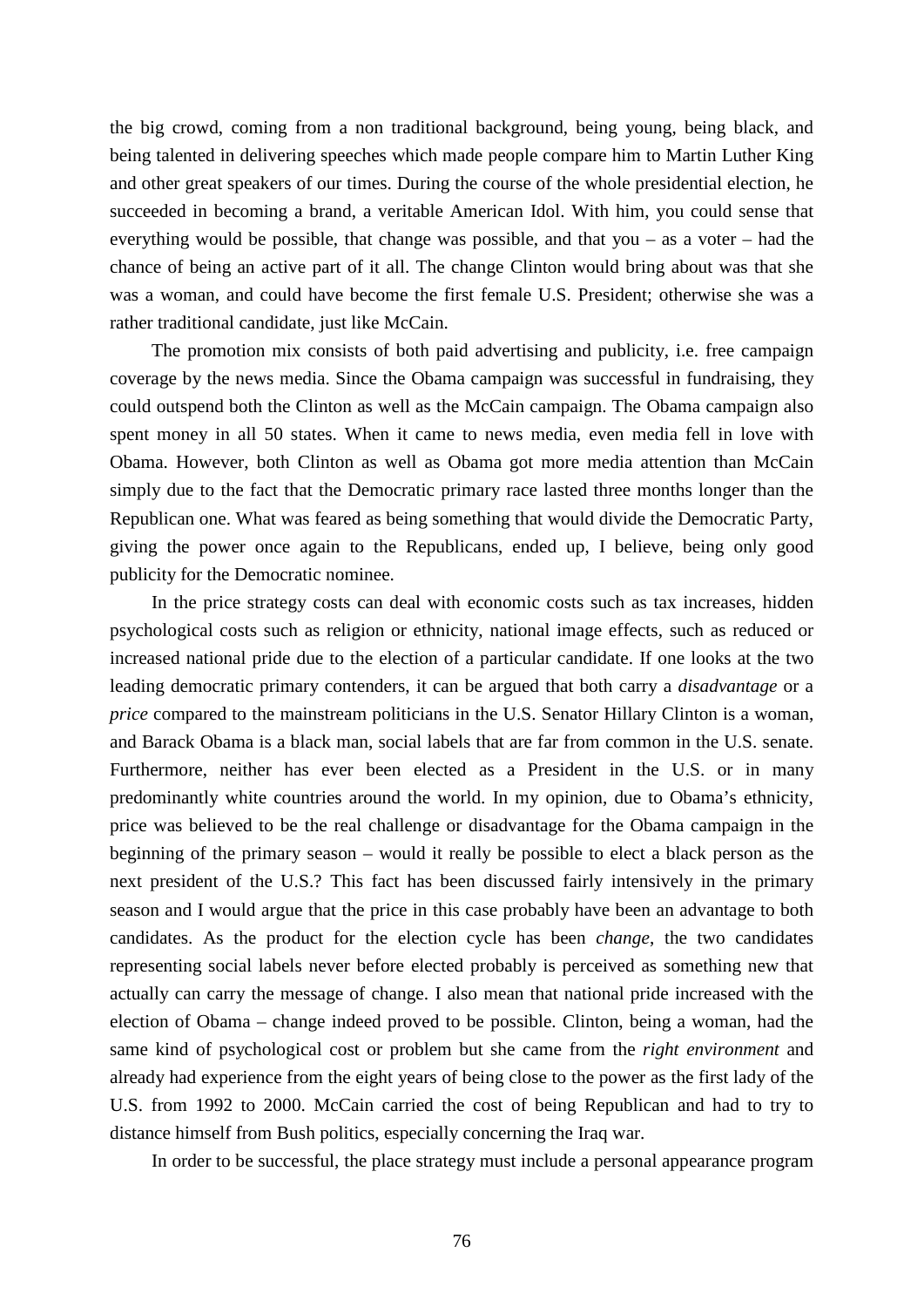(where the candidate reach out to the voters) as well as a volunteer worker program used to *extend* the candidate (Niffenegger, 1989, p.48). All the candidates had ambitious personal appearance programs. However, Obama having created a bottom-up grassroots movement, reached out to the voters to a larger extent through the larger amount of volunteers working for him.

The ten political marketing guidelines is the part of theory most useful for the analysis of the data collected in this work. This is due to the fact that the guidelines are the part of theory most closely related to answering the research questions 1, 2 and 3; that is, the questions concerning marketing strategies, and marketing differentiation between different candidates and for different demographic groups. The ten political marketing guidelines derived from the analysis of the 2000 U.S. presidential election deals with 1) understanding what voters are looking for, 2) connecting emotionally with the voters, 3) manufacturing an image of honesty, compassion, and toughness, an image of a winner, 4) using a clear vision statement, 5) discussing voters' concerns, 6) offering change, 7) marketing yourself to the media, 8) avoiding verbal gaffes, 9) receiving (early) support from party elites, and finally 10), performing well in debates (Newman, 2001a). According to Newman, following these guidelines closely is necessary in order to insure victory.

Understanding what voters are looking for in a candidate is essential. Honesty and credibility are considered to be the top qualities in a president as well as courage to act when emergencies arise. Obama succeeded well in showing himself as being trustworthy, strong, and credible, a person that did not fear to change what needed to be changed. Being a Democrat, he also represented a fresh change to the current political situation with Bush and the Republicans in power. Many Americans were tired of the Iraq war and wanted to put an end to the war by electing a Democrat. They wanted change, and that is something that the Obama campaign understood. McCain had the *disadvantage* of being Republican, hence not representing change; therefore he had to struggle to distance himself from Bush politics in the eyes of the voters. Clinton had the same profitable situation as Obama, but did not succeed in carving out the message of change in the same way as Obama.

Marketing is all about making an emotional connection with voters through the use of likeability and personality. Obama has a strong personality, is likeable, and is great at delivering speeches and *speaking from the heart*. He succeeded in creating an emotional connection with many voters; when he speaks, people truly listen. This *personality factor* neither Clinton nor McCain could compete with.

Manufacturing an image of honesty, compassion, and toughness, an image of a winner is the third guideline. The candidate has to act in a way a potential president should. In the beginning of the primary season, this must have been one of the main challenges for Obama and his campaign, since he competed against experienced and well-known candidates. He had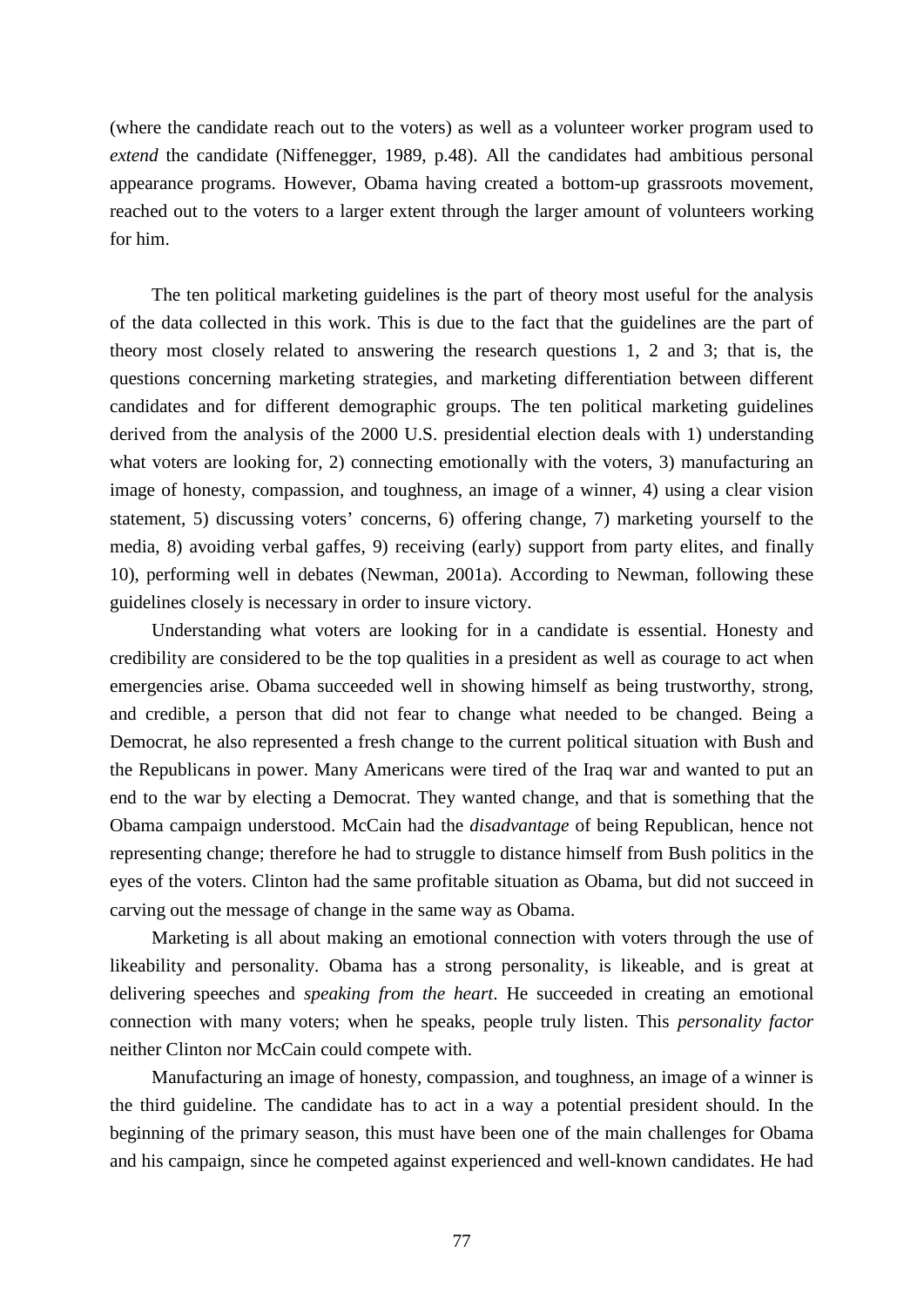to start, practically from zero, by convincing the voters that he was sincere, strong and compassionate and, most importantly, that he was ready to become their leader. His ability to deliver speeches was one of the most important keys to his success. I also believe that Obama succeeded in making people more interested and involved in politics, especially young people and African-Americans, than any candidate ever before.

The use of a clear vision statement *change* (with phrases such as "*Yes we can!*" and "*Change we can believe in*") was another key to Obama's success. It spoke both of his issues as well as of his personality. The other candidates did not succeed in carving out a message or a vision as powerful – yet as *easy* – as this one. The fact that voters want change (guideline six) also played in the hands of Obama by using this need for change as his central vision.

Voters' concerns as well as the opponents' bad records and non popular stand on issues are the topic to concentrate on. McCain, Clinton and Obama all did well in this sense and all knew what issues to concentrate on and what issues to neglect. An advantage for the two candidates from the Democratic Party was the voter *fatigue* of the incumbent Republican president.

Marketing yourself to the media is important in today's political world. According to Newman (2001a, p.213-214), candidates should be marketed as *unattainable heroes* decades ago, whether today they should rather be *real people*. This gives power to build opinion to TV hosts/hostesses and journalists. In this sense, the McCain campaign made a mistake by marketing McCain in the old fashioned way as a war hero. Clinton and Obama both tried to convince the voters that they were *real people*. Throughout the campaign, Obama highlighted the fact that he was *raised by a single mo*m, that he had a modest background, that he was the underdog, but also that he was a proof of the fact that anyone can reach far if you put your mind to it. Clinton could not compete in this sense, but instead concentrated on making voters' concerns her own, such as issues dealing with having parents and being a parent.

Obama succeeded in getting support/endorsements from party elites, especially in the end of the primary season. This can, at least partly, be explained by the importance of the Obama campaign's build-up of a huge database, the goldmine, filled with voter information. This database would be a great help for future candidates in their bid for presidency. Obama even got support from traditional Clinton supporters such as for example Ted and Caroline Kennedy, which was a clear backlash for Clinton. McCain had the advantage of having a unified party behind him, which, for a long time, was not the case on the Democratic side.

All three candidates performed well in the debates. Debates were initially considered to be a possible weak point of Obama – would he really be able to perform well live without a pre-written manuscript against the more experienced Clinton and McCain? The answer turned out to be *yes*.

As a summary it can be said that Obama is believed to have better implemented all these political marketing guidelines, especially number two, four, six, seven and nine, in his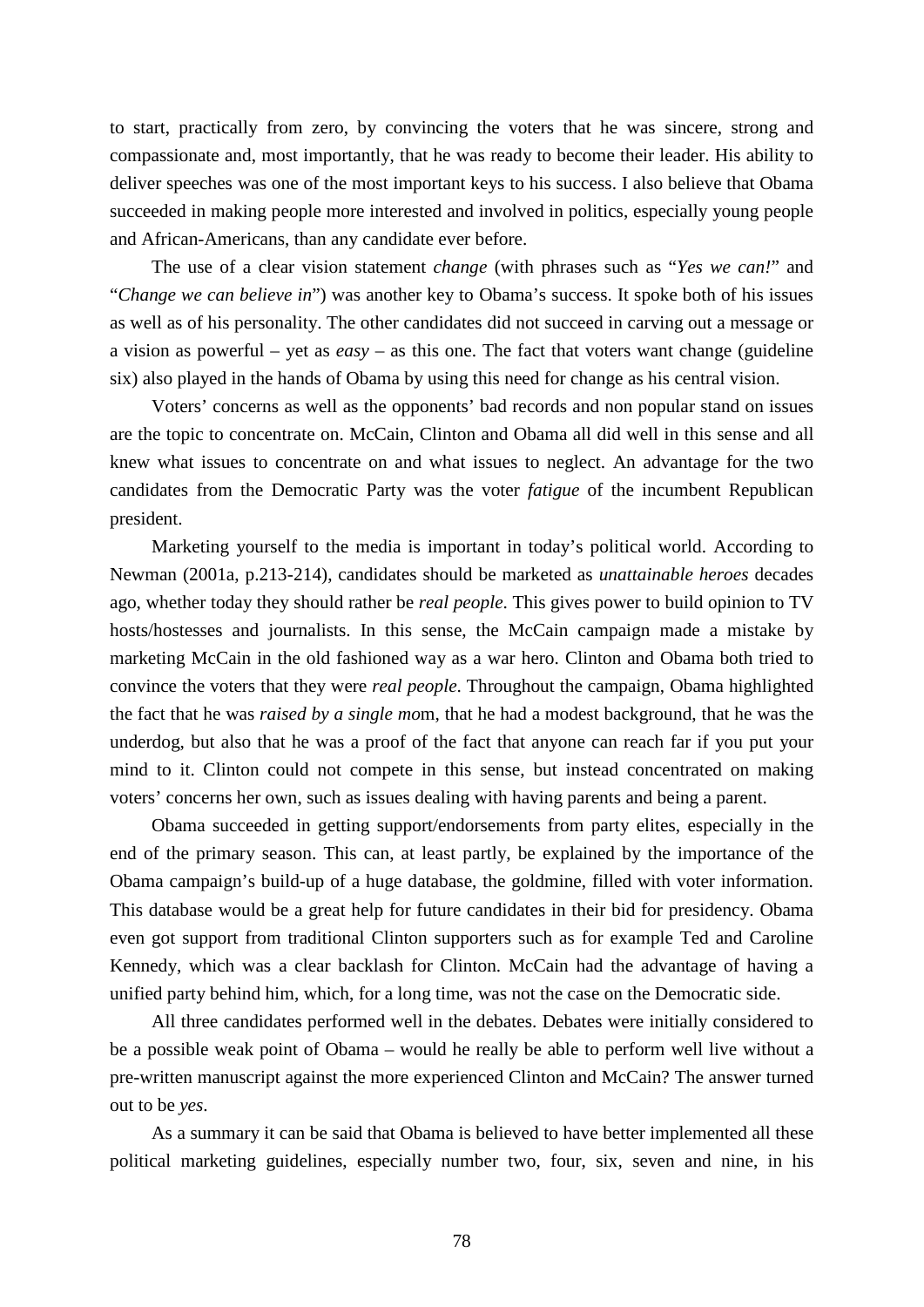marketing strategy. Like Newman, I also believe that the understanding of and following of these guidelines plays an important part in insuring victory. Obama not only secured the Democratic nomination but also ended up becoming the president of the U.S.

Due to the type of research questions asked, there is no real use of the MOP-SOP-POP model in this study. The model focuses on research made on parties in Great Britain. However, what orientation the different candidates and their campaigns are believed to have been using during the primary season could be of interest. A party (or a candidate) can change its behaviour to respond to the market, by being product, sales or market-oriented in order to increase its chances of winning elections. The majority of political marketing studies show that using marketing equals a market-orientation, but that each orientation can be appropriate depending on the goals and market (Lees-Marshment, 2001b, p.695). According to Ormrod (2006, p.115), the market-oriented party may well be the superior party to adopt in political systems like in the U.S. The Obama campaign is believed to have used a market-orientation, starting by using market intelligence to identify voter demands (*change*) and then designing its products (*change*) to suit those demands. The sales-orientation tries to make people want what it offers by selling its arguments with the use of the latest advertising and communication techniques together with market intelligence. The product-orientation simply believes that the voters will realize the superiority of its ideas, hence concentrates on arguing for what it stands for. I think that Clinton and McCain used a combination of sales-orientation and market-orientation, not designing their respective product to suit voter demands, but also trying to sell *pre-fabricated* arguments whereas the Obama campaign was working on a grassroots level in order to identify important voter issues via mini-surveys etc. via their twoway internet based communication machine.

When it comes to political marketing in practice, there is criticism that elections are bought by the *richest*, that politics has become packaging without content and populism with no leadership, that the mindset is wrong: politics should not be about selling a 'product', that voters today do not get information about political issues that they need in order to form a 'rational' opinion, and finally, that campaigns have become personal and negative (Henneberg, 2004, p.225). Is any of this criticism valid in the 2008 U.S. primary? It is hard to argue that money would not be important. Campaigning indeed is costly and yes, Obama's campaign had better resources and fundraising capabilities than the other campaigns. However, I believe that only being the *richest* is not enough in order to win. You also have to have a well carved out message, a trustworthy personality and well-build and functioning campaign organisation. Another difference is that the Obama campaign's fundraising was based on grassroots donors and not of *big money interests*. It was not Obama himself being *ric*h, but instead millions of people believing in him donating money, hence, building up an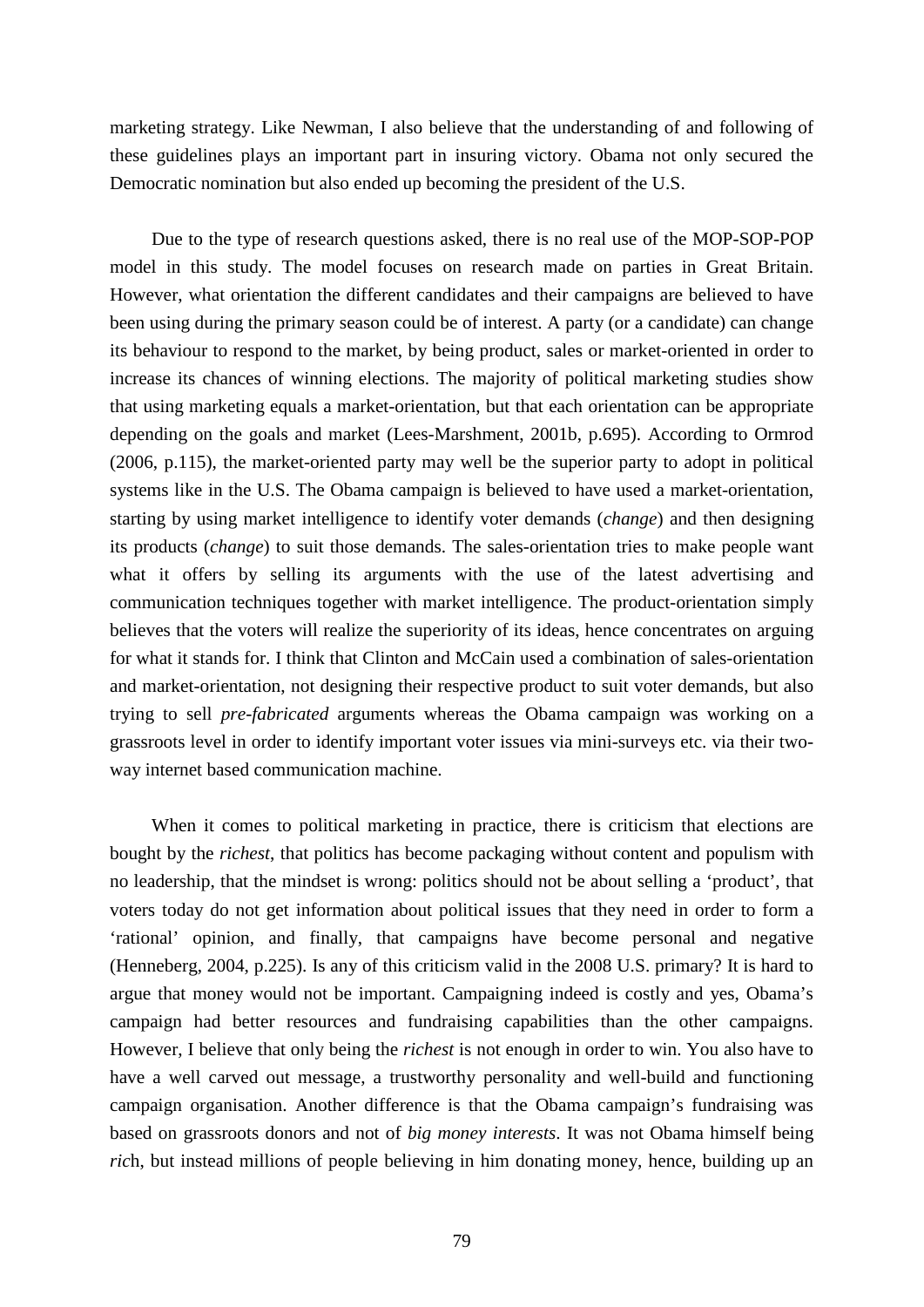impressively financially rich campaign.

The criticism concerning *populism with no leadership* is that politicians *run after the political opinion and adapt to any small changes*, i.e., have a customer (or market) orientation (Henneberg, 2004, p.231). There seems to be a tendency towards populism in politics nowadays, however, I do not agree that it would eliminate the leadership.

Politics being *packaging without content* and lacking the deeper information on issues is true to some extent. Non rational elements or decision shortcuts help voters to make up their minds. You do not have time and resources to convince the voters on the superiority on all issues, but rather have to concentrate on delivering a convincing message. And in this fastturning world, the typical voter of today does not have enough time to go deep into all issues either. What is important is that you elect someone that you trust in and that you believe will do the most for you and your country.

That campaigns have become personal and negative due to political marketing management is claimed by some critics. I agree with Henneberg (2004, p.234) that both the political programme as well as the personal characteristics of the politician are important to the voter, hence, that it is beneficial if political marketing management provides both. So even if campaigns might be more personal than before, this is good, as long as the political issues are not forgotten. Negative campaigning is nothing new. According to Henneberg (2004, p.234) negative advertisements are more issue oriented than positive ones and can be a help in differentiating the offers. The campaigns of the three frontrunners in the 2008 primary season, Obama, Clinton and McCain, concentrated on personal characteristics but as I see it that was natural since they all represented something different compared to each other – something they all wanted to highlight. They did not forget to talk about the important issues either. There were negative campaigning from all three campaigns, Bill Clinton tried to attack Obama at several occasions, but I mean that the campaigns concentrated on their own issues rather than spending too much time on the others.

The most deceive (but not successful) marketing promotion in the primary campaign was the infamous 3 AM ad run by Hillary Clinton against Barack Obama (Patterson, 2008). The ad basically asked "*Who do you want to answer the phone when it rings at 3 AM and there is a crisis in the world?"* The question itself was valid but the images used had not so subtle racial subtexts and symbolic langue that many agree on is racist. This is negative campaigning at its "best" or lowest, and helped the Clinton campaign considerably in the states that the ad was run, with white vote swinging 12 % in her favour in Texas for example. While running the ad, Hillary Clinton in an interview also assured that she "believed" Obama was a Christian and had never been a Muslim (subtly suggesting that is somewhat questionable). The Clinton campaign endured a lot of heath over this ad and chose to not continue to run it. As always, negative ads are disliked by the general public and are always frowned upon by the people running campaigns. However, they almost seem to work in the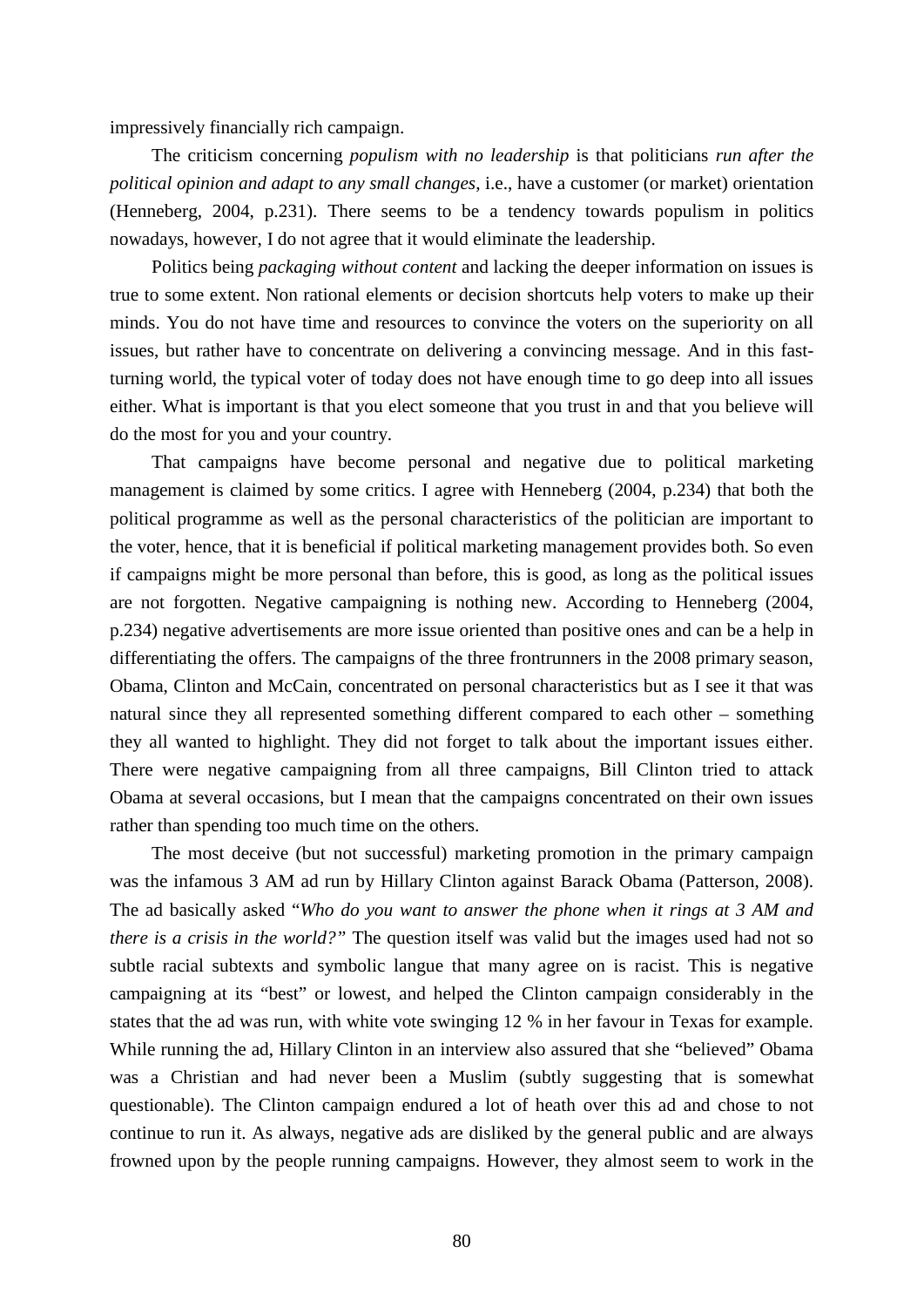short run. In this case the ad only served to limit the inevitable Obama victory, and the criticisms afterward most likely hurt the campaign in the following races, but it changed the direction of the Clinton campaign focusing on a more folksy rural toned campaign in less urban areas (so called redneck areas) that were easier to persuade by racial and social overturns.

To conclude, as I observed, the empirical data collected in this study correlate well with the theoretical frame. Theory suggests that marketing research and opposition research are important tools for political candidates in order to be successful. The same is true for segmentation, targeting and positioning. All major candidates in the 2008 presidential race used these tools for shaping their policy or product offering.

Theory also suggests that the marketing mix of the 4P's should be integrated in the political marketing process. The analysis of the 4P's (product, promotion, price, and place) reveals that Obama had advantages compared to the other candidates; he had a better product (the message of change), better prerequisites for promotion (better financial resources making marketing in all 50 states possible, impressive build up of brand, greater (or same) media attention), initial price disadvantage (being black and rather unknown) turning into an advantage (increased national pride, increased believe that change was possible), and finally, place, which also represented an advantage for Obama with the bottom-up grassroots movement build up of his campaign that reached out to voters to a larger extent.

Newman's ten political marketing guidelines in order to insure victory explain well the Obama success in both the primary season as well as in the general election. All three candidates (Clinton, McCain and Obama) seem to have had more or less the same possibilities to succeed, but for at least five (number two, four, six, seven and nine) Obama had great advantage; he was better at connecting emotionally with the voters, he had a clear vision statement, offered change, was great at marketing himself to media, and, in the end of the primary season, received support from party elites.

Some of the criticism concerning political marketing in practice as I understand it is valid. That money is important in political campaigning is true, but I do not believe that the *richest* automatically wins the elections. That politics is *packaging without content* is true to some extent. You have to search for deeper information, but that is a mirror of society today where fast and easily digestible information is key. When it comes to *populism with no leadership* I do not agree that it would eliminate the leadership, nor do I think that the campaigning in the 2008 U.S. primary season (or general election) was more negative than in earlier elections.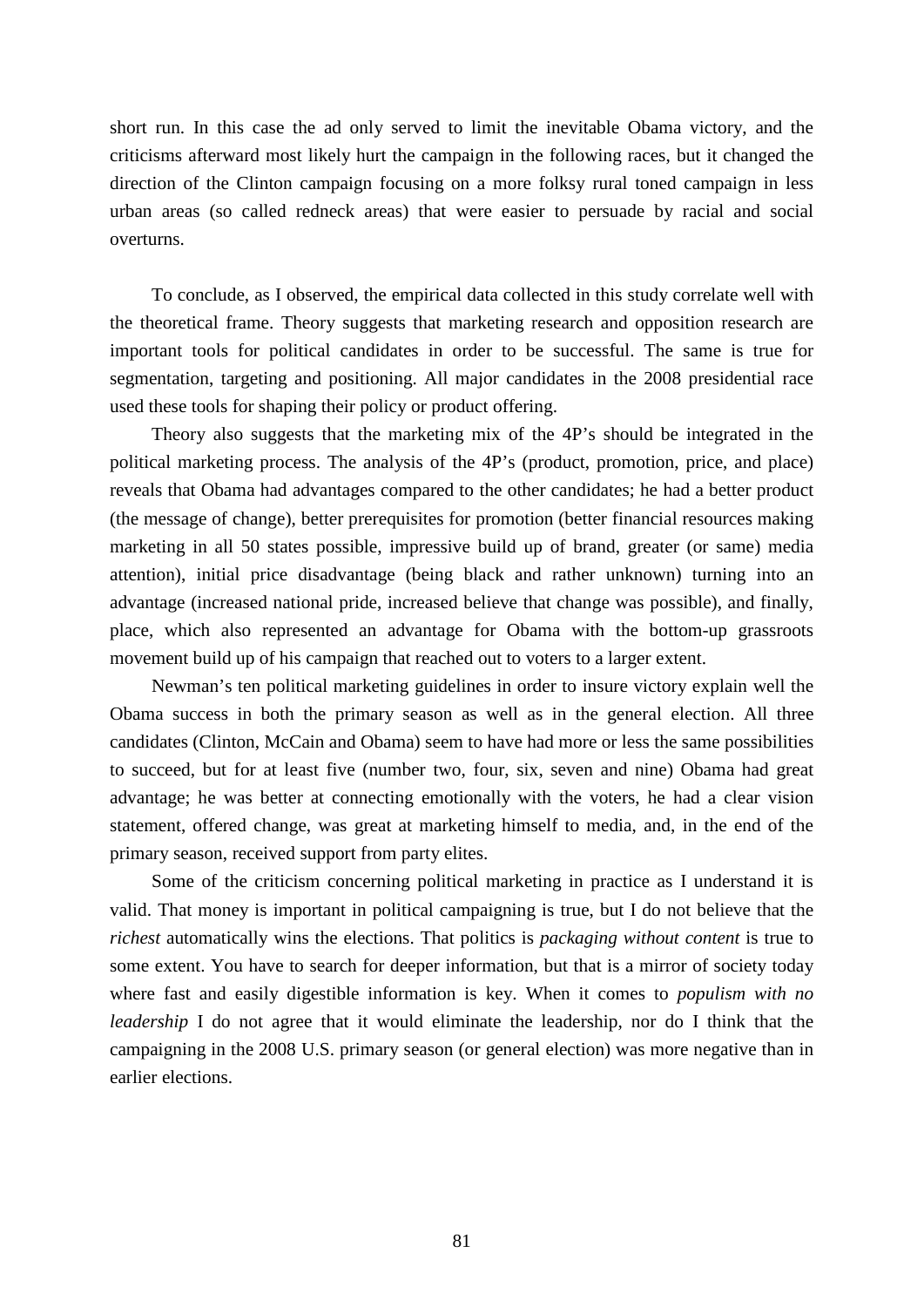# **6. CONCLUSIONS**

*In the conclusion section, the key results and findings are summarised.*

#### *6.1. Marketing Strategies of Decisive Outcome*

*This section answers Research Question 1 - What kind of marketing strategies are of decisive outcome in the primary season of the 2008 political campaigning?*

The main marketing strategies that had a major impact on the race were several. Most importantly, the Obama campaign gauged the American people well when they carved out the product of this election cycle: *Change*. All candidates have, one after another, adopted this message in their slogans. But by being the first to coin, the phrase or product added value and authenticity to the Obama campaign which, in turn, gave a major impact in credibility. Both Democratic candidates carried costs with their presidential bids; Obama being a black man and Clinton being a woman. This however, did not play a major role in the end results from the primaries, but rather strengthening the brand message of change. (This also gave a positive effect of the "price" or cost of the 4P's.) The effect in the presidential election was the same. This fact is in accordance with Newman's marketing guidelines that, amongst other things, states that a candidate should use a clear vision statement and offer change in order to be successful. Obama was better at following these guidelines than his competitors. One parameter of the marketing mix of the 4P's that theory suggests to be integrated in the political marketing process, i.e. the "product", in this case change, also explains Obama's success. His product was best.

The Obama brand is the best known brand of its sort in U.S. politics. It has been managed successfully in a bottom-up movement and differs significantly from the Clinton and McCain brands. Two other guidelines can be mentioned here since they most certainly helped in the branding; the importance of connecting emotionally with the voters which is one great quality or gift Obama possesses, and his ability of marketing himself to the media. "Place" from the 4P's, also represented a great advantage for Obama with the bottom-up grassroots movement build up of his campaign that reached out to more voters.

Social networking sites and the Internet have come to play an important role in branding, fundraising, as well as communicating with supporters and counteracting political accusations. Courting young voters was a successful strategy used by the Obama campaign. With the majority of the donations being of small denominations, this supports the grassroots bottom-up brand that the Obama campaign created. With the huge database containing voter information collected during the whole campaign, Barack Obama will be the most influential Democratic politician in the U.S. for years to come. This database was also one of the reasons why Obama received support from party elites in the end of the primary season (Newton's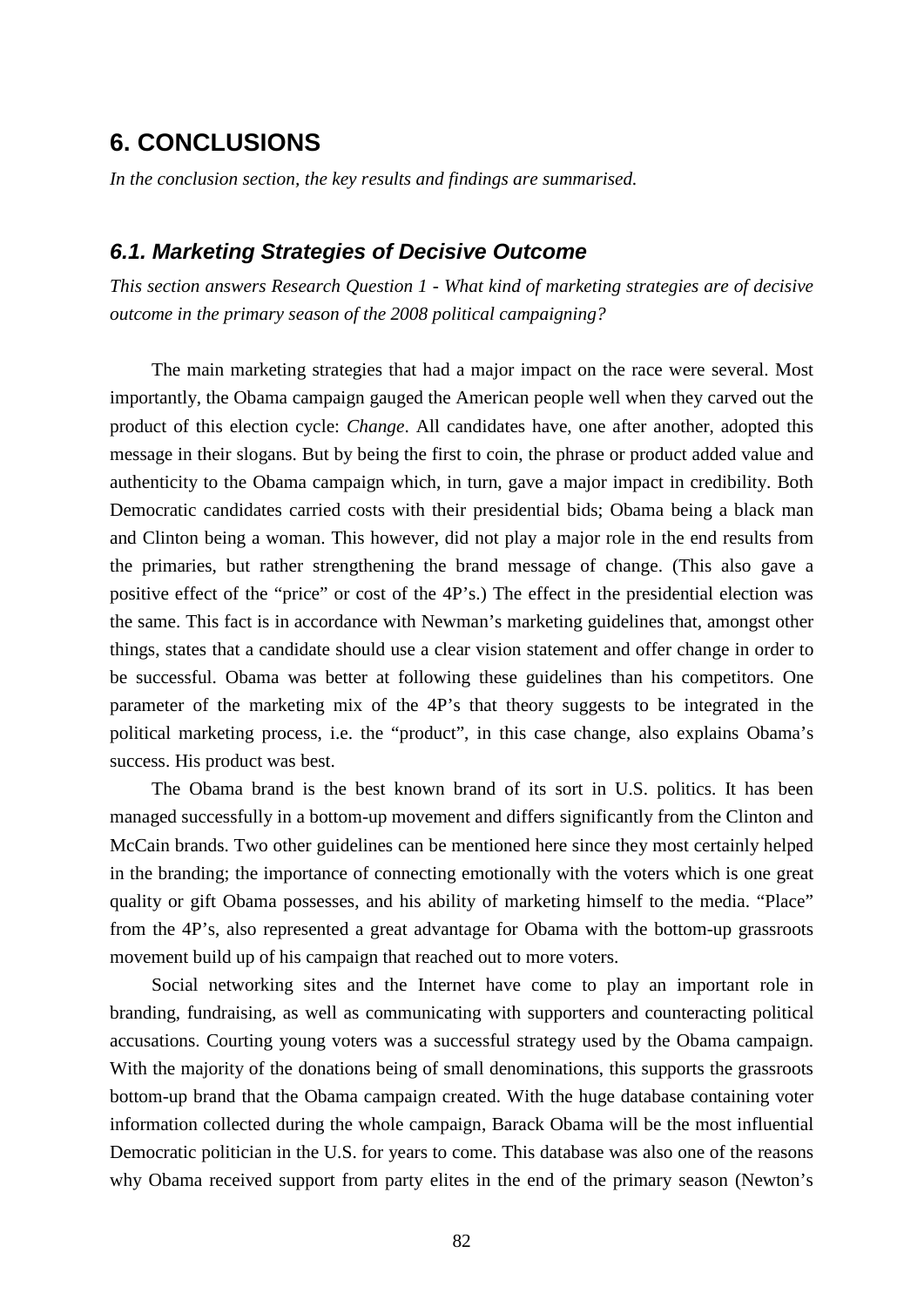guideline number nine).

#### *6.2. Marketing Differentiation*

*This section answers Research Questions 2 & 3 - Does the type of marketing differ within the Democratic Party, i.e., do the different candidates within the same party use different methods? Is the marketing different for different demographic groups?*

This study has shown that there are differences in marketing when it comes to different presidential candidates even within the same party. Marketing activities and efforts also look different for different marketing groups.

Both democratic candidates successfully employed different marketing techniques to reach out to different demographic groups throughout the primary. The Clinton campaign, with help from racial tensions, successfully won a majority of the Hispanic vote in the primary, but this support was not major enough to change the result of the whole campaign. Being a woman, she also put much effort in courting female voters. The Obama campaign successfully courted the young voters segment and the caucus state voters in an effort that resulted in an unbreakable lead in democratic delegates from these states. The highly energized young voters resulted in Obama winning the young vote and gaining a huge number of volunteers for his campaign. This group also had a major impact on the results of the presidential election. As for the black vote, and its increased turnout, it was solidly behind Obama throughout both primary and presidential races.

#### *6.3. Influence of Campaign Contributions*

*This section answers Research Question 4 - Where does the money come from?*

In order to raise the money for a successful campaign, one obvious conclusion would be that the marketing strategy of creating a bottom-up grassroots movement propelled the Obama campaign into achieving record amount of cash, more than 580 million dollar in the combined primary and presidential campaign. With this money it was possible to outspend the Clinton campaign to bankruptcy and stretching the McCain campaigns finances severely, allowing for better organization and more advertising campaigns. The use of the Internet and social networking was a corner stone in this success. All major candidates raised record number of donations via the Internet, and social networking, but no other candidate even came close to Obama's figures. Key to his figures was millions of donors, giving small amounts but giving repeatedly. The databases constructed, especially the one created by the Obama campaign, will be an important tool for years to come regardless of whom actually won the election.

The *promotion* part of the 4P's also explains Obama's success in the primaries as well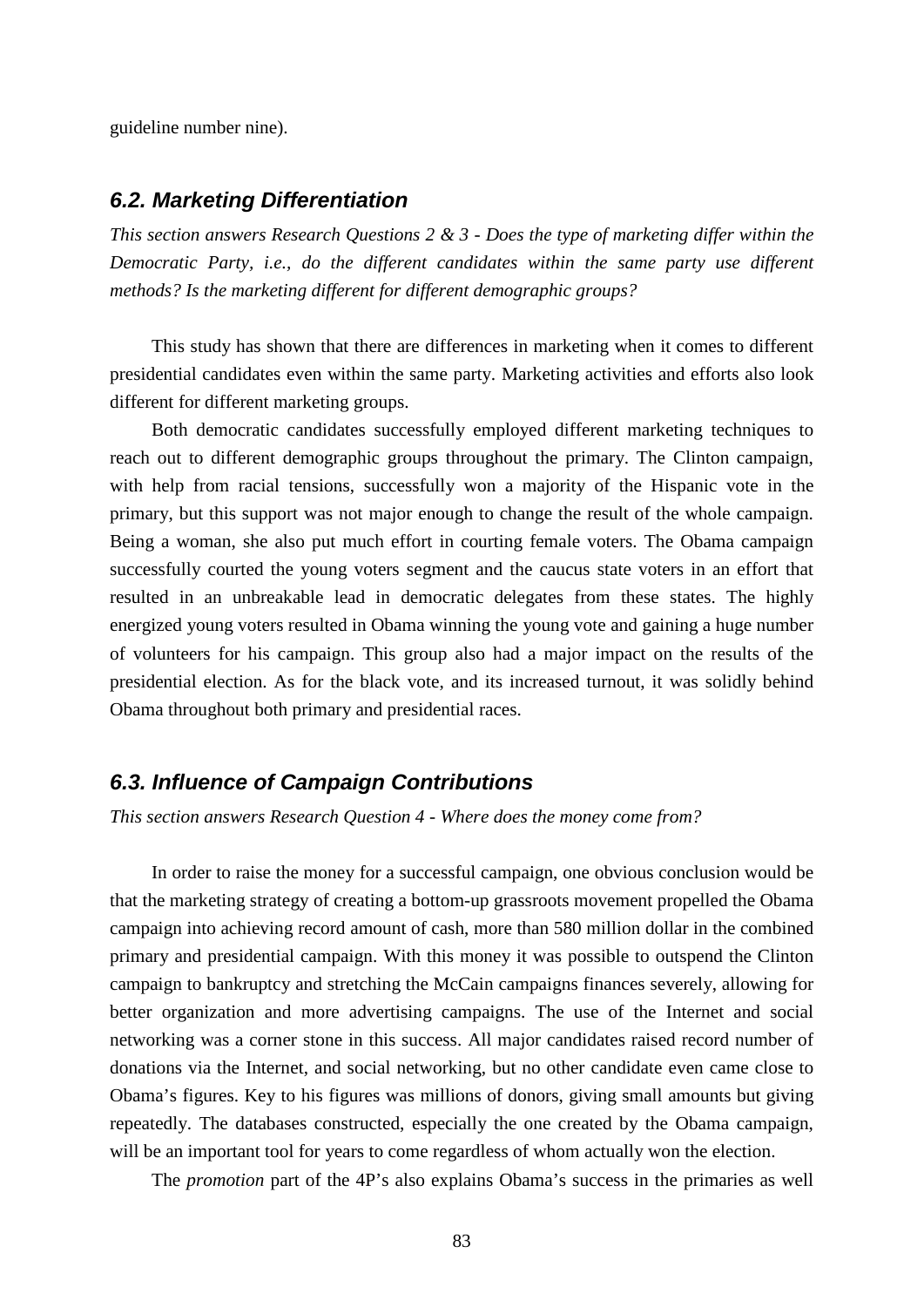as in the general election. He had better prerequisites for promotion due to the record amount of cash collected by his campaign.

#### *6.4 Final Reflections*

The exploratory method and case study have been used in this work since its subject belongs to the field of political marketing where there has been some – but not that much research done previously. Furthermore, the qualitative research method was chosen since the purpose with this work has been to understand political marketing and how it works but not a question of measuring or quantifying anything. The Internet has been an important tool in the search for, and collection of data. Sources used have been scientific articles, books, other relevant literature, home pages, online newspapers, TV, etc. The research questions have been investigated and conclusions from a marketing perspective have been drawn. Correlations with theory have also been made.

Initially, the intention was to include results from a questionnaire sent to the three major campaigns, i.e. the Obama, the Clinton, and the McCain campaign respectively. The questions asked were all related to the research questions. However, no campaign responded. Results from the questionnaire would most certainly have added valuable information to the study and made it richer in content. One interesting result of the questionnaire though, was that the Obama campaign started sending daily e-mails with the latest information and results of the campaign encouraging the reader to join the campaign more actively and/or to donate money. These e-mails gave an interesting *inside* perspective of the Obama campaign.

The study was limited to the primary season; it would have been interesting to include the whole U.S. Presidential campaigning process from start to finish. In future research projects, it would also be interesting to compare political marketing in the U.S. and political marketing elsewhere, in Europe for example.

The empirical data collected in this study correlate well with the theoretical frame of political marketing. All major candidates in the 2008 presidential race used the important tools of marketing research, opposition research, segmentation, targeting and positioning for shaping their policy or product offering. The 4P's (product, promotion, price, and place) of the marketing mix – or strategy – are all integrated in the political marketing process model proposed by Niffenegger (1989, p.46). These ingredients are all found in the 2008 U.S. primary. The ten political marketing guidelines in order to ensure victory (Newman, 2001a) turned out to be the part of theory most useful for the analysis of the data collected in this work due to the fact that they are the part of theory most closely related to answering the research questions 1, 2 and 3; that is, the questions concerning marketing strategies, and marketing differentiation between different candidates and for different demographic groups. Obama is believed to have better implemented all these political marketing guidelines in his marketing strategy.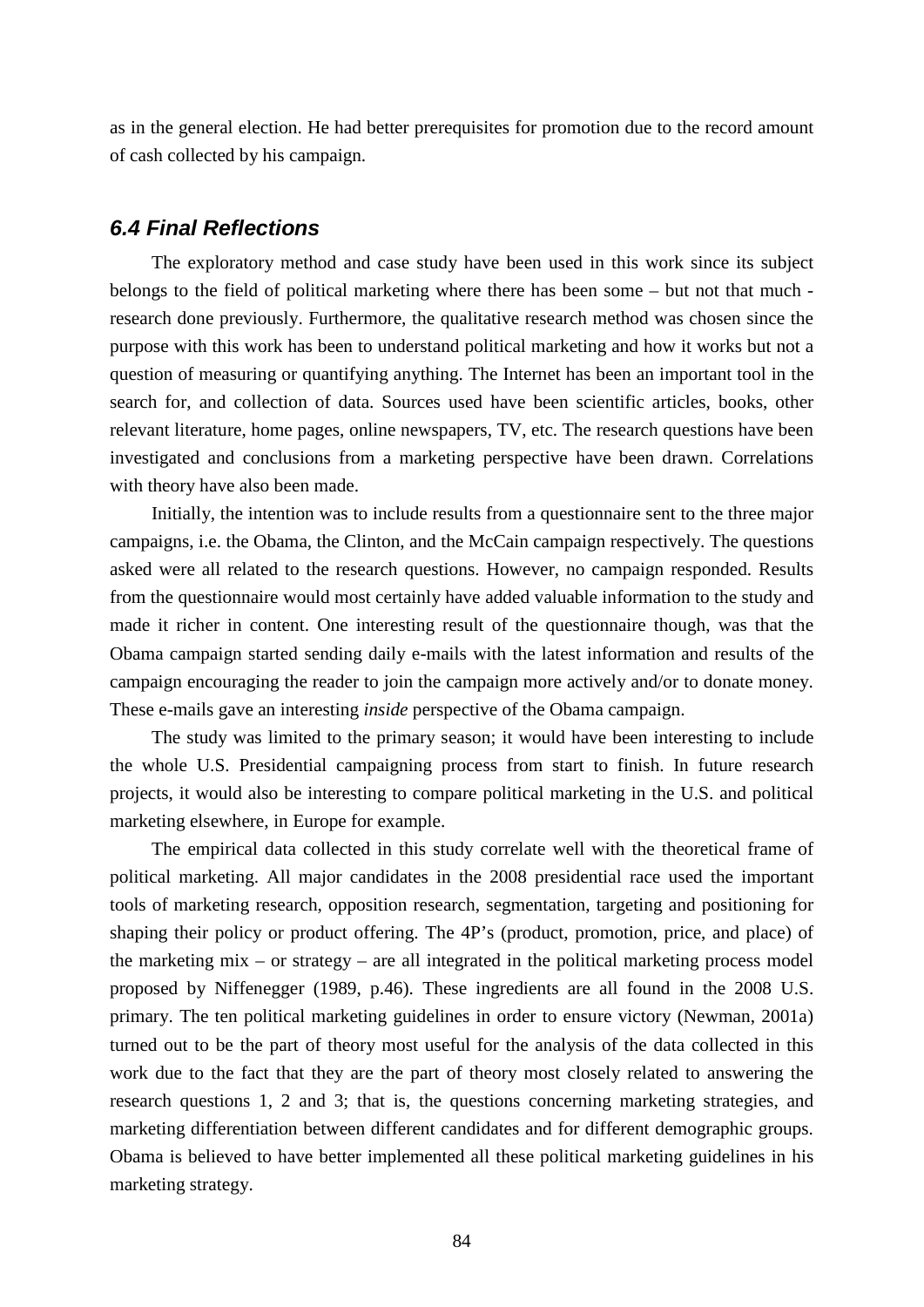This study contributes to both increased knowledge when it comes to understanding the role of social media, grassroots movement, and bottom-up branding as a political marketing strategy. It also contributes to increased knowledge about political marketing in general. It has showed the importance of marketing - and money - in American politics, using the example of the 2008 U.S. Presidential primary elections. Political parties as well as individual candidates may also find the results of this research useful for future campaigning. This research has indeed contributed to the author's increased knowledge and interest in the field of both political marketing and politics in general. Furthermore, this work is believed to be an exciting reading adventure for everyone interested in knowing more about the subject of political marketing, about how marketing is done in American politics, and last but not least, about how marketing might actually decide the outcome of an election.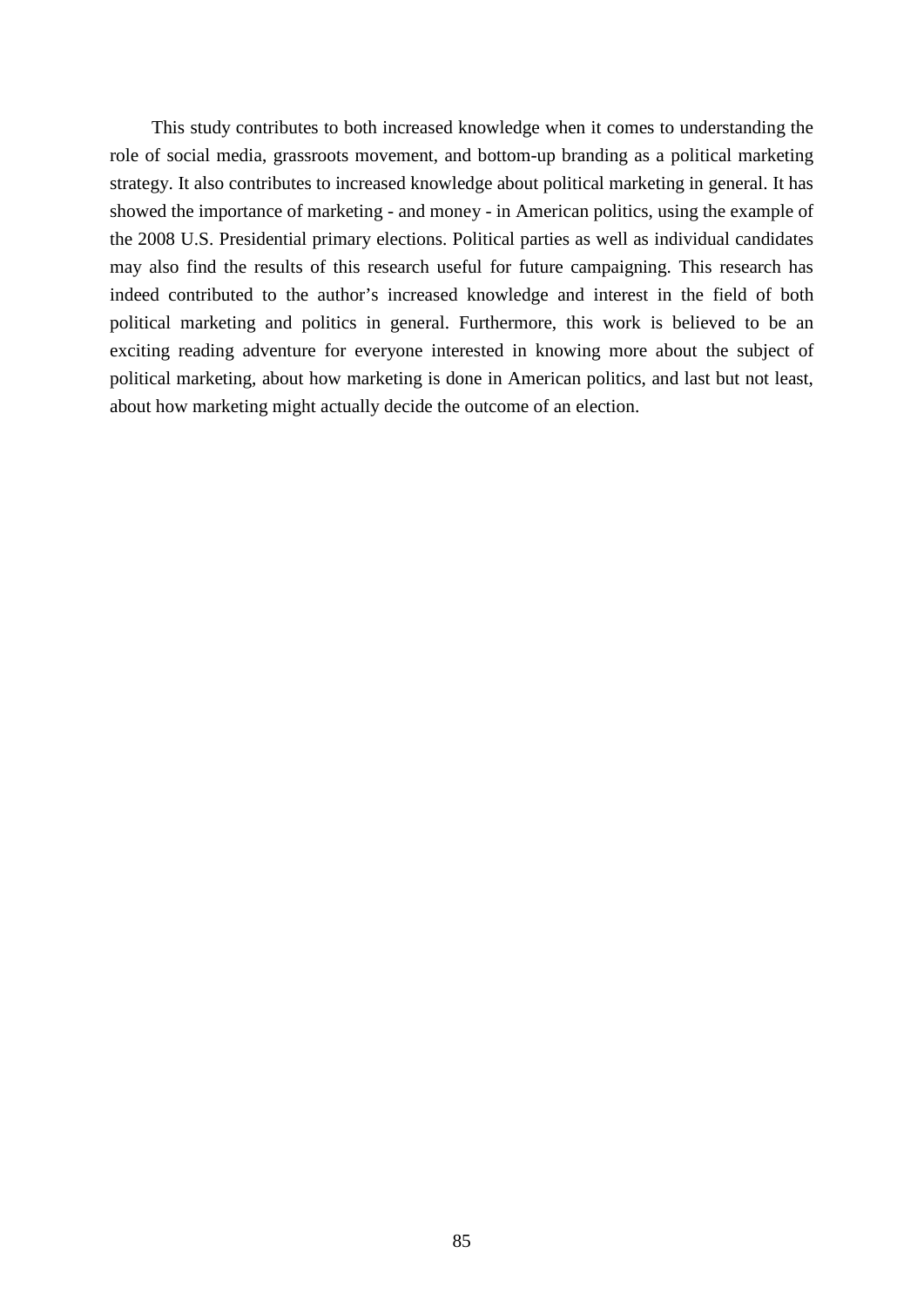# **REFERENCES**

*References are divided in Literature, Electronic sources of information – the Internet, and References in Appendices.*

#### **Literature**

Baines, P.R. and Egan, J. (2001) Marketing and political campaigning: mutually exclusive or exclusively mutual? *Qualitative Market Research: An International Journal*, 4(1), p.25-33. MCB University Press, ISSN: 1352-2752.

Baines, P.R., Harris, P. and Lewis, B.R. (2002) The political marketing planning process: improving image and message in strategic target areas. *Marketing Intelligence & Planning*, 20(1), p.6-14. MCB University Press, ISSN: 0263-4503. doi 10.1108/02634500210414710

Baines, P., Harris, P. and Newman, B.I. (1999a) New Realpolitik: political campaigning and the application of political marketing across cultures. *Proceedings of the European Marketing Academy Conference*. Humboldt University, Berlin, May. Cited in Baines and Egan (2001).

Baines, P.R., Lewis, B.R. and Ingham, B. (1999b) Exploring the positioning process in political campaigning. *Journal of Communication Management*, 3(3). Cited in Baines *et al*. (2002).

Brink, T. (1995) *Quantitative and/or qualitative methods in the scientific study of religion*, *Zygon*, 30(3), p. 461.475.

Burton, S. and Netemeyer, R. (1992) The effect of enduring, situational, and response involvement on preference stability in the context of voting behavior. *Psychology & Marketing*, 9, p.143-156. Cited in O'Cass (2002).

Butler, P. and Collins, N. (1999) A conceptual framework for political marketing. In Newman, B. (Ed.). *The Handbook of Political Marketing*. Sage, London, p.55-72. Cited in Baines and Egan (2001) and Palmer (2002).

Butler, P. and Collins, N. (1996) Strategic analysis in political markets. *European Journal of Marketing*, 30(10/11), p.25-36. MCB University Press, ISSN: 0309-0566.

Butler, P. and Collins, N. (1994) Political Marketing: Structure and Process. *European Journal of Marketing*, 28(1), p.19-34. MCB University Press, ISSN: 0309-0566.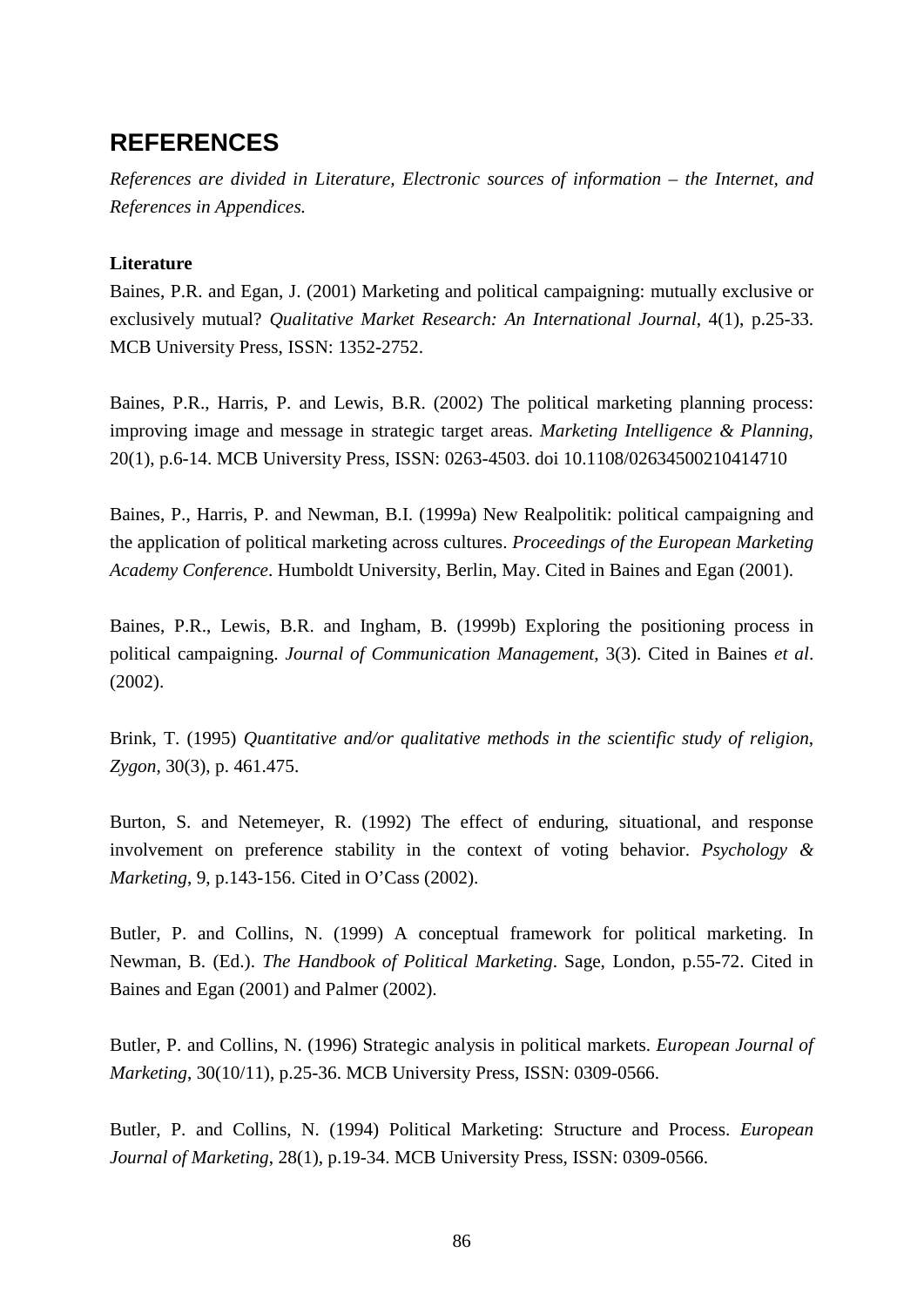Drucker, P (1973) *Management: Tasks, Responsibilities, Practices*. New York, Harper and Row.

Egan, J. (1999) Political marketing: lessons from the mainstream. *Journal of Marketing Management*, 15(6), p.495-504. Cited in Baines and Egan (2001).

Evans, J.R. and Berman, B. (1994) *Marketing*. New York, Macmillan.

Farrell, D.M. (1996) Campaign strategies and tactics. In LeDuc, L., Niemi, R.E. and Norris, P. (Eds.). *Comparing Democracies: Elections and Voting in Global Perspective*. Sage Publications, London. Cited in Baines *et al*. (2002).

Grönroos, C. (1990) Marketing re-defined. *Management Decision*, 28(8). Cited in O'Shaughnessy (2001).

Gummesson, E. (1991) *Qualitative methods in management research*, Thousands Oaks, CA, Sage

Harrop, M. (1990) *Political Marketing, Parliamentary Affairs*. Oxford University Press, Oxford. Cited in O'Shaughnessy (2001).

Henneberg, S.C. (2004) The views of an advocatus dei: Political marketing and its critics. *Journal of Public Affairs*, 4(3), p.225-243.

Henneberg, S. (1996) Second conference on political marketing. *Journal of Marketing Management*, 12, p.777-783. Cited in O'Shaughnessy (2001).

Henneberg, S. (1995), "Introduction to the conference", in O'Shaughnessy, N.J. and Henneberg, S (Eds.) *Conference Proceedings: Political Marketing Evolving Science or Maturing Art?* Judge Institute of Management Studies, University of Cambridge. Cited in Butler and Collins (1996).

Johnson, D. (1997) *Political communication in the information age*. Seminar, 1997, 5 November, Wissenchaftszentrum, Berlin. Cited in O'Shaughnessy (2002).

Kotler, P. and Keller, K.L. (2006) *Marketing Management*. Upper Saddle River, New Jersey, Pearson Prentice Hall, 12<sup>th</sup> ed.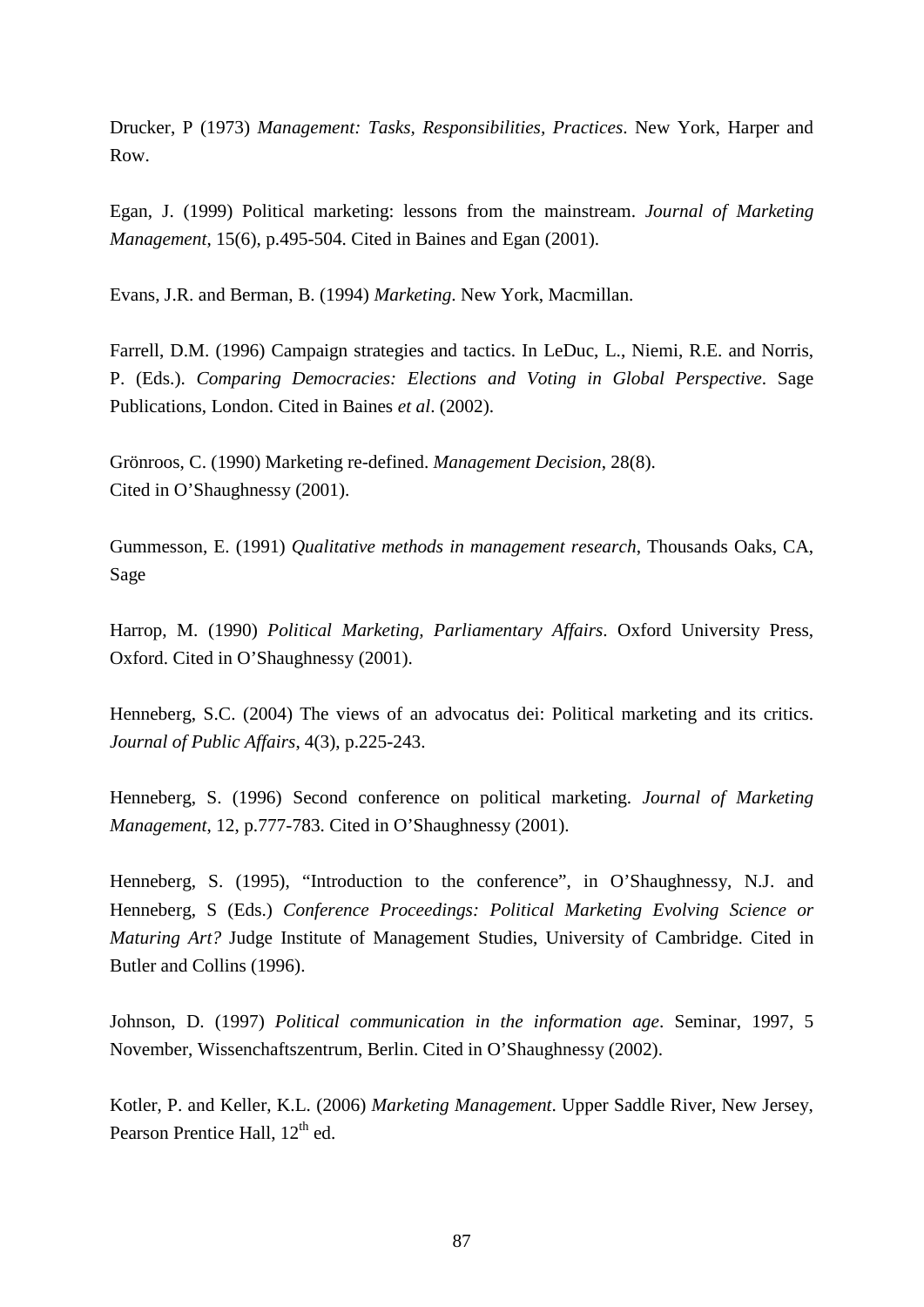Kotler, P. and Kotler, N. (1981) Business marketing for political candidates. *Campaigns and Elections*, p.24-33. Cited in O'Cass (2002).

Kotler, P. (1975) *Marketing for Nonprofit Organizations*. Englewood Cliffs, N.J., Prentice Hall, Inc.

Kotler, P. (1972) A generic concept of marketing. *Journal of Marketing*, 36 (April), p.46-54.

Lees-Marshment, J. (2006) *Debate* Political Marketing Theory and Practice: A Reply to Ormrod's Critique of the Lees-Marshment Market-Oriented Party Model. *Politics*, 26(2), p.119-125.

Lees-Marshment, J. (2001a) *Political Marketing and British Political Parties*. Manchester, Manchester University Press.

Lees-Marshment, J. (2001b) The Marriage of Politics and Marketing. *Political Studies*, 49, p.692-713.

Lock, A, and Harris, P. (1996) Political marketing – vive la difference! *European Journal of Marketing*, 30(10/11), p.21-31. Cited in O'Cass (2002) and Baines and Egan (2001).

Marshall, C. and Rossman, G.B. (1998) *Designing Qualitative Research*. Thousand Oaks, CA, Sage.

McDonald, M.H.B. (1989) Ten barriers to marketing planning. *Journal of Marketing Management*, 5(1), p.1-18. Cited in Baines *et al*. (2002).

Newman, B.I. (2001a) An assessment of the 2000 US presidential election: A set of political marketing guidelines. *Journal of Public Affairs*, 1(3), p.210-216.

Newman, B.I. (2001b) Image-Manufacturing in the USA: Recent US Presidential Elections and Beyond. *European Journal of Marketing*, 35(9/10), 2001, p. 966-970. MCB University Press, ISSN: 0309-0566.

Newman, B.I. (Ed.) (1999a) *Handbook of Political Marketing*. Thousands Oaks, CA, USA, Sage Publications, Inc.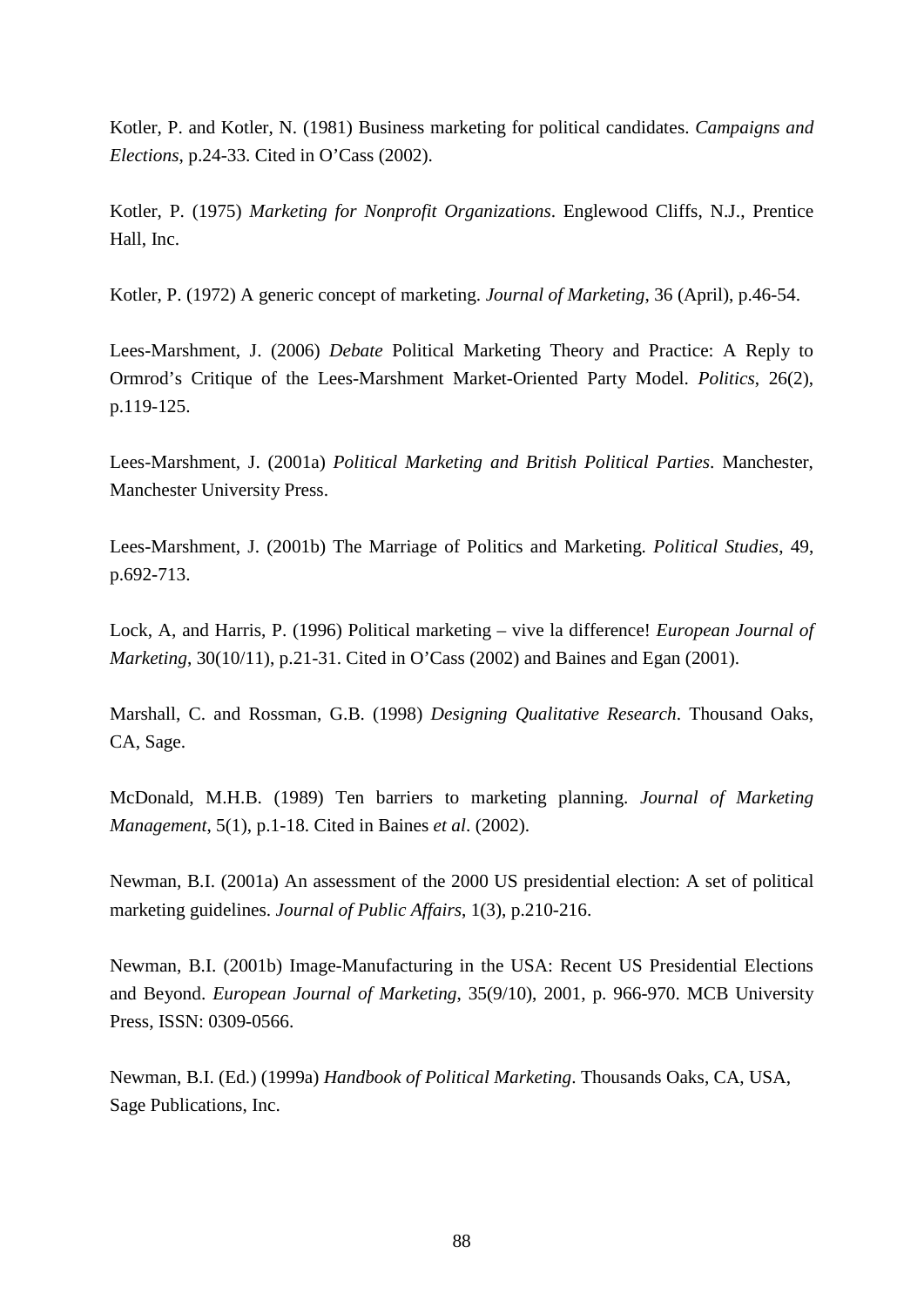Newman, B.I. (1999b) *The mass marketing of politics: Democracy in an age of manufactured images*. Thousand Oaks, CA, USA, Sage Publications, Inc., International Educational and Professional Publisher.

Newman, B.I. (1994) *The Marketing of the President*. Thousand Oaks, CA, Sage. Cited in Henneberg (2004).

Newman, B. (1985) An historical review of the voter as a consumer. In C. Tan and J.Sheth (Eds.). *Proceedings of the Association for Consumer Research International Meeting in Singapore*, p.257-261. Cited in O'Cass (2002).

Niffenegger, P.B. (1989) Strategies for Success from the Political Marketers. *The Journal of Consumer Marketing*, 6(1), p.45-51.

O'Cass, A. (2002) A Micromodel of Voter Choice: Understanding the Dynamics of Australian Voter Characteristics in a Federal Election. *Psychology & Marketing*, 19(12), p.1025-1046. Wiley Periodicals, Inc. doi: 10.1002/mar.10051

O'Cass, A. (1997) Political marketing in times of discontinuous change. *Proceedings of the Academy of Marketing Conference*. Manchester Metropolitan University, Manchester. Cited in Baines *et al*. (2002).

O'Casss, A. (1996) Political marketing and the marketing concept. *European Journal of Marketing*, 30(10/11), p.45-61.

O'Leary, R. and Iredale, I. (1976) The marketing concept: quo vadis? *European Journal of Marketing*, 10(3), p.146-157. Cited in Baines *et al*. (2002) and Lees-Marshment (2001).

Ormrod, R.P. (2006) *Debate* A Critique of the Lees-Marshment Market-Oriented Party Model. *Politics*, 26(2), p.110-118.

O'Shaughnessy, N.J. (2002) Toward an Ethical Framework for Political Marketing. *Psychology and Marketing*, 19(12), p.1079-1094. Wiley Periodicals, Inc. doi: 10.1002/mar.10054

O'Shaughnessy, N.J. (2001) The marketing of political marketing. *European Journal of Marketing*, 35(9/10), p.1047-1057. MCB University Press, ISSN: 0309-0566.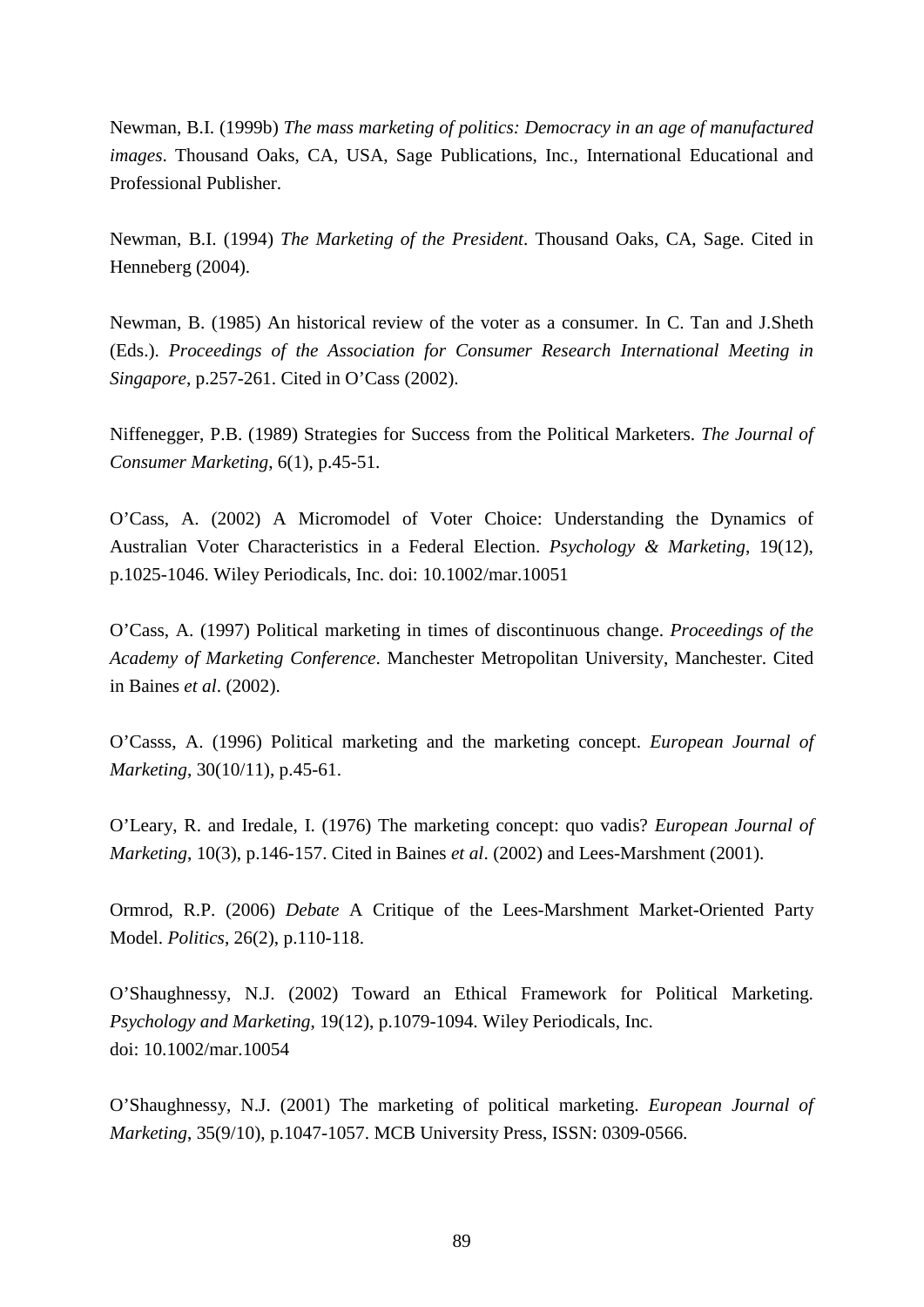O'Shaughnessy, N. (1996) Social propaganda and social marketing: A Critical difference? *European Journal of Marketing*, 30 (10/11), p.62-75. Cited in O'Cass (2002).

O'Shaughnessy, N.J. (1990) *The Phenomenon of Political Marketing*. Basingstoke, Macmillan. Cited in Savugny (2007) and Henneberg (2004).

Palmer, J. (2002) Smoke and mirrors: is that the way it is? Themes in political marketing. *Media Culture Soci*ety, 24, p.345-363, Sage Publications.

Reid, D. (1988) Marketing the political product. *European Journal of Marketing*, 22 (9), p.34- 47. Cited in Baines and Egan (2001).

Rothschild, M. (1979) Marketing communications in non business situations – or why it's so hard to sell brotherhood like soap. *Journal of Marketing*, 43 (Spring), p.11-20.

Savigny, H. (2007) Focus Groups and Political Marketing: Science and Democracy as Axiomatic? *BJPIR (The British Journal of Politics and International Relations)*, 9, p.122-137. doi: 10.1111/j.1467-856x.2007.00253.x

Scammell, M. (1999) Political Marketing: Lessons for Political Science. *Political Studies*, XLVII, p.718-739.

Scrivens, E. and Witzel, M. (1990) Editorial. *European Journal of Marketing*, 24(7), p.5-14.

Seyd, P. and Whitley, P. (1992) *Labour's Grass Roots: the Politics of Party Membership*. Oxford, Clarendon.

Shama, A. (1973) Applications of marketing concepts to candidate marketing. In *Proceedings of the Fourth Conference of the Association for Consumer Research*, p.793-801. Cited in O'Cass (2002).

Smith, G. and Saunders, J. (1990) The application of marketing to British politics. *Journal of Marketing Management*, 5 (3), Spring, p.295-306. Cited in Baines *et al*. (2002).

Strömbäck, J. and Nord, L. (2005) *Political Marketing: The Road to electoral Success or to Electoral Backlash?* Paper presented at the Political Marketing Group Conference, London, 24-25 February 2005.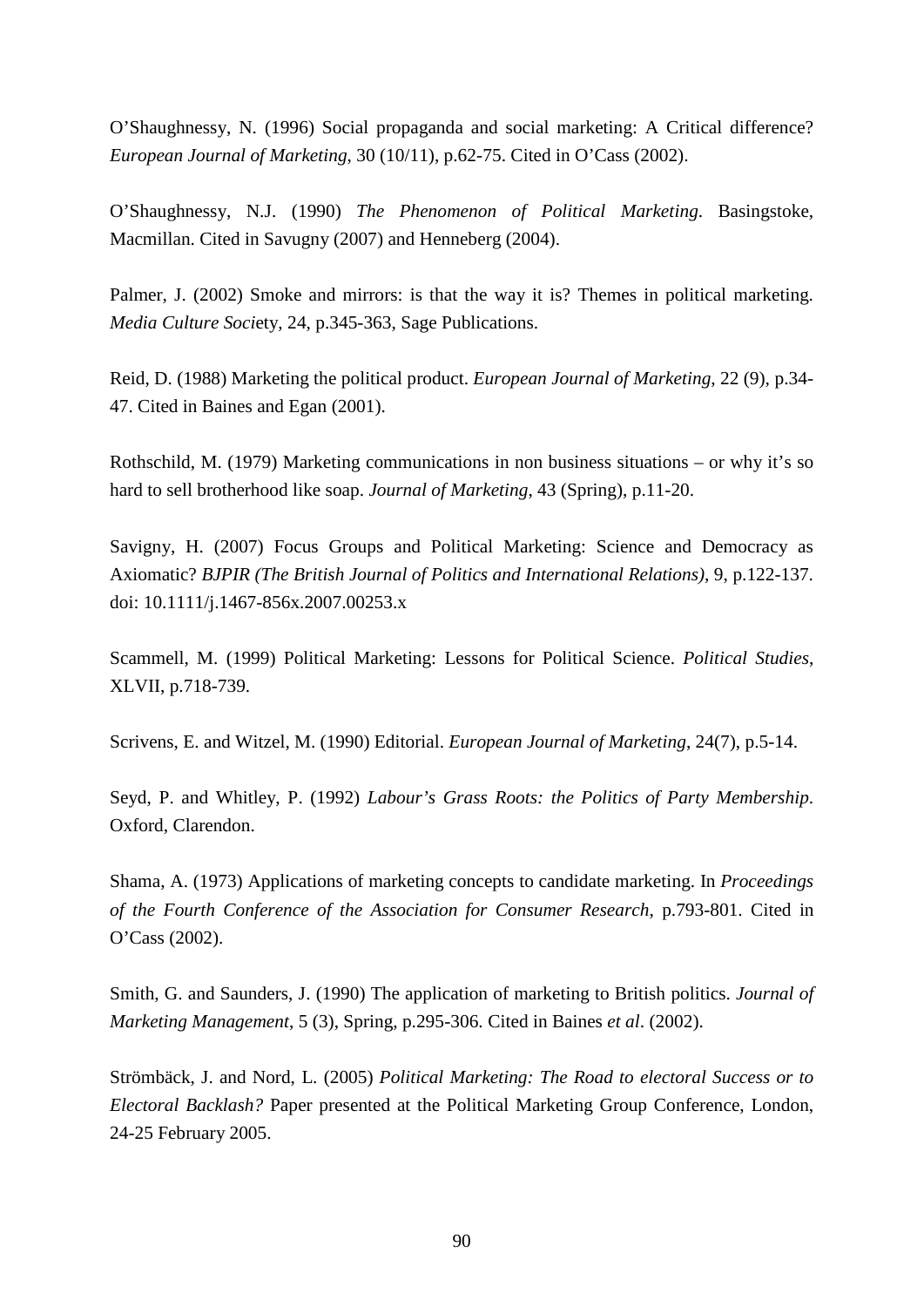Webster, F. (1992) The changing role of marketing in the corporation. *Journal of Marketing*, 56 (October), p.1-17.

Whiteley, P., Seyd, P. and Richardson, J. (1994) *True Blues: The Politics of Conservative Party Membership*. Oxford, Clarendon.

Wilkinson, S. (1987) Focus groups methodology: A review. *International Journal of Social Research Methodology*, 1, p.181-203.

Wring, D. (1999) The Marketing Colonisation of Political Campaigning. In: B.I. Newman (Ed) (1999a) *Handbook of Political Marketing*. London, Sage Publications, Inc., p.1-22.

Yin, R.K. (1994) *Case study research: Design and methods*, Thousand Oaks, CA, Sage.

#### **Electronic sources of information – the Internet**

Barnes, J. A. (2008) Online Fundraising Revolution – Obama's record-shattering successes put him in a position to become the first insurgent since Jimmy Carter to win a major Party's nomination. *National Journal Magazine* [Online]. 2008, 19 April. Available: [http://www.nationaljournal.com/njmagazine/cs\\_20080419\\_8304.phpt](http://www.nationaljournal.com/njmagazine/cs_20080419_8304.phpt) [2008, 10 November]

Beaucar Vlahos, K. (2005) Conservatives Laud Swift Boat Veterans. Fox News [Online] 2005, 16 February. Available:<http://www.foxnews.com/story/0,2933,147728,00.html> [2008, 15 July]

Bogues, A. (2008) Pelosi: Clinton did Face Sexism. *The New York Times Politics Blog, The New York Times* [Online]. 2008, June 24. Available: <http://thecaucus.blogs.nytimes.com/2008/06/24/pelosi-clinton-did-face-sexism/> [2008, 10 November]

Brownstein, R. (2008) The First 21st-Century Campaign - The Democrats are reaching new heights in raising money, recruiting volunteers, hiring staff, buying TV ads, contacting voters, and generating turnout. *National Journal Magazine* [Online]. 2008, April, 19. Available: [http://www.nationaljournal.com/njmagazine/cs\\_20080416\\_3324.php](http://www.nationaljournal.com/njmagazine/cs_20080416_3324.php) [2008, 10 November]

Dann, C. and Brownstein, R. (2008) Fast-Forwarding Networked Politics - Younger voters are more likely to get campaign news from friends online, unfiltered by the mainstream media. *National Journal Magazine* [Online]. 2008, 19 April. Available: [http://www.nationaljournal.com/njmagazine/cs\\_20080416\\_1054.php](http://www.nationaljournal.com/njmagazine/cs_20080416_1054.php) [2008, 10 November]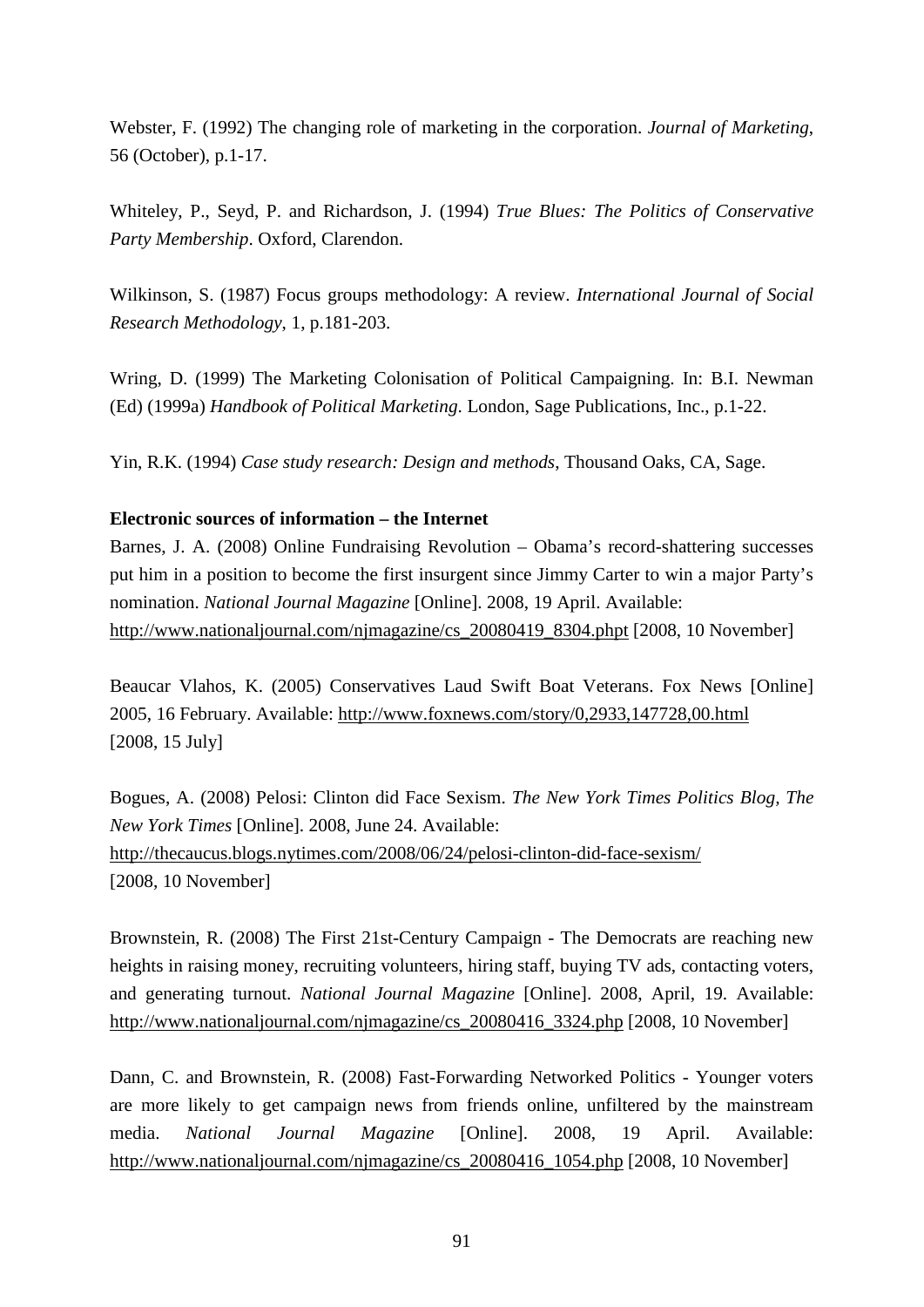Goodson, S. (2009) Obama's Cultural Movement. An Insider's View. *Futurelab.net* [Online]. 2009, 22 January. Available:

[http://www.futurelab.net/blogs/marketing-strategy-](http://www.futurelab.net/blogs/marketing-strategy-innovation/2009/01/obamas_cultural_movement_an_in.html)

[innovation/2009/01/obamas\\_cultural\\_movement\\_an\\_in.html](http://www.futurelab.net/blogs/marketing-strategy-innovation/2009/01/obamas_cultural_movement_an_in.html) [2009, 10 September]

Hacker, A. (2008) Obama: The Price of Being Black. *The New York Review of Books* [Online], 55(14), 2008, 25 September. Available:<http://www.nybooks.com/articles/21771> [2008, 10 November]

Healy, P. and Seelye, K.Q. (2008) Knocked Off Balance, Clinton Campaign Tries to Regain Its Stride. *New York Times* [Online]. 2008, 14 February. Available: http://www.nytimes.com/2008/02/14/us/politics/14clinton.html [2008, 10 November]

Horowitz, J. (2007) Mark Penn on Hillary and Latinos *The New York Observer* [Online]. 2007, 30 May. Available:<http://www.observer.com/2007/hillary-latinos> [2008, 10 November]

[http://en.wikipedia.org/wiki/Qualitative\\_research](http://en.wikipedia.org/wiki/Qualitative_research) [2008zy, 10 November] [http://en.wikipedia.org/wiki/Quantitative\\_methods](http://en.wikipedia.org/wiki/Quantitative_methods) [2008zz, 10 November] http://en.wikipedia.org/wiki/Reliability (statistics) [2008zza, 10 November] [http://en.wikipedia.org/wiki/Validity\\_\(statistics\)](http://en.wikipedia.org/wiki/Validity_(statistics) [2008zzb, 10 November]

<http://www.answers.com/topic/political-campaign-1> [2008, 6 July]

[http://www.fec.gov](http://www.fec.gov/) [2008, 13 July]

<http://www.marketingpower.com/Community/ARC/Pages/Additional/Definition/default.aspx> (Definition of Marketing from the Homepage of American Marketing Association (AMA)) [2008, 17 July]

IEEE standards glossary of software engineering terminology (1990, reaffirmed 2002). E-ISBN: 0-7381-0391-8. See [http://ieeexplore.ieee.org/xpl/freeabs\\_all.jsp?arnumber=159342](http://ieeexplore.ieee.org/xpl/freeabs_all.jsp?arnumber=159342) [2008, 10 November]

Lasky, E. (2008) Barack Obama's Goldmine *The American Thinker* [Online].2008, 5 May. Available: [http://www.americanthinker.com/2008/05/barack\\_obamas\\_goldmine\\_1.html](http://www.americanthinker.com/2008/05/barack_obamas_goldmine_1.html) [2008, 10 November]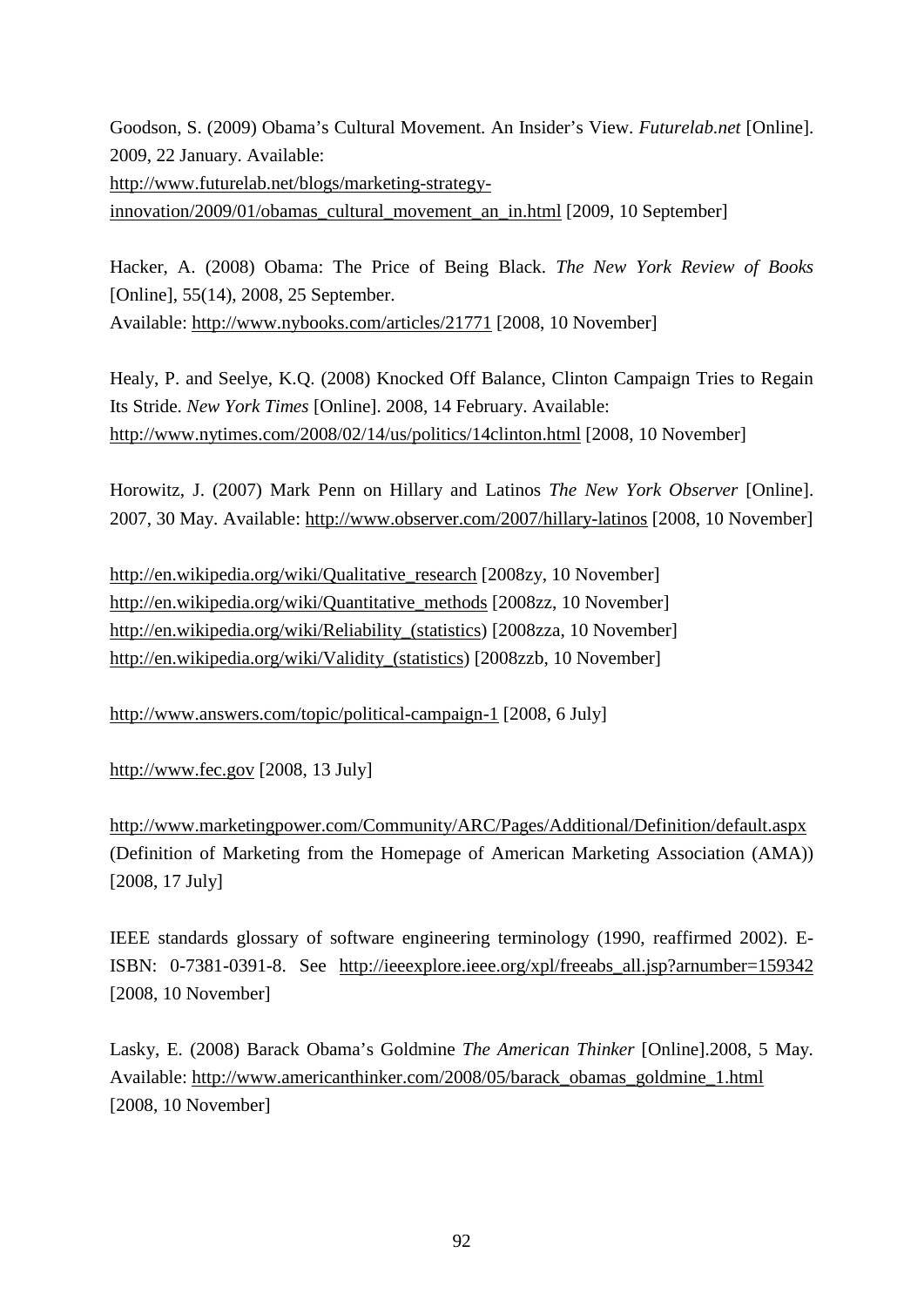Lasky, E. (2007a) Univision, Voter Registration and the Clinton Connection *The American Thinker* [Online]. 2007, 11 May. Available: [http://www.americanthinker.com/2007/05/univision\\_voter\\_registration\\_a.html](http://www.americanthinker.com/2008/05/barack_obamas_goldmine_1.html)  [2008, 10 November]

Lasky, E. (2007b) Hillary and Hispanics *The American Thinker* [Online]. 2007, 1 June. Available: [http://www.americanthinker.com/2007/06/hillary\\_and\\_hispanics.html](http://www.americanthinker.com/2007/06/hillary_and_hispanics.html) [2008, 10 November]

Mybarackobama.com, 2008

Patterson, O. (2008) The Red Phone in Black and White. *The New York Times* [Online]. 2008, 11 March. Available:<http://www.nytimes.com/2008/03/11/opinion/11patterson.html> [2008, 10 November]

Richards, P. (2001) *How to Win an Election*. 2nd Edition. Politicos.

Sangillo, G. (2008) Pennsylvania in Black and White - The racial divide in the Keystone State is making Obama a tough sell in the April 22 primary. *National Journal Magazine* [Online]. 2008, 19 April. Available:

[http://www.nationaljournal.com/njmagazine/pi\\_20080419\\_7515.php](http://www.nationaljournal.com/njmagazine/pi_20080419_7515.php) [2008, 10 November]

Stern, C. (2008) Obama's 'Gigantic' Database May Make Him Party's Power Broker. *Bloomberg.com* [Online]. 2008, 28 April. Available: [http://www.bloomberg.com/apps/news?pid=washingtonstory&sid=aW\\_Qty8aiVTo](http://www.bloomberg.com/apps/news?pid=washingtonstory&sid=aW_Qty8aiVTo) [2008, 10 November]

*The Campaign Finance Guide* [Online]. The Campaign Legal Center, Washington, D.C. Available:<http://www.campaignfinanceguide.org/f-levin.html> [2008, 13 July]

Vogel, K.P. (2009) Hillary took in \$5.6M in 1st quarter. *Politico.com* [Online] 2009, 15 April. Available:<http://www.politico.com/news/stories/0409/21298.html> [2009, 10 September]

Walden, A. (2009) Kennedy legacy: Black voters joining the Democratic Party. *The American Thinker* [Online]. 2009, 31 August.

Available[:http://www.americanthinker.com/2009/08/kennedy\\_legacy\\_black\\_voters\\_jo\\_1.html](http://www.americanthinker.com/2009/08/kennedy_legacy_black_voters_jo_1.html) [2009, 10 September]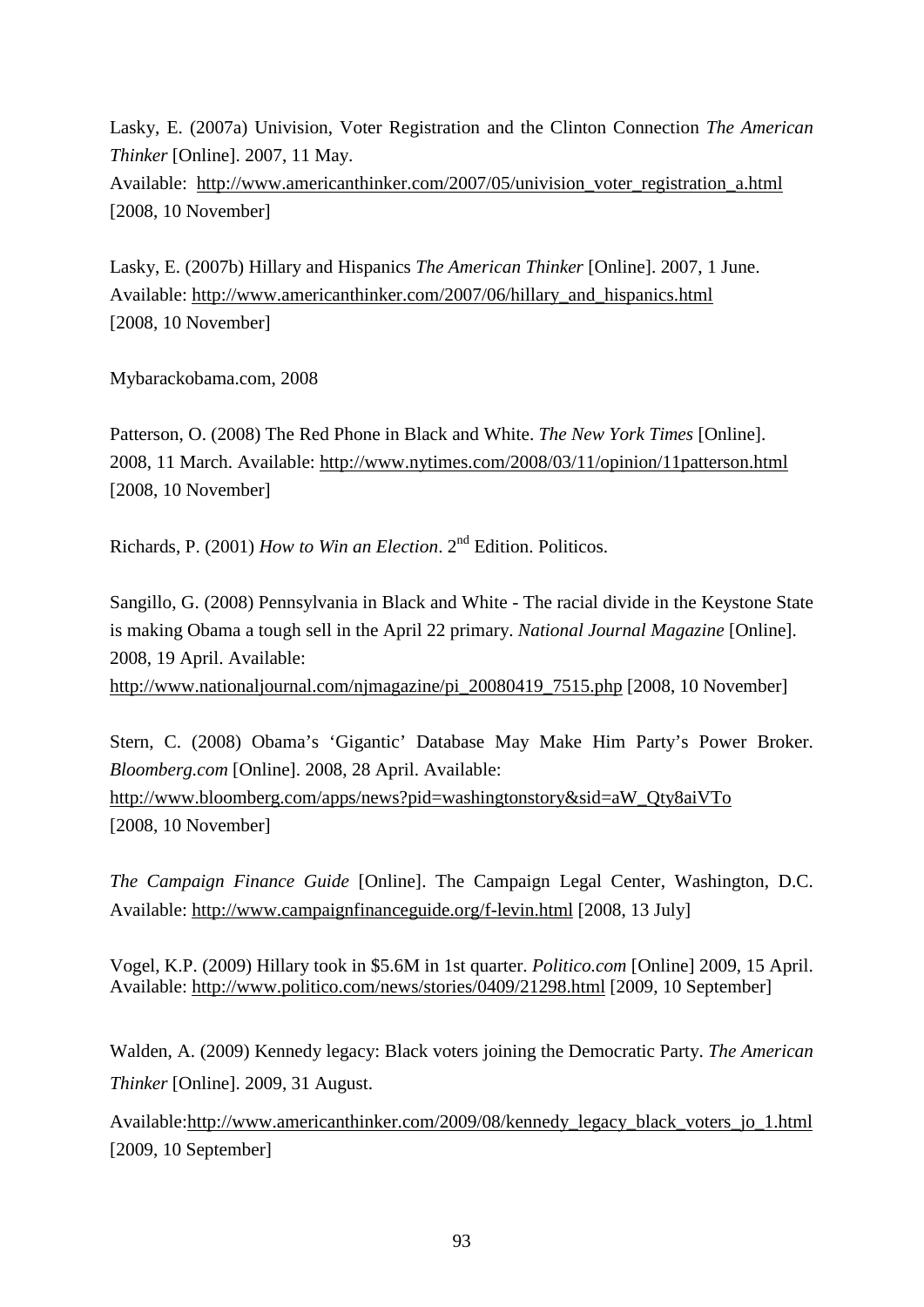What is the difference between soft money and hard money campaign donations? Available: <http://money.howstuffworks.com/question498.htm>

Younge, G. (2007) Is Obama black enough? *The Guardian* [Online]. 2007, 1 March. Available:<http://www.guardian.co.uk/world/2007/mar/01/usa.uselections2008> [2008, 10 November]

### **References in Appendices**

Alvarez, R.M. (1997) *Information and elections*. Ann Arbor, University of Michigan Press.

Anderson, P.H., Beveridge, D.A., Lawton, L. and Scott, T.W. (2005) *Merlin – A Marketing Simulation*. Participant's Manual.

Ansolabehere, S., de Figueiredo, J., Snyder, J.M., Jr. (2003) Why is There so Little Money In U.S. Politics? *Journal of Economic Perspectives,* 17 (1), p.105–130. Massachusetts Institute of Technology. [doi:](http://en.wikipedia.org/wiki/Digital_object_identifier)[10.1257/089533003321164976](http://dx.doi.org/10.1257%2F089533003321164976)

Ansolabehere, S. and Gerber, A. (1994) The mismeasure of campaign spending: Evidence from the 1990 U.S. House Elections. *Journal of Politics*, 56(4), p.1106-1118. Cited in Franz *et al*. (2007).

Barnes, J. A. (2008) Online Fundraising Revolution – Obama's record-shattering successes put him in a position to become the first insurgent since Jimmy Carter to win a major Party's nomination. *National Journal Magazine* [Online]. 2008, 19 April. Available: [http://www.nationaljournal.com/njmagazine/cs\\_20080419\\_8304.phpt](http://www.nationaljournal.com/njmagazine/cs_20080419_8304.phpt) [2008, 10 November]

Brader, T. (2006) *Campaigns for Hearts and Minds. How Emotional Appeals in Political Ads Work*. Chicago, The University of Chicago Press.

CNN Politics: Election Center 2008. (2008a) Why delegates matter in the presidential race, *CNN Politics: Election Center 2008*, January. Available: <http://www.cnn.com/2008/POLITICS/01/02/delegate.explainer/index.html> [2008, 5 July]

CNN Politics: Election Center 2008. (2008b) Primaries and Caucuses, *CNN Politics: Election Center 2008*. Available:<http://www.cnn.com/ELECTION/2008/primaries> [2008, 6 July]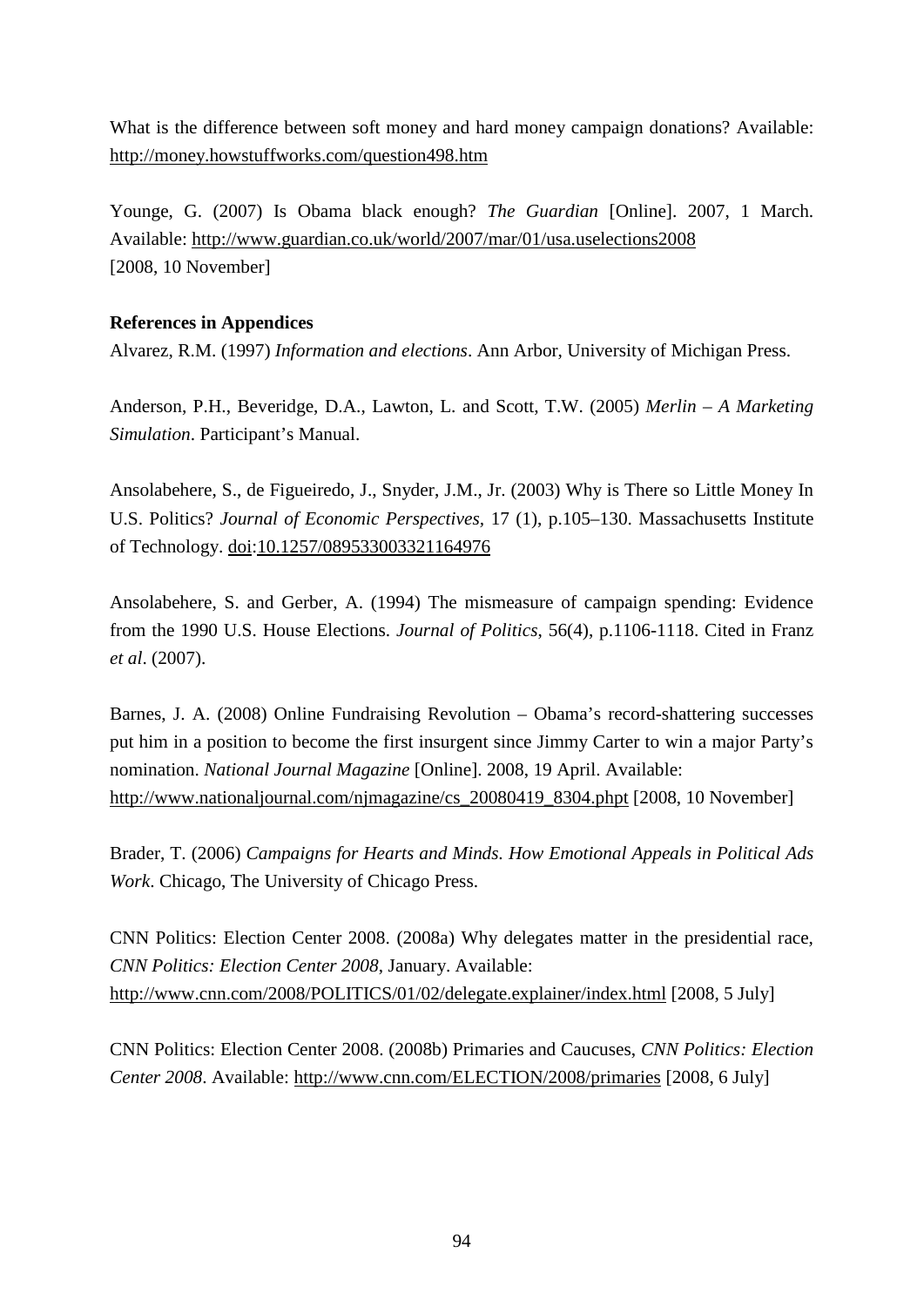CNN Politics: Election Center 2008. (2008c) Results: Republican, *CNN Politics: Election Center 2008*, June. Available: <http://www.cnn.com/ELECTION/2008/primaries/results/scorecard/#val=R> [2008, 6 July]

CNN Politics: Election Center 2008. (2008d) Results: Democrats, *CNN Politics: Election Center 2008*, June. Available: <http://www.cnn.com/ELECTION/2008/primaries/results/scorecard/#D> [2008, 6 July]

Coleman, J.J. and Manna, P.F. (2000) Congressional campaign spending and the quality of democracy. *Journal of Politics*, 62(3), p.757-789

Eriksson, M., Hauer, A. and Hultén, P. (2004) Mind Map Marketing. Compendium. Gävle Studentpress.

[http://www.fec.gov](http://www.fec.gov/) [2008, 13 July]

Finkel, S.E. (1993) Reexamining the "minimal effects" model in recent presidential campaigns. *Journal of Politics*, 55(1), p.1-21.

Francia, P.L., Herrnson, P.S. (2001) Begging for Bucks – campaign fundraising. *Campaigns & Elections* [Online]. April 2001. Available: [http://findarticles.com/p/articles/mi\\_m2519/is\\_2\\_22/ai\\_74410584](http://findarticles.com/p/articles/mi_m2519/is_2_22/ai_74410584) [2008, 7 July]

Franz, M.M.. Freedman, P.B.. Goldstein, K.M. and Ridout, T.N. (2007) *Campaign Advertising and American Democracy*. Philadelphia, PA, USA, Temple University Press.

Gelman, A., Katz, J.N., and Tuerlinckx, F. (2002) The Mathematics and Statistics of Voting Power. Statistical Science, 17 (4): p.420-435[.doi](http://en.wikipedia.org/wiki/Digital_object_identifier)[:10.1214/ss/1049993201.](http://dx.doi.org/10.1214%2Fss%2F1049993201) Available: <http://www.stat.columbia.edu/~gelman/research/published/STS027.pdf> [2008, 6 July]

Gelman, A. and King, G. (1993) Why are American presidential election polls so variable when votes are so predictable. *British Journal of Political Science*, 23(1), p.409-451

Graber, D.A. (2004) Mediated politics and citizenship in the twenty-first century. *Annual Review of Psychology*, 55, p.545-571.

Grant, R.M. (2005) *Contemporary Strategy Analysis*. 5<sup>th</sup> edition. Malden, MA, Blackwell Publishing, Ltd.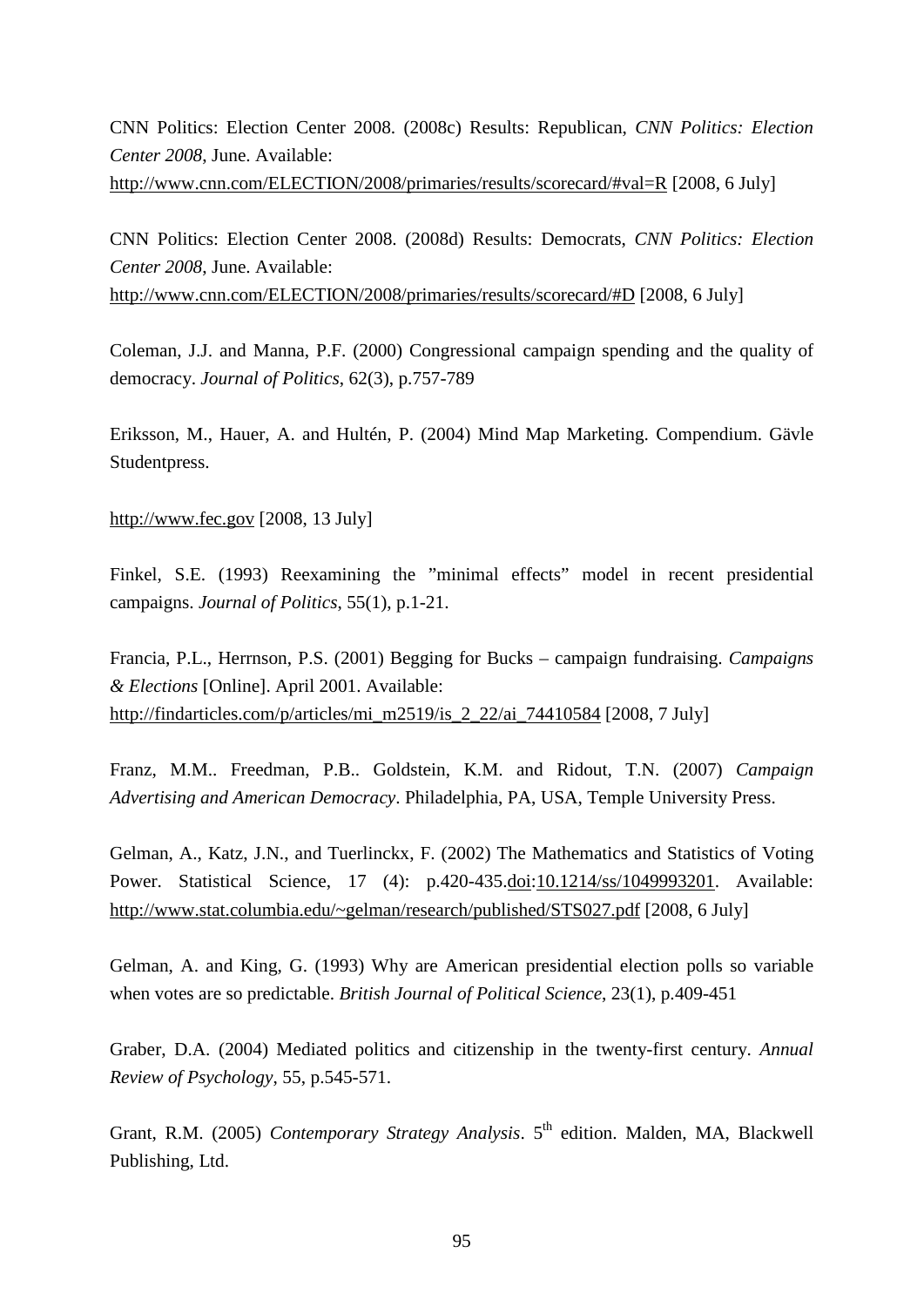Henneberg, S.C. (2004) The views of an advocatus dei: Political marketing and its critics. *Journal of Public Affairs*, 4(3), p.225-243.

[http://en.wikipedia.org/wiki/Attack\\_ad](http://en.wikipedia.org/wiki/Attack_ad) [2008zs, 17 July] [http://en.wikipedia.org/wiki/Campaign\\_finance](http://en.wikipedia.org/wiki/Campaign_finance) [2008y, 7 July] [http://en.wikipedia.org/wiki/Campaign\\_finance\\_in\\_the\\_United\\_States](http://en.wikipedia.org/wiki/Campaign_finance_in_the_United_States) [2008za, 10 July] [http://en.wikipedia.org/wiki/Campaign\\_finance\\_reform](http://en.wikipedia.org/wiki/Campaign_finance_reform) [2008zb, 13 July] [http://en.wikipedia.org/wiki/Campaign\\_management\\_tools](http://en.wikipedia.org/wiki/Campaign_management_tools) [2008zn, 16 July] [http://en.wikipedia.org/wiki/Campaign\\_manager](http://en.wikipedia.org/wiki/Campaign_manager) [2008zf, 15 July] <http://en.wikipedia.org/wiki/Canvassing> [2008zi, 16 July] <http://en.wikipedia.org/wiki/Caucus> [2008o, 6 July] <http://en.wikipedia.org/wiki/Delegate> [2008n, 6 July] [http://en.wikipedia.org/wiki/Democratic\\_Party\\_%28United\\_States%29](http://en.wikipedia.org/wiki/Democratic_Party_%28United_States%29) [2008c, 5 July] [http://en.wikipedia.org/wiki/Democratic\\_Party\\_\(United\\_States\)\\_presidential\\_primaries,\\_2008](http://en.wikipedia.org/wiki/Democratic_Party_(United_States)_presidential_primaries,_2008) [2008k, 5 July] [http://en.wikipedia.org/wiki/Direct\\_marketing](http://en.wikipedia.org/wiki/Direct_marketing) [2008zq, 17 July] [http://en.wikipedia.org/wiki/Get\\_out\\_the\\_vote](http://en.wikipedia.org/wiki/Get_out_the_vote) [2008zo, 11 July] [http://en.wikipedia.org/wiki/Grassroots\\_fundraising](http://en.wikipedia.org/wiki/Grassroots_fundraising) [2008z, 7 July] [http://en.wikipedia.org/wiki/Iowa\\_caucuses](http://en.wikipedia.org/wiki/Iowa_caucuses) [2008p, 6 July] [http://en.wikipedia.org/wiki/List\\_of\\_current\\_United\\_States\\_Governors](http://en.wikipedia.org/wiki/List_of_current_United_States_Governors) [2008f, 5 July] <http://en.wikipedia.org/wiki/Microtargeting> [2008zp, 16 July] [http://en.wikipedia.org/wiki/Negative\\_campaigning](http://en.wikipedia.org/wiki/Negative_campaigning) [2008zr, 17 July] [http://en.wikipedia.org/wiki/New\\_Hampshire\\_primary](http://en.wikipedia.org/wiki/New_Hampshire_primary) [2008s, 6 July] [http://en.wikipedia.org/wiki/Opposition\\_research](http://en.wikipedia.org/wiki/Opposition_research) [2008zt, 17 July] [http://en.wikipedia.org/wiki/Plurality\\_voting\\_system](http://en.wikipedia.org/wiki/Plurality_voting_system) [2008t, 6 July] [http://en.wikipedia.org/wiki/Political\\_campaign](http://en.wikipedia.org/wiki/Political_campaign) [2008w, 6 July] [http://en.wikipedia.org/wiki/Political\\_action\\_committee](http://en.wikipedia.org/wiki/Political_action_committee) [2008zc, 15 July] [http://en.wikipedia.org/wiki/Political\\_campaign#Cost\\_of\\_campaign\\_advertising](http://en.wikipedia.org/wiki/Political_campaign#Cost_of_campaign_advertising) [2008zw, 17 July] [http://en.wikipedia.org/wiki/Political\\_campaign#Future\\_developments](http://en.wikipedia.org/wiki/Political_campaign#Future_developments) [2008zm, 16 July] [http://en.wikipedia.org/wiki/Political\\_campaign#Modern\\_election\\_campaigns\\_in\\_the\\_US](http://en.wikipedia.org/wiki/Political_campaign#Modern_election_campaigns_in_the_US) [2008zx, 17 July] [http://en.wikipedia.org/wiki/Political\\_campaign#Political\\_consultants\\_2](http://en.wikipedia.org/wiki/Political_campaign#Political_consultants_2) [2008e, 5 July] [http://en.wikipedia.org/wiki/Political\\_campaign\\_staff](http://en.wikipedia.org/wiki/Political_campaign_staff) [2008zg, 16 July] [http://en.wikipedia.org/wiki/Political\\_consulting](http://en.wikipedia.org/wiki/Political_consulting) [2008zh, 16 July] [http://en.wikipedia.org/wiki/Political\\_endorsement](http://en.wikipedia.org/wiki/Political_endorsement) [2008zv, 17 July] [http://en.wikipedia.org/wiki/Political\\_parties\\_in\\_the\\_us](http://en.wikipedia.org/wiki/Political_parties_in_the_us) [2008b, 5 July] [http://en.wikipedia.org/wiki/Primary\\_election](http://en.wikipedia.org/wiki/Primary_election) [2008r, 6 July]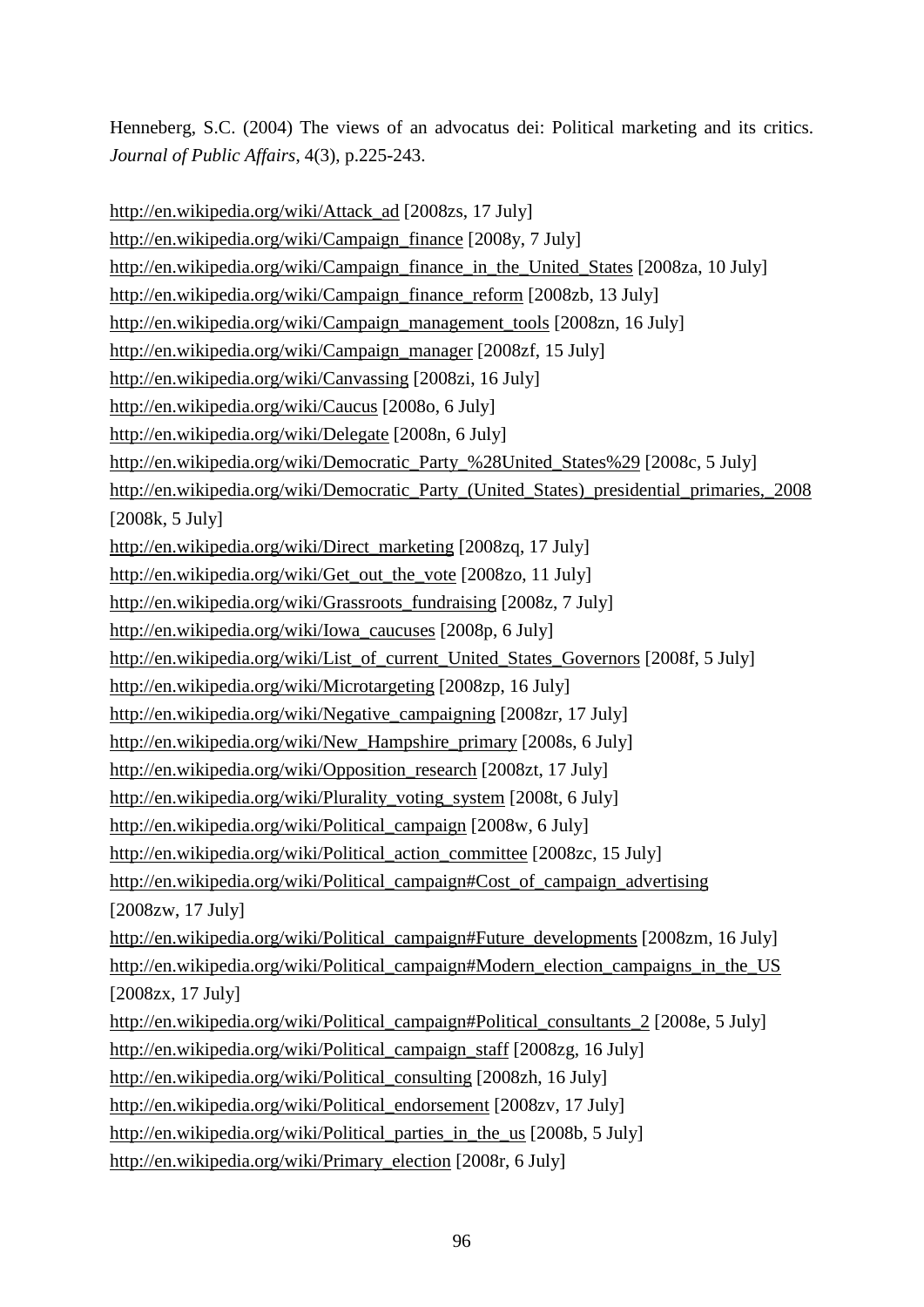[http://en.wikipedia.org/wiki/Proportional\\_representation](http://en.wikipedia.org/wiki/Proportional_representation) [2008u, 6 July] [http://en.wikipedia.org/wiki/Push\\_poll](http://en.wikipedia.org/wiki/Push_poll) [2008zu, 17 July] [http://en.wikipedia.org/wiki/Red\\_states\\_and\\_blue\\_states](http://en.wikipedia.org/wiki/Red_states_and_blue_states) [2008g, 5 July] [http://en.wikipedia.org/wiki/Republican\\_Party\\_%28United\\_States%29](http://en.wikipedia.org/wiki/Republican_Party_%28United_States%29) [2008d, 5 July] [http://en.wikipedia.org/wiki/Republican\\_Party\\_%28United\\_States%29\\_presidential\\_primarie](http://en.wikipedia.org/wiki/Republican_Party_%28United_States%29_presidential_primaries%2C_2008) [s%2C\\_2008](http://en.wikipedia.org/wiki/Republican_Party_%28United_States%29_presidential_primaries%2C_2008) [2008l, 5 July] [http://en.wikipedia.org/wiki/Swift\\_Boat\\_Veterans\\_for\\_Truth](http://en.wikipedia.org/wiki/Swift_Boat_Veterans_for_Truth) [2008ze, 15 July] [http://en.wikipedia.org/wiki/Texas\\_caucus](http://en.wikipedia.org/wiki/Texas_caucus) [2008q, 6 July] http://en.wikipedia.org/wiki/United States#Government and elections [2008a, 5 July] [http://en.wikipedia.org/wiki/United\\_States\\_presidential\\_election,\\_2008](http://en.wikipedia.org/wiki/United_States_presidential_election,_2008) [2008j, 5 July] [http://en.wikipedia.org/wiki/United\\_States\\_presidential\\_election,\\_2008#Campaign\\_costs](http://en.wikipedia.org/wiki/United_States_presidential_election,_2008#Campaign_costs) [2008x, 6 July] [http://en.wikipedia.org/wiki/United\\_States\\_presidential\\_election,\\_2008#Debates](http://en.wikipedia.org/wiki/United_States_presidential_election,_2008#Debates) [2008zl, 16 July] http://en.wikipedia.org/wiki/United States presidential election debates [2008zj, 16 July] [http://en.wikipedia.org/wiki/United\\_States\\_presidential\\_nominating\\_convention](http://en.wikipedia.org/wiki/United_States_presidential_nominating_convention) [2008m, 6 July] [http://en.wikipedia.org/wiki/United\\_States\\_presidential\\_primary](http://en.wikipedia.org/wiki/United_States_presidential_primary) [2008v, 6 July] [http://en.wikipedia.org/wiki/U.S.\\_Electoral\\_College](http://en.wikipedia.org/wiki/U.S._Electoral_College) [2008i, 5 July] [http://en.wikipedia.org/wiki/Us\\_presidential\\_election](http://en.wikipedia.org/wiki/Us_presidential_election) [2008h, 5 July] [http://en.wikipedia.org/wiki/U.S.\\_presidential\\_election,\\_2008#Campaign\\_details](http://en.wikipedia.org/wiki/U.S._presidential_election,_2008#Campaign_details) [2008zk, 16 July] [http://en.wikipedia.org/wiki/527\\_group](http://en.wikipedia.org/wiki/527_group) [2008zd, 15 July]

Ipsos Public Affairs. (2008) Conducted by Ipsos Public Affairs Project #81-5681-84 *Ipsos Public Affairs*, May. Available:

[http://www.ipsos-na.com/news/client/act\\_dsp\\_pdf.cfm?name=mr080505-](http://www.ipsos-na.com/news/client/act_dsp_pdf.cfm?name=mr080505-2topline.pdf&id=3909) [2topline.pdf&id=3909](http://www.ipsos-na.com/news/client/act_dsp_pdf.cfm?name=mr080505-2topline.pdf&id=3909) [2008, 5 July]

Kelman, H.C. and Hovland, C.I. (1953) Reinstatement of the Communication in Delayed Measurement of Opinion Change. *Journal of Abnormal and Social Psychology*, 48, p.327- 335.

Kirkpatrick, D.D. (2007a) Death Knell May Be Near for Public Election Funds. *New York Times* [Online]. 2007, 13 January. Available: [http://www.nytimes.com/2007/01/23/us/politics/23donate.html?\\_r=1&oref=slogin](http://www.nytimes.com/2007/01/23/us/politics/23donate.html?_r=1&oref=slogin) [2008, 7 July]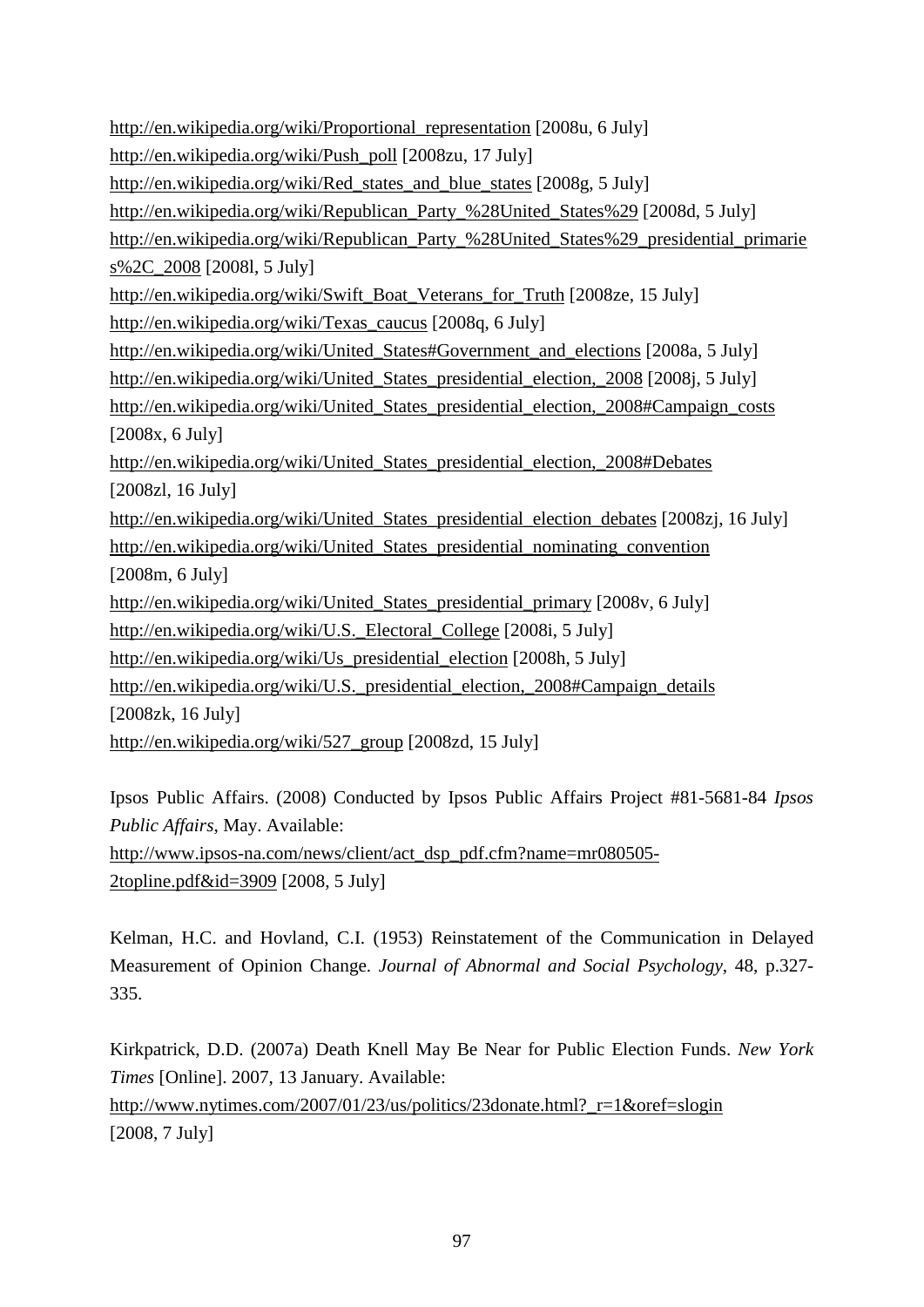Kirkpatrick, D.D. (2007b) Use of Bundlers Raises New Risks for Campaigns. *New York Times* [Online]. 2007, 31 August. Available: [http://query.nytimes.com/gst/fullpage.html?res=9A06E0D81E3EF932A0575BC0A9619C8B6](http://query.nytimes.com/gst/fullpage.html?res=9A06E0D81E3EF932A0575BC0A9619C8B63&scp=1&sq=Use+of+Bundlers+Raises+New+Risks+for+Campaigns&st=nyt) [3&scp=1&sq=Use+of+Bundlers+Raises+New+Risks+for+Campaigns&st=nyt](http://query.nytimes.com/gst/fullpage.html?res=9A06E0D81E3EF932A0575BC0A9619C8B63&scp=1&sq=Use+of+Bundlers+Raises+New+Risks+for+Campaigns&st=nyt)  [2008, 13 July]

Kotler, P. and Keller, K.L. (2006) *Marketing Management*. Upper Saddle River, New Jersey, Pearson Prentice Hall, 12<sup>th</sup> ed.

Lees-Marshment, J. (2001b) The Marriage of Politics and Marketing. *Political Studies*, 49, p.692-713.

Newman, B.I. (2001a) An assessment of the 2000 US presidential election: A set of political marketing guidelines. *Journal of Public Affairs*, 1(3), p.210-216.

Popkin, S.L. (1991) *The reasoning voter: Communication and persuasion in presidential campaigns*. Chicago, University of Chicago Press.

Rasmussen Reports. (2008) Partisan Trends: Democrats Retain Huge Party ID Advantage. *Rasmussen Reports*, July 2. Available:

[http://www.rasmussenreports.com/public\\_content/politics/mood\\_of\\_america/party\\_affiliation/](http://www.rasmussenreports.com/public_content/politics/mood_of_america/party_affiliation/partisan_trends) [partisan\\_trends](http://www.rasmussenreports.com/public_content/politics/mood_of_america/party_affiliation/partisan_trends) [2008, 5 July], and specifically at

[http://rasmussenreports.com/public\\_content/politics/mood\\_of\\_america/party\\_affiliation/party](http://rasmussenreports.com/public_content/politics/mood_of_america/party_affiliation/party_affiliation/summary_of_party_affiliation) [\\_affiliation/summary\\_of\\_party\\_affiliation](http://rasmussenreports.com/public_content/politics/mood_of_america/party_affiliation/party_affiliation/summary_of_party_affiliation) [2008, 5 July]

Schouten, F. (2007) Taxpayers elect not to pay for campaigns. *USA Today* [Online] 2007, 18 April. Available:

[http://www.usatoday.com/news/washington/2007-04-17-preztax\\_N.htm?csp=34\)](http://www.usatoday.com/news/washington/2007-04-17-preztax_N.htm?csp=34) [2008, 13 July]

Seattlepi.com. (2007) How do caucuses work?, *Seattle pi.com*, December. Available: [http://seattlepi.nwsource.com/local/344211\\_caucusesxx.html](http://seattlepi.nwsource.com/local/344211_caucusesxx.html) [2008, 6 July]

Simon, A.F. (2002) *The winning message: Candidate behaviour, campaign discourse, and democracy*. New York, Cambridge University Press.

U.S. Constitution online. Available: [http://www.usconstitution.net/xconst\\_A2Sec1.html](http://www.usconstitution.net/xconst_A2Sec1.html) [2008, 5 July]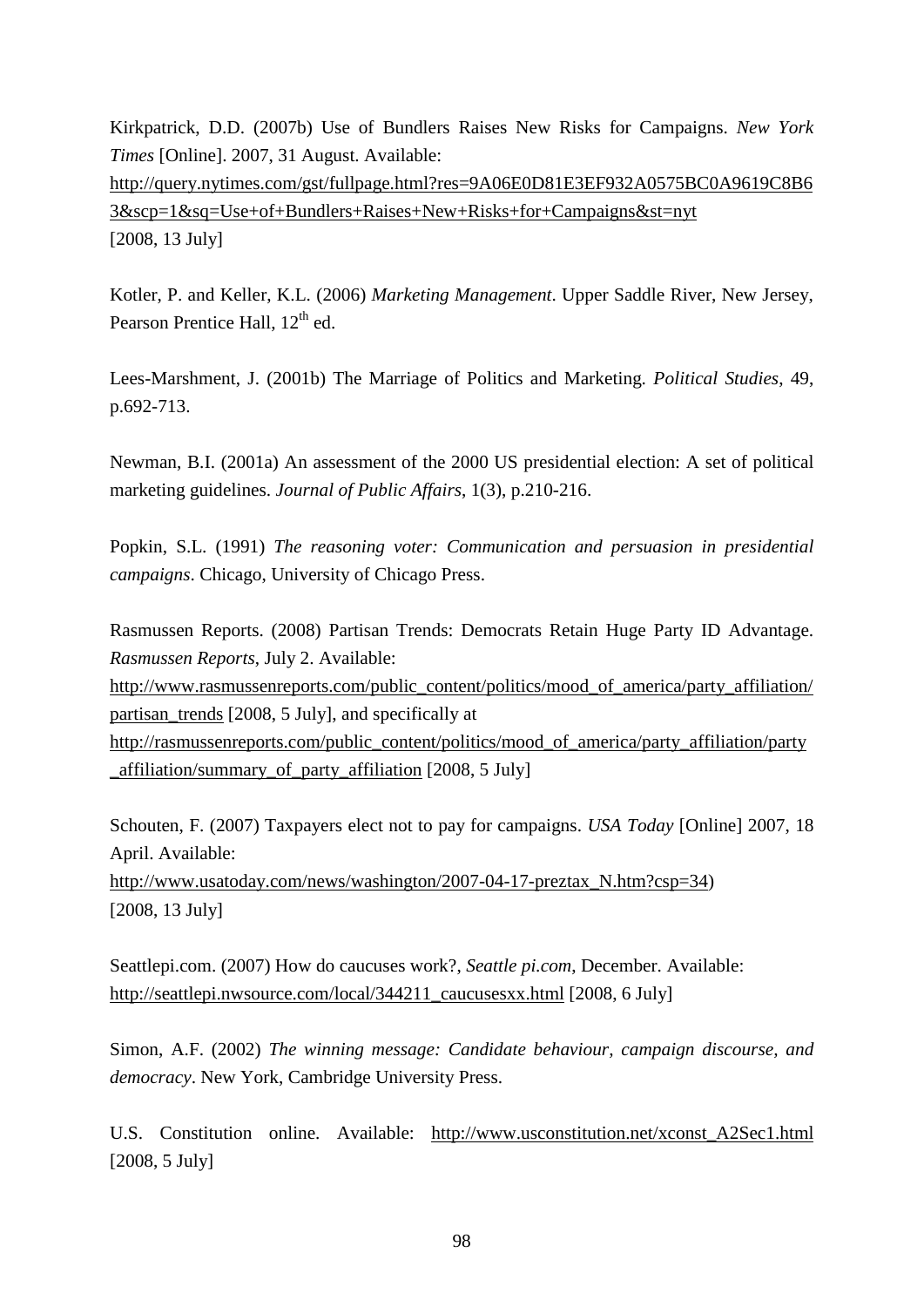Zeithaml, V.A. and Bitner, M.J. (2003) *Services Marketing*. New York, McGraw-Hill. Cited in Henneberg (2004).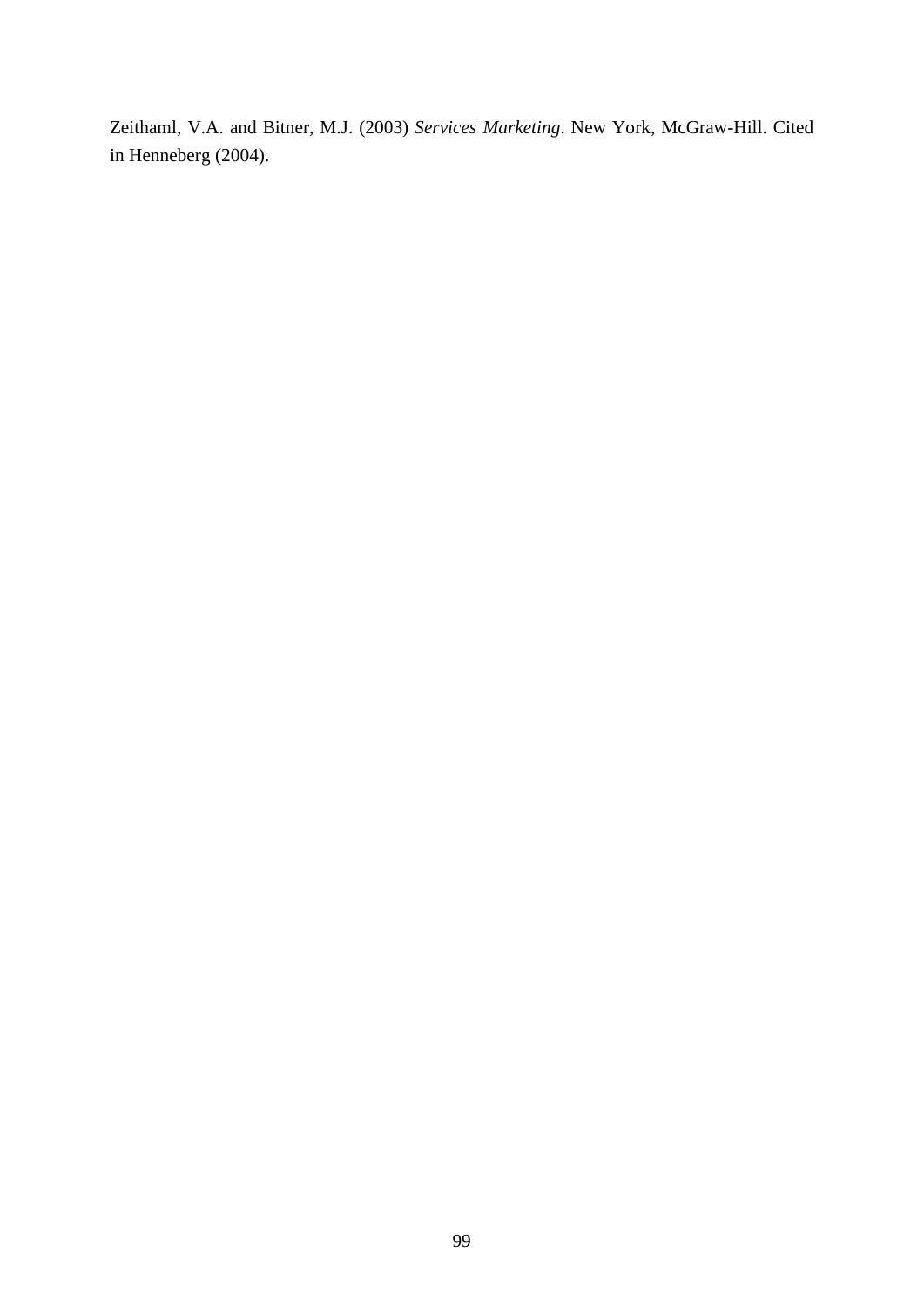## **APPENDICES**

## *APPENDIX I – U.S. Presidential Election*

*In Appendix I, the U.S. presidential nominating and election process are described. Information on the major parties is also given.*

### **Parties & Elections**

Since the general election of 1856, politics in the United States have operated under a two-party system (Wikipedia, 2008a). (The last time a third-party presidential candidate won as much as 20% of the popular vote (but not the presidency) was when former president Theodore Roosevelt was running as a Progressive in 1912 (Wikipedia, 2008a).) For elective offices at all levels, state-administered primary elections are held to choose the major party nominees for the following general elections. The incumbent president, the 43rd president in the U.S history, is Republican George W. Bush. All U.S. presidents to date have been white men. The Democratic nominee in the 2008 presidential election, Barack Obama, is the first black person in U.S. history to win the nomination of the party. Black civil rights leader, and Baptist minister Jesse Jackson ran for the Democratic nomination in 1984, and 1988, but lost.

The two major political parties in the U.S. are the Republican Party and the Democratic Party (Figure A1). These two are also the only ones discussed futher in this report since they are the only relevant parties in the current Presidential Election. However, there are five parties that are large enough to *theoretically* having the possibility of its nominee becoming President of the United States (Wikipedia, 2008b). Expect for the previous mentioned, these parties are; the Libertarian Party, the Constitution Party, and the Green Party. Nevertheless, these three are small compared to the two major parties. There are also a vast number of other political parties but they are insignificant, and will therefore not be mentioned further in this work.





Republican Party logo Democratic Party logo (new and old) **Figure A1.** Party logos for the major parties; an elephant and a donkey (Wikipedia, 2008c,d).

Unlike democratic politics in much of the rest of the world, the U.S. has relatively weakly organized parties. While parties play a significant role in fundraising and occasionally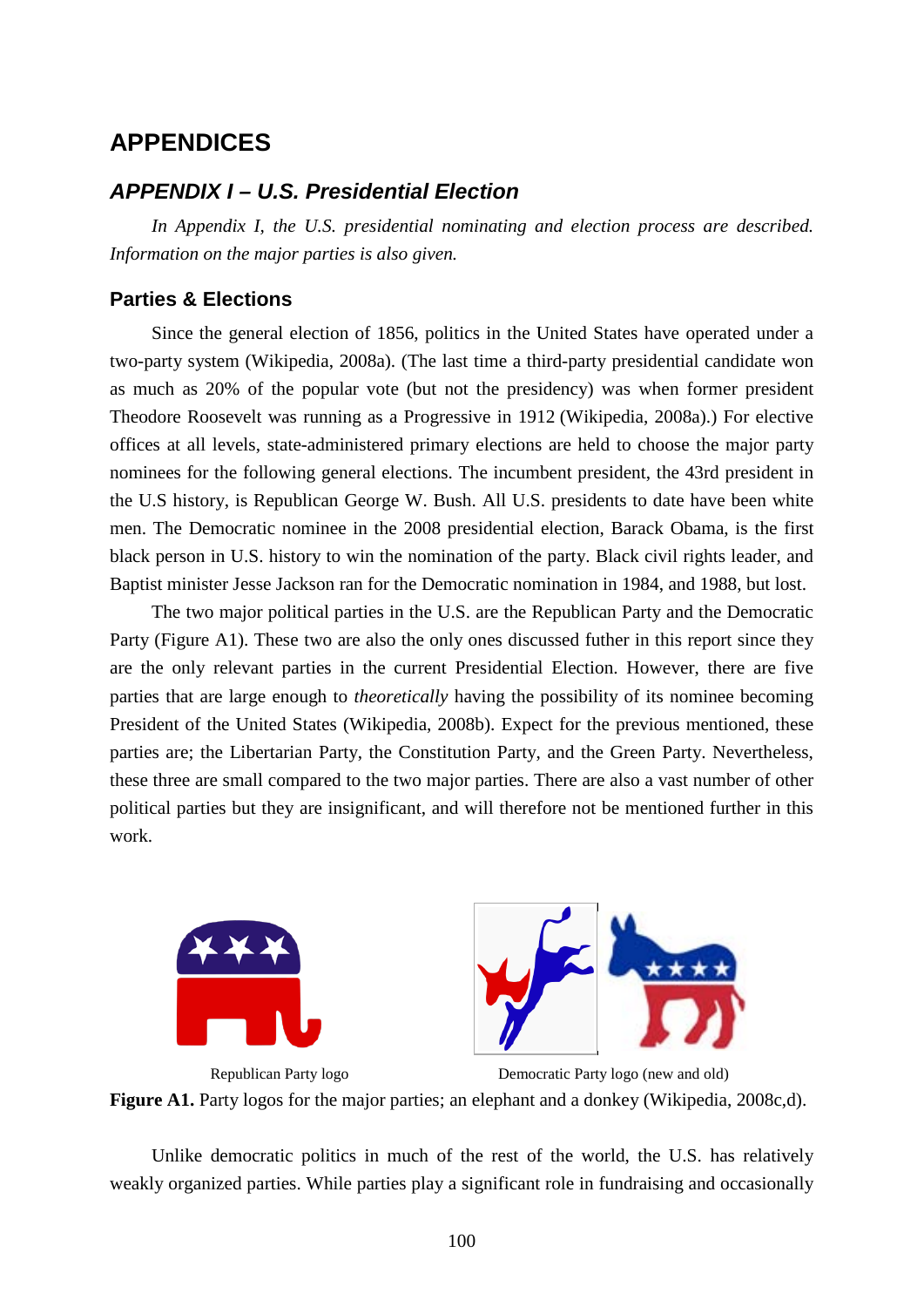in drafting people to run, campaigns are ultimately controlled by the individual candidates themselves (Wikipedia, 2008e).

The Democratic Party, founded in 1824 (even though roots trace back to 1792) is the oldest political party in the U.S. (Wikipedia, 2008a). It is currently the majority party of the 110th Congress. The party holds a majority in the House of Representatives and the Democratic caucus/conference (the formal organization of the current 49 Democratic U.S. Senators which also includes two independents) constitutes a majority in the Senate (51 versus 49) (Wikipedia, 2008c). It is the first time since the end of the  $103<sup>rd</sup>$  Congress in 1995, that the Democrats control a majority in both chambers. Democrat Nancy Pelosi became the first woman Speaker of the House. Democrats also hold a majority of state governorships as can be seen in Figure A2 (28 versus 22) and control a majority of state legislatures (23 Democratic controlled versus 13 Republican controlled) (Wikipedia, 2008c). In 2004, it was the largest political party, with 42.6 percent (72 million) of 169 million registered voters claiming its affiliation (Wikipedia, 2008c).



**Figure A2.** Distribution of democratic and republican governors in the U.S. as of January, 2008 (Wikipedia, 2008f).

Originally the Democratic Party was a Democratic-Republican Party, but since 1912, when it became the Democratic Party, it has consistently positioned itself to the left of the Republican Party in economic as well as social matters (Wikipedia, 2008c).

The Republican Party often referred to as the Good Old Party or GOP, was founded in 1854 by anti-slavery expansion activists and modernizers (Wikipedia, 2008d). Abraham Lincoln was its first Republican president. Today, the Republican Party supports a conservative platform, with further foundations in economic liberalism, fiscal conservatism, and social conservatism (Wikipedia, 2008d). Current President George W. Bush is the 19th Republican to hold office. 55 million people are registered members within the party (Wikipedia, 2008d).

The Republican Party is considered "*center-right*" or *conservative* and the Democratic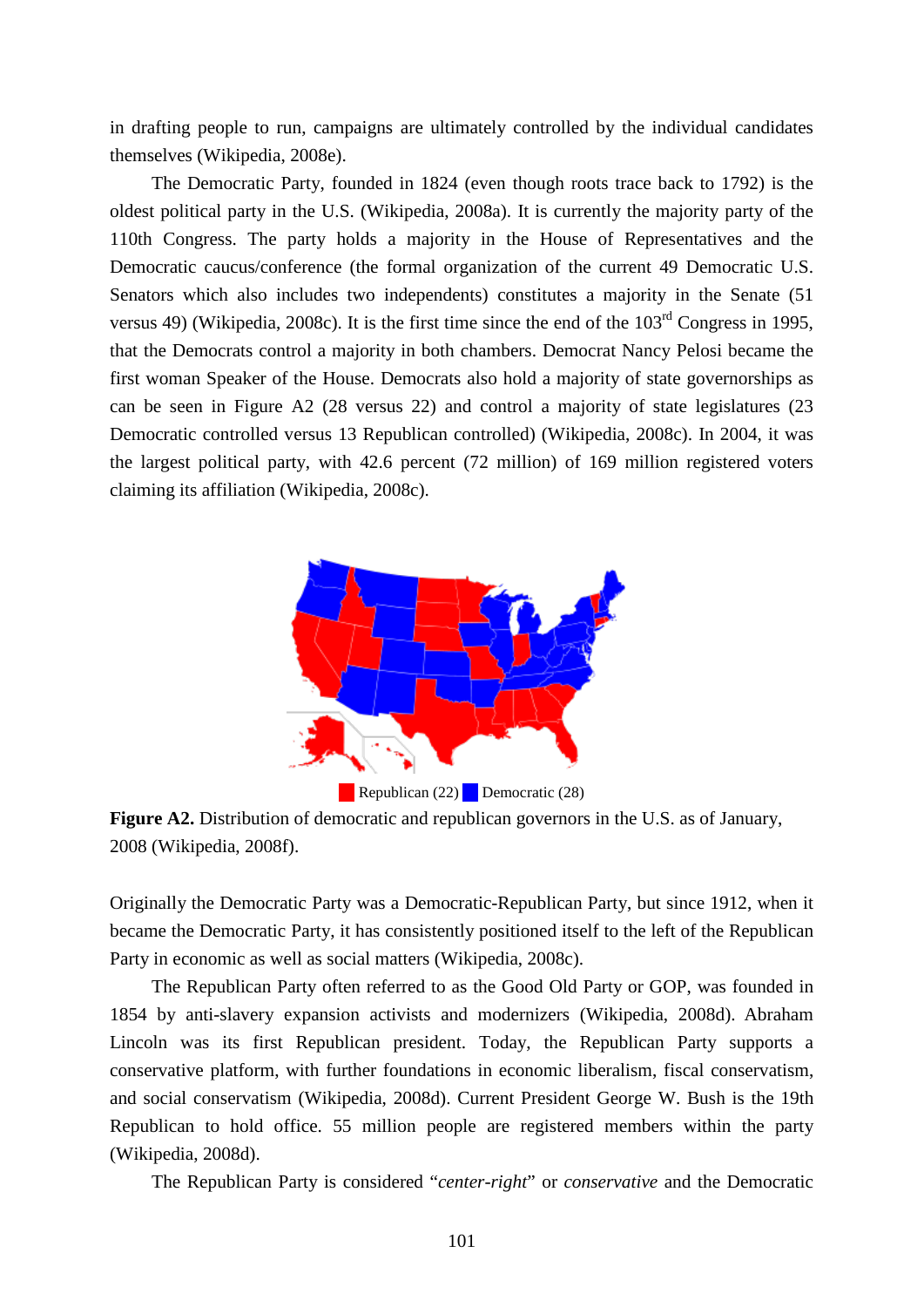Party is considered "*center-left*" or *liberal*, but there is a wide range of views held by members in both parties (Wikipedia, 2008a). In a May 2008 poll, 44% of Americans described themselves as "conservative", 27% as "moderate", and 21% as "liberal" (Ipsos Public Affairs, 2008). On the other hand, according to Rasmussen Reports, that same month, 41.7% of Americans were identified as Democrats, 31.6% as Republicans, and 26.6% as independents (Rasmussen Reports, 2008). This reflects that the majority of elected officials, democrats or not, for the most part hold a majority of conservative values.

As can be seen in Figure A3, the West coast and the Northeast as well as some of the Great Lakes states are relatively liberal-leaning – known in political vocabulary as "blue states" (predominantly voting for the Democratic Party) (Wikipedia, 2008a). The "red states" of the South and the Rocky Mountains are considered conservative, hence, predominantly voting for the Republican Party (Wikipedia, 2008a).



**Figure A3**. Results of the Presidential elections (1992, 1996, 2000, 2004) (Wikipedia, 2008g) States carried by the Republican in all four elections States carried by the Republican in three of the four elections States carried by each party twice in the four elections States carried by the Democrat in three of the four elections States carried by the Democrat in all four elections

#### **U.S. Presidential Elections & Electoral College Electors**

U.S. Presidential Elections are being held in November every fourth year. They determine who will serve as president – or "*CEO of America*" using Hillary Clinton's vocabulary – and vice president of the United States of America for a four-year term, starting at noon on *Inauguration Day*, the day on which the U.S. President is sworn in and takes office. This day also frequently goes by the name *Day One*, and always takes place on January 20 the year after the election. The next U.S. Presidential Election will be held on November, 4, 2008.

The election of the president is governed by Section 1 of Article Two of the U.S.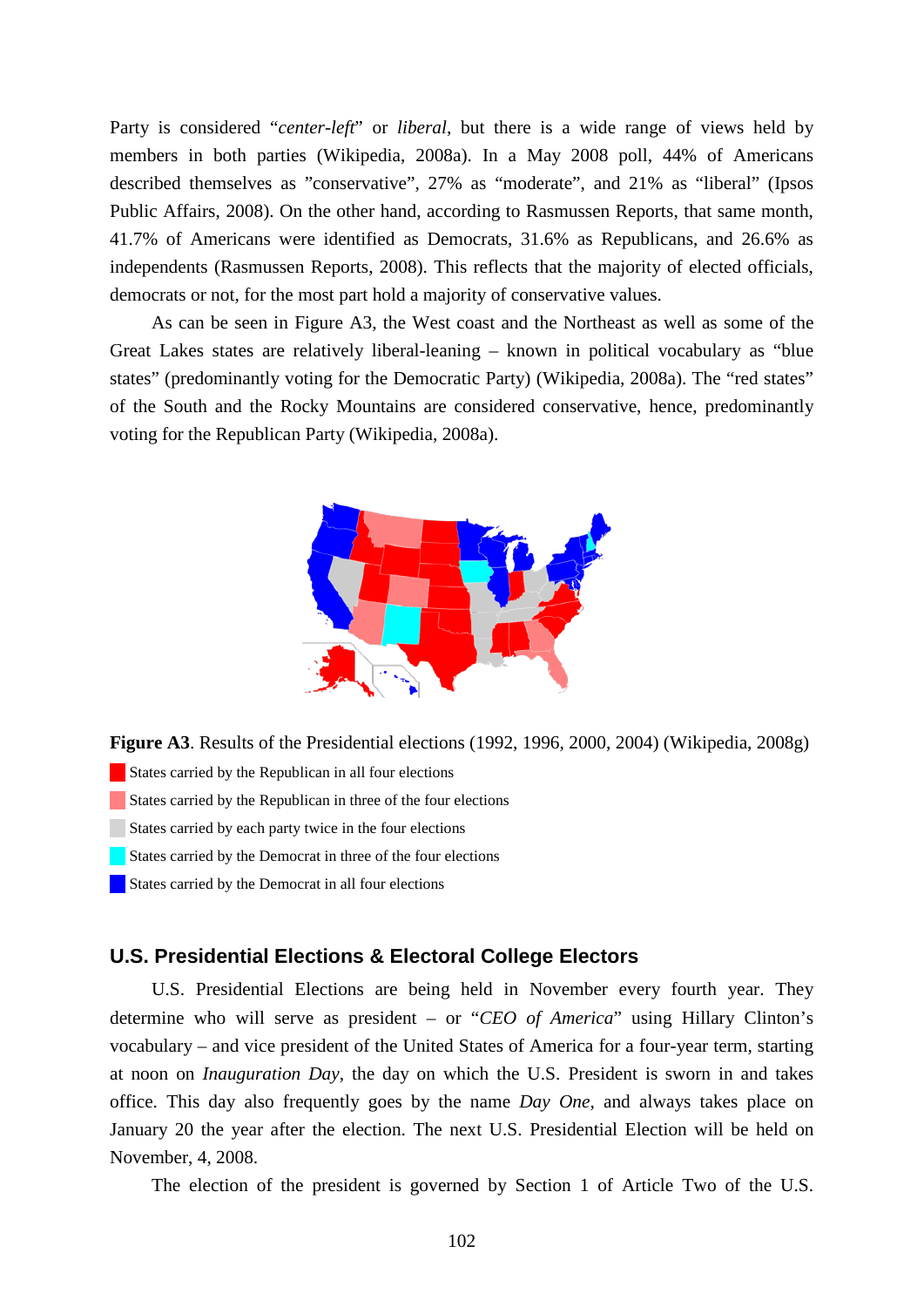Constitution, as amended by Amendments XII, XXII, and XXIII (U.S. Constitution Online, 2008; Wikipedia, 2008h). Elections are conducted by the states and not by the federal government (resulting in 50 different set of rules for how to conduct the election). Constitutionally, the election is made by the *United States Electoral College electors* (Wikipedia, 2008h). These electors are selected by methods each state individually establishes, but prevailingly by popular vote, through a state-wide ballot for slate of electors who have informally pledged themselves to support a particular presidential and vice presidential candidate. This system, just like the national convention, is an indirect element in the process of electing the president. Hence, on Election Day, the American people are not directly voting for a presidential candidate but instead for an elector representing that candidate, who then (41 days after Election Day) will vote for that presidential candidate. However, *state ballots* are, for the ease of understanding, normally designed to suggest that the voters are casting a ballot for the actual candidates for President. Usually states use what is termed the *short ballot*, in which a vote for one party (such as Democratic or Republican) is interpreted as a vote for the entire slate of Presidential Electors. The president and vice president are elected on the same ticket.

Theoretically, the electors can vote for anyone, but – with rare exceptions – they vote for the designated candidates. Their votes are then certified by Congress in early January. The individual who receives a majority of votes for president will be the president-elect of the United States of America. The Electoral College is composed of 538 electors (Wikipedia, 2008i). 270 electoral votes are needed for a majority (Wikipedia, 2008i,j). If no candidate receives a majority, the president-select will be chosen by the House of Representatives, while the Senate will choose the vice-president (Wikipedia, 2008h,i).



**Figure A4.** Electoral votes by state/federal district, for the elections of 2004 and 2008 (Wikipedia, 2008i,j).

The number of electoral votes of each state is the sum of its number of U.S. Senators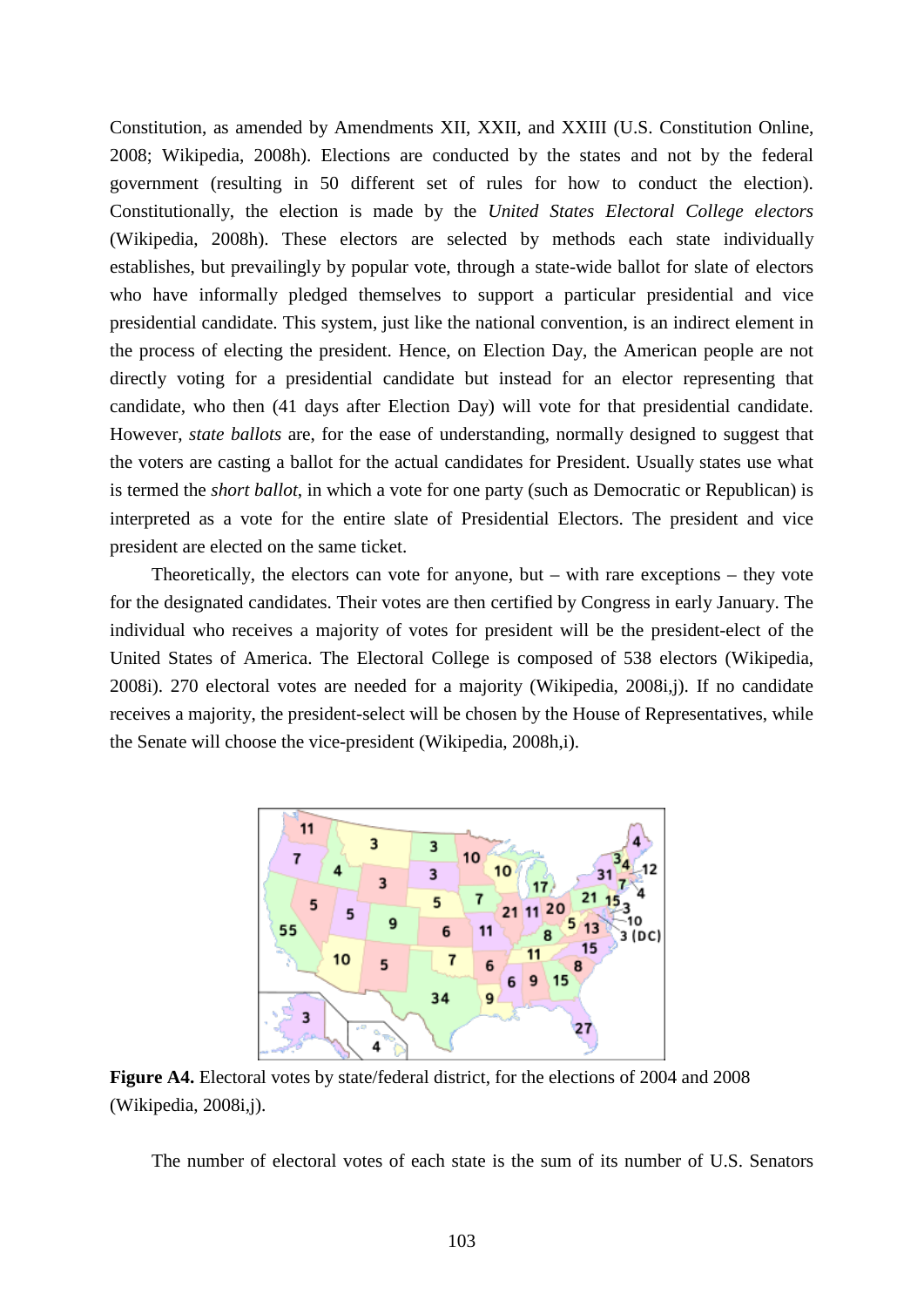(always two<sup>[d](#page-103-0)</sup>) and th[e](#page-103-1) number of U.S. Representatives (a total of 435 persons<sup>e</sup>) to which that state is entitled (Wikipedia, 2008i). The District of Columbia has three electors. How the electoral votes are divided between the different states (and the federal district) can be seen in Figure A4. Since the most populous states have the most seats in the House of Representatives, they also have the most electors. The five states with the most electors are California (55), Texas (34), New York (31), Florida (27), and Illinois (21). The smallest states by population – Alaska, Delaware, Montana, North Dakota, South Dakota, Vermont, and Wyoming (currently smallest) – each have three electors. Washington, D.C. has the same number of votes it would if it had Senators and Representatives, but no more than the least populous state (i.e., three electoral votes) (Wikipedia, 2008i). The number of representatives for each state is determined decennially by the United States Census (a census is the process of obtaining information about every member of a population) (Wikipedia, 2008i). The amount of electoral votes for each state is determined accordingly. U.S. territories are not represented in the Electoral College.

It is possible for a candidate not to become the president even after winning the popular vote. This happened as late as in 2000, when Al Gore won the popular vote but lost the electoral college majority to George W. Bush. This is due to the fact that the electoral college is a *winner take all* method which means that the electors from a certain state all vote according to who (which candidate, i.e. which Party or slate of electors) won that state. By winning, either a simple majority (50% plus 1 vote between two candidates), or a plurality (the highest individual percentage of the vote where there are three or more candidates) of the whole number of votes cast by the people of the state, is needed. Coming second, even by few votes, simply does not count. This method is demonstrated in Figure A5 below.

 $\overline{a}$ 

<span id="page-103-0"></span><sup>&</sup>lt;sup>d</sup> Each state has two senators, elected at-large to six-year terms; one third of Senate seats are up for election every second year.

<span id="page-103-1"></span><sup>&</sup>lt;sup>e</sup> The House of Representatives has 435 members, each representing a congressional district for a two-year term. House seats are apportioned among the fifty states by population every tenth year.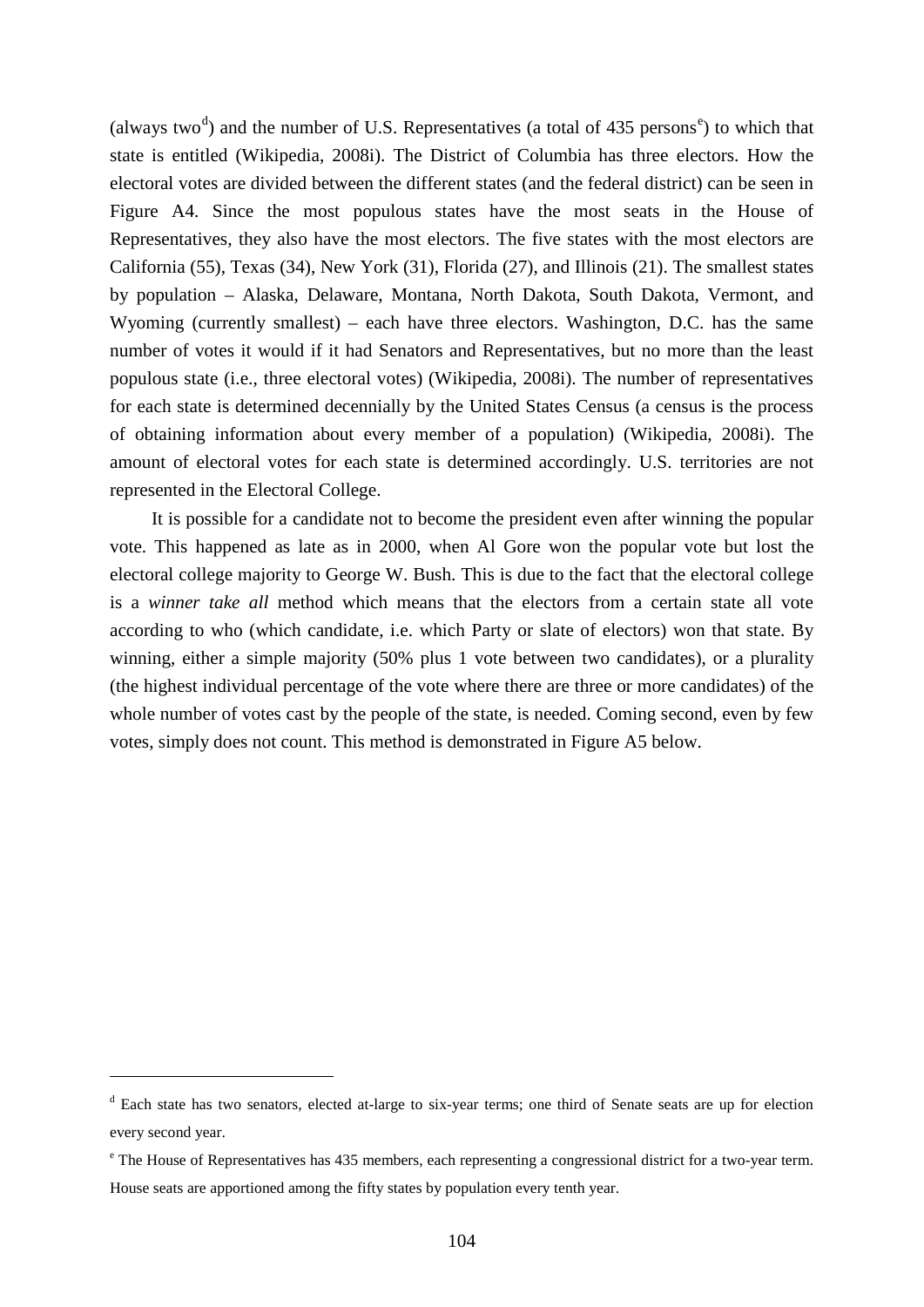

**Figure A5.** This graphic demonstrates how the winner of the popular vote can still lose in the Electoral College (Wikipedia, 2008i).

The *winner take all* method is used in all states except for Maine and Nebraska where Presidential Electors are chosen by using what is called *the District Method* (Wikipedia, 2008i). The District Method consists of selecting one elector within each congressional district by popular vote, and additionally selects the remaining two electors by the aggregate, state wide popular vote. Claimed positive effect of the district method is that it requires candidates to cultivate greater and broader support throughout the entire nation, and does not favour a candidate winning by large margins in only a few of the largest states (hopefully preventing the worst case scenario of an extremist becoming president) compared to one winning by small numbers in all the rest of the states (Wikipedia, 2008i). However, this "greater and broader" support is not guaranteed. In theory, a candidate could actually win with only the support of the 11 largest states (which would give 271 electoral votes, i.e., 1 vote more than majority) (Wikipedia, 2008i).

Those in favour of the Electoral College argue that organizing votes by regions forces a candidate to seek popular support over a majority of the country. However, one result of the present Electoral College is that the national popular vote bears no legal or factual significance, which in turn, can lead to campaign strategies based around the Electoral College rather than around popular vote (Wikipedia, 2008i). Consequently, in any close race, candidates campaign to maximize electoral votes, not to maximize national popular vote totals. Changing the system into that of winning the popular vote is claimed to only shift the focus to large cities at the expense of rural areas (Wikipedia, 2008i). Candidates might also be inclined to campaign the hardest in their base areas to maximize turnout among core supporters, and ignore more closely divided parts of the country. Whether such developments are good or bad depend on each individual's preferences.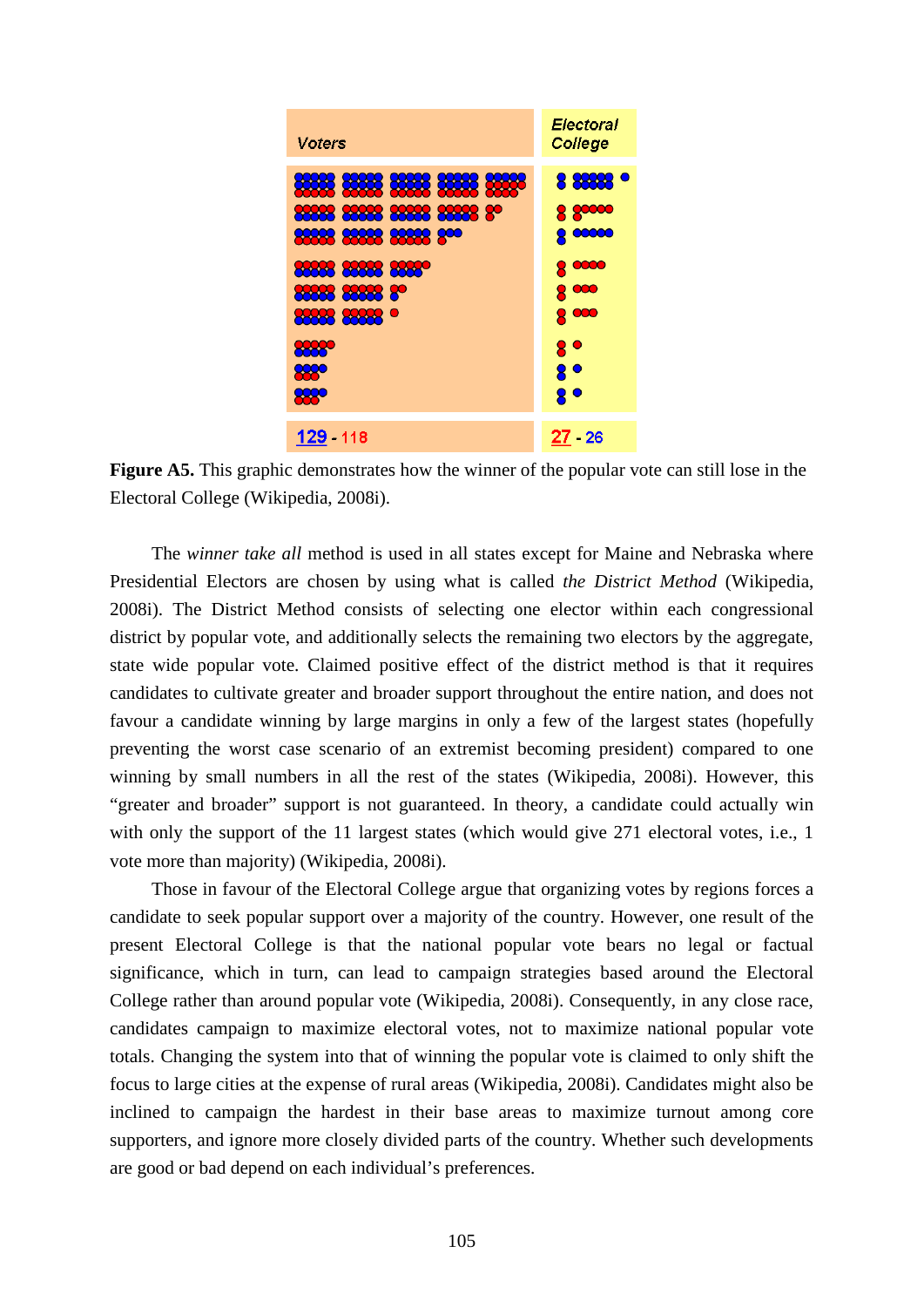#### **Nominating Process & Delegates**

The nominating process of U.S. presidential elections begins with a series of presidential *primary elections* and *caucuses* held in each state. After these are finished, *presidential nominating conventions* are held by each political party. The national conventions are usually held the summer before the federal election. The primary elections and caucuses, run by state and local governments (primaries) as well as by the political parties (caucuses), are held between January and June the year of the presidential election. Some states only hold primary elections, some only hold caucuses, and others use a combination of both (for example the Democrats in Texas) (Wikipedia, 2008h). Iowa and New Hampshire traditionally hold the first presidential state caucus and primary, respectively.

Just like in the general election, the candidates are selected indirectly, which means that when voters cast ballots for a candidate in a presidential caucus or primary, they are actually voting for *pledged delegates*. According to CNN Politics "*a pledged delegate is elected or chosen on the state or local level with the understanding that they will support a particular candidate at the convention*" (CNN Politics: Election Center 2008, 2008a). For the Democratic Party, the pledged delegates are allocated among the states according to two main criteria:1) proportion of votes each state gave to the Democratic candidate in the last three Presidential elections; and 2) percentage of votes each state has in the Electoral College (Wikipedia, 2008k). Under the party's *Delegate Selection Rules for the 2008 Democratic National Convention*, fixed numbers of delegates are allocated for Puerto Rico, American Samoa, Guam, the U.S. Virgin Islands, and Democrats Abroad (Wikipedia, 2008k). The delegates have a single vote each, with the exception of some delegates of American Samoa, Guam, the U.S. Virgin Islands, and Democrats Abroad who have half a vote each (Wikipedia, 2008k). Hence, the total number of delegates is slightly higher than the total number of delegate votes. Depending on state law and state party rules, pledged delegates are either "bound" to vote for a candidate at the state or national convention, or they may simply be expressing an opinion that the state party is not bound to follow in selecting delegates to the national convention. Consequently, candidates are allowed on a state-by-state basis to review the lists of delegates who have pledged their support and can delete anyone whose support they consider unreliable (CNN Politics: Election Center 2008, 2008a). However, since candidates may remove delegates who they feel may be disloyal, the delegates generally vote as pledged.

According to the Republican Party's *Call for the Convention* (published in November, 2007), where the rules and numbers of delegates are described, delegates are to be allocated by the Republican National Committee (RNC) in four categories (Wikipedia, 2008l): 1) *Three district level delegates* are given to states for each of their congressional districts. 2) *Ten additional at-large delegates* are given to each state regardless of population. 3) Additional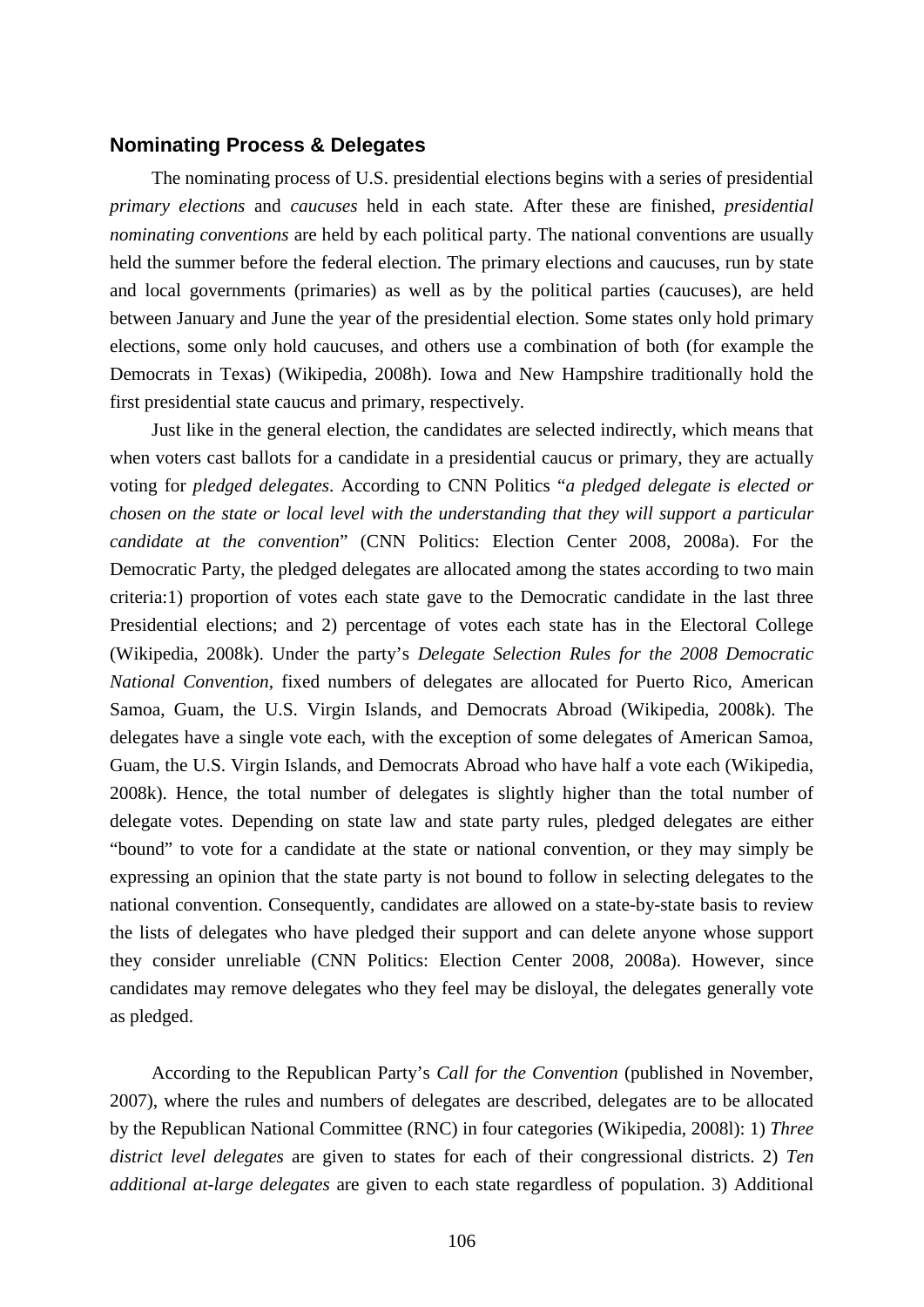*bonus delegates* to states for having Republican U.S. Senators and governors, sending a majority-Republican delegation to the U.S. House, maintaining partial or total Republican control of the state legislature, or casting a majority of their 2004 electoral vote for George W. Bush. 4) *Three party delegates* are automatically given to each jurisdiction (each state and the District of Columbia, Puerto Rico, Guam, American Samoa, the U.S. Virgin Islands and the Northern Mariana Islands): their two RNC delegates and the chairman of the state Republican Party. U.S. territories and the District of Columbia are only eligible to send at-large and party delegates (Wikipedia, 2008l).

According to the Democratic Party's *Delegate Selection Rules for the 2008 Democratic National Convention*, delegates are awarded by proportional representation, with a minimum 15 percent threshold required in order to receive delegates (Wikipedia, 2008k). Each state party is also required to publish its own state level delegate selection plan. Unlike the Democratic Party, the Republican Party has no restriction as to proportional representation even though some states use the proportional process (Wikipedia, 2008l). Other states use the "winner take all" method to award delegates within a state, and still others use the winner take all within a congressional district.

In addition to the delegates chosen during primaries and caucuses, state delegations to both conventions also include *"unpledged" delegates.* An unpledged delegate refers to the unpledged status of a delegate's ballot meaning that he or she (at least in theory) can vote for any candidate within the party at the national convention – and not necessarily the one who won a district or the entire "home" state. These delegates have been selected or elected by each state party. In the Democratic Party these delegates go by the name "superdelegates" and comprise about 20% of the total number of delegates (Wikipedia, 2008k). (However, the numbers could change if delegates leave office, leave the party, cannot make it to the convention or if the national party changes which states to include in the final count.) The superdelegates are important personalities within the Democratic Party. About half of the superdelegates are current and former elected officials: all current Democratic Congressmen and Governors, and all former presidents, vice presidents, majority and minority leaders (Wikipedia, 2008k). The other half consists of members of the Democratic National Committee. Superdelegates can announce who they will support throughout the nominating process but they are not committed irrevocably to one candidate until the Democratic National Convention. The Republican Party also seats some top party officials as delegates without regard to primary or caucus results, but the term "superdelegate" is most commonly applied only for those unpledged delegates within the Democratic Party. The Republican Party instead refers to its unpledged delegates as "*unpledged RNC (Republican National Committee) members*" (CNN Politics: Election Center 2008, 2008b).

In recent decades, one of the presidential nominees of the Democratic and Republican parties has almost always been an incumbent president or a sitting or former vice president.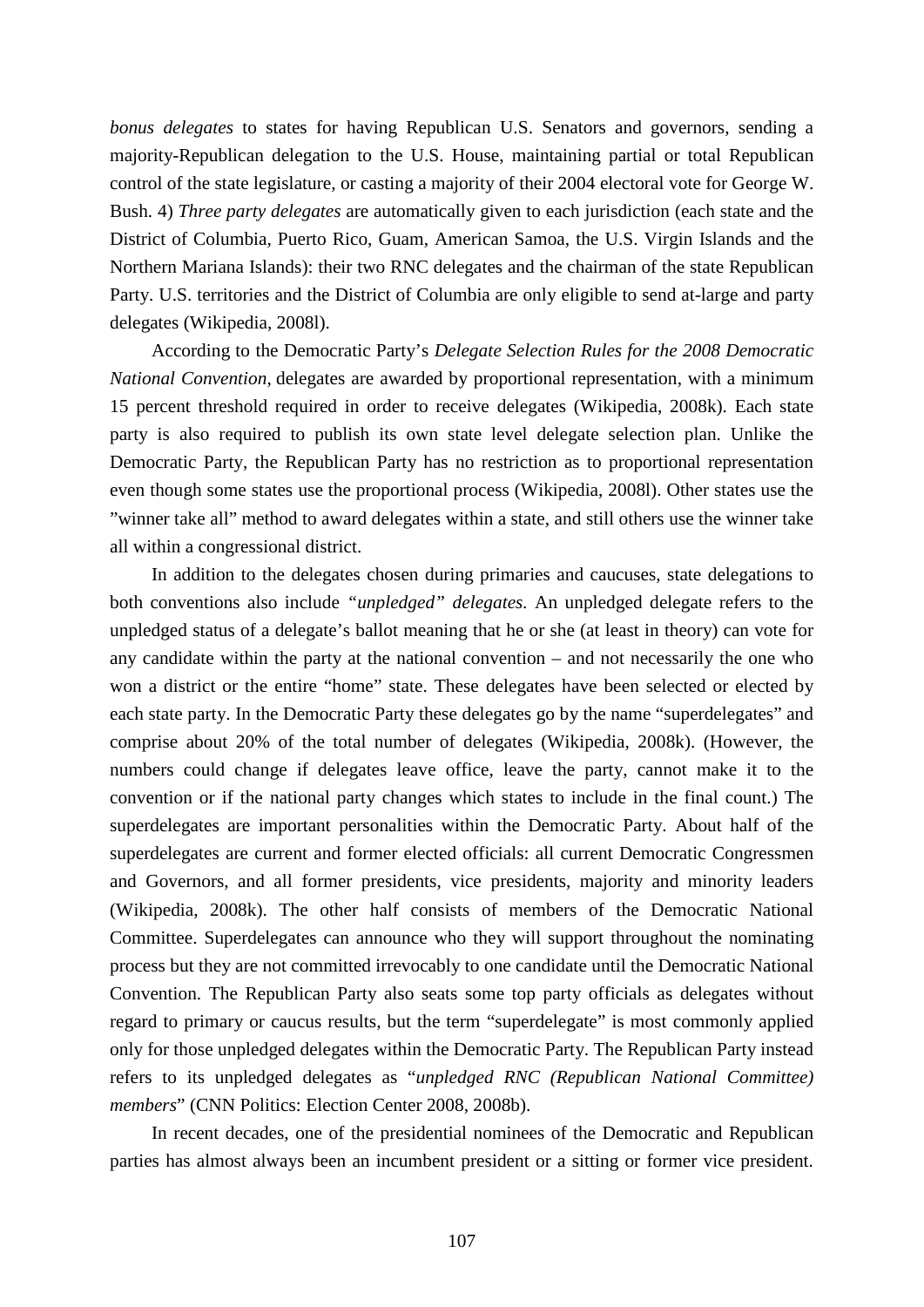This is not the case in 2008. President George W. Bush is on his second and last four-yearterm<sup>[f](#page-107-0)</sup> and Vice President Dick Cheney decided not to run for President. When the candidate has not been a president or vice president, nominees of the two main parties have been state Governors or U.S. Senators. Contemporary electoral success has favored state governors. The 2008 presidential campaign differ in this case too, since both presidential candidates in the race are U.S. Senators, and the vice-president candidates are one U.S. Senator, and one Governor.

The primary elections and caucuses usually determine which candidates for president will be supported by that state at the national conventions of each political party, as well as how many delegates to each party's national convention each candidate for president will receive from that state. It is at these political conventions where the political parties *officially* select their respective nominee for President, as well as Vice-President (Wikipedia, 2008m, Answers.com, 2008). However, due to changes in election laws and the manner in which political campaigns are run, conventions have changed since the mid 70's and are today mostly ceremonial affairs (Wikipedia, 2008m). The different nominees are normally known long before the conventions are being held. The last time a major party's nominee was not clear before the convention was in 1976, when the incumbent president Gerald Ford narrowly defeated Ronald Reagan (Wikipedia, 2008m).

To become the Democratic and Republican nominee for President in the 2008 Presidential Election, each candidate respectively needs to be nominated by a majority of delegates at their national convention. 2,380 Republican delegates – with 1,917 pledged delegates – were on stake in the 2008 nomination process (CNN Politics: Election Center 2008, 2008c). 1,191 delegates were needed to get the Republican nomination. This was reached by Senator John McCain on March 4, 2008 (Wikipedia, 2008l). McCain will remain the presumptive Republican candidate until the convention where he is officially nominated. In order to win the Democratic nomination, 2,118 delegates were needed (the total being 4,234 delegates) (CNN Politics: Election Center 2008, 2008d). Since the Democratic nomination process has been a long and close delegate-race between Barack Obama and Hillary Clinton, the presumptive 2008 Democratic presidential candidate Barack Obama was not known until June 3, 2008 (Wikipedia, 2008k). Please see Appendix II-III for more details regarding the primary system and for definitions and vocabulary of the election cycle.

 $\overline{a}$ 

<span id="page-107-0"></span><sup>f</sup> The president serves a four-year term and may be elected to the office no more than twice.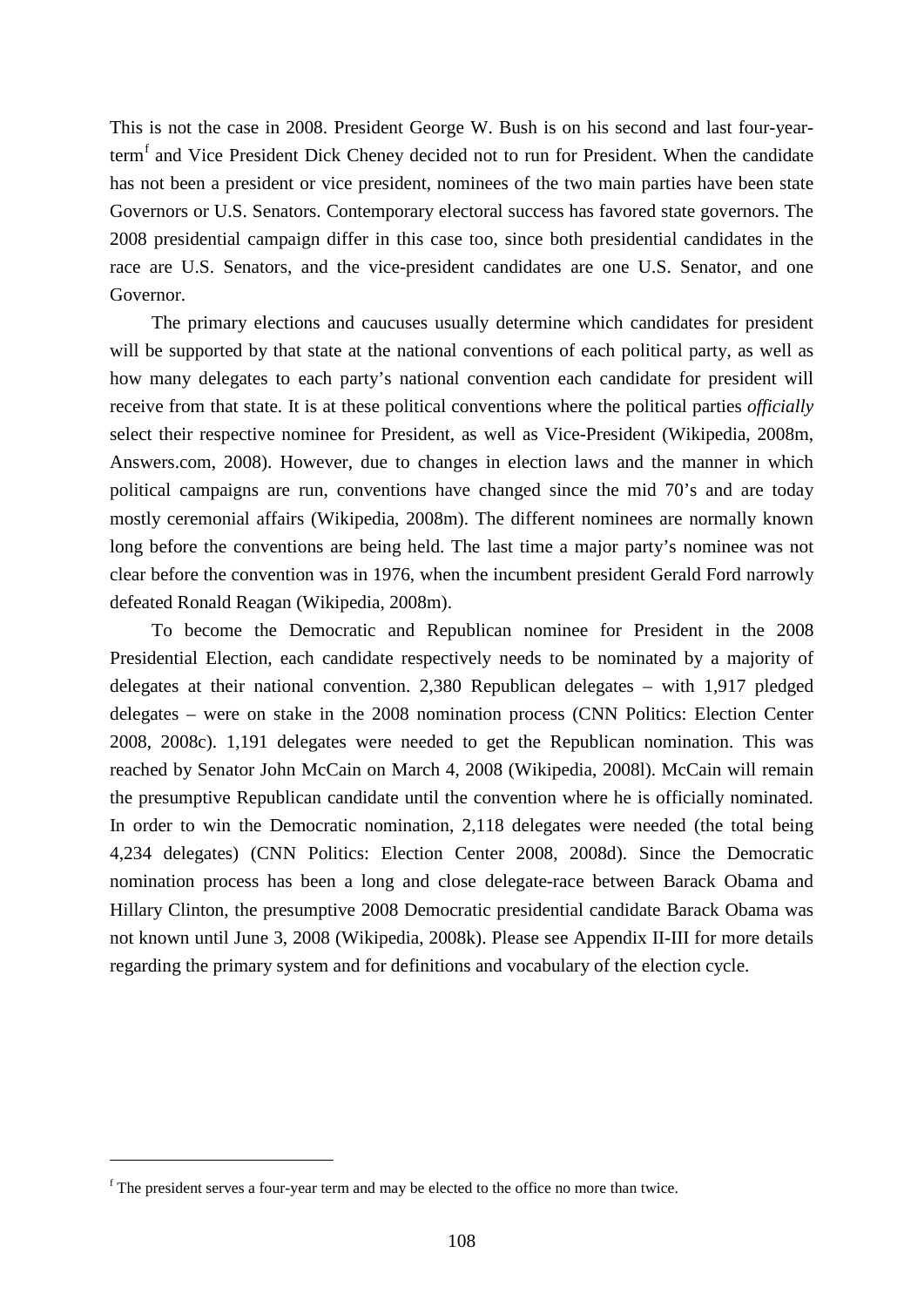# *APPENDIX II – The U.S. Nominating Process: Caucuses & Primaries*

*In Appendix II, caucuses and primaries of the U.S. nominating process are explained more in detail.*

# **Caucus**

One definition of caucus is "a meeting of members of a political party or subgroup to coordinate members' actions, chooses group policy, or nominates candidates for various offices" (Wikipedia, 2008o). The term is used to discuss the procedures used since the 1980s' by some states in order to select presidential nominees. The Iowa caucuses, is one example, being the first and largest in the modern presidential election cycle. Another example is and the only occasionally relevant Texas caucuses. Caucuses have become an important component of the presidential nomination process. A caucus can also be a subgrouping of officials with shared affinities or ethnicities who gather, usually to advocate, agitate, lobby or to vote collectively, on policy (Wikipedia, 2008o). At the highest level, in Congress and many state legislatures, Democratic and Republican members organize themselves into a caucus or conference. Congressional caucuses can also be openly organized tendencies or political factions – usually organized around a single issue – who strive to achieve political goals. The origin of the word *caucus* is debated (Seattlepi.com, 2007; Wikipedia, 2008o). According to some sources, it comes from the Algonquin (The Algonquins, or Algonkins, are an aboriginal North American people speaking Algonquin) word for "counsel," 'cau´-cau-as´u', and was probably introduced into American politics through the Democratic Party in New York, which liked to use Native American terms. Others claim that it is derived from Medieval Latin *caucus*, meaning "drinking vessel", and link it to the Caucus Club of colonial Boston where small groups of people met to endorse candidates. Yet others, claim it to be derived from the Arabic word *Qauqa'a*, "هعقوق", which means shell or enclosed area.

Typically, the process involves several rounds of meetings, starting with gatherings at the precinct or other local level in order to choose delegates. These delegates then go to county conventions to choose new delegates who choose delegates for the national convention. Few rules govern the actual process and they vary from state to state and party to party (Seattlepi.com, 2007; Wikipedia, 2008o). Caucus-selected delegates are normally less bound to vote for the candidate they supported while being elected compared to those chosen via primaries (Seattlepi.com, 2007). Despite a rule in the Democratic Party that delegates are to be allocated proportionally rather than winner take all, some individual caucus groups decide for themselves how to allocate their group's delegates – for instance, by using a majority vote to determine which of the two methods to select (Wikipedia, 2008o). In the winner take all scenario, a group's delegate allocation may be reported as unanimous, with the minority votes ignored (Wikipedia, 2008o). Voters also have the option to draft resolutions to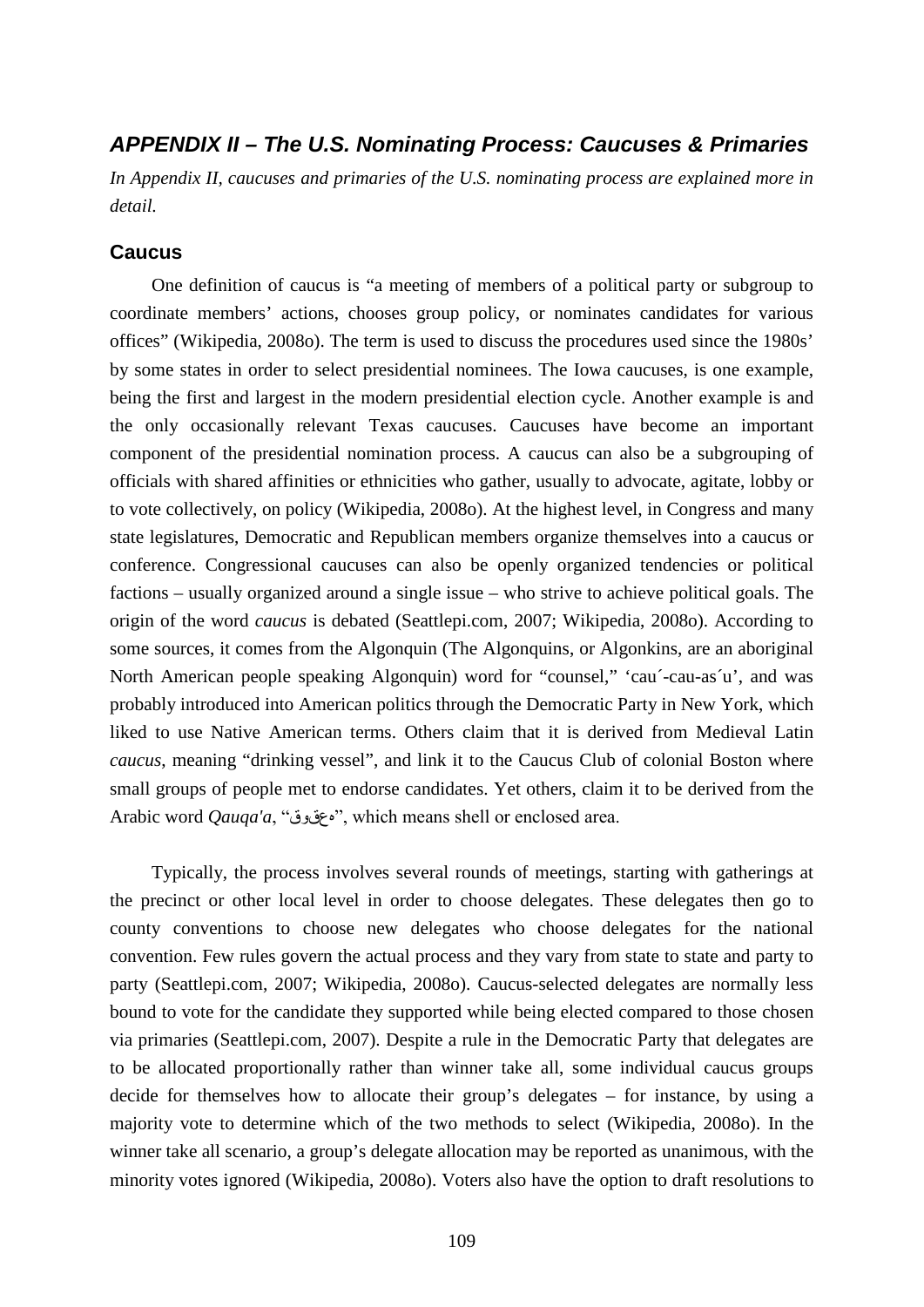make changes to the election process, and those are introduced by delegates at later divisional caucuses or conventions (Wikipedia, 2008o). Participants in each party's caucuses must be registered with that party, but it can be done at the caucus location. Additionally, 17-year-olds can participate, as long as they are 18 years by the date of the general election. Observers such as media, campaign staff, volunteers, and youth are allowed to attend, as long as they do not become actively involved in the debate and voting process. Those supporting the caucus system believe that caucuses favours grass-roots organization and balances the advantages of "*big-money*" candidates. Critics claim that the system is anti-democratic since it attracts very few voters, and mostly voters that are more affluent and can spend up to five hours debating. (Seattlepi.com, 2007).

#### **The Iowa Caucuses**

The Iowa caucuses, in 2008 occurring in early January, have been the first major electoral event of the nominating process for President of the United States ever since 1972. As such, it receives enormous media attention (Wikipedia, 2008p). Although only about one percent of the nation's delegates are at stake, the Iowa caucuses serve as an early indication of which candidates for president might win the nomination of their political party at that party's national convention. In 2008, Democratic presidential candidate Barack Obama won (38%), followed by John Edwards (30%), and Hillary Rodham Clinton (29%); among the republican presidential candidates, Mick Huckabee won (34%), John McCain (13%), Mitt Romney (25%) and Fred Thompson (13%) (Wikipedia, 2008p).

The Iowa caucuses, and caucuses in general, are very different compared to the more common primaries. They are generally defined as "*gatherings of neighbours*" (Wikipedia, 2008p). Instead of going to polls and casting ballots, Iowans gather at a set location in each of Iowa's 1784 precincts (Wikipedia, 2008p). Typically, these meetings occur in schools, churches, public libraries, and even in homes. The caucus does not result directly in national delegates for each candidate. Instead, caucus-goers elect delegates to county conventions, who in turn elect delegates to district and state conventions where Iowa's national convention delegates are selected.

The Republican Party and the Democratic Party each have their own caucuses with their own rules. The process used by the Democrats is more complex than the Republican (Wikipedia, 2008p). For the Democrats, each precinct divides its delegate seats among the candidates in proportion to caucus goers' votes. It all starts with the caucus leader asking the precinct captains to present themselves. Next, the first tally is conducted were the supporters for each candidate moves to different corners of the room. An area may also be designated for undecided participants. Then, for roughly 30 minutes, participants try to convince their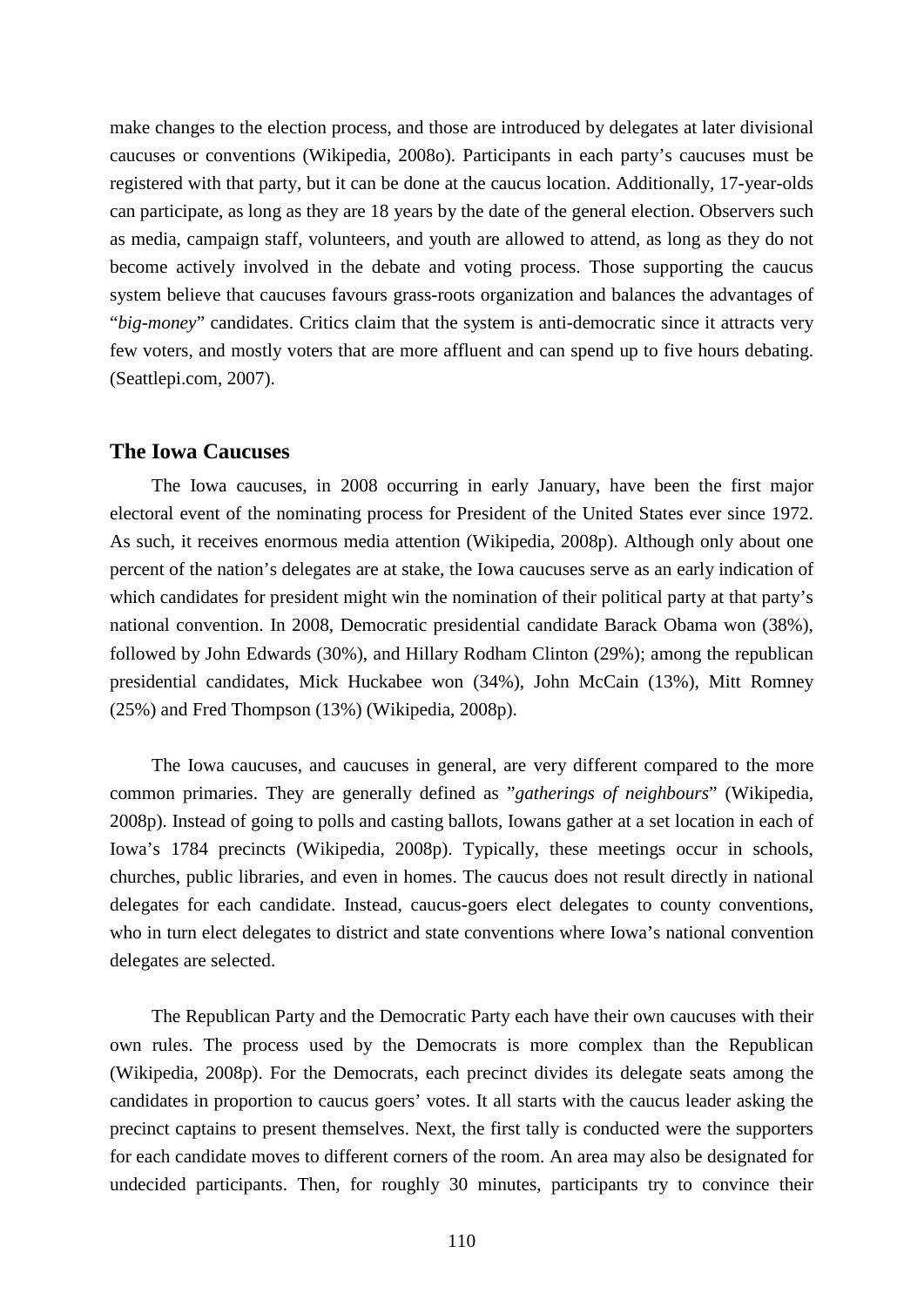adversaries to support their candidates. Each supporter group might recruit supporters from the other groups and, in particular, from among those undecided. Undecided participants might visit each preference group to ask its members about their candidate. After 30 minutes, the supporters for each candidate are counted. At this point, the caucus officials determine which candidates are viable. The viability threshold can be anywhere from 15% to 25% of attendees depending on the number of county delegates at stake (Wikipedia, 2008p). Once viability is determined, the caucus-participants have roughly another 30 minutes to realign. The supporters of candidates not reaching the threshold have several options. They may find another viable candidate to support, join together with supporters of another unviable candidate to secure a delegate for one of the two, or choose to abstain. This possibility of realignment is an interesting distinction between caucuses and primaries, where being a voter's second choice in a caucus actually can help that candidate. Once the final positions are reached, the voting is closed, and the percentage of supporters to each candidate is calculated. Thereafter each precinct apportions delegates to the county convention. The state party then counts the total number of delegates for each candidate and reports the results to the media. A few remaining supporters from each preference group elects its delegates, and then the groups reconvene to elect local party officers and discuss the platform. The delegates chosen by the precinct then go to a later caucus, the county convention, to choose delegates to the district convention and state convention. Most of the delegates to the Democratic National Convention are selected at the district convention, with the remaining ones selected at the state convention. Delegates to each level of convention are initially bound to support their chosen candidate but can later switch in a process very similar to what goes on at the precinct level; however, as major shifts in delegate support are rare, the media declares the candidate with the most delegates on the precinct caucus night the winner, and relatively little attention is paid to the later caucuses (Wikipedia, 2008p).

The Republican caucuses work differently. Initially, the caucus-goers are exposed to campaigning for each candidate done by other caucus participants. Afterwords, they cast secret ballots and the results of the different precincts are tabulated and then transmitted to the media. In 2008, some precincts used a show of hands or preprinted ballots (Wikipedia, 2008p). The results are non-binding. As in the case for Democrats, it is the Republican Iowa State Convention, after the precinct caucuses, the county conventions, and the district conventions, which select the ultimate delegates from Iowa to the Republican National Convention.

# **The Texas Caucuses**

Texas has both primaries and caucuses. The process goes by the name "*the Texas Twostep*", because you must vote in the primary election before being eligible for caucusing. The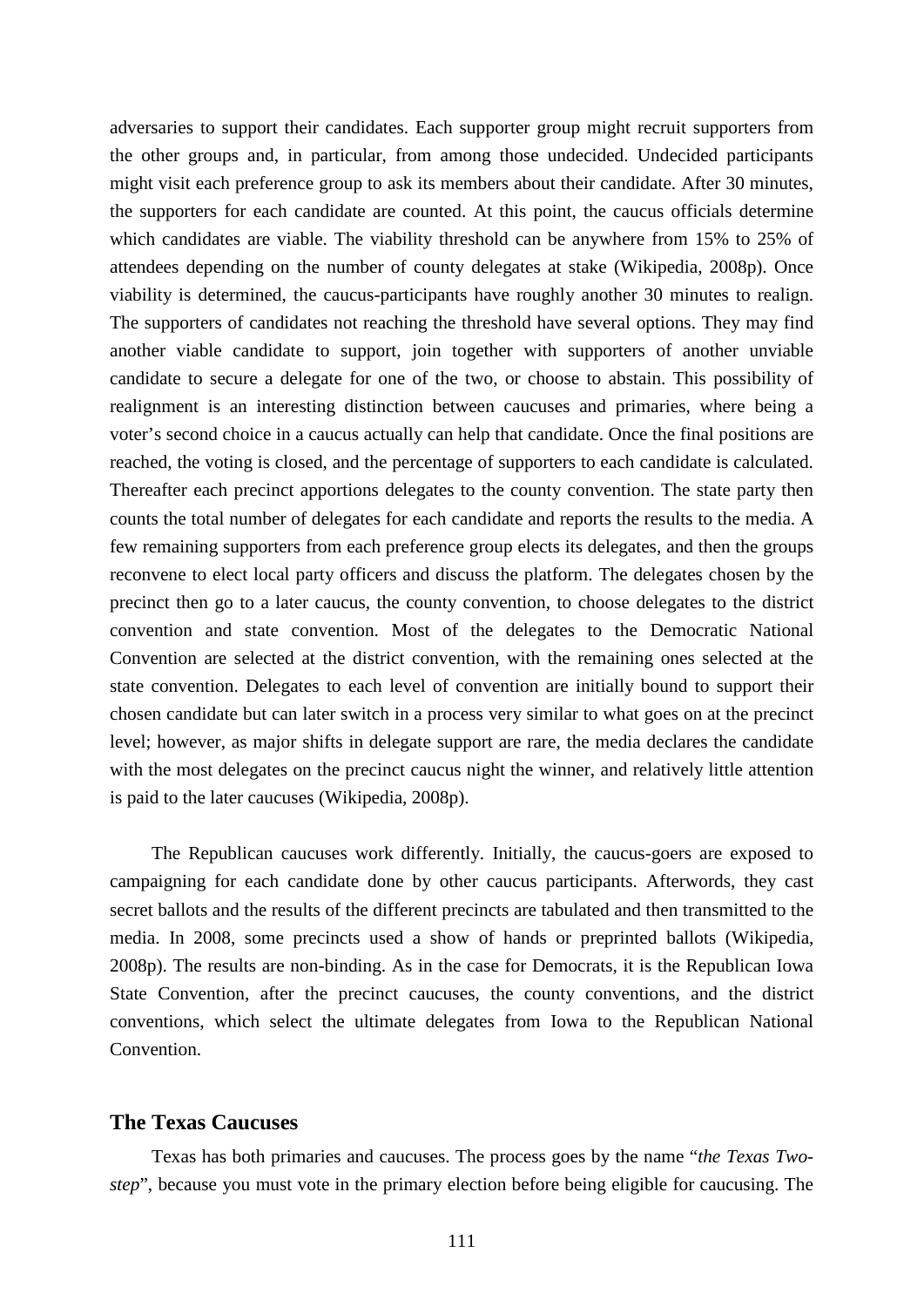process differs for Democrats and Republicans. The Republican caucuses select participants for the state convention, while the presidential nominee is selected winner take all according to the outcome of the primaries (Wikipedia, 2008q). The Democratic caucuses play a larger role in national politics since they apportions thirty-five percent according to the number of supporters each presidential candidate has. The primary selects the other sixty-five percent of delegates to the county convention. In most cases, Texas elections are not considered important since the nominee of each party (at least unofficially) already is known by the date these elections are being held. This was different in 2008. John McCain became the presumptive republican nominee that day. However, the Democratic Party was far from having one presidential nominee since the race between the two frontrunners, Barack Obama and Hillary Rodham Clinton was close thus preventing either of them to secure the nomination. The result was actually a split were Hillary Rodham Clinton won the primary part and Barack Obama won the caucus part.

## **Primary Election**

A primary is an election in which voters select candidates for a subsequent election. Hence, primary elections are another way that parties may select candidates for the following general election. Nomination of candidates is usually the responsibility of the political party organizations themselves and does not involve the general public. However, in the U.S., primary elections are conducted by government on behalf of the parties.

There are several types of primary elections such as closed, semi-closed, open, semiopen (Wikipedia, 2008r). An *open primary* is when a registered voter may vote in any party primary regardless of his own party affiliation. What may occur with this system is "rading", that is, voters of one party vote in the primary of another party, hence allowing a party to help choose its opposition's candidate which can give their own party an advantage in the general election! In a *closed primary*, voters need to be registered members of that party. This excludes independents (or non-partisans) from participation. The *semi-closed* differs from the closed by allowing the unaffiliated voters as well. The *semi-open* by contrast, every voter may vote in any single primary, but must declare publicly (usually by requesting a ballot) prior the voting which primary he or she will vote in. Normally, election officials then provide the parties access to this information. The majority of the primaries are either open or closed. This classification system has an influence on how the candidates run their campaigns. In a closed system for example, he or she concentrates on strong partisans, "*who tend to lean to the extreme ends of the ideological spectrum*" (Wikipedia, 2008r). In the general election, on the other hand, the candidate must move more towards the center in hopes of capturing a plurality (Wikipedia, 2008r).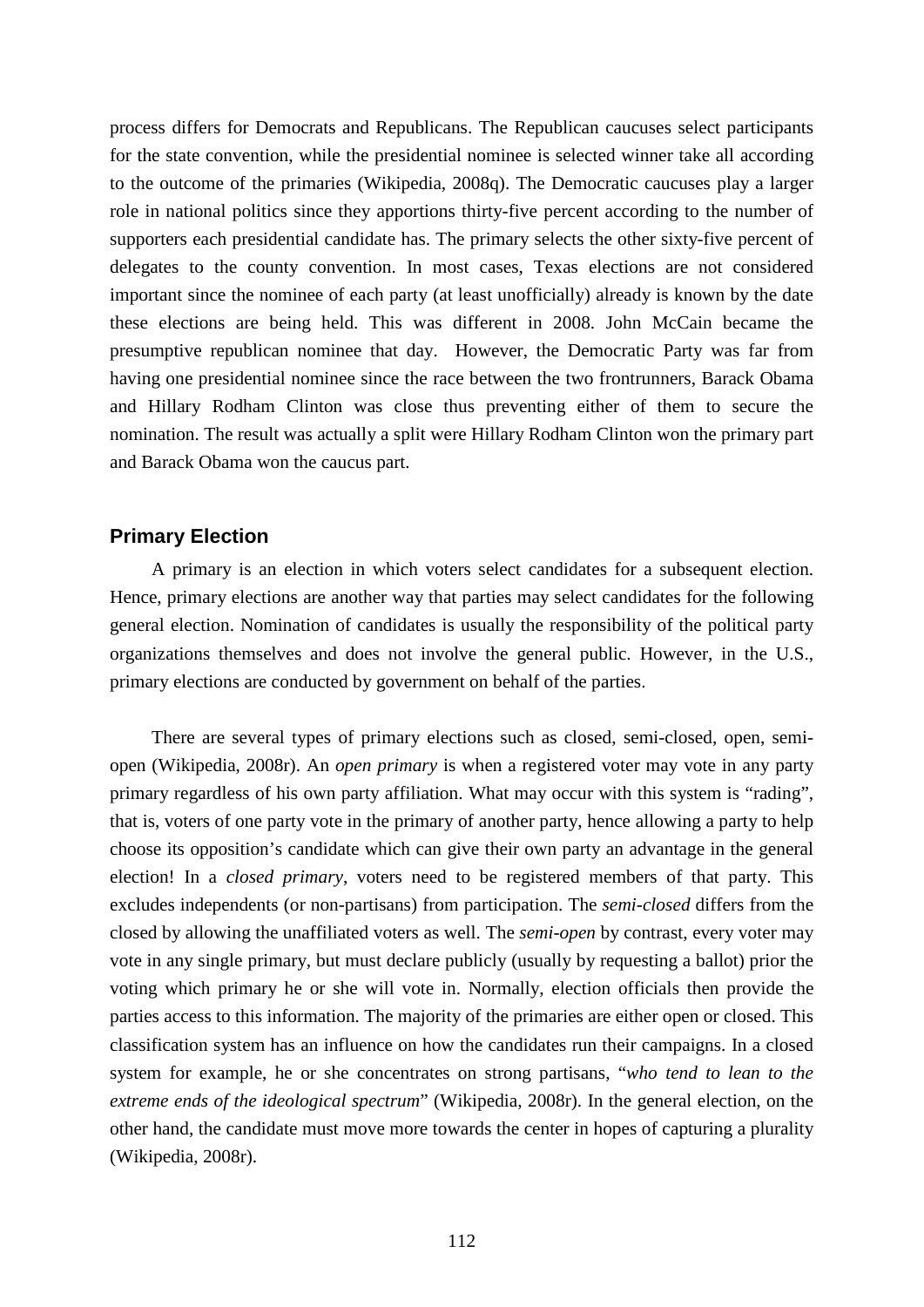# **The New Hampshire Primary**

New Hampshire traditionally holds the first presidential state primary. Its date has been moved up repeatedly to maintain New Hampshire's first-in-the-nation status in the face of ever-earlier primaries in other states. New Hampshire law even stipulates that the New Hampshire primary will be the first primary held in the United States (Wikipedia, 2008s). In the 2008 presidential race this took place on January 8. Together with Iowa, that holds the first state caucus, they get enormous media attention since these elections give the first indication of possible future presidential nominees. Often, these elections are even considered to give a candidate the momentum to win the nomination. Even lesser-known, under-funded candidates who do well in New Hampshire's semi-open primary can become serious contenders, getting large amounts of media attention and campaign funding. Ever since 1968, the Republican candidate ahead in the opinion polls before the New Hampshire primary has won New Hampshire and gone on to win the Republican Party nomination, with the exception of Pat Buchanan in 1996 and John McCain in 2000 (Wikipedia, 2008s). In 2008, the trend continues with John McCain winning the New Hampshire primary and later becoming the presumptive republican presidential nominee. In around 70% of the elections since 1964, the Democratic winner has also gone on to win its party's nomination (Wikipedia, 2008r). In 2008, Hillary Rodham Clinton won the New Hampshire primary, closely followed by Barack Obama.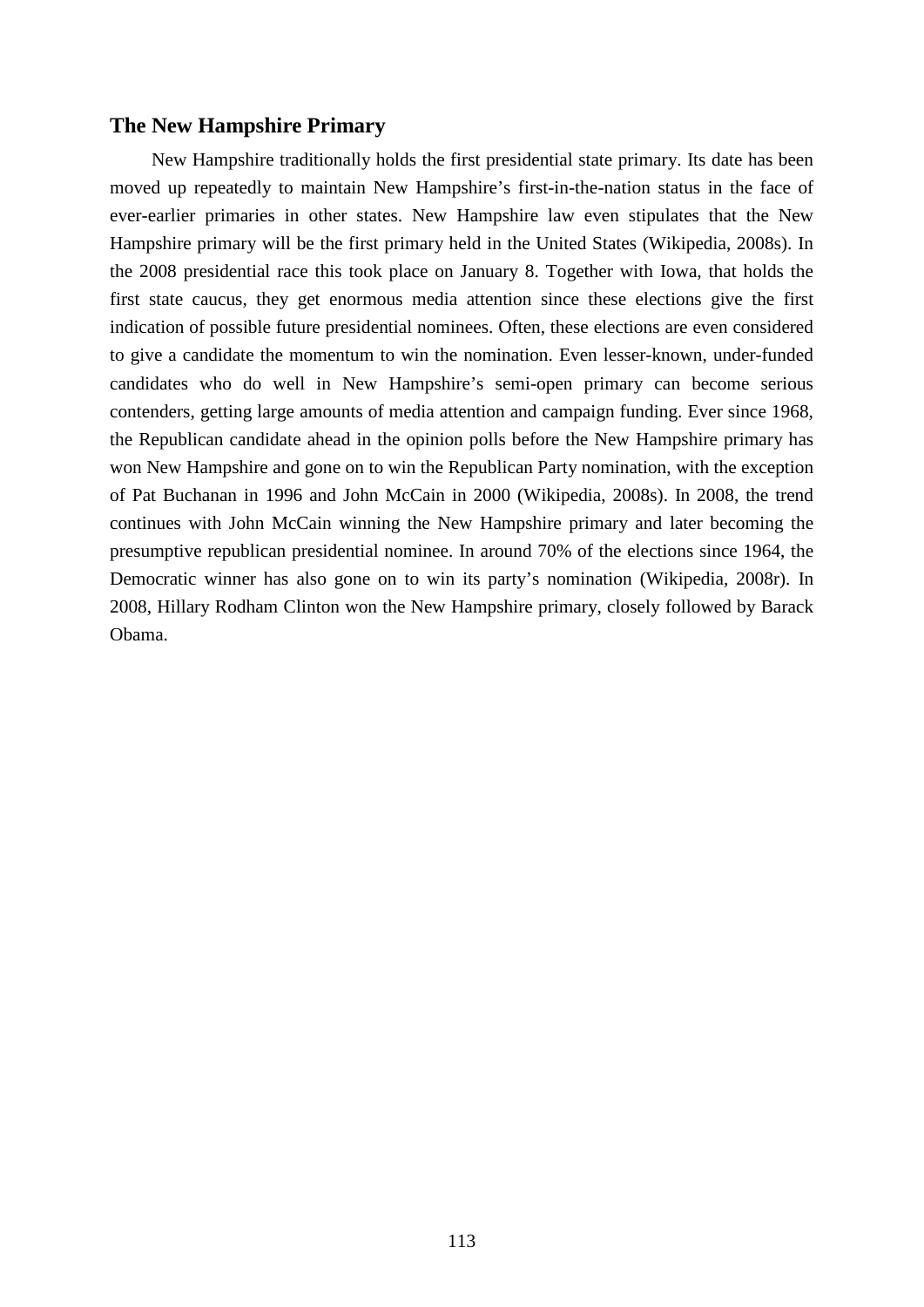# *APPENDIX III – Concepts & Phenomenon in U.S. elections*

*Below, vocabulary, concepts, and phenomenon commonly ocurring in the U.S. presidential nominating cycle, as well as in the general election, are described.*

# **"Super Tuesday"**

"*Super Tuesday*" refers to the Tuesday in February or March of a U.S. presidential election year when the greatest number of states – around 20-25 in recent elections – hold primary elections to select delegates to the national conventions. A Presidential candidate sees this as his or her first test of national electability since the primaries are held early, and in a large number of states from geographically and socially diverse regions of the country. A higher number of delegates can be won on Super Tuesday than on any other single day during the primaries, accordingly, candidates seeking the presidency must do well on this day to secure their party's nomination.

## **"Winner Take All"**

A voting system allows voters to choose between options, often in elections where candidates are selected for public office. It specifies the form of the ballot, which tallying method is to be used, and whether there is a single winner or multiple winners. The voting system may also specify how voting power is distributed among the voters, and how voters are divided into subgroups or constituencies whose votes are counted independently. The plurality voting system is a single-winner voting system where a predetermined constituency elects a single person to an office (Wikipedia, 2008t). This situation is also called a singlemember district system. It is, by far, the most prevalent single-winner voting method and also goes under the name of "first-past-the-post", "relative majority", or "winner take all" (Wikipedia, 2008t). In this system, each voter votes for one choice, and the choice that receives the most votes wins, even if it receives less than a majority of votes. This system is in contrast with proportional representation, "*aiming at a close match between the percentage of votes that groups of candidates obtain in elections and the percentage of seats they receive*" (Wikipedia, 2008u). Proportional representation is a democratic principle rather than an electoral system in itself (Wikipedia, 2008u).

The Republican Party uses the winner take all system (where the presidential candidate who wins the most votes in a state wins all the delegates), in most of their primaries and caucuses while the Democratic Party's delegates are usually awarded by proportional representation, with a minimum 15 percent threshold required in order to receive delegates.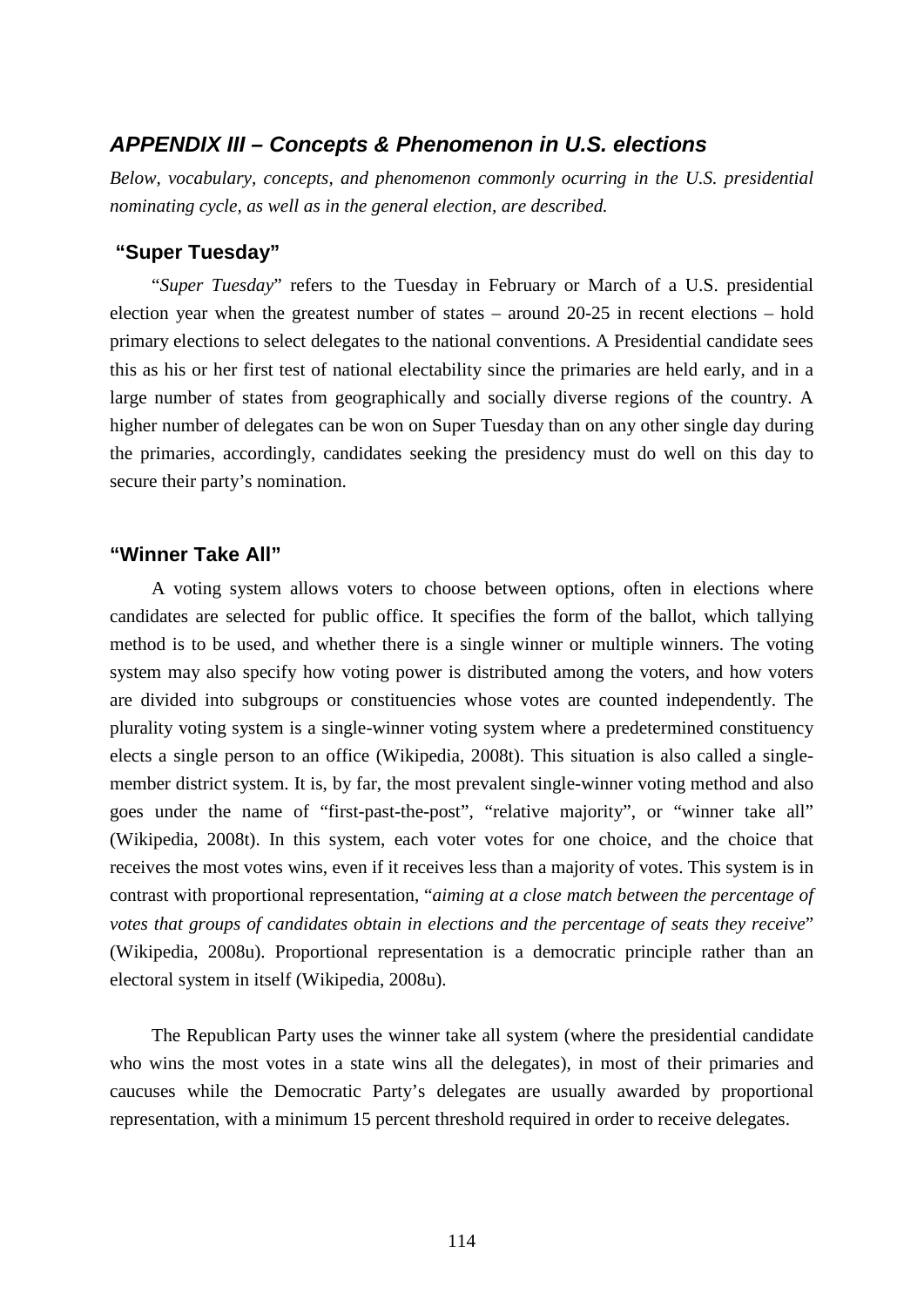#### **"Swing States"**

Most states use a *winner take all* system in the general election, meaning that the candidate with the most votes in that state receives all of the state's electoral votes. This system gives more attention to large competitive states, i.e. *swing states*, states without a clear tendency to vote either Republican or Democratic. In order to win swing states, especially large ones, the presidential candidates pay much more attention to these states compared to other states considered "*safe*". Examples of such states are Pennsylvania, Ohio, and Florida (Wikipedia, 2008i). In recent elections, for example California, Texas, and New York, despite having the largest populations, have been considered safe for a particular party (Democratic for California & New York; Republican for Texas), hence relatively few resources in both time and money are devoted to such states. This effect is demonstrated in Figure A6 where the amount of attention given to each state during the final five weeks of the 2004 presidential race is shown.



Figure A6. These maps show the amount of attention given to each state by the Bush and Kerry campaigns during the final five weeks of the 2004 election. At left, each waving hand represents a visit from a presidential or vice-presidential candidate during the final five weeks. At right, each dollar sign represents one million dollars spent on TV advertising by the campaigns during the same time period (Wikipedia, 2008i).

As can be seen from the figure, the before mentioned swing states received a lot more attention in the final five weeks of the 2004 presidential election than did those that traditionally vote either Republican or Democratic.

#### **Large States**

Theoretically, it is possible to win the U.S. presidential election by winning only eleven states and completely disregarding the rest of the country. If one ticket were to take California (55 electoral votes), Texas (34), New York (31), Florida (27) Illinois (21), Pennsylvania (21), Ohio (20), Michigan (17), Georgia (15), New Jersey (15), and North Carolina (15), that ticket would have 271 electoral votes, which would be enough to win since 270 are needed for a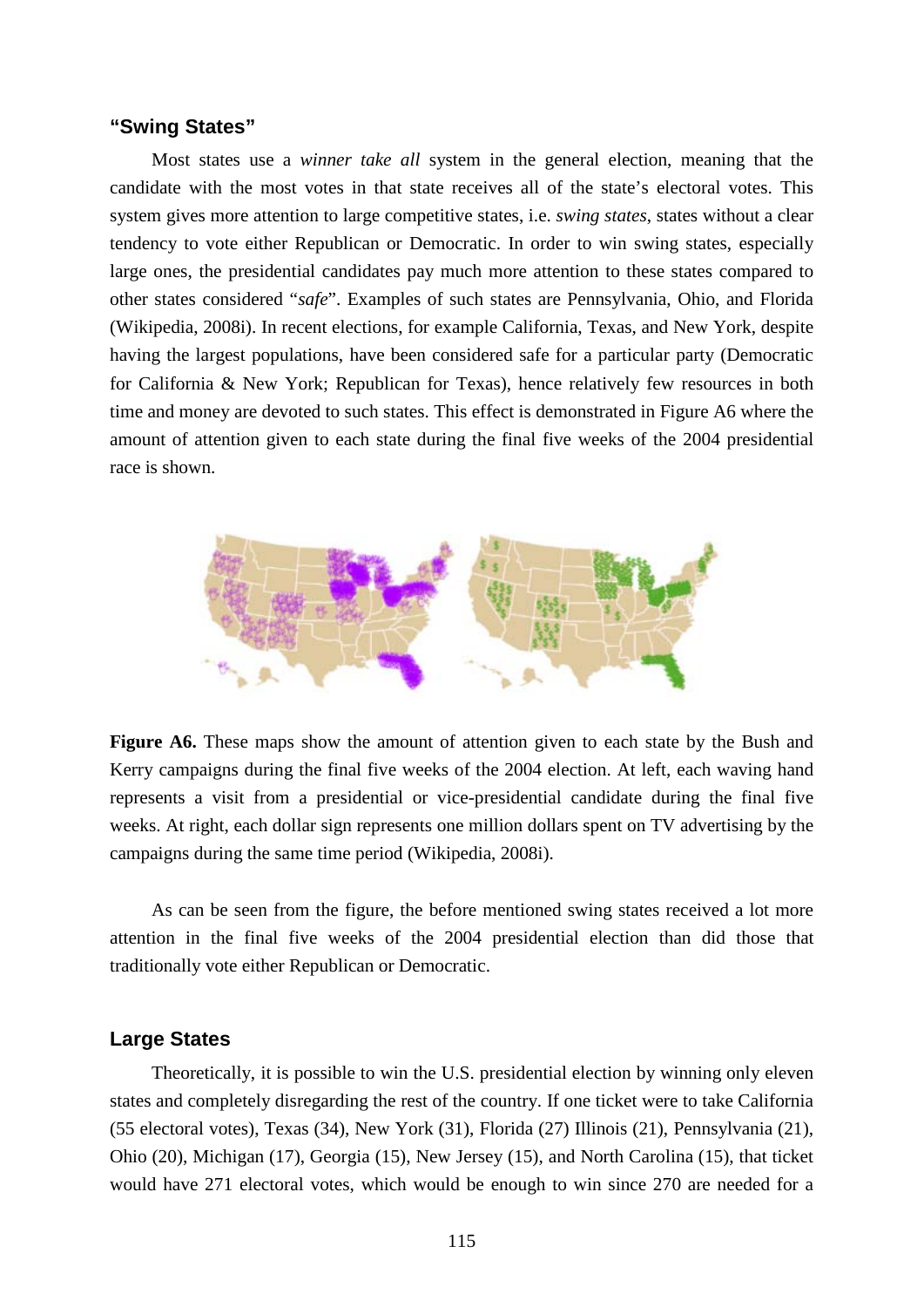majority (Wikipedia, 2008i). In the extreme case, this implies that if only a small number of voters were to vote in those eleven states, the other major ticket could have a landslide victory in the popular vote and still lose the election (Wikipedia, 2008i). Luckily, such a situation has never occurred so far and is very unlike to happen. (For example, in the close elections of 2000 and 2004, these eleven states gave 111 votes to Republican candidate George W. Bush and 160 votes to Democratic candidates Al Gore (in 2000) and John Kerry (in 2004) respectively (Wikipedia, 2008i).)

There is more attention given to large states, with large numbers of delegates, when states cannot agree to coordinate their primaries (Wikipedia, 2008v). Since the candidate's time is limited, paid advertising may play a greater role in order to get the message across to everyone. In addition, a compressed calendar makes it more difficult for lesser-known candidates to get resources and raise their visibility among voters, especially when a betterknown candidate (usually) enjoys the financial and institutional backing of the party establishment (Wikipedia, 2008v).

#### **Small States**

The least populous states get more voting power than other states due to the fact that the number of voters per elector is smaller (Wikipedia, 2008i). Since most states are *winner take all* states, these states become either Republican or Democrat. Democrats often complain that the Electoral College system favours the Republican Party by disproportionately boosting the electoral weight of less populous states, which historically have tendencies to be Republican (Wikipedia, 2008i). However, game theory analysis, and the Banzhaf Power Index (BPI) specifically, indicates the contrary. According to this model, Californians which has the highest electoral vote count have approximately 3.3 times the individual power of choosing the president than do each individual in the three-electors-state of Montana (Wikipedia, 2008i). However, the analysis has been critiqued as treating votes like "*coin flips*". Other more empirically-based models of voting yield results which, again, seem to favour less populous states (Gelman *et al*, 2002, p.428).

#### **Greater Importance to States with Early Primaries**

The current presidential primary election schedule is criticized for giving more importance to the few states with early primaries since these states usually build momentum for the leading candidates (Wikipedia, 2008r). This way other candidates are "faced out" even before the rest of the states have had their say in the nominating process. The last states in the schedule often have no influence at all. Those in favour of having a few early elections consider that the "facing out" actually is a good thing since it helps the parties to "weed out"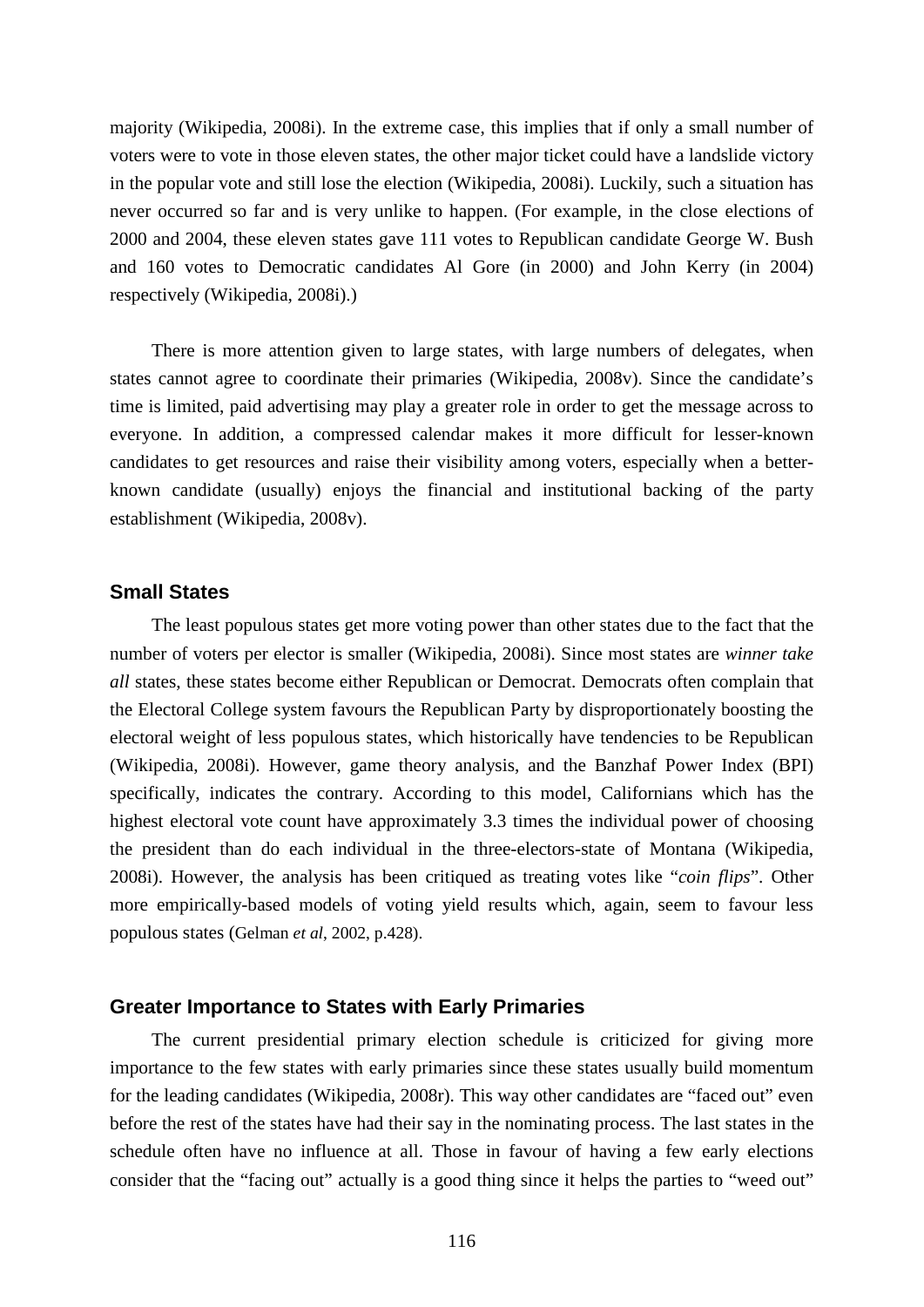unfit candidates (Wikipedia, 2008r). It is of interest to the parties to have "*early winners*" which reduces the time and money spent on the nomination process and preserves resources for the general campaign. Since the early primaries can act as a signal to the nation, states have been holding increasingly early primaries in recent years in order to maximize their influence on the outcome. As a result, rather than stretching from March to June, most primaries take place in a compressed time frame between February and March.

Many candidates are interested in doing well during these early elections since they want to get all the advantages associated with it such as the possible creation of momentum. Others consider the first states not to be that important since they are small and only give a few delegates; hence they concentrate their campaigning efforts in more "important" and larger states. One risk for states with later elections is that once the nomination has already been secured, candidates can ignore the remaining states, hence owe less to these states politically.

# **Influence of Third Parties in the General Election**

The *winner take all* method generally decreases the importance of minor parties (Wikipedia, 2008i). Those in favour of the Electoral College system see its negative effect on third parties as a good thing and believe that the Presidential office must be protected from regional minorities until they get and maintain broad state-wide support. However, supporters of proportional representation claim that, because third parties generally start as regional phenomena and because the Electoral College is a form of regional allocation, it would rather enhance the power of third parties if electoral votes were allocated in a proportional manner (Wikipedia, 2008i).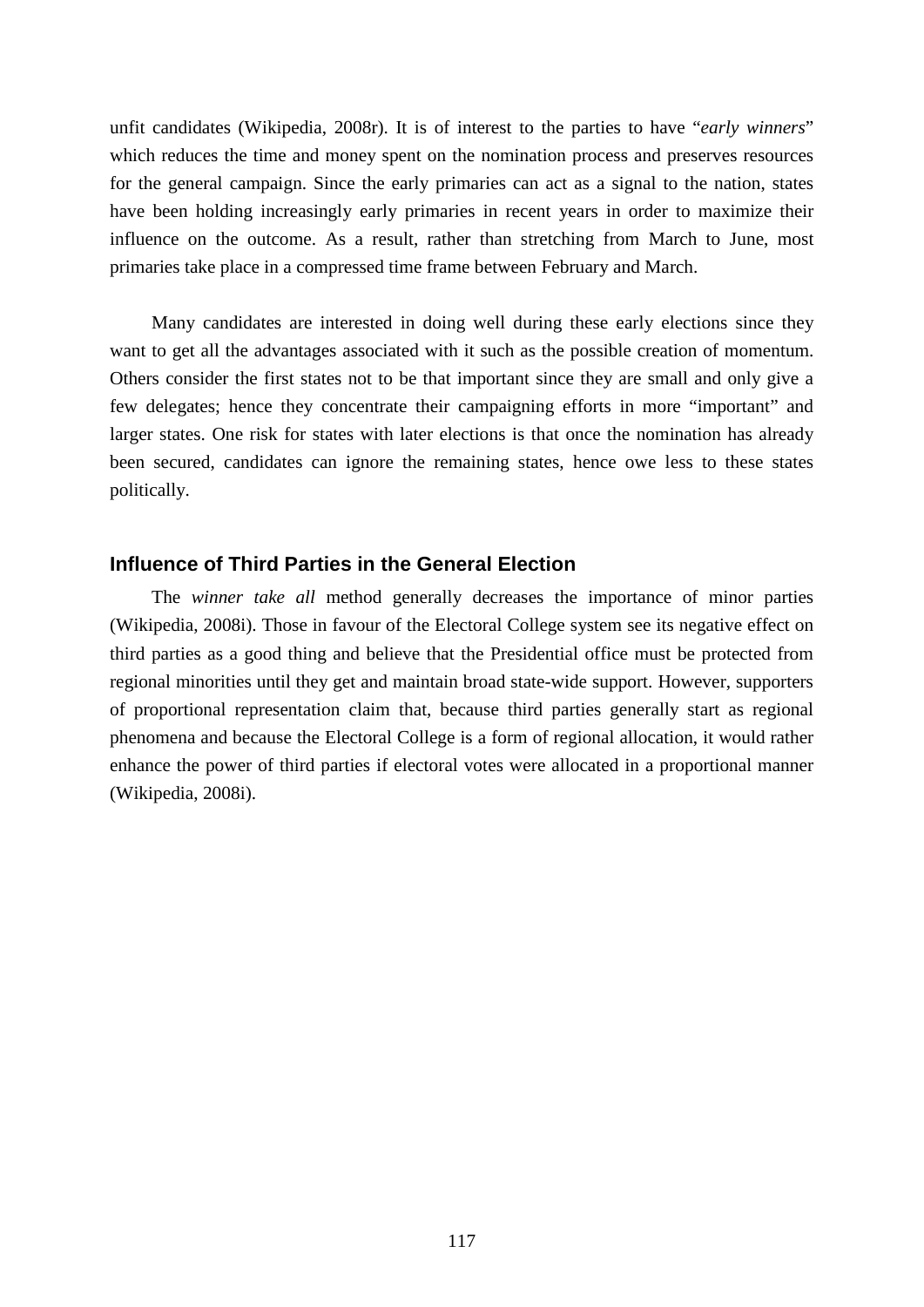# *APPENDIX IV – Political Campaigning*

*In this Appendix, the nature of a political campaign, as well as its three important elements – Message, Money, and Machine - are described. Furthermore, campaign advertising techniques and campaign process in the U.S. are mentioned.*

# **Political Campaign**

A political campaign is an *"organized effort which seeks to influence the decision making process within a specific group*" (Wikipedia, 2008w). According to Columbia Encyclopedia, a political campaign is an "*organized effort to secure nomination and election of candidates for government offices*" (Answers.com, 2008). Political campaigns have existed as long as there have been informed citizens to campaign amongst. Today, many political players and commentators agree that political campaigns in the U.S. are undergoing a period of change. This is in part due to increased use of the Internet, changing campaign-finance laws, and the apparently declining effectiveness of television advertising (Wikipedia, 2008w). Political campaigns often refer to electoral campaigns where representatives are chosen or referenda are decided, but they also include organized efforts to alter policy within any institution (Wikipedia, 2008w). In the United States, the most important political campaigns are those for the nomination and election of candidates for the offices of president and vice president. An ideal campaign should be seen as capturing the attention of citizens, activating their political predispositions, and, at least potentially, shedding some light on the political choice at hand (Alvarez, 1997; Coleman and Manna, 2000; Finkel, 1993; Gelman and King, 1993; Popkin, 1991; Simon, 2002, cited in Franz *et al*, 2007). A successful political campaign is made up of three elements – the three M's: *Message, Money, and Machine*.

#### **Message**

The campaign message is one of the most important aspects of a political campaign. It must be carefully crafted before being spread, and should be a concise statement explaining why voters should choose a certain candidate. Large amounts of money are being spent by major campaigns on opinion polls and focus groups to understand which message is needed to win the party nomination as well as reaching the majority on Election Day (Wikipedia, 2008w). The message, or idea(s), is often communicated using short, perfectly clear, and "to the point" sound bites and slogans, capturing the essence of what the speaker wants to say in an easy remembered way. Politicians (and speechwriters) of the new generation are carefully coached by their spin doctors (public relations experts or political representatives whose job is to put a "*positive spin*" on events or situations) in order to deliver prefect slogans and sound bites. According to Franz *et al* (2007, p.16), most political advertising reduces to a single,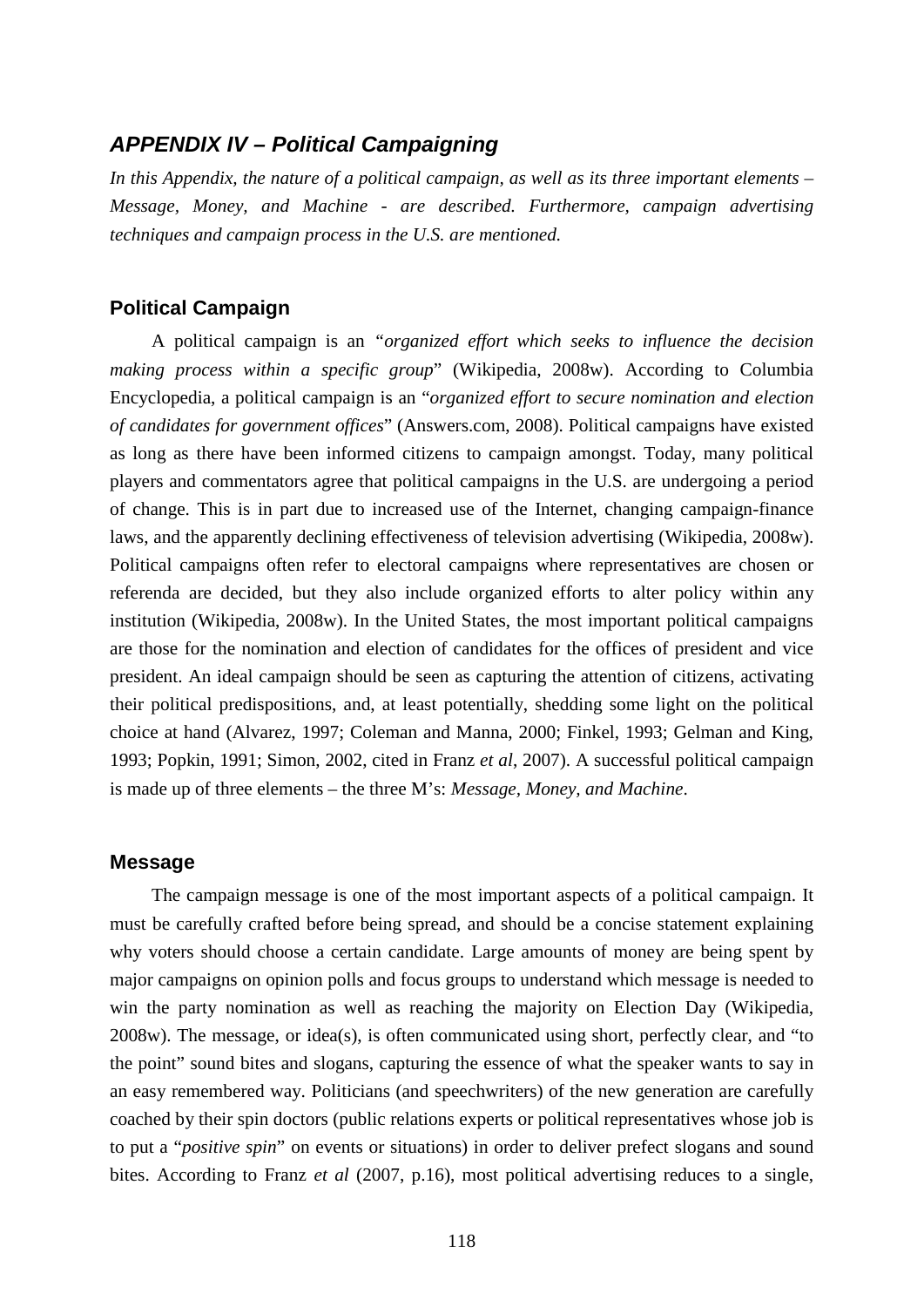simple message: one of proximity. The authors continue by stating that:

"*Regardless of the type of race, the sponsor, the tone of the ad, and no matter what words or images or music the spot features, the ultimate message is that the favoured candidate is, in some substantive way, closer to the viewer than his or her opponent. There are several dimensions to this proximity message: The candidate may be closer on issue positions, in terms of ideology, or closer to the viewer's values. Candidates usually portray themselves as honest, trustworthy, religious, hardworking protectors and providers for their families: closer to how the voters see themselves – or would like to see themselves – than their less-virtuous opponents. Campaign advertising also portrays candidates as closer geographically…, in terms of occupation…, or in terms of class….*"

This proximity aspect is of greatest importance in order to get the voters to vote for you since they have tendency to vote for the candidate they perceive as closer to them, thus more probably sharing and/or understanding their values and concerns. To create the message of proximity, a lot of information is included in the process. Hence, citizen learning is an important by product of candidates' efforts to maximize support (Franz *et al*, 2007, p.16).

The message should also evoke emotions in order to be effective. As has been recently argued, "*campaign ads use symbolic images and evocative music to trigger an emotional response in viewers. By appealing to different emotions, ads can influence the participation and choices of viewers in distinct ways*" (Brader, 2006 cited in Franz *et al*, 2007, p.16). He demonstrated experimentally that cueing enthusiasm, fear, or other emotions can influence persons' interest in a campaign, intention to vote, and information recall. Graber (2004, cited in Franz *et al*, 2007, p.16) have found that emotional messages are more likely to be noticed and recalled than other sorts of messages.

#### **Money - Campaign Finances**

Campaign finance, or *money*, is another very important aspect of a campaign and refers to the means by which money is raised. The cost of campaigning for President is enormous and has increased significantly in recent years (Wikipedia, 2008x).

According to Newman (2001a, p.215), the costs forecast of a campaign is to "s*kyrocket in the future*". The authors of *Campaign Advertising and American Democracy* (Franz *et al*, 2007, p.140) continue by stating that, "*campaigns care little about efficiency and care intensely about winning elections. They are willing to spend as much as they can – and waste a great deal of it – in their quest for electoral victory"*. It has been reported that if the costs (including nominating process, general election, and political conventions) for both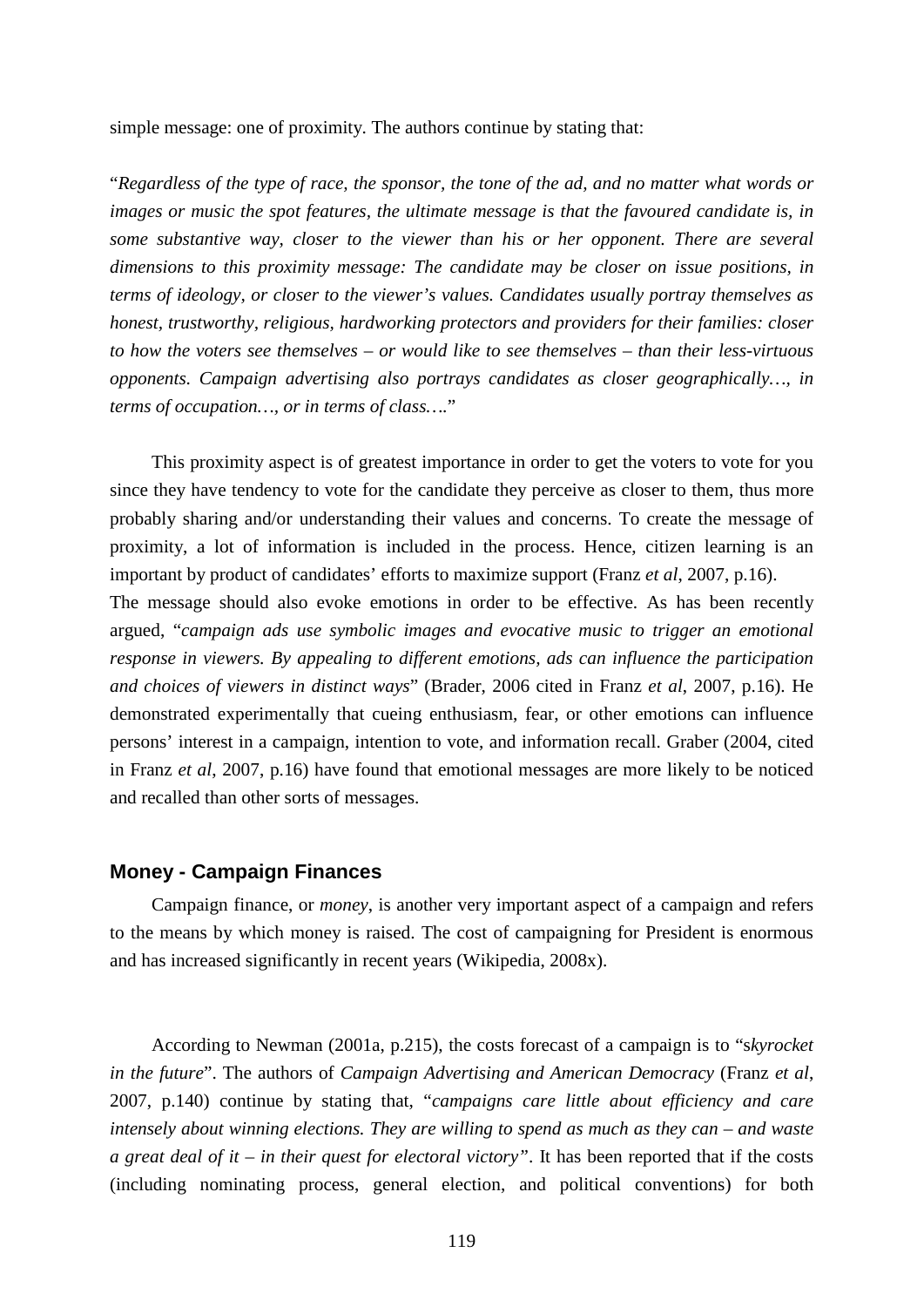Democratic and Republican campaigns are added together the costs have more than doubled in only eight years (\$448.9 million in 1996, \$649.5 million in 2000, and \$1.01 billion in 2004) (Wikipedia, 2008x). Several campaign advisers and officials of the Federal Election Commission (FEC) expect that the two presidential candidates will have raised more than \$500 million each when reaching Election Day 2008. Including earlier candidates, the total could easily exceed \$1 billion (Kirkpatrick, 2007a). Michael E. Toner, a FEC-commissioner; states that; "*the 2008 race will be the longest and most expensive presidential election in American history*," and that the top candidates need "*to raise \$100 million by the end of 2007 to be a serious candidate*" (Kirkpatrick, 2007a).

There are three types of campaign expenditures according to Ansolabehere and Gerber (1994, cited in Franz *et al*, 2007, p.26): 1) direct communication with voters such as radio or television commercials for example; 2) other campaign activities, such as polling, office expenses, or the hiring of a consultant; and 3) spending unconnected to a candidate's own campaign such as a donation of money to another candidate. Due to this fact, they noted that "*total campaign spending may not be a good measure of expenditures devoted to actual campaigning*". However, "candidate spending" could still be used as a rough measure of intensity of campaign communication with voters, at least compared to other candidates' spending.

A great deal of time and effort must be spent on fundraising in order for the candidate to finance his or her cause (Francia and Herrnson, 2001). This is especially true in democracies that rely heavily on private donors (Wikipedia, 2008y). According to Francia and Herrnson (2001), a U.S. survey found that 23% of candidates seeking statewide office spent more than half of their scheduled time on fundraising, and over half (55%) of all candidates spent at least one quarter of their time on collecting money. Fundraising techniques include amongst others having the candidate call or meet with large donors, sending direct mail pleas to small donors, encouraging supporters to contribute via the Internet. The Internet has emerged in the 2008 election cycle to have a significant impact on fundraising in the Barack Obama campaign. The candidates also organize high-priced events specifically for the purpose of fundraising and court interest groups who could end up spending millions on the race if it is significant to their interests. Although the political science literature indicates that most donors support candidates with whom they are already in agreement (Ansolabehere *et al*, 2003; Wikipedia, 2008y), it is believed that they want something in return, such as for example specific legislation being enacted or defeated (Wikipedia, 2008y). Grassroots fundraising has grown in popularity with the help of the Internet. In recent U.S. presidential elections, is has been used by candidates like Howard Dean, Ron Paul, and Barack Obama (Wikipedia, 2008z). This type of fundraising is often received by "*candidates without significant media exposure, or with strong opposition to special interests…*", and "*… often involves mobilizing grassroots support to meet a specific fundraising goal or sets a specific day for grassroots supporters to donate*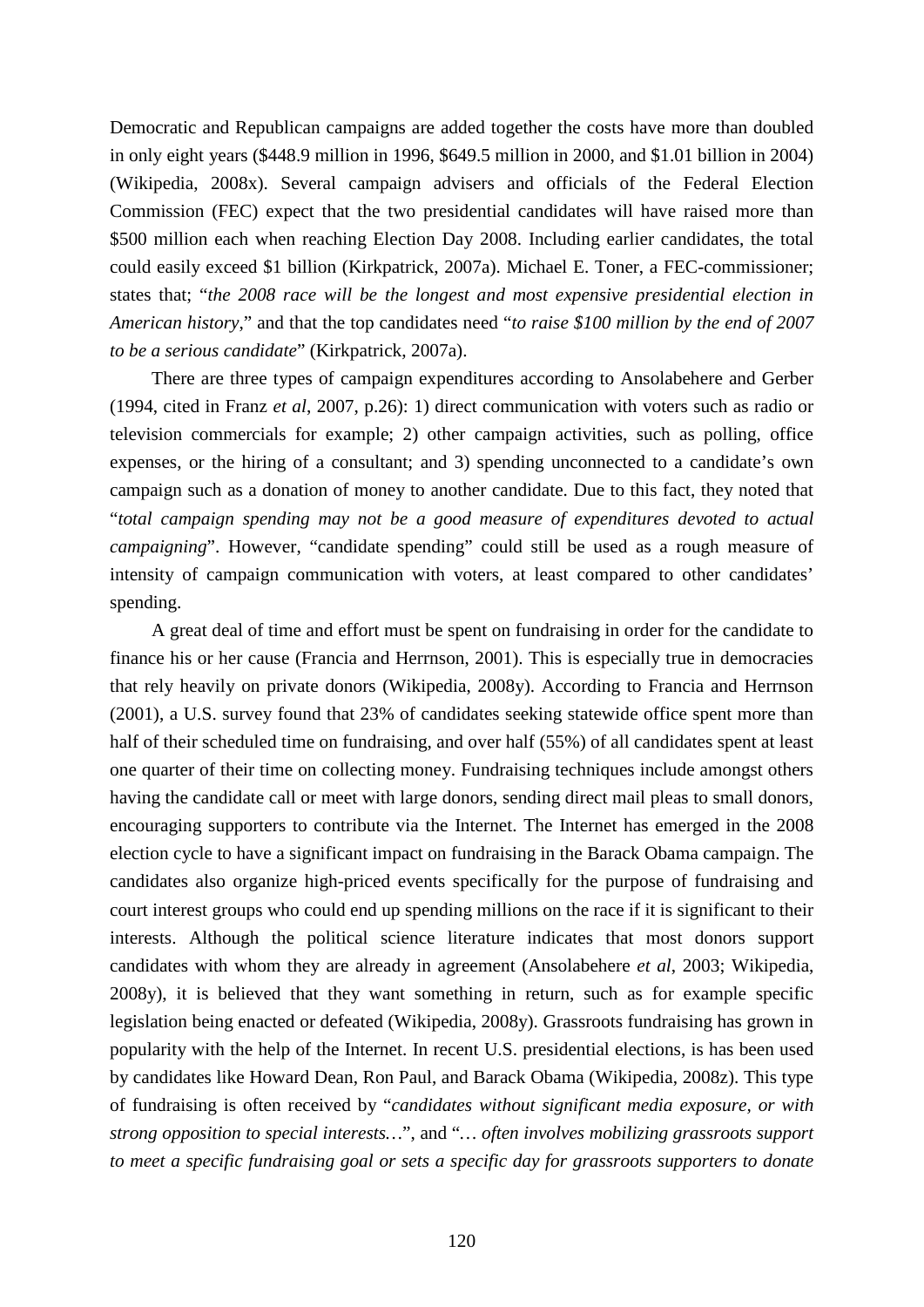*to the campaign*" (Wikipedia, 2008z).

Campaign finance is a controversial issue, dealing with matters such as the right to free speech but also with inequality or possibly even corruption in the worst case. Views on what is legal and acceptable differ, even among democratic countries. To avoid bribery or political corruption, some governments have imposed restrictions on fundraising sources and techniques, or offered governmental campaign funding rather than allowing private interest funding (Wikipedia, 2008y). In many countries, among them the United States, campaigns are usually funded by a combination of private and public money.

## **Private Financing**

In the U.S., the primary source of campaign funds at federal level comes from individuals. Political Action Committees (PACs) are a "*distant second*" (Wikipedia, 2008za). Furthermore, corporations and trade unions are prohibited from contributing directly to a candidate's campaign (Wikipedia, 2008za). However, they are allowed to form PACs. Contributions to a political party or a candidate from both individuals and PACs are limited as can be seen in Table A1; Table of donation limits. These contributions, restricted by campaign finance law through the Federal Election Commission (FEC) are referred to as *hard money* (Wikipedia, 2008za, Franz *et al*, 2007). By contrast, s*oft money*, are funds spent by organisations and committees "*not contributing directly to a candidate's campaign, and not "expressly advocating" the election or defeat of a candidate"* (Wikipedia, 2008za).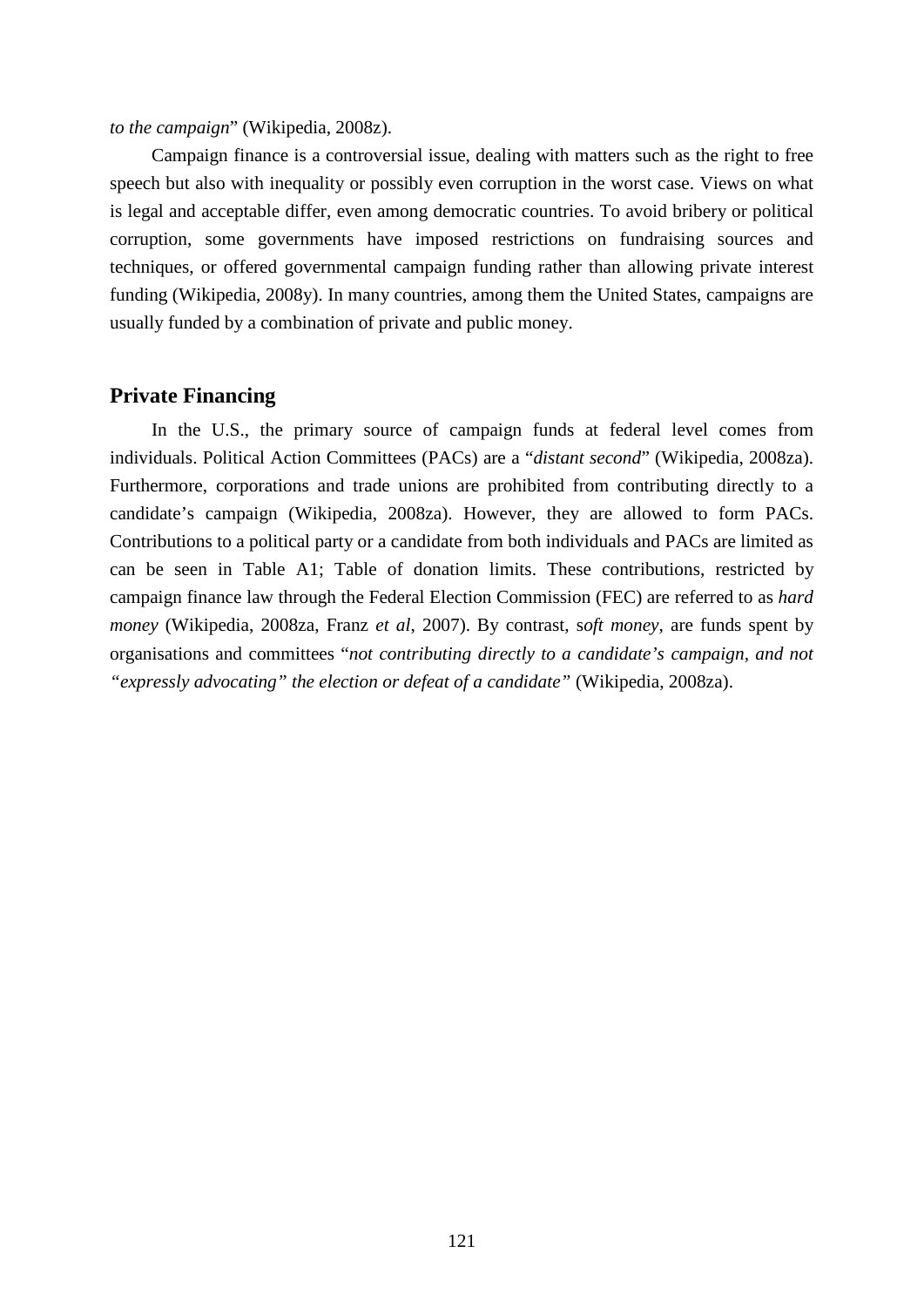|                                                        | To each candidate<br>or candidate<br>committee per<br>election | To national party<br>committee per<br>calendar year | To state, district &<br>local party<br>committee per<br>calendar year | To any other<br>political<br>committee per<br>calendar<br>year[1] | <b>Special Limits</b>                                  |
|--------------------------------------------------------|----------------------------------------------------------------|-----------------------------------------------------|-----------------------------------------------------------------------|-------------------------------------------------------------------|--------------------------------------------------------|
| Individual<br>may give                                 | $$2.300*$                                                      | \$28,500*                                           | \$10,000<br>(combined limit)                                          | \$5,000                                                           | \$39,900* to<br>Senate<br>candidate per<br>campaign[3] |
| National Party Committee<br>may give                   | \$5,000                                                        | No limit                                            | No limit                                                              | \$5,000                                                           | No limit                                               |
| State, District & Local<br>Party Committee<br>may give | \$5,000<br>(combined limit)                                    | No limit                                            | No limit                                                              | \$5,000<br>(combined<br>limit)                                    | No limit                                               |
| PAC.<br>(multicandidate)[4]<br>may give                | \$5,000                                                        | \$15,000                                            | \$5,000<br>(combined limit)                                           | \$5,000                                                           | No limit                                               |
| <b>PAC</b><br>(not multicandidate)<br>may give         | $$2,300*$                                                      | \$10,000<br>(combined limit)                        | \$5,000                                                               | \$5,000                                                           | No limit                                               |
| Authorized Campaign<br>Committee may give              | \$2,000[5]                                                     | No limit                                            | No limit                                                              | \$5,000                                                           | No limit                                               |

\* These contribution limits are increased for inflation in odd-numbered years

1 A contribution earmarked for a candidate through a political committee counts against the original contributor's limit for that candidate. In certain circumstances, the contribution may also count against the contributor's limit to the PAC. 11 CFR 110.6. See also 11 CFR 110.1(h).

2 No more than \$42,700 of this amount may be contributed to state and local party committees and PACs.<br>3 This limit is shared by the national committee and the Senate campaign committee.

4 A multicandidate committee is a political committee with more than 50 contributors which has been registered for at least 6 months and, with the exception of

**Table A1.** Table of Donation Limits for 2007-2008 (Table taken from the FEC website on 10 June 2008).

Current campaign finance law at the federal level requires candidate committees, party committees and PACs to file periodic reports disclosing the money they raise and spend. All PACs and party committees that give the candidate committees contributions must be identified. Furthermore, names, occupations, employers and addresses of all individuals who give them more than \$200 in an election cycle must be provided.

Before the passage of the Bipartisan Campaign Reform Act (BCRA) in 2002, soft money was not limited by source or amount and was "*over and above*" the standard hard money expenditures (Franz *et al*, 2007, p.58). Political parties and other organisations could then spend unregulated money for a variety of activities, including "issue advertising", a broad term that included any advertising that stopped short of expressly advocating the election or defeat of a candidate through words and phrases such as "vote for", "vote against", "support", "defeat", or "elect" (Wikipedia, 2008za). BCRA prohibited national political parties from raising or spending "soft money", but other organisations (such as 527 groups) can still use soft money (Wikipedia, 2008za). Many issue ads in the 2004 presidential election was funded by 527 groups. In a study on 527 groups from 2006 by the Campaign Finance Institute, it is shown that "*many advocacy groups deploy three different types of organization – political action committees (PACs), 527 groups, and 501(c) advocacy entities – in their* 

state party committees, has made contributions to 5 or more candidates for federal office. 11 CFR 100.5(e)(3) 5 A federal candidate's authorized committee(s) may contribute no more than \$2,000 per election to another federal candidate's authorized committee(s). 2 U.S.C. 432(e)(3)(B)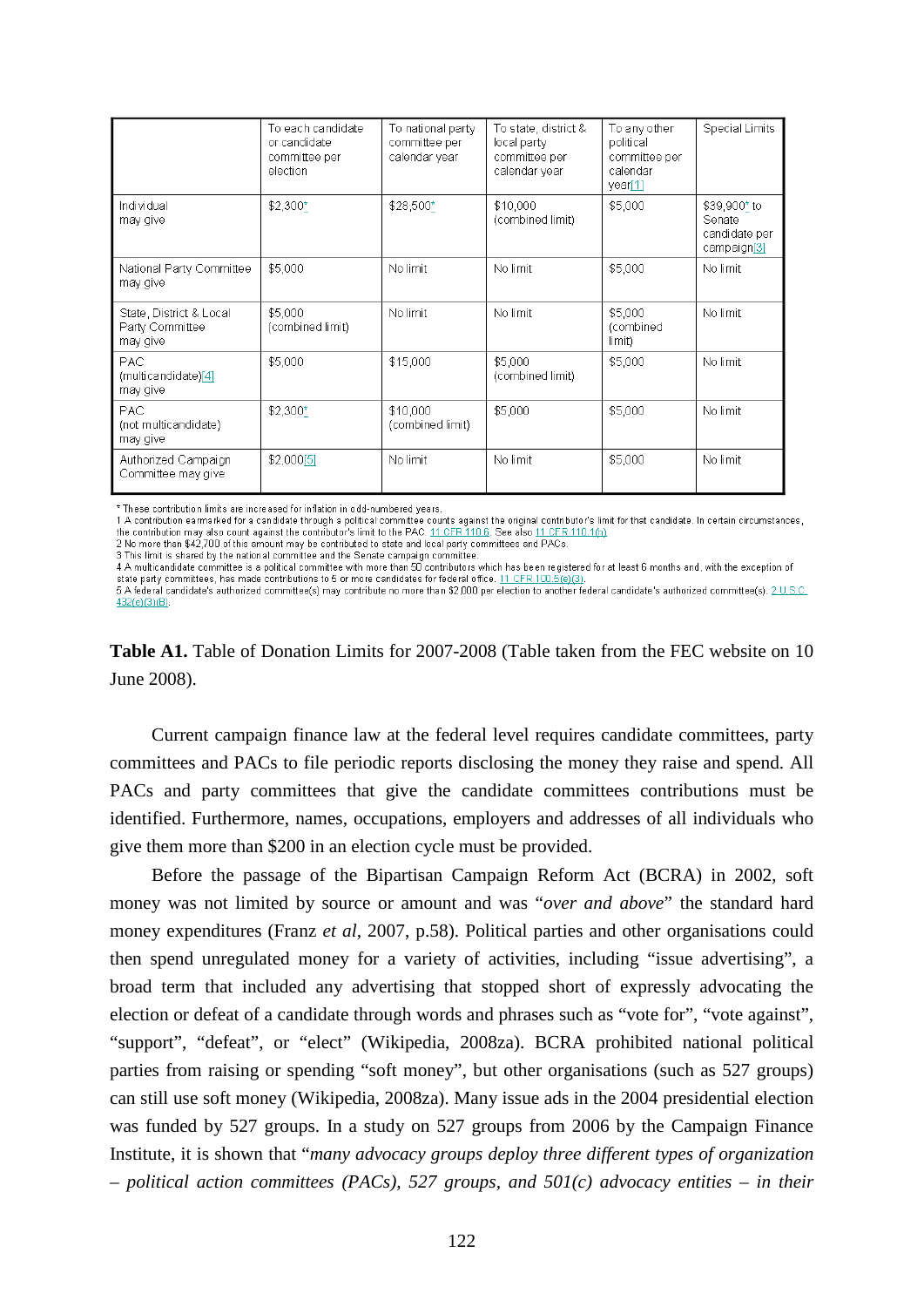*efforts to influence federal elections and public policy*", and that "*these cumulative, coordinated efforts increase the groups financial influence in elections*" (Wikipedia, 2008za).

Another term used in campaign finance is bundling. This is "*the practice of one donor gathering donations from many different individuals in an organization or community and presenting the sum to a campaign*" (Wikipedia, 2008za). In the 2008 primary process, the three leading Democratic and Republican candidates campaigns respectively, had listed nearly 2,000 bundlers (Wikipedia, 2008za, Kirkpatrick, 2007b). Please see Appendix V for more details regarding campaign financing.

#### **Public Financing**

 $\overline{a}$ 

Public financing is available for Democratic or Republican presidential candidates that fulfil certain eligibility requirements, during both the primaries and the general election (Wikipedia, 2008za). The program is administered by the Federal Election Commission  $(FEC)<sup>g</sup>$  $(FEC)<sup>g</sup>$  $(FEC)<sup>g</sup>$  in order to reduce the candidate's dependence on large contributions from individuals and special-interest groups. To receive subsidies in the primary, candidates must qualify by privately raising \$5000 each in at least 20 states. For qualified candidates, the government provides a dollar for dollar "match" for each contribution to the campaign, up to a limit of \$250 per contribution (Wikipedia, 2008za). In return, the candidate agrees to an overall spending limit, spending limits in each state, using public funds only for legitimate campaignrelated expenses, keeping financial records and permitting an extensive campaign audit. Between 1976 (when this program was initiated) and 1992, almost all qualified candidates accepted the public funding. However, from 1996 and onwards, more and more candidates (such as fore example George W. Bush and John Kerry) chose not to take matching funds in the primary. With the increasing costs of campaigning, the public financing system has not been used by many candidates. In the 2008 presidential race, John Edwards, Chris Dodd, and Joe Biden qualified for and elected to take public funds in the primary (Wikipedia, 2008za). Other major candidates such as Democratic candidates Hillary Clinton and Barack Obama, and Republican candidates John McCain, Rudy Giuliani, Mitt Romney and Ron Paul did note take matching funds (Barnes, 2008, Wikipedia, 2008za). They chose not to participate due to

<span id="page-122-0"></span><sup>&</sup>lt;sup>g</sup> The Federal Election Commission (FEC) is an independent regulatory agency founded in 1975 by the US Congress to administer and enforce the Federal Election Campaign Act (FECA) that governs the financing of federal elections. The FEC's duties are "to disclose campaign finance information, to enforce the provisions of the law such as the limits and prohibitions on contributions, and to oversee the public funding of Presidential elections" (http://www.fec.gov). The FEC also enforces limitations and prohibitions on contributions and expenditures, investigates and prosecutes violations, performs audits, and maintains an active program of public education. Additionally, the FEC publishes reports filed by Senate, House of Representatives and Presidential campaigns that list how much each campaign has raised and spent, and a list of all donors over \$200.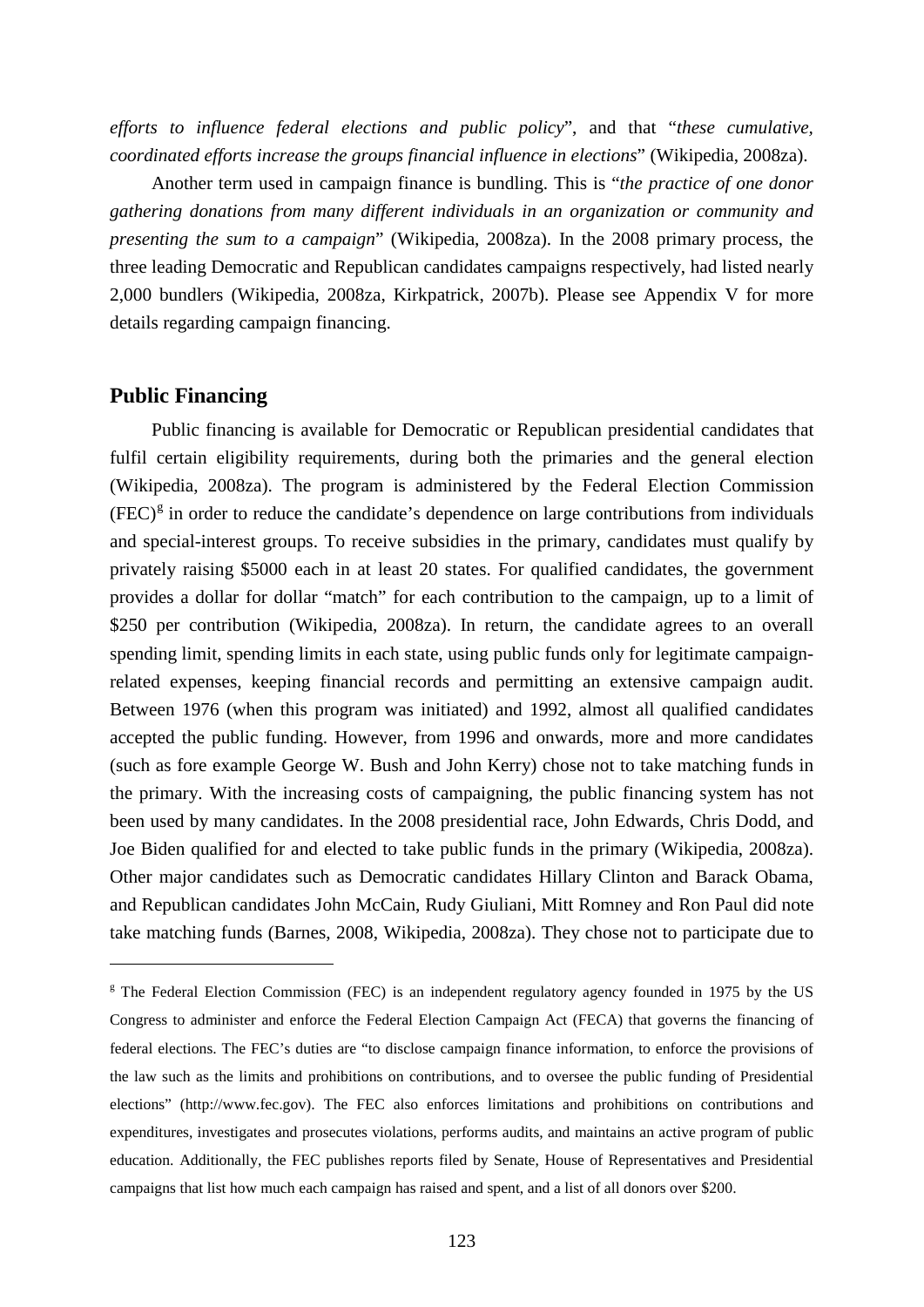the low amount of spending permitted. By refusing matching funds, the candidates are free to spend as much money as they can gain privately.

The federal government also subsidizes the Democratic National Convention and the Republican National Convention. Government funds are also offered for the general election. If the nominees accept the offer, they agree not to raise or spend private funds or to spend more than \$50,000 of their personal resources (Wikipedia, 2008za). The major parties have accepted public financing for the general election ever since the program was launched. However, in 2008 several major party candidates have indicated that they may refuse public funds (which consist of a fixed amount of "check-off" dollars) for the general election. Nominees from other political parties receiving over five percent of the vote may qualify for a smaller, proportionate amount of check-off funds. In the 2008 election the two presumptive presidential candidates John McCain and Barack Obama, the former chose to accept public financing of the general election campaign, while Barack Obama decided to turn the offer down (and being the first candidate ever to do so).

The presidential public financing system is funded by a \$3 tax check-off on individual U.S. income tax return forms as "*Do you want \$3 of your federal tax to go to the Presidential Election Campaign Fund?"* (Wikipedia, 2008za). The check-off does not change the filer's taxes; instead it redirects \$3 of the federal government's income to the presidential fund. However, the use of the check-off has fallen steadily since the early 1980s, and according to data from the Internal Revenue Service, only 7.3 percent of taxpayers were directing money to the fund (Wikipedia, 2008za, Schouten, 2007). Please see Appendix V for more details regarding campaign financing.

## **Machine - Campaign Organisation**

Finally, '*machine*' represents the human capital, the campaign organization. The campaign organization in today's political campaign has a coherent structure of personnel in the same manner as any business of similar size (Wikipedia, 2008w). Its task is how to communicate the message of the campaign, recruit volunteers, and raise money. A *campaign manager* is usually needed to coordinate the operations of a successful campaign (Wikipedia, 2008w). He or she makes sure that everyone is focused effectively on winning the election. Well experienced campaign managers are increasingly valuable today because of the challenges of "*building a successful operation from scratch in less than two years*" (Wikipedia, 2008zf). Next to the candidate, they are often a campaign's most visible leader. Campaign managers will often have deputies who oversee various aspects of the campaign at a closer level. In the United States, larger campaigns, with hundreds of staff members, hire *political consultants* to serve as strategists and the campaign manager focuses mostly on coordinating the campaign staff (Wikipedia, 2008zg). Political consultants conduct candidate research, voter research, and opposition research for their clients and advice the campaigns on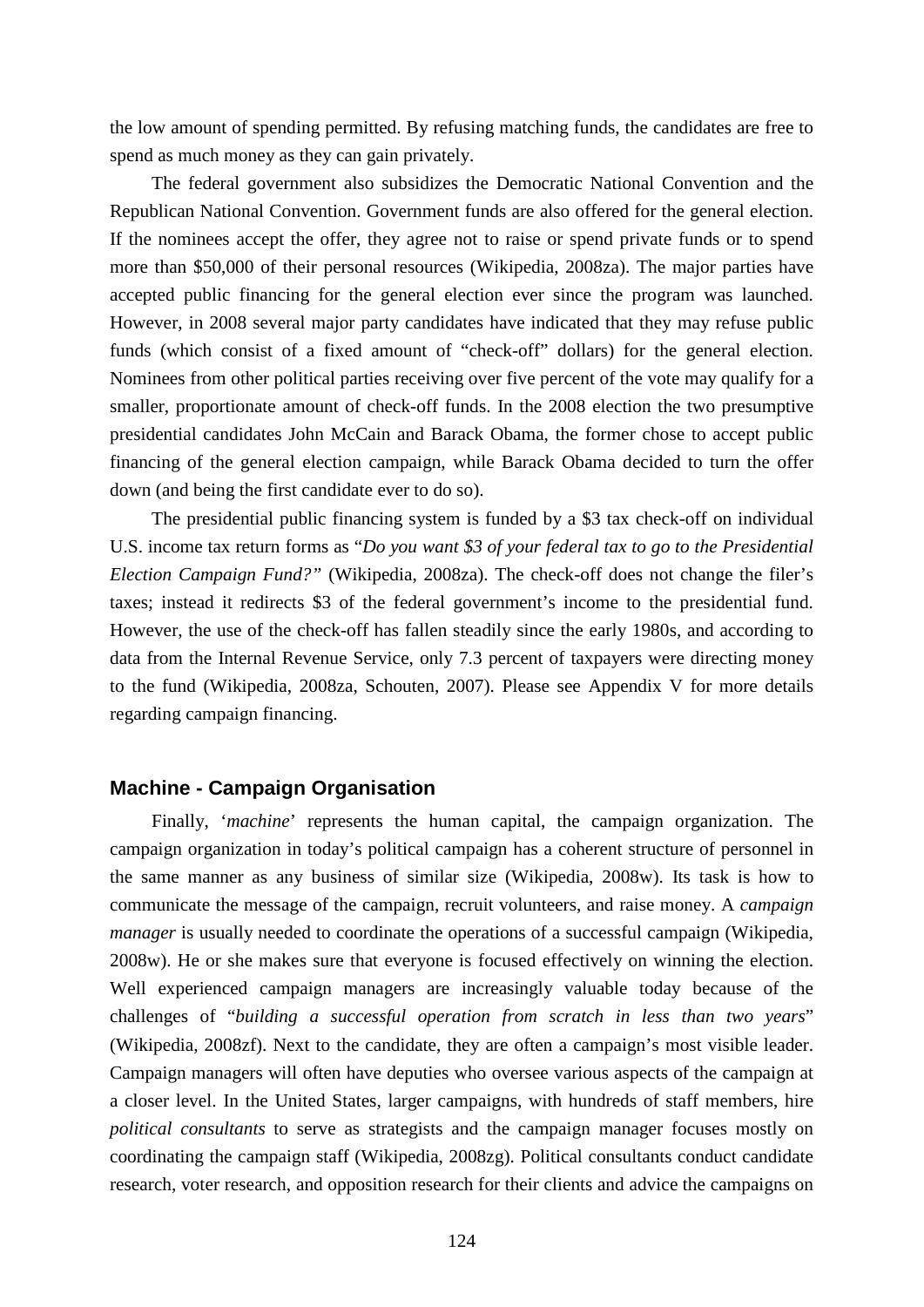virtually all of their activities, ranging from research to field strategy (Wikipedia, 2008zh). (They also work for political parties, PACs, even with independent expenditures, and corporations as well as governments (Wikipedia, 2008zh). However, their most important task is the production of mass media, and television in particular. This management consulting business has grown up around advising and assisting political campaigns in the U.S. and is nowadays a multi-billion dollar industry using sophisticated campaign management tools (Wikipedia, 2008e). Since broadcast media consultants are often paid on commission, they are sometimes blamed for the rising cost of political campaigns and the increasing reliance on paid media (Wikipedia, 2008zh).

There are also many unpaid *volunteers,* or activists, participating in a campaign. Volunteers help in activities such as field canvassing, canvassing door-to-door to private residences within a district, a particular geographic or ZIP code area, and making phone calls on behalf of the campaign (telephone canvassing). A variation of the field canvass is a candidate canvass; where the actual candidate participates. The main purpose of canvassing is to perform voter identification – how individuals are planning to vote – rather than to argue with or persuade voters (Richards, 2001, p.87; cited in Wikipedia, 2008zi). This constitutes a part of the "get out the vote" (GOTV) operation, in which known supporters are contacted on polling day and reminded to cast their ballot. Other purposes with canvassing can be distributing information and printed materials such as literature and lawn signs, fundraising, and voter registration.

Large campaigns are commonly organized into different departments such as field/ground-, communications-, policy-, fundraising-, compliance- and legal-, technology-, scheduling- and advance departments (Wikipedia, 2008zg). The field department focuses on the "on-the-ground" organizing required to personally contact voters through canvassing, phone calls, and building local events. The communications department is in charge of press relations, advertising, and media. They are also responsible for the campaign message and image. The staff usually includes a press secretary dealing with media/press relations and a rapid response director making sure that attacks are promptly responded to. Further, the policy department is involved in research and development of policies, as well as opposition research. Fundraising and money isues are coordinated by the fundraising/finance department. Lawyers and treasurers work for the compliance and legal departments, making sure that the campaign activities are legal, that forms are filed with government authorities, and that the financial tracking is done. The technology department designs and maintains campaign technology such as a list of all registered voters in an area (voter file or voter roll), websites, blogs, databases, etc. Finally, the scheduling and advance department is involved with effective scheduling of the candidate and others, in order to maximize the voter impact.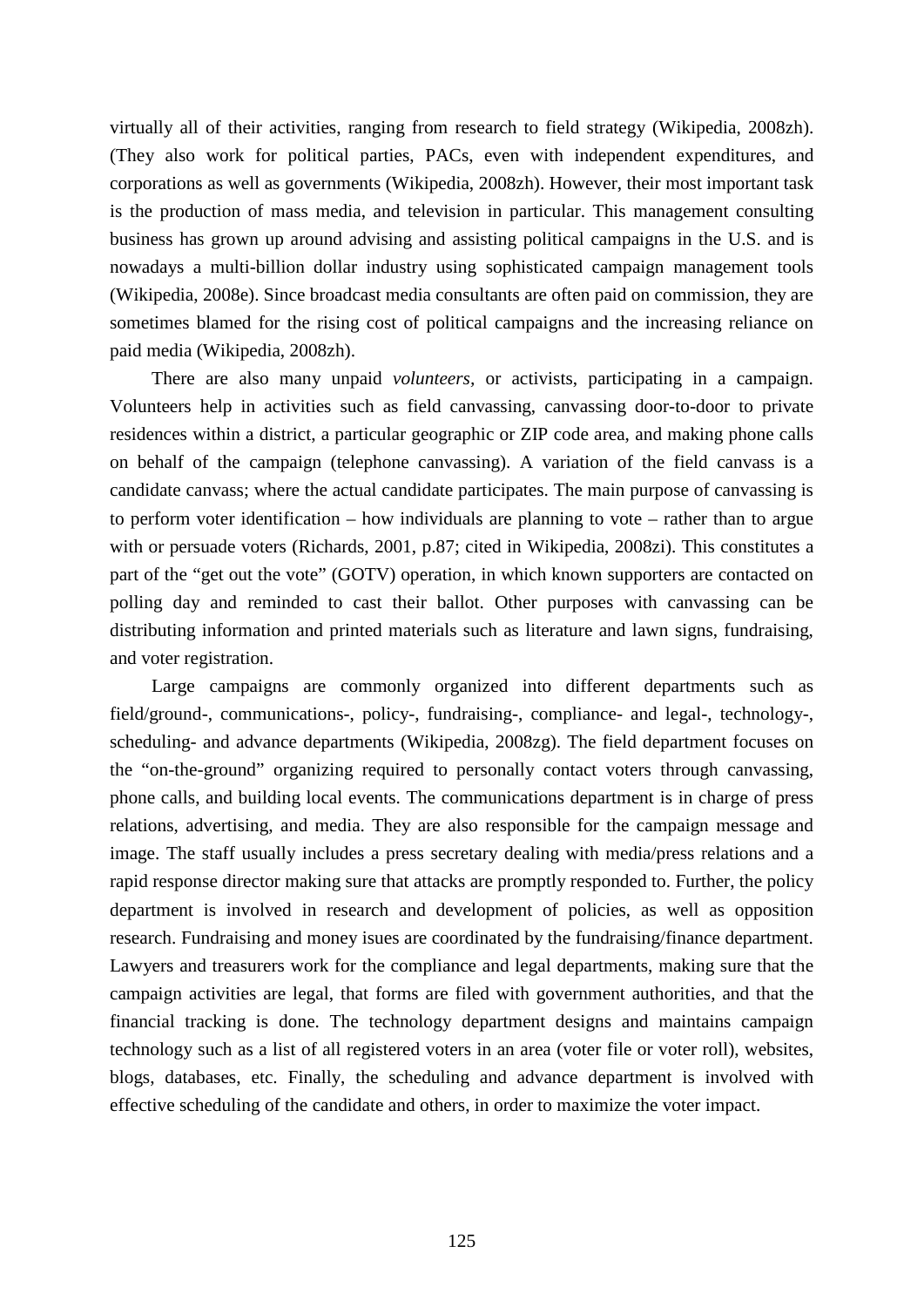# **Campaign Advertising Techniques**

Techniques from commercial advertising and propaganda are used in campaign advertising in order to communicate the campaign message, recruit volunteers, and raise money (Wikipedia, 2008w). The possible avenues to political campaigns are only limited by imagination, law, and available resources (Wikipedia, 2008w). These methods are often combined into a formal strategy known as the *campaign plan*. The plan takes account of a campaign's goal, message, target audience, and resources in order to lay out a blueprint for victory. Usually, supporters are identified at the same time as the campaign tries to get their message across. The identified supporters are then sent additional information requesting their active support. They are asked to join the campaign by donating money, doing volunteer work, writing letters to the media, voting in a particular way, and generally assisting the cause. Brian Wright, president of Democrasource, LLC, an Ohio-based national political consulting firm; states that "*...campaign communications techniques are evolving so quickly – anyone sitting on the sidelines or clinging to the last presidential campaign's strategies is done. The book's been rewritten."* (Wikipedia, 2008zh)*.* This is something that the Obama campaign of 2008 clearly has understood.

Advertising is the largest expense in a modern political campaign (Howstuffworks.com, 2008). According to Wikipedia (2008w), campaign advertising in politics "*is the use of paid media (newspapers, radio, television, etc.) to influence the decisions made for and by groups*". These ads are designed by political consultants and other campaign staff. Public media also plays an important role in political advertising, especially in U.S. presidential race where the media attention on the different campaigns and candidates is enormous. Holding protests, rallies, counter-rallies, and other similar public events can be effective campaign tools. Mass meetings with speakers are also important since they virtually show the support (in number of people) of a specific campaign (Wikipedia, 2008w). Other advertising techniques are greetings of babies (a traditional U.S. campaign activity, Obama has mentioned in a speech that he has "kissed hundreds of babies" for example), calling or writing directly to members of the public, through *whistle stop tours* – a series of brief appearances in several small towns in short time, or organising political house parties. Appendix VI describes in detail the different campaign advertisement techniques used in U.S. elections.

#### **Campaign Process in the U.S.**

Campaigning in presidential elections usually starts as much as two years before Election Day (Wikipedia, 2008zx). First, the candidate must decide to run. Prior to this decision, prospective candidates (often recruited by political parties and interest groups) speak with family and friends as well as many political professionals. They also consider their ability to put together the money, the organization, and the public image needed. Once a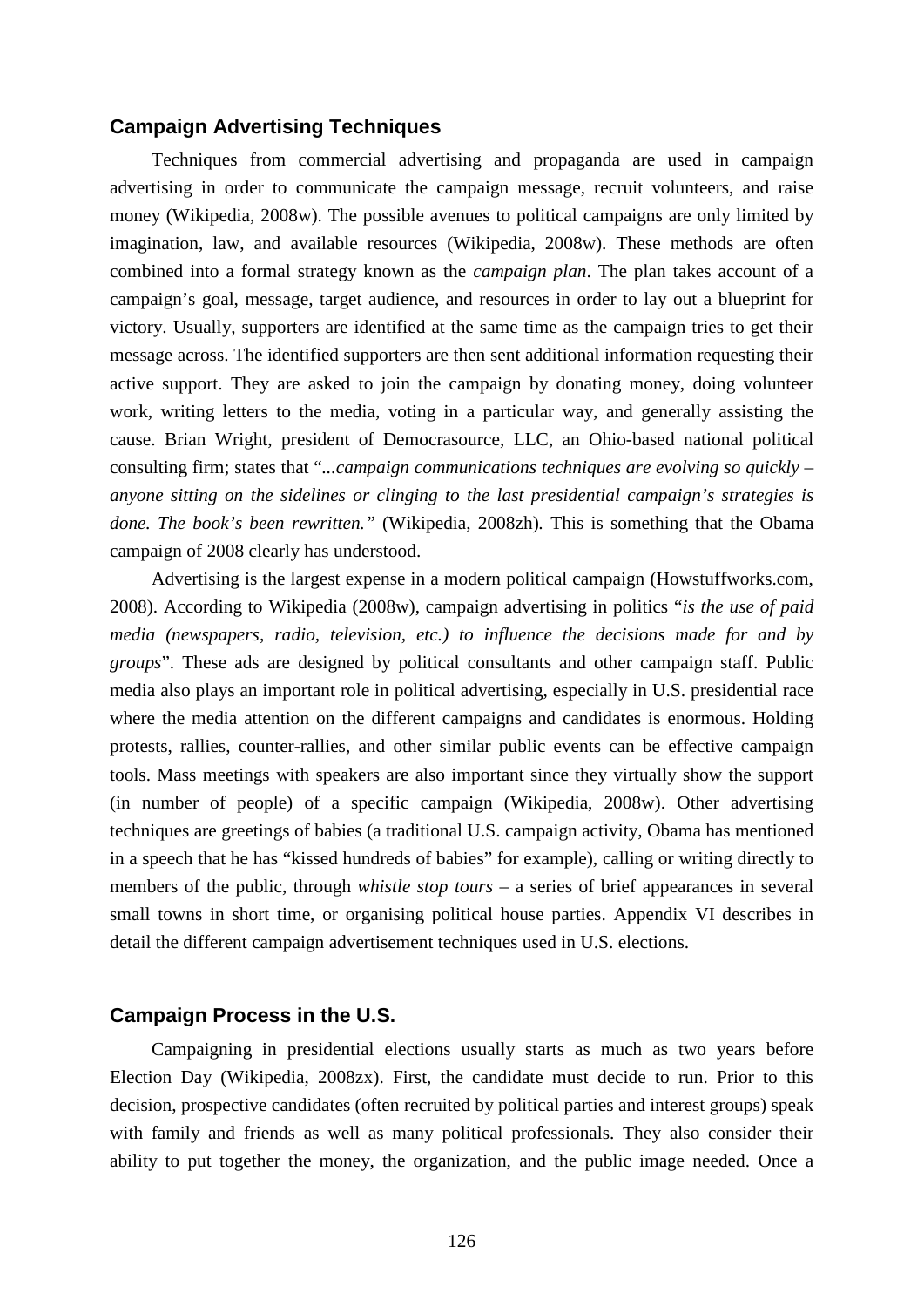person decides to run, he or she makes a public announcement that could be anything from a simple press release to a major media event (Wikipedia, 2008zx). The campaign is then officially "kicked off" even though active campaigning often has already begun. Presidential candidates all have to file with the Federal Elections Commission (FEC). The ability to raise money, especially early on in the race, is of great importance since donors and political insiders frequently judge candidates based on this. Donors are commonly less willing to give funds to candidates they perceive to be loosing. Once the public announcement has been made, the candidate starts travelling around the country in order to meet with voters. Volunteers are an important part of the process in order to identify supporters, recruiting them or registering them (Wikipedia, 2008zx). Some launches media campaigns at this time, but most of them wait until closer to Election Day (Wikipedia, 2008zx). Eventually, they launch expensive TV, radio, and direct mail campaigns in order to convince voters to support the candidate in question. By this date, they also intensify their grassroots campaigns. Since mailin ballots are common, by Election Day, voting has usually already been going on for weeks.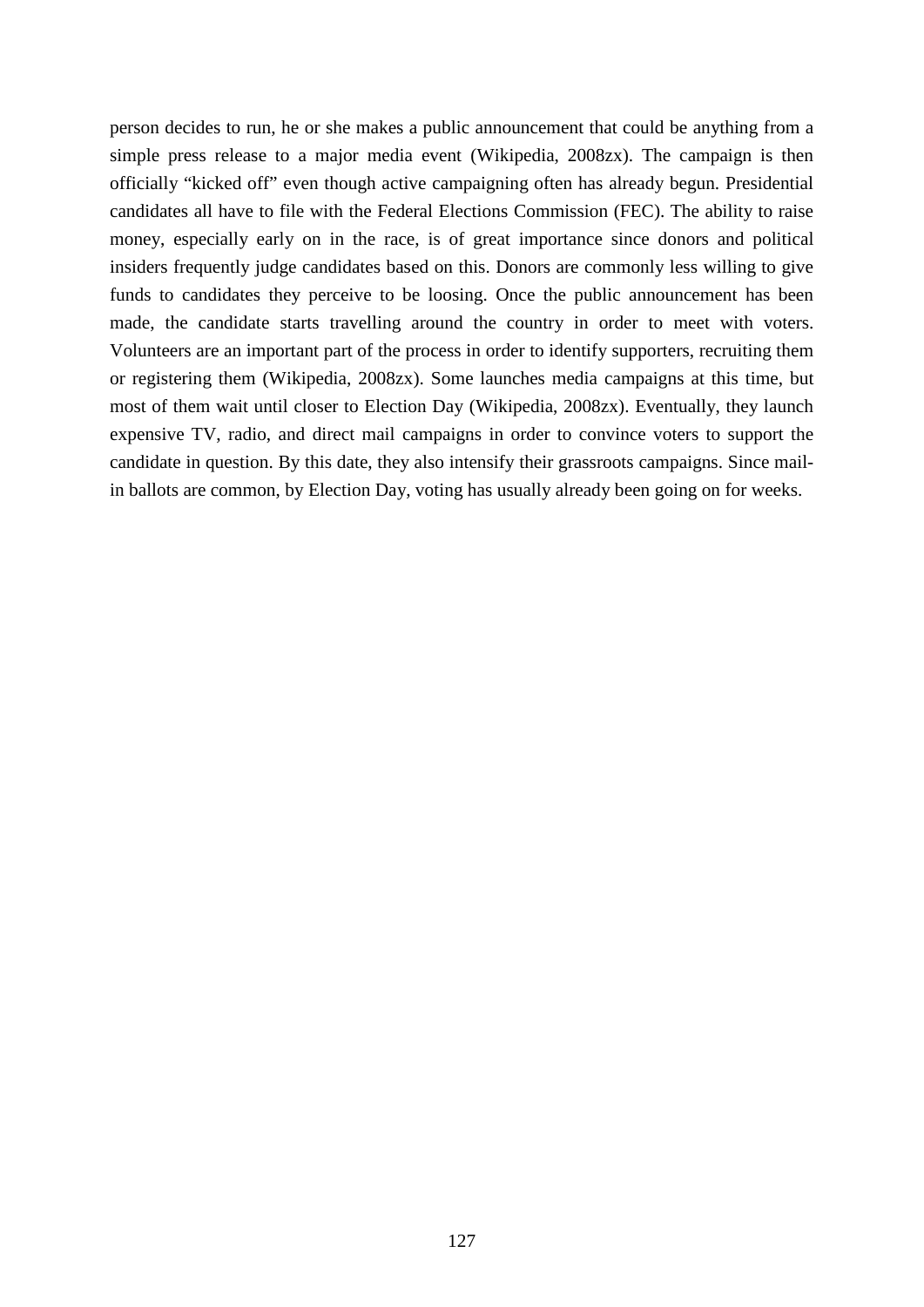# *APPENDIX V – U.S. Campaign Financing*

*In Appendix V, more information is given on U.S. campaign financing. The Bipartisan Campaign Reform Act (BCRA) is explained, as well as independent expenditures made by for example political action committees (PACs) and interest groups such as 527 groups.*

# **The Bipartisan Campaign Reform Act (BCRA)**

The Bipartisan Campaign Reform Act (BCRA) (also known as McCain Feingold Campaign Finance Reform Bill or "McCain-Feingold") of 2002 is the most recent effort to reform the federal campaign finance system (Wikipedia, 2008zb). BCRA amended the Federal Election Campaign Act (FECA) of 1971. Its chief sponsors were Senators John McCain (republican) and Russel Feingold (democrate). Before passage of the BCRA, parties and interest groups could race unregulated and unlimited amounts of "soft money", funds that could be used in advertisements that mentioned or pictured federal candidates, but did not expressly advocate their election or defeat (Franz *et al*, 2007, p.58). These funds were intended to build a party's image and help spread partisan messages or allow interest groups to make political and issue-based messages intended to educate or mobilize citizens for or against policies or issues. Hard and soft money were distinguished based on whether the communication mentioned so-called "magic words" – without mentioning these words, money raised outside the limits of campaign finance laws was permitted (Franz *et al*, 2007, p.58-59). As stated in literature, in the elections between 1996 and 2002 soft money became so commonplace that they often surpassed the use of hard and regulated money (Franz *et al*, 2007, p.59).

The new law bans parties from raising soft money in federal elections, except for a maximum of \$10,000 per year per donor exemption for voter mobilization, known as Levin Funds (Franz *et al*, 2007, p.59, Campaign Finance Guide, 2008). Hence, fundraising strategies of parties had to change from a few large donations of soft money, to thousands of small donations of hard money. A new distinction between issue and candidate advocacy was also adopted for interest groups. The new distinction was whether an ad mentioned or pictured a candidate or not, and not only, like before, whether "magic words" were used or not (Franz *et al*, 2007, p.59). Additionally, any ad sponsored by an interest group funded by corporate or union money airing within sixty days of the general election or thirty days of a primary had to be funded with hard money (Franz *et al*, 2007, p.2-3). Finally, the legislation, signed into law in 2002, requires candidates for federal office to "*stand by their ads*", stating explicitly that they approve the ad's message. (A candidate stand by his or her ad by including a full-screen view or "*clearly identifiable photographic image*" of the candidate with the candidate's voice claiming responsibility for the content of the ad: "*I'm [candidate's name] and I approved this message.*" or equivalent (Franz *et al*, 2007, p.8).) The approval of a message is not required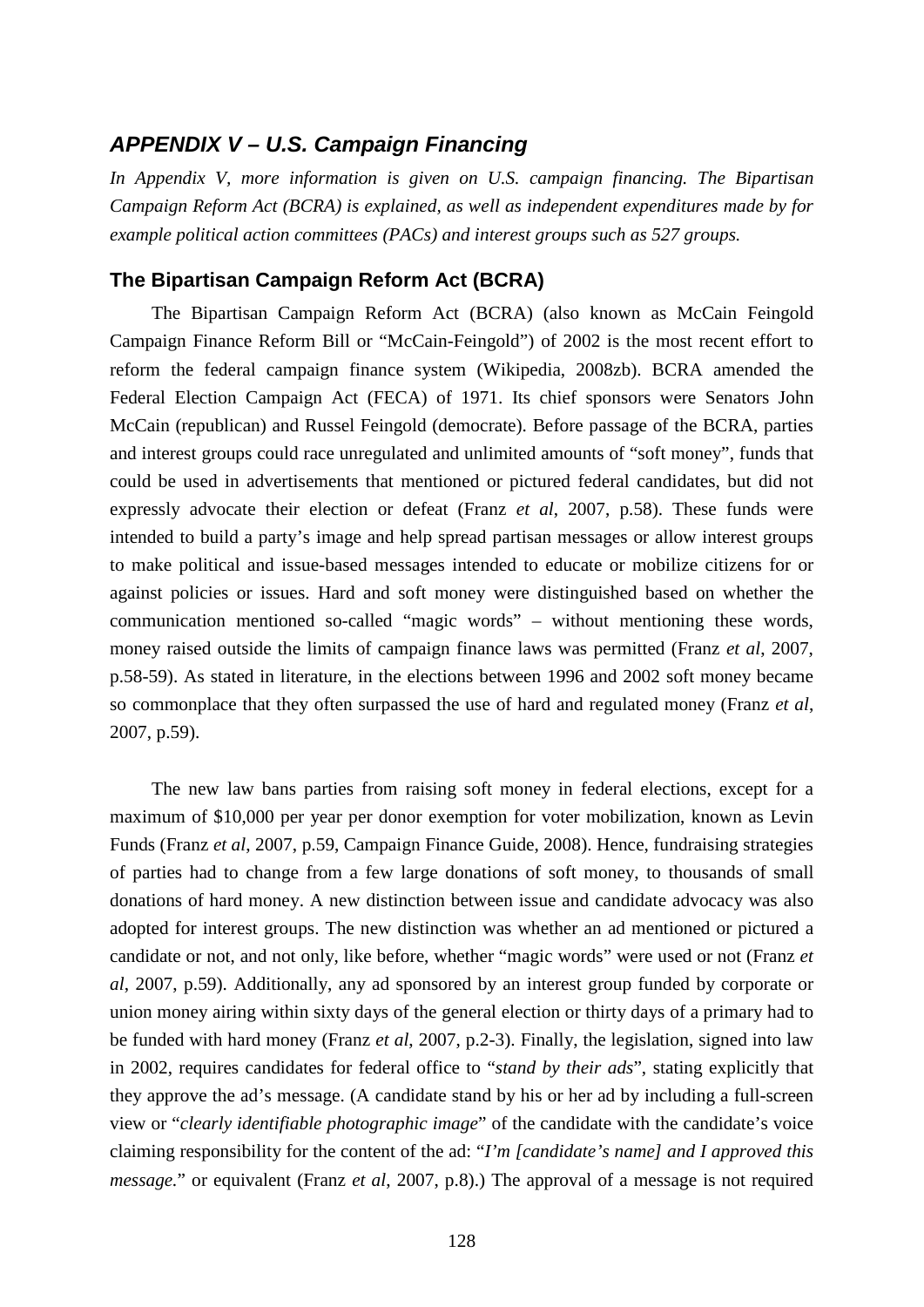for other campaign communications such as prints ads or political mail. This is due to the concern about political advertising in general, and negative advertising in particular, of being bad for the general public (Franz *et al*, 2007, p.2,8). Although as of 2007 little empirical research had been done on its effects, and the general perception is that it has not had a noticeable effect on the tone of campaigning (Wikipedia, 2008za).

The intention with the BCRA was to change the way money was raised in elections; to reduce the level of unregulated money and to force parties and interest groups to fund season ads with hard money. But soon, new "loopholes" developed and with them the ever increasing interest groups known as Section 527 groups (Franz *et al*, 2007, p.59). These new interest groups have made the skyrocketing of soft money expenditures possible even after the passage of the BCRA – and interest group advertising continues to comprise a large share of political advertising (Franz *et al*, 2007, p.27). The bottom line is that candidate spending measures as reported to the Federal Election Commission (FEC) may be fundamentally understating the extent of campaign spending in a race.

#### **Independent Expenditures**

Money is raised and spent not only by a candidate's campaign, but also by party committees (organisations affiliated with a political party such as national, state and local committees), political action committees (PACs), and other interest groups, such as for example 527 groups (Wikipedia, 2008w). This can be done through independent expenditures intended to assist or oppose a specific candidate for office but made without their cooperation, approval, or direct knowledge. Advertising is then usually the method chosen. According to the Supreme Court's ruling from 1976, expenditures made independently of a candidate's campaign can not be limited under the Constitution, therefore they are not regulated (Wikipedia, 2008za). Accordingly, these expenditures can be much higher than those of the different campaigns. The lack of (direct?) connection between a candidate and third party groups is useful and makes the attacking from one side of a campaign to another a lot easier, since criticism for going negative is avoided.

## **Political Action Committee (PAC)**

A political action committee, or PAC, is the name used for "*a private group, regardless of size, organized to elect or defeat US government officials or to promote or defeat U.S. legislation*" (Wikipedia, 2008zc). Whenever an interest group gets directly involved within the political process, a PAC is created. These PACs raise money and make donations to political campaigns on behalf of the special interest of the interest group. Under the Federal Election Campaign Act (FECA), an organization is considered to be a PAC by receiving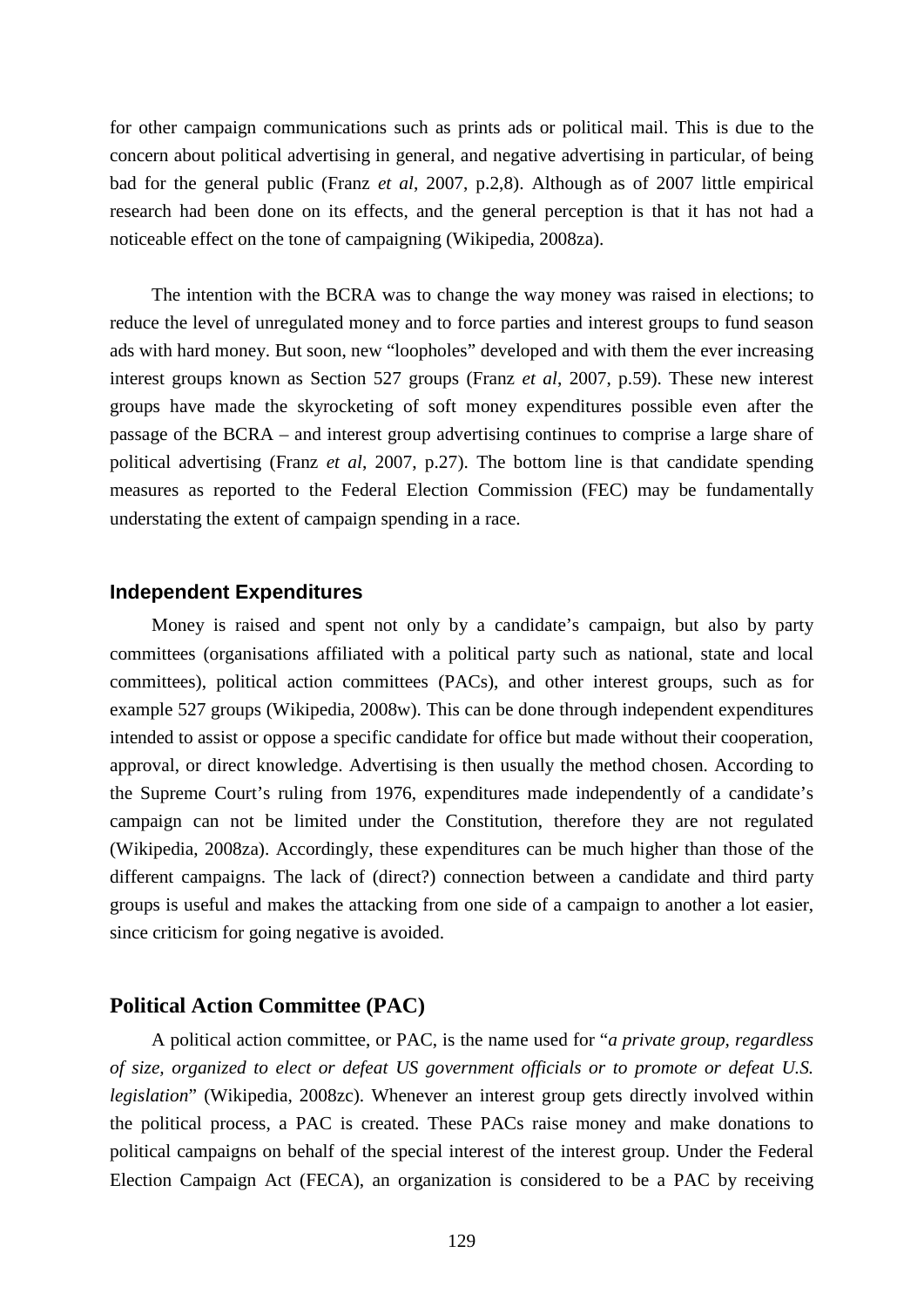contributions or making expenditures in excess of \$1,000 for the purpose of influencing a federal election (Wikipedia, 2008zc).

Corporations and unions may not contribute to federal PACs. "Independent" PACs not affiliated with corporations or unions may solicit contributions from the general public but must pay their operating costs from these regulated contributions. Individuals can contribute by maximum \$5,000 to federal PACs (Wikipedia, 2008zc). The contributions federal multicandidate PACs can make to other organizations are limited, as can be seen in Table A1. They can give no more than \$5,000 per candidate per election (primaries and general election counted separately), or \$15,000 per political party per year, or at most \$5,000 per PAC per year. However, they are not limited in their ability to spend money independently of a candidate campaign.

#### **Section 527 Groups**

A 527 group is a type of tax-exempt organization named after a section of the U.S. tax code, 26 USC. § 527 (Wikipedia, 2008zd). The main reason for the existence of these groups is the influence they want to have on the nomination and election of candidates for public office. Section 527 classification is a broad category encompassing all campaign organizations with a stated political purpose (including FEC-registered political action committees (PACs), and candidate campaign committees) (Franz *et al*, 2007, p.60). However, the term is usually referring to political organizations that are not regulated by the FEC or by state elections commission, hence, organizations not subject to the same contribution limits as PACs. 527 organizations avoid regulation by the FEC because they claim practicing issue advocacy instead of candidate advocacy which allows them the use of unregulated soft money for issue advocacy close to Election Day (Franz *et al*, 2007, p.60). Many 527s run by interest groups are used to raise money to spend on issue advocacy and voter mobilization outside of the restrictions made by the FEC. These are 527s that only raise money from individuals, have no stockholders, and proclaim a primary interest in issue (not candidate) advocacy (Franz *et al*, 2007, p.60). For these groups, soft money ads that mention or picture candidates are permitted though "magic word" ads are not (Franz *et al*, 2007, p.60). This indicates that the line between issue and candidate advocacy is very narrow. In 2004, the FEC examined whether the 527s should be regulated under campaign finance rules, but came to the conclusion that as long as they are not directly advocating the election or defeat of any candidate for federal office (candidate advocacy), they cannot be included under the law (Wikipedia, 2008zd).

Probably the most famous of the 527s was the *Swift Boat Veterans for Truth* who strongly criticized John Kerry in the 2004 U.S. presidential election, yet claiming itself to be a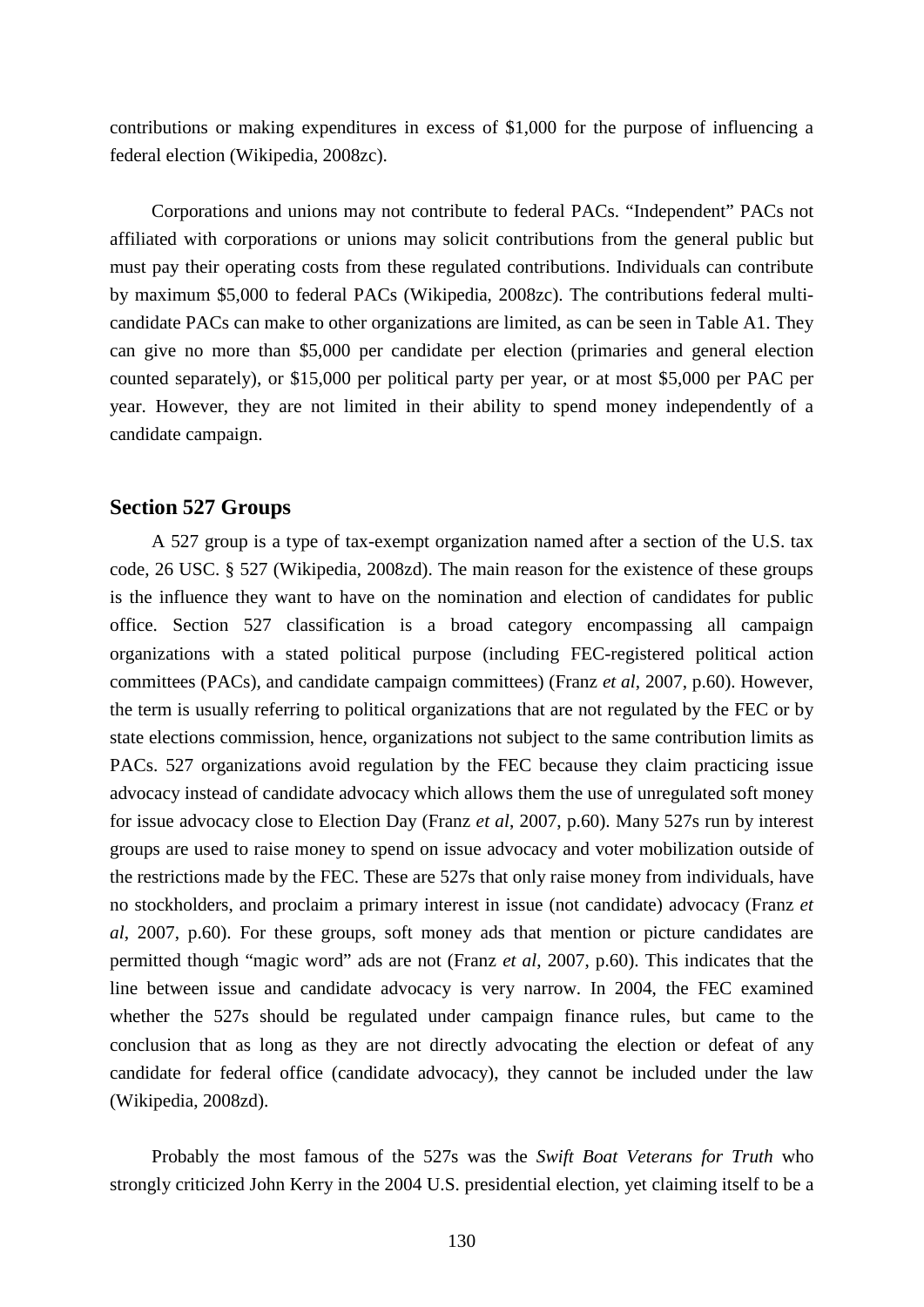non-partisan group. According to t[h](#page-130-0)e Internal Revenue Service  $(IRS)^h$  reports, Swift Boats raised nearly \$26 million in 2004, and almost every penny was spent on campaign activities attacking the Vietnam War record of Democrat John Kerry (Franz *et al*, 2007, p.60). Over 6,000 ads were aired from August to October (Franz *et al*, 2007, p.60). These attacks were unfairly in the eyes of his supporters and many commentators. However, the Kerry campaign could have counterattacked but failed to do that until a good deal of damage had already been done (Franz *et al*, 2007, p.142). In fact, according to Franz *et al* (2007), some argues that Kerry offered his first coherent response almost two years after the sport aired. A lesson learnt from the Swift Boat ads is that "*in the face of such attacks, one must respond, well, swiftly*" (Franz *et al*, 2007, p.142). After the election, the group was credited by some media and praised by conservatives as contributing to Kerry's defeat (Beaucar Vlahos, 2005). Critics instead, consider the Swift Boats Veterans for Truth an example of a successful political smear campaign, claiming that the group received big money donations from Bush contributors and that there were close ties to the Republican Party (Beaucar Vlahos, 2005). According to information released by the IRS on February 22, 2005, more than half of the group's reported contributions came from just three sources, all prominent Texas Republican donors (Wikipedia, 2008ze).

 $\overline{a}$ 

<span id="page-130-0"></span>h Internal Revenue Service (IRS) is the United States federal government agency that collects taxes and enforces the internal revenue laws.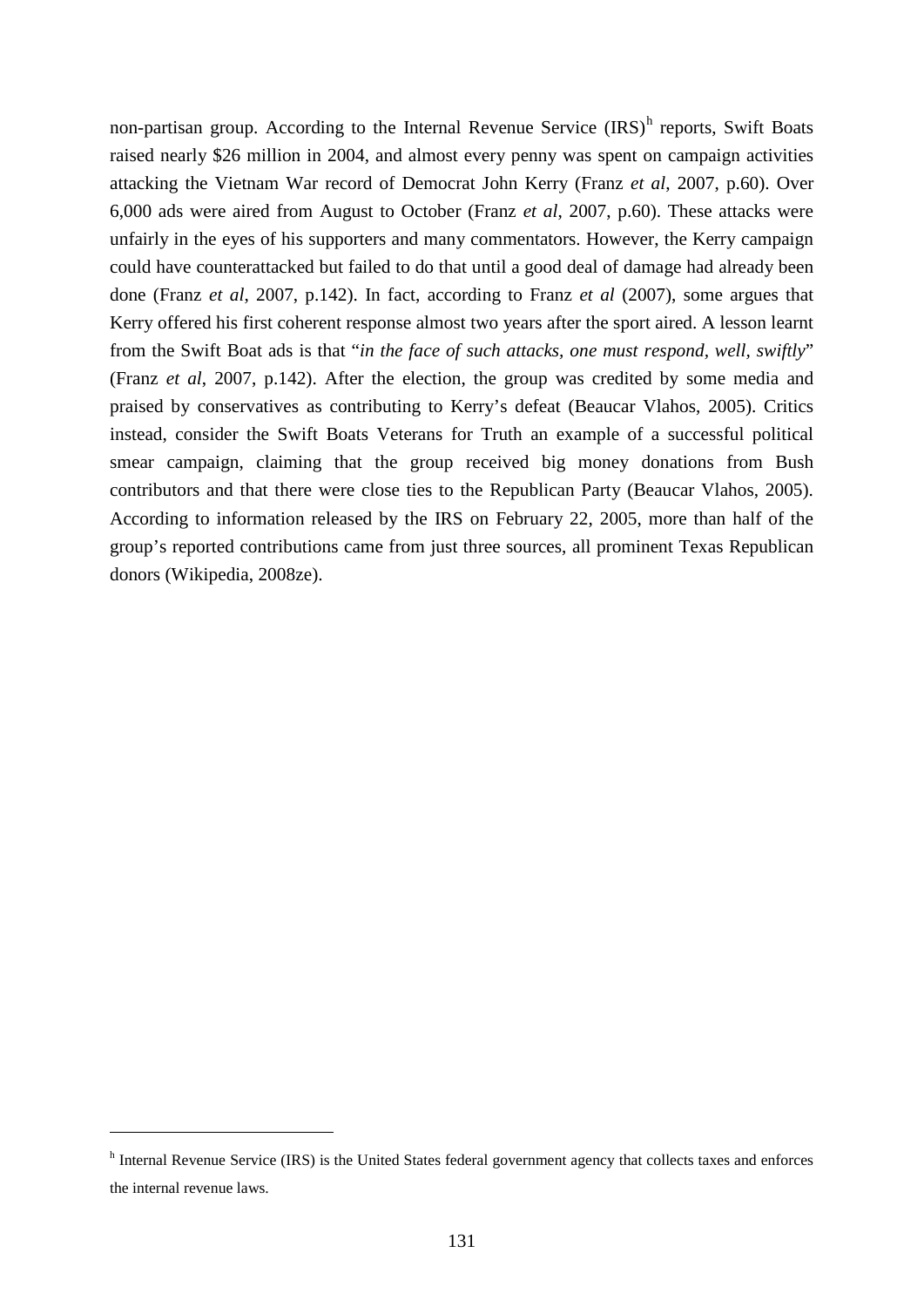# *APPENDIX VI – Campaign Advertisement*

*Appendix VI describes in detail the different campaign advertisement techniques used in U.S. elections. Costs are also mentioned.*

# **Debates**

Debates and speeches are other ways of reaching to the voters. Presidential candidates regularly participate in debates. These debates are broadcast live on television and radio with millions of people watching or listening. The topics discussed are usually the most controversial issues of the time, and some people even consider elections to be won or lost based on these debates (Wikipedia, 2008zj). Unique to 2008 presidential race is the *CNN-YouTube presidential debates* where the Republicans and Democrats each held debates (in 2007) in which questions came primarily from YouTube viewer submitted videos (Wikipedia, 2008zk). It has been argued that this gave better access to candidates from voters in states with late primaries or in states where candidates are unlikely to visit; however, critics say that some questions were planted and others frivolous (Wikipedia, 2008zk). Presidential debates between the nominated candidates are held late in the election process, often at universities before an audience of citizens. In 2008 these are planned for September and October (Wikipedia, 2008zl).

## **The Internet**

The internet is another important tool in today's campaigning. According to many political players and commentators in the USA, political campaigns are currently undergoing a period of change, in part due to the increased use of the Internet (Wikipedia, 2008zm). The Internet has changed the communication between campaigns and voters. It has also changed how campaigns maintain communications between staff members, volunteers and political consultants. The internet makes communication faster, less expensive, and more easily reached by a larger audience, using emails, websites, weblogs (or "*blogs*"), pod casts, online communities, etc.

The Internet has become a valuable fundraising instrument (Wikipedia, 2008zm). Already in 2004, Democrat Howard Dean collected large contributions via the internet in his primary run (Wikipedia, 2008zk). However, in 2008 candidates have gone even further in reaching out to Internet users through their own sites and through sites such as *YouTube, MySpace*, and *Facebook*. *Yahoo! Answers* has become a platform for an ongoing Q & A process for voters to ask and answer questions posed by presidential candidates and U.S. voters. The most active in reaching voters through the Internet have been Republican Ron Paul and Democrat Barack Obama. On December 16, 2007, Ron Paul collected more money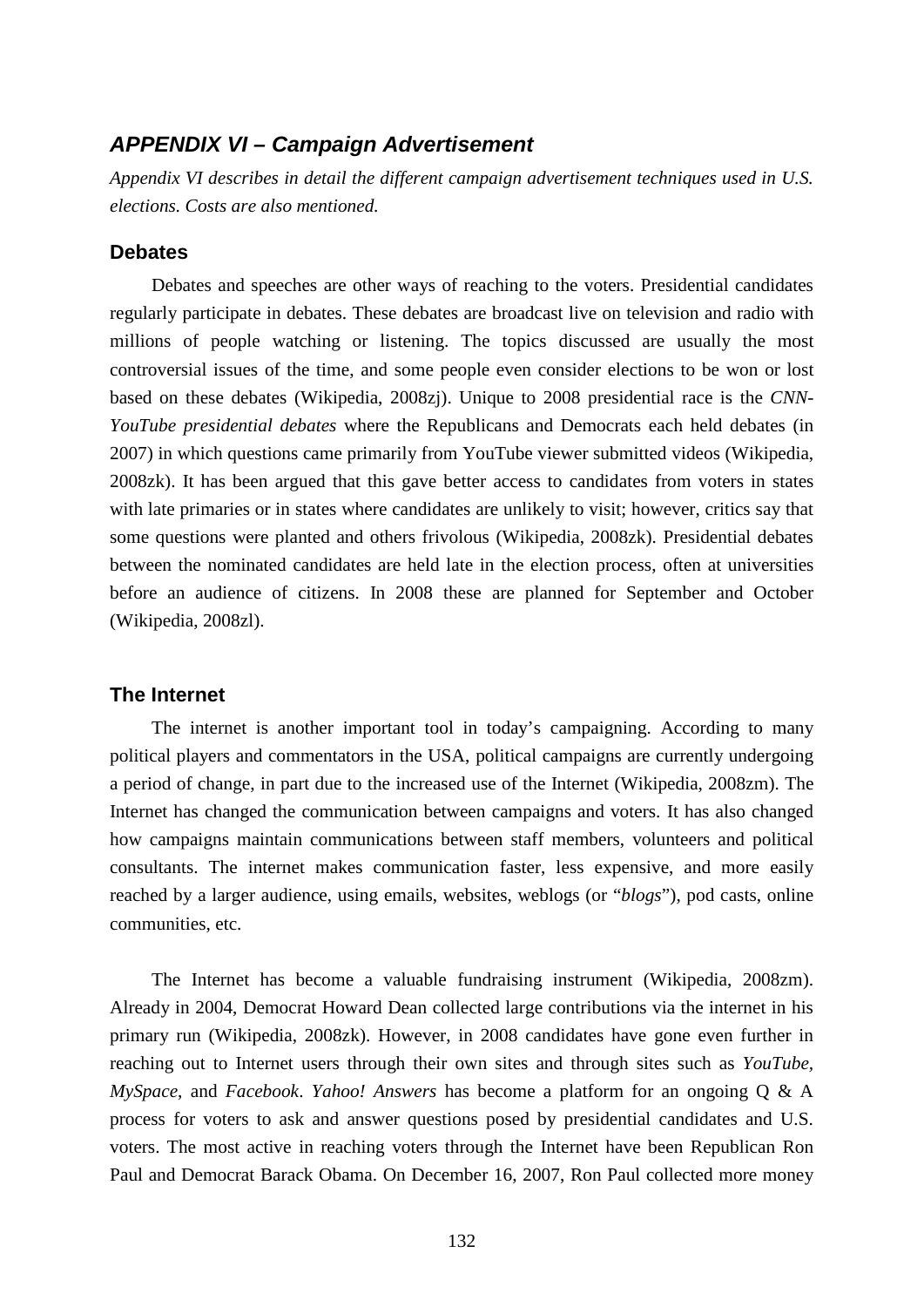on a single day through Internet donations than any presidential candidate in U.S. history with over \$6 million (Wikipedia, 2008zk).

The internet can also be used for lobbying, community building, organising and formation of local groups, etc. Modern campaigns are utilizing many tools that assist with accounting, contact management, and handling increasingly complicated government regulations (Wikipedia, 2008zn). By making databases for GOTV/voter tracking, fundraising, accounting and campaign management accessible from any location, campaigns can take advantage of resources that many individual volunteers and campaign staff have available at home. Many activists and technologists highly appreciate these tools, nevertheless, many campaign professionals fear the loss of control (Wikipedia, 2008zn). Another aspect of the increased use of the Internet is that smear campaigns, usually done by push polls and fliers, have spread to the Internet.

# **Get Out the Vote (GOTV) & Canvassing**

There exist many other possible advertising techniques, including: canvassing, "get out the vote" (GOTV), direct marketing, and election promise, attack ads, negative campaigning, opposition research, push polls, bumper stickers, lawn signs (see figure A2 below), and campaign buttons. GOTV is a political activity aimed at increasing the number of campaign supporters who will vote in an upcoming election (Wikipedia, 2008zo). It is about telephoning known supporters on the day of the election to remind them to vote and providing them with transport to the polls – not the identifications of them. This is instead is the most important task of canvassing. (More information about canvassing is found in Campaign organisation.) Other GOTV activities include literature drops and an active tracking of eligible voters who have already voted. The importance of get out the vote efforts increases as the total percentage of the population voting decreases (Wikipedia, 2008zo). This is due to the fact that it usually is much easier to get a certain number of people to vote than to convince them to switch support from one party or candidate to another. GOTV can also be extremely important – even determining the election results – in high turn-out elections when they are extremely close (Wikipedia, 2008zo).

# **Microtargeting**

Through microtargeting, small demographic slices of voters can also be identified and targeted. In the U.S., it is used by both the Republican and the Democratic parties to track individual voters and identify potential supporters (Wikipedia, 2008zp). Its tactics rely on transmitting a tailored message to a subgroup of the electorate on the basis of unique information about that subgroup.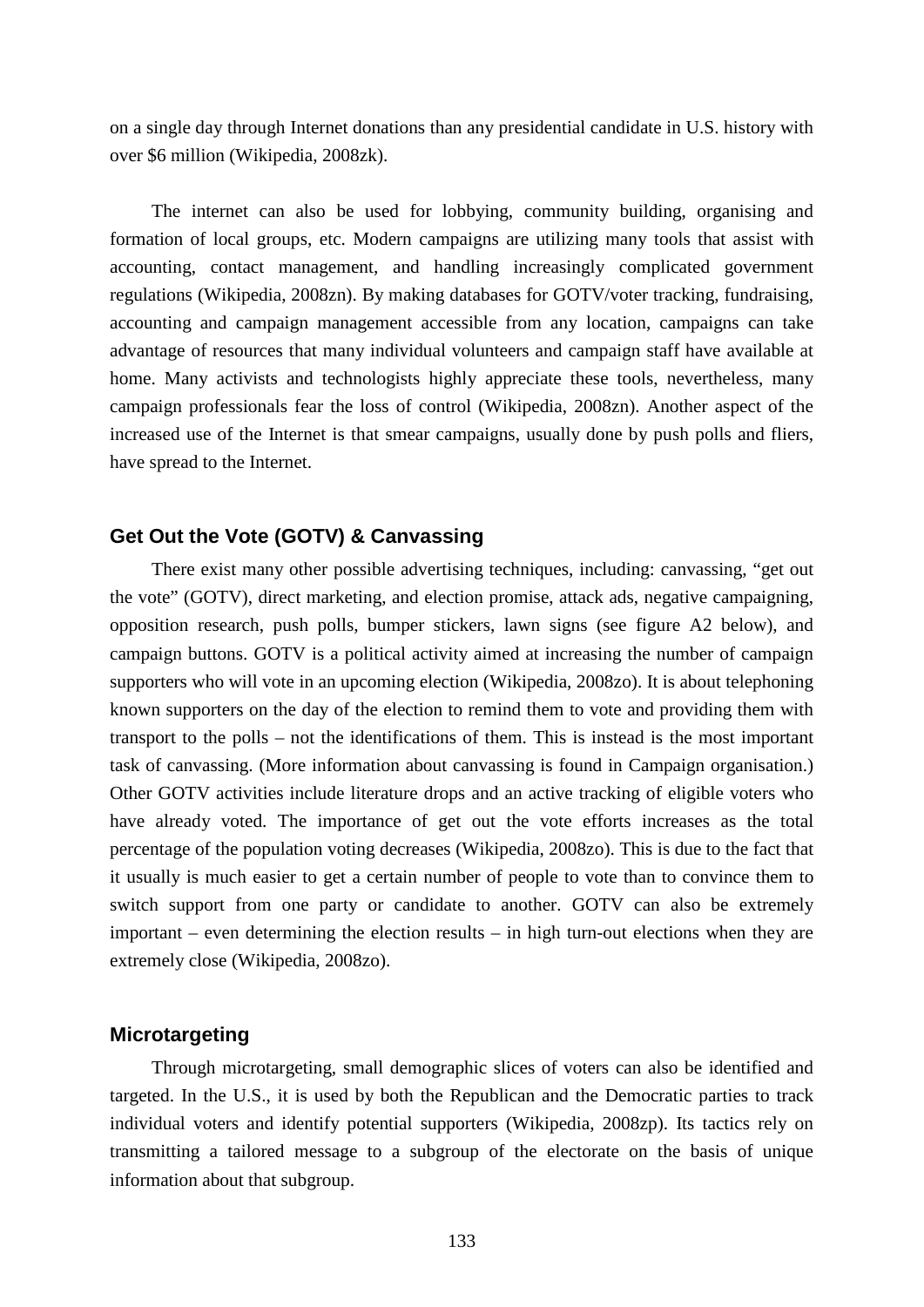#### **Direct Marketing**

As the name indicates, direct marketing is a sub-type of marketing. What makes it unique is that it attempts to send its messages directly to the consumers without the use of a third party. A second unique feature is that it is focused on purchases that can be attributed to a specific "call-to-action" where *positive* responses from consumers are tracked and measured (Wikipedia, 2008zq). Direct marketing usually is unsolicited and comes in form of direct mail, email, telemarketing, etc. However, negative responses to direct marketing is increasing, creating for example "no-call lists" and legislation including heavy fines (in the U.S.). Some consumers are even demanding an end to direct marketing for privacy and environmental reasons. An election promise is a promise made to the public by a politician trying to win office. Election promises, such as lower taxes and/or healthcare for everyone, are important in getting people to vote for a certain candidate. Once in office, however, these promises are often broken.

# **Negative Campaigning**

According to Wikipedia (2008zr), negative campaigning is "*trying to win an advantage by referring to negative aspects of an opponent or of a policy rather than emphasizing one's own positive attributes or preferred policies*". Negative campaigning, found in most marketplaces, can be anything from any rhetoric which refers to an opponent, if only by way of contrast, to attacks meant to destroy an opponent's character. In the U.S. this is commonly called "mudslinging". Goodman (1996, cited in Wikipedia, 2008zq) even called it "*as American as Mississippi mud*". The plan with "*going negative*" is to decrease the number of people voting for the opponent(s) due to a recent reinforcement that "*politics is inherently corrupt*", not to sway them in your favour (Wikipedia, 2008zo). Furthermore, such turnout suppression can be advantageous when any combination of the following conditions apply: 1) The negative campaigning is targeted (by direct mail, "push polls", etc) on likely opposing voters, reducing the damage to supporters' morale in general; 2) The side going negative has an advantage in its supporters being steadier voters than those of its opponent, and finally; 3) The side going negative has an advantage in doing a more effective GOTV, so that its campaign workers can get a GOTV "antidote" to supporters "poisoned" by the negative campaign (Wikipedia, 2008zo).

# **Attack Ads**

An attack ad is advertisements (true or untrue) meant to attack another candidate or political party, and is often part of negative, or smear, campaigning. Televised attack ads have been common in the U.S. since the 1960s (Wikipedia, 2008zs). Attack ads can criticize both issues as well as the opposite candidate, and often do so by contrasting with their own and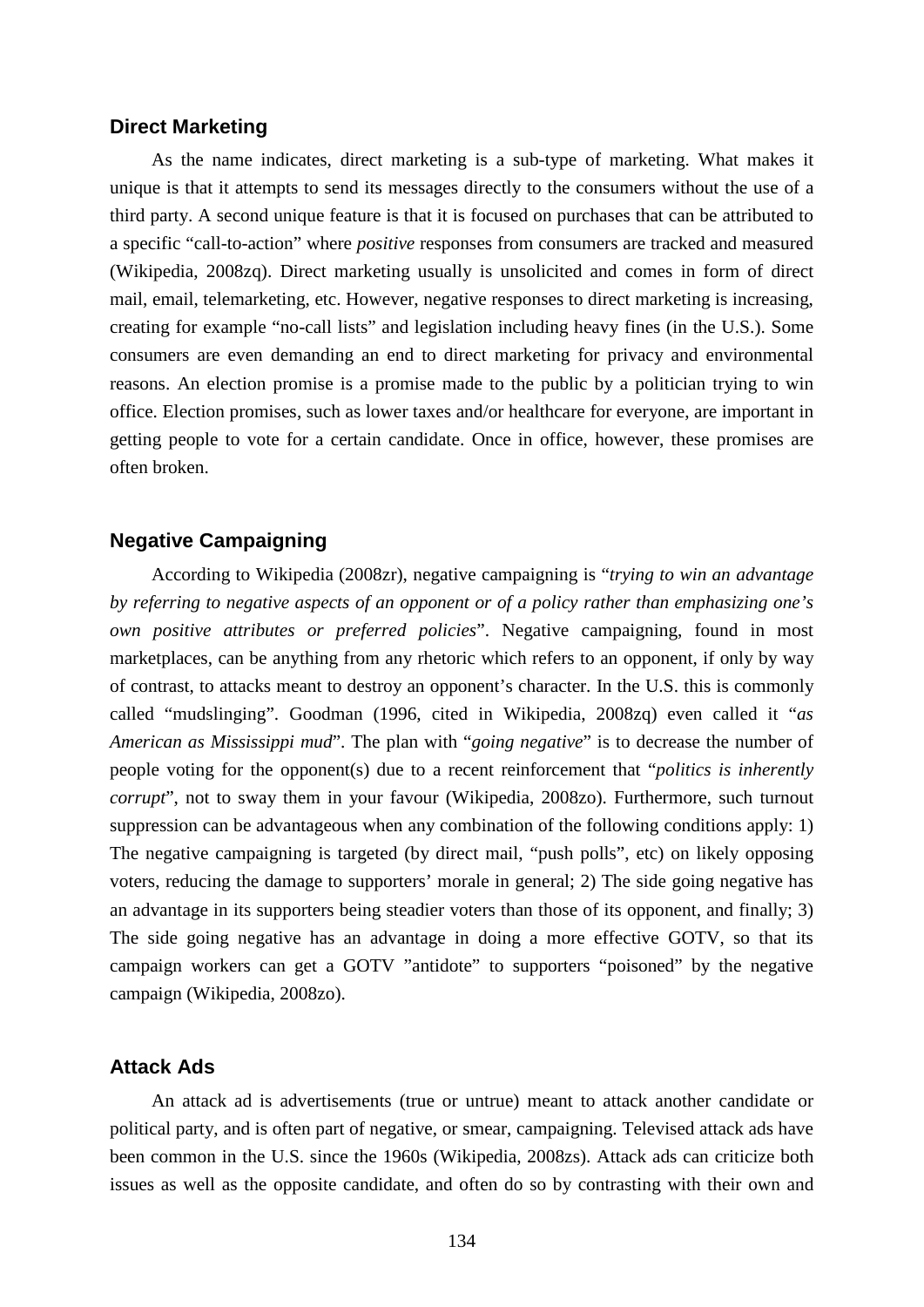"better solution". In negative campaigning and attack advertising, opposition research is often used. The biographical, legal, medical, educational, financial, public, private, administrative and/or voting records of the opposing candidate, as well as prior media coverage, is investigated in order to find "weak" spots that can be used against him or her (Wikipedia, 2008zt). Opposition research is also a useful proactive tool for auditing the candidate's own past to look for possible vulnerable spots that needs to be protected and/or responded to. Political parties maintain databases covering several decades of information, but much research is done in the time period between the announcement of intent to run and the actual election (Wikipedia, 2008zt).

# **Push Polls**

*Push polls* is a political campaign technique where an individual or organisation, under the guise of conducting a poll, tries to influence or alter the view of respondents (Wikipedia, 2008zu). It is a form of telemarketing-based propaganda and rumor mongering, generally viewed as a form of negative campaigning. In the 2000 presidential primary race for example, there was a smear campaign against John McCain using amongst other things push polls asking questions such as "*Would you change your opinion knowing that McCain had fathered a black child out of wedlock?*" (In fact, McCain's wife went to an orphanage in Bangladesh, encountered a baby with a severe cleft palate and decided to bring her to the U.S. This child was later adopted by the McCains.) Push polls are illegal in New Hampshire (Wikipedia, 2008zu).

# **Lawn Signs, Posters & Bumper Stickers**

Lawn signs are small signs use in election campaigns in some countries, including the USA. They are placed on the lawns of a candidate's supporters and sometimes near polling places and generally contain the candidate's name, party, which office he or she is running for, possibly a slogan, as well as a notice on who paid for it. Examples from the 2008 Presidential Primary season can be seen in Figure A7.



**Figure A7.** Examples of lawn commercials for presidential candidate tickets.

Posters as well as bumper stickers (attached to the bumper of the car) are also often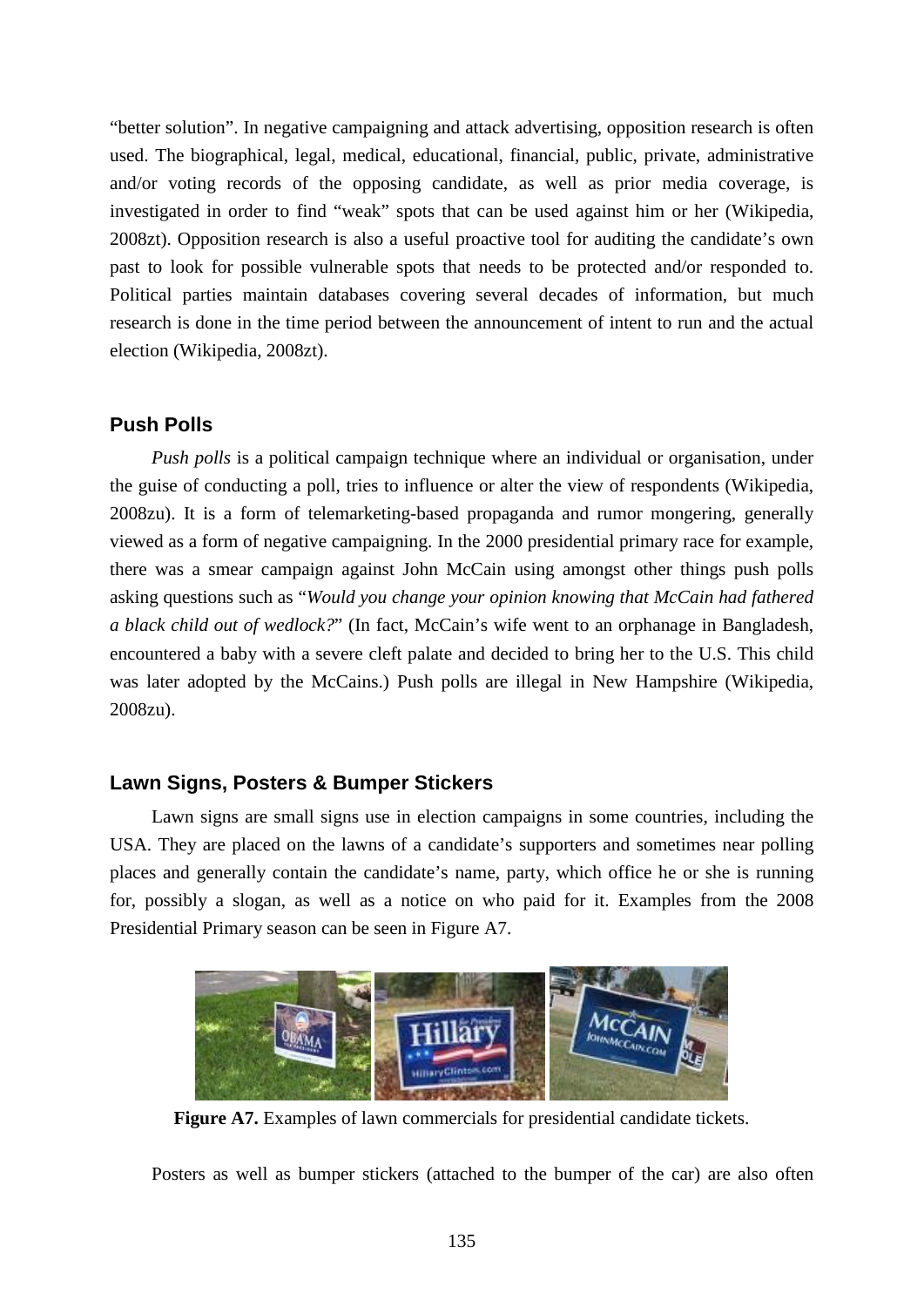found in the U.S. during election years. Campaign buttons are also used as advertising in elections. A recent trend is the use of graphical campaign buttons, or "web buttons", that internet users can place on their personal websites. Hence, they can be widely distributed for low cost.

#### **Celebrity Endorsement**

Finally, using endorsements of other celebrated party members – or celebrities such as TV-hosts, actors, musicians, etc. – to boost support is very common in the U.S., unlike other countries. According to Wikipedia (2008zv), political endorsement is "*the action of publicly declaring one's personal or group's support of a candidate for elected office*". Celebrity endorsements are used in both political marketing as well as in marketing in general. Nevertheless, one difference is that in general marketing the celebrity used is paid whereas in political marketing what is received in return (at least officially) is less tangible. Kotler and Keller (2006, p.546) states that, "*messages delivered by attractive or popular sources can potentially achieve higher attention and recall*", which explains why advertisers often use celebrities as spokespeople. A well chosen celebrity can draw attention to a product or brand, or the celebrity's mystique can transfer to the brand. The spokesperson's credibility is of great importance in order for the "product" to be successful. It includes factors like expertise, trustworthiness, and likeability. (Kelman and Hovland, 1953, cited in Kotler and Keller, 2006, p.546). Expertise is the specialized knowledge that a person possesses to back his or her claim. Trustworthiness is related to how objective and honest he or she is perceived to be. Likeability finally, describes the source's attractiveness. To achieve high score on all three is the goal. However, when it comes to endorsements made by politicians, expertise and trustworthiness are believed to be the most important factors. Endorsements made by actors instead, primarily focus on likeability. According to Kotler and Keller (2006, p.547), Tom Hanks, Meryl Streep, and Oprah Winfrey for example, could successfully advertise a large number of products because they have extremely high ratings for familiarity and likeability. Celebrities can also play a more strategic role for their brands, not only endorsing a product but also helping design, position, and sell merchandise and services. This can be done in politics where the endorser can choose to actively participate in the endorsed person's campaign.

# **Cost of Campaign Advertising**

Modern political campaigns in the U.S. are heavily reliant on broadcast media and direct mail advertising even though all campaign media are sometimes used at all levels. Nonetheless, smaller, lower-budget campaigns are typically more focused on direct mail, and low-cost advertising such as for example lawn signs and direct voter contact. The reliance on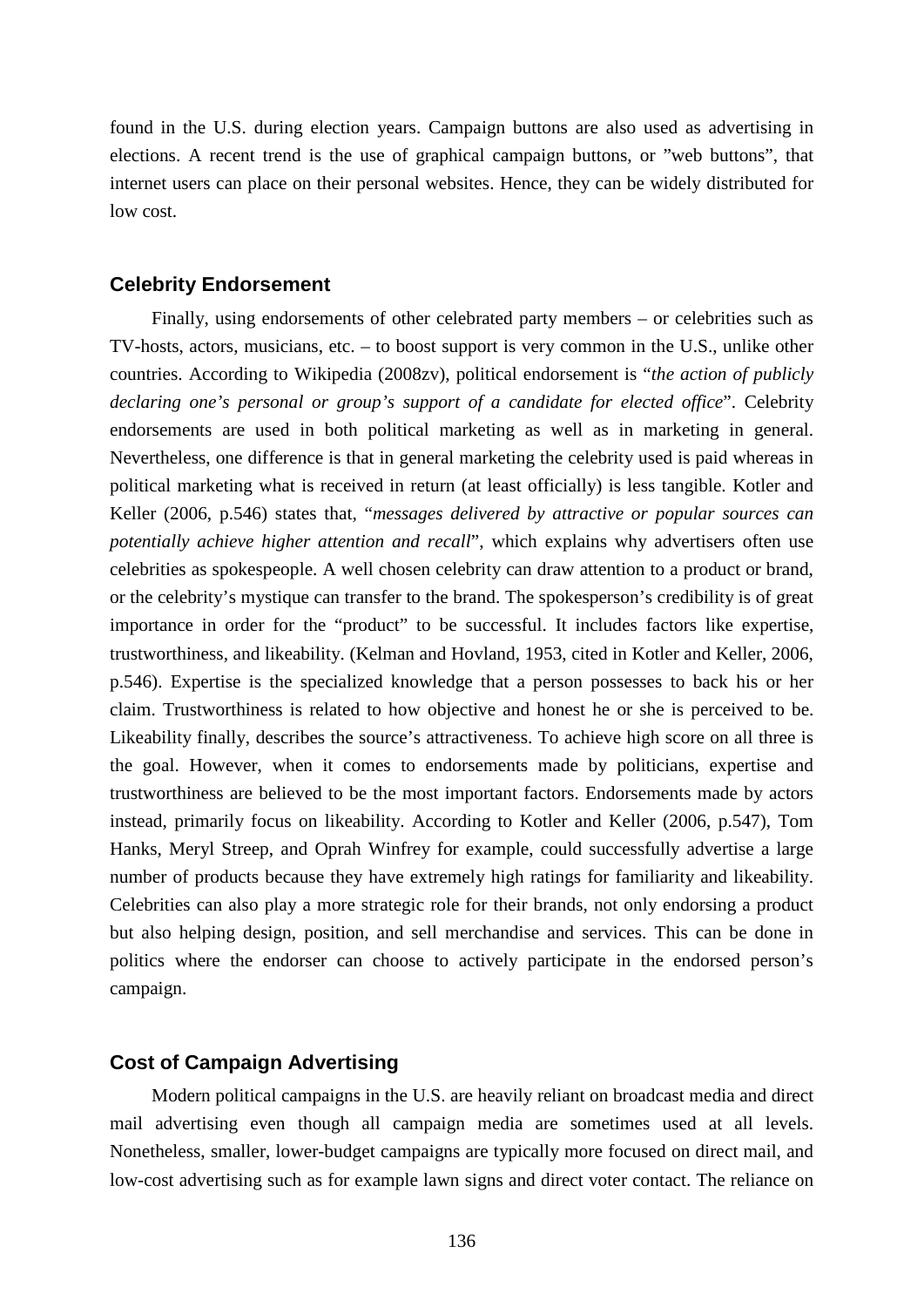expensive advertising, as well as political consultants, is a major reason to the ever increasing cost of running for office in the United States. This is considered by some to discourage those without "*own*" money or good connections, from running for office (Wikipedia, 2008zw).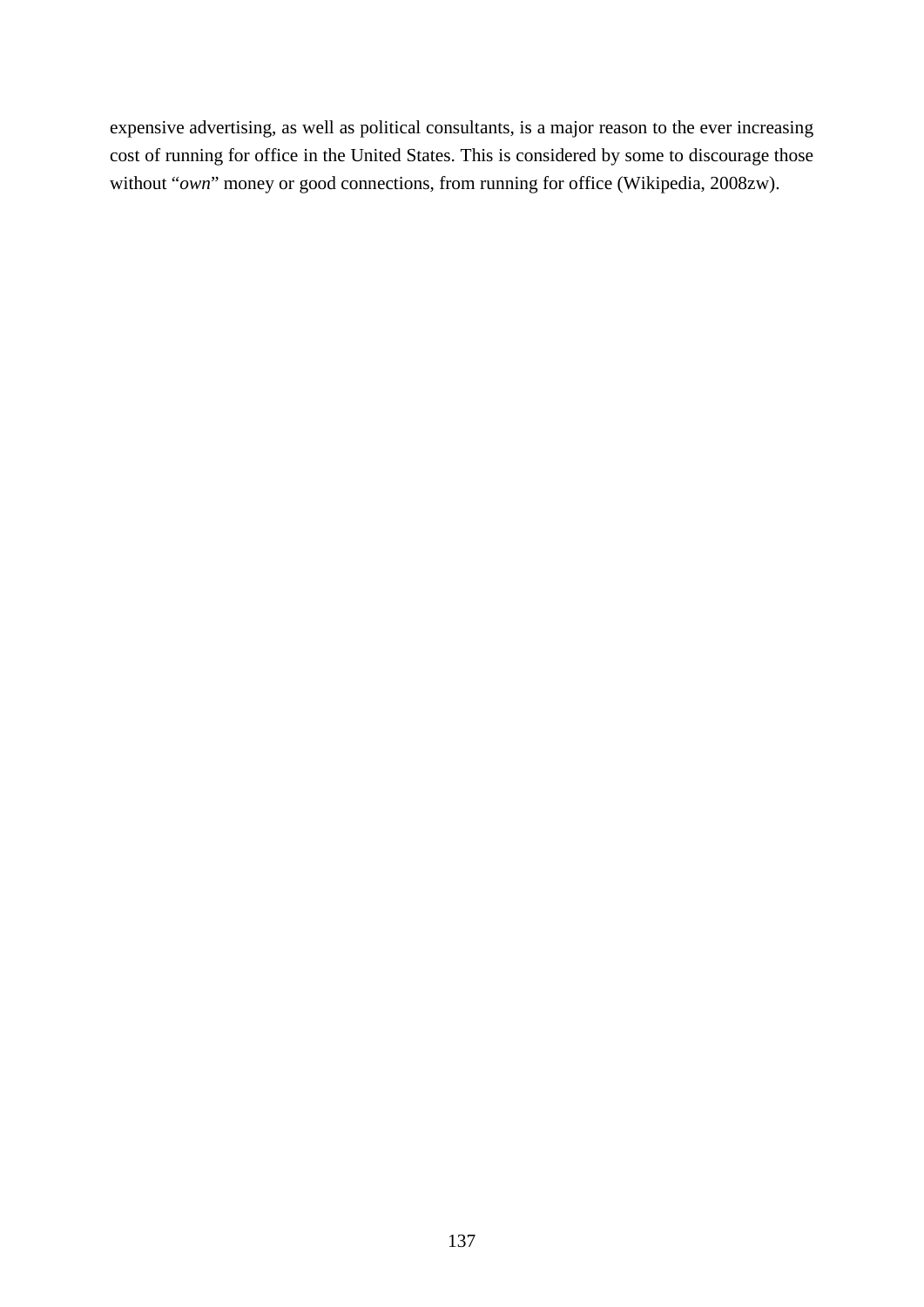# *APPENDIX VII – Marketing in General*

*Information on the marketing management process, marketing tools, as well as needs, wants, and demands are presented here.*

#### **Marketing Management Process**

The marketing management process consists of planning, execution and control. Planning usually starts with a specific statement of the mission and objectives of the company (Anderson *et al*, 2005). The mission statement, which describes the purpose of the organization, should also provide it with a stable direction. The key question – "*What makes your company unique?*" – will assist in developing this statement. Internal and external environments of the business should also be taken into account. The internal components, i.e. resources and capabilities, should help you find the company's strength and weaknesses, while the external components should identify the opportunities and threats of the company. This is called a SWOT (Strengths, Weaknesses, Opportunities, and Threats) analysis (Kotler and Keller, 2006). Grant (2005, p.14) chooses to adopt a simple two-way classification of internal and external factors instead of the more classical SWOT model, arguing that the implications of the identified factors are more important than the classification itself. The objectives are goals that the company will strive to achieve and they need to be updated periodically. Almost all organizations have multiple objectives, such as profit, volume, resource utilization, efficiency, etc. Objectives should be measurable, challenging, attainable (realistic) and consistent.

Once the objectives are set, a plan for getting there needs to be developed, that is, the strategy of the company needs to be formulated. It consists of 1) selecting one or several target market(s), i.e. *segmentation and targeting*, 2) determining a desired position, i.e. *positioning*, and 3) developing an appropriate *marketing mix*. The marketing mix is given by the 4P's: the configuration of the Product offering, the Price charged for it, the way that you Promote your product and, the distribution (Place) of the product. In service marketing, "*people*" are an additional instrument in the marketing mix of the 7Ps (Zeithaml and Bitner, 2003, cited in Henneberg, 2004, p.234). As the service is intangible, the contact and delivery personnel become an important cue in forming expectations and, indeed, also satisfaction/experience judgements (Henneberg, 2004, p.234).

You also need to select the type of strategy you want to have, i.e. a "push" or a "pull" strategy. In a "push" strategy, the promotion is not directly oriented towards the ultimate consumer (but rather through retailers) as is the case with the "pull" strategy. However, most marketers use a combination of both.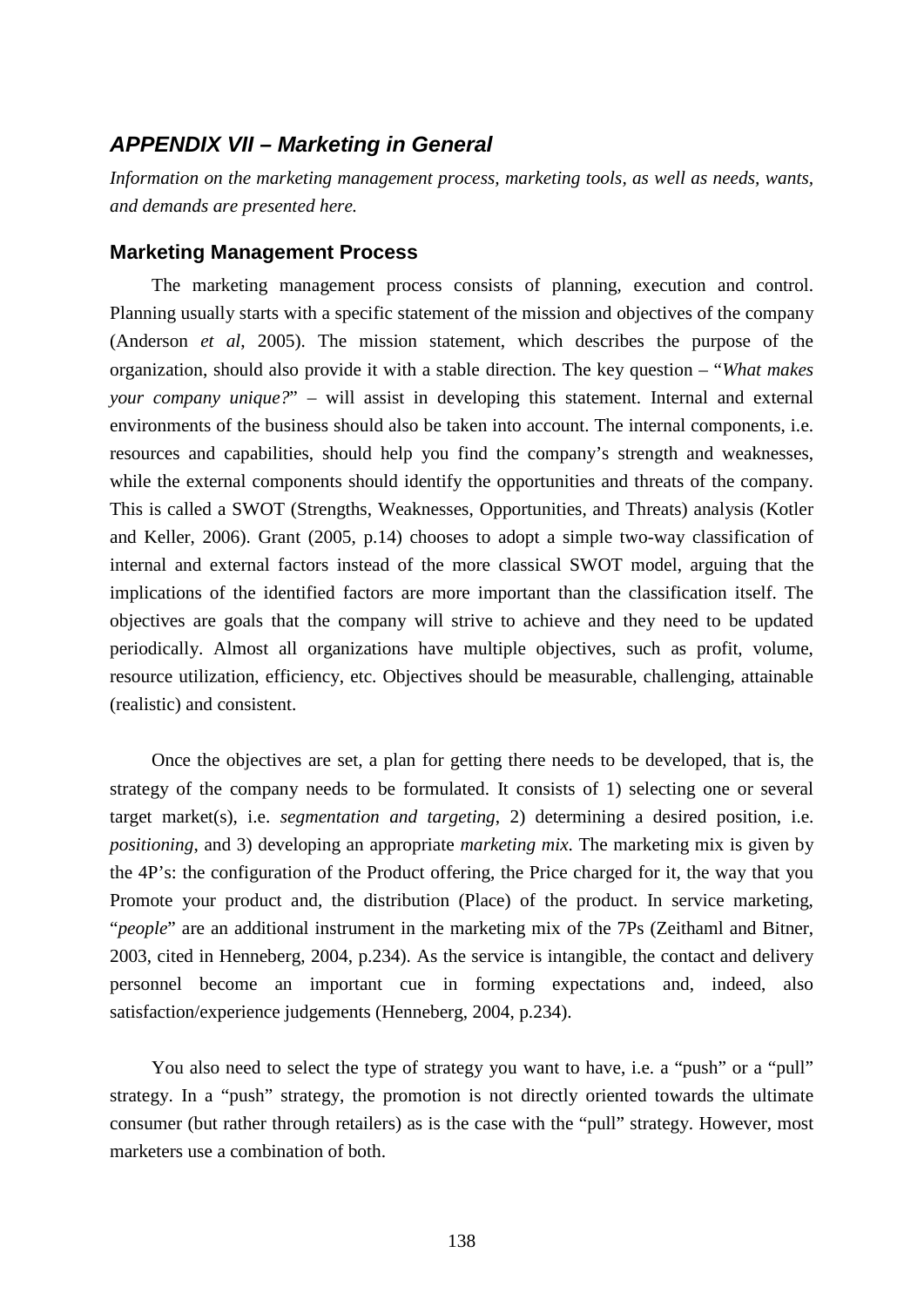The next step is to *implement* a strategy by making specific decisions and carry out actions that will put the strategy into effect. One thing to be aware of is that the marketplace is not static, it is both dynamic and unpredictable; actions always result in counteractions from competitors. Hence, experience and constant research are two very useful tools in order to predict the future. A successful company of today must be a learning organization constantly adapting to the surroundings. The market never stands still. This means that the work is never finished but instead, requires constant supervision and alteration of tactics.

# **Marketing Tools**

Communicative tools such as models, concepts, theories, dynamic approaches of creativity and assessment techniques can be used to ease the managerial analysis. The most common model structure is most likely the matrix (Eriksson *et al*, 2004, p.10). *Mind Map Marketing,* is one way to develop and process business decision information (Eriksson *et al*, 2004). The core issues of successful marketing are formatted into a matrix structure, the *MIO Matrix*. The MIO Matrix is founded on three main marketing perspectives needed in successful marketing: Market (M), Interaction (I) and Organization (O) (Eriksson *et al*, 2004, p.4, 6). The Interaction (relationships) has to keep up with the changing (external) Market to provide input for a successful (internal) Organization. A good business concept, or model, guides managers to consider all three perspectives when answering the central marketing questions (Eriksson *et al*, 2004, p.7):

- 1. *What are we selling? Are we selling a product or a life style?*
- *2. Who wants to by our offer?*
- *3. What resources are needed to fulfil the offer? Do we have the competence and the capacity necessary?*

Each MIO perspective has a corresponding moment in the four decision steps: 1) description of the present situation, 2) analysing opportunities, 3) discerning problem strategy, and 4) developing action programs in order to implement the business decisions (Eriksson *et al*, 2004, p.8,9). These are the *MIO Maps*, the Diagnostic, Opportunity, Strategic and Action maps. According to Eriksson *et al* (2004, p.9), sometimes it can be desirable to add an historic analysis in order to understand the cultural or social role of the company. The MIO Model (or Matrix) is considered to be a relevant and consistent tool, effective in the internal planning process of a company, and relatively easy to use (Eriksson *et al*, 2004, p.11). It is also believed to produce greater selection of information to make better-informed decisions. It can result in an entire business or marketing plan. It is also useful in identifying weak or seldom addressed areas, so called "blind spots". Once developed, it is a good instrument for discussions and audits over time and usually only needs partial revisions.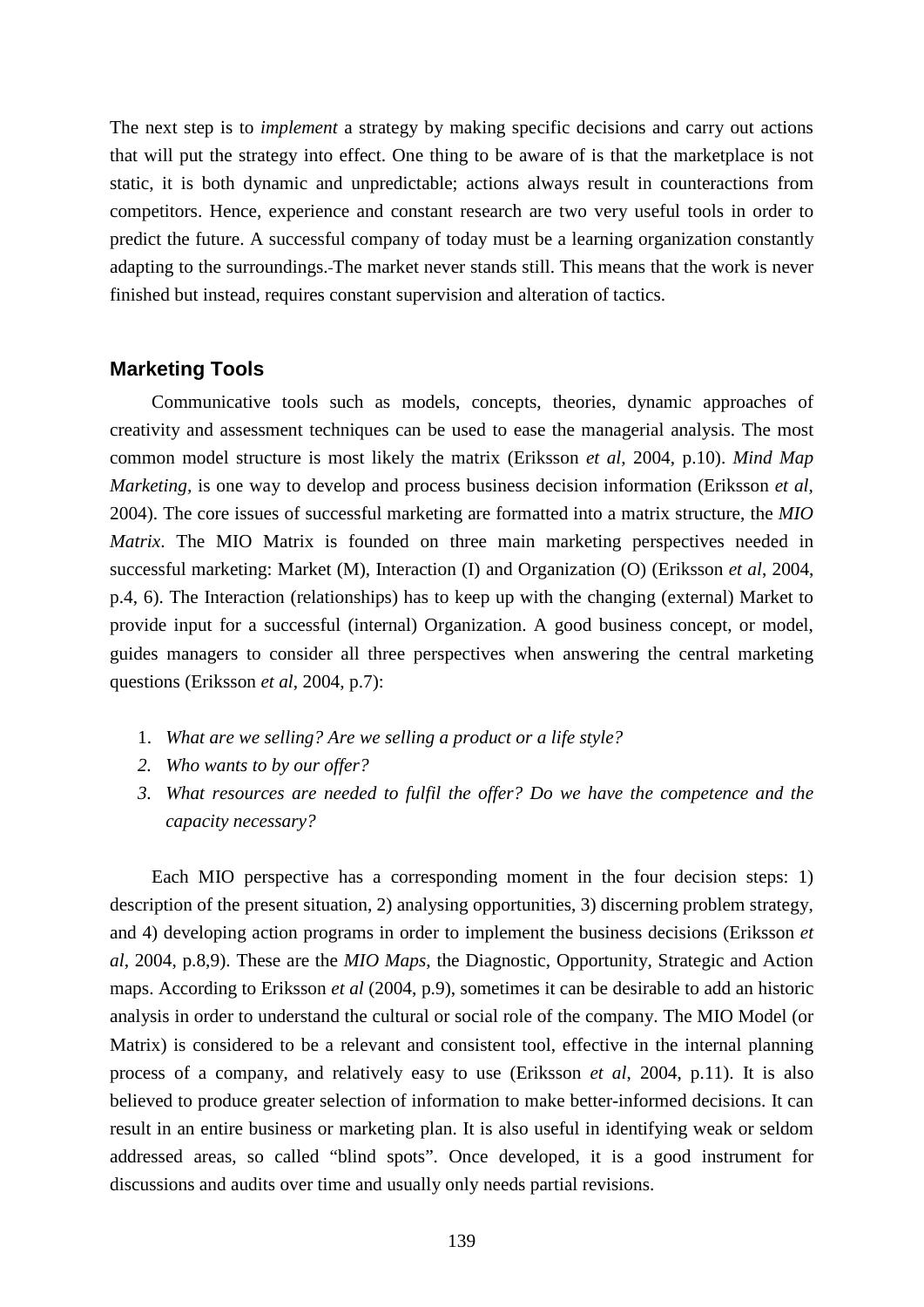The goal with the Diagnostic Map is to describe the present situation in order to get a shared perspective, perception, or "overview" of the organization and its markets (Eriksson *et al*, 2004, p.16-17). When using the MIO Matrix, it is important to know the market, that is, both the customers and the competitors. The 4P's also needs to be examined. Interaction with customers and competitors is becoming more and more complex. In order to be a successful marketer you need to be successful at establishing, sustaining and developing relationships (Eriksson *et al*, 2004, p.8). Finally, the company's core competence, capacity, and competitive advantage, as well as its missions and objectives should be stated in the Organization (Eriksson *et al*, 2004, p.19).

The purpose of the Opportunity Map is to make it possible to develop the business concept and to find new routes to the customer (Eriksson *et al*, 2004, p.21). This step is considered to be the most important, the most difficult and the most time consuming. Every piece of information that leads to the final identification of threats and opportunities, and strength and weaknesses (the SWOT-analysis) is relevant. It is important to make an industry analysis, an analysis of the competence and finally a customer analysis that studies needs and demand patterns. The life cycle of the entire industry as part of the society is embraced in the industry analysis (Eriksson *et al*, 2004, p.22). The PEST-formula is a good tool for this purpose (Eriksson *et al*, 2004, p.22-23): "W*hat are the Political, Economic, Social and Technological changes that we foresee*?" Major competitors and industry structure are analysed. The above-mentioned 4 P's are also used in this phase in order to find alternative ways of creating a more competitive customer relationship.

The Strategic Map is a long-term strategy map and involves being able to choose the best of alternatives that were identified in the earlier phase (Eriksson *et al*, 2004, p.32). *Segmentation*, where a potential market is divided into different parts with different needs, desires and demand, is a solid marketing practice used to increase volume and profit for companies (p.32-33). The company can then choose to serve one or several of these identified segments, and decide how to position itself in the different segments. However, a differentiated market will have implications for the organization and the cost structure as it complicates production, promotion and distribution (p.33). Before trying to expand into new regions, the implication for production, promotion and logistics must be analysed in depth. The authors point out once again that the goal of marketing is to establish, retain and develop customer relations. *Customer relationship management* (CRM) is a concept to express this goal of long-term relationships (p.34). (Supply Chain Management (SCM) is the equivalent on the supply side.) The company also has to decide whether to be the leader of development and constantly differentiate your products, or sell "*me-too*" products, thus following successful examples in design, function, price or distribution (p.34). Usually, the "me-too"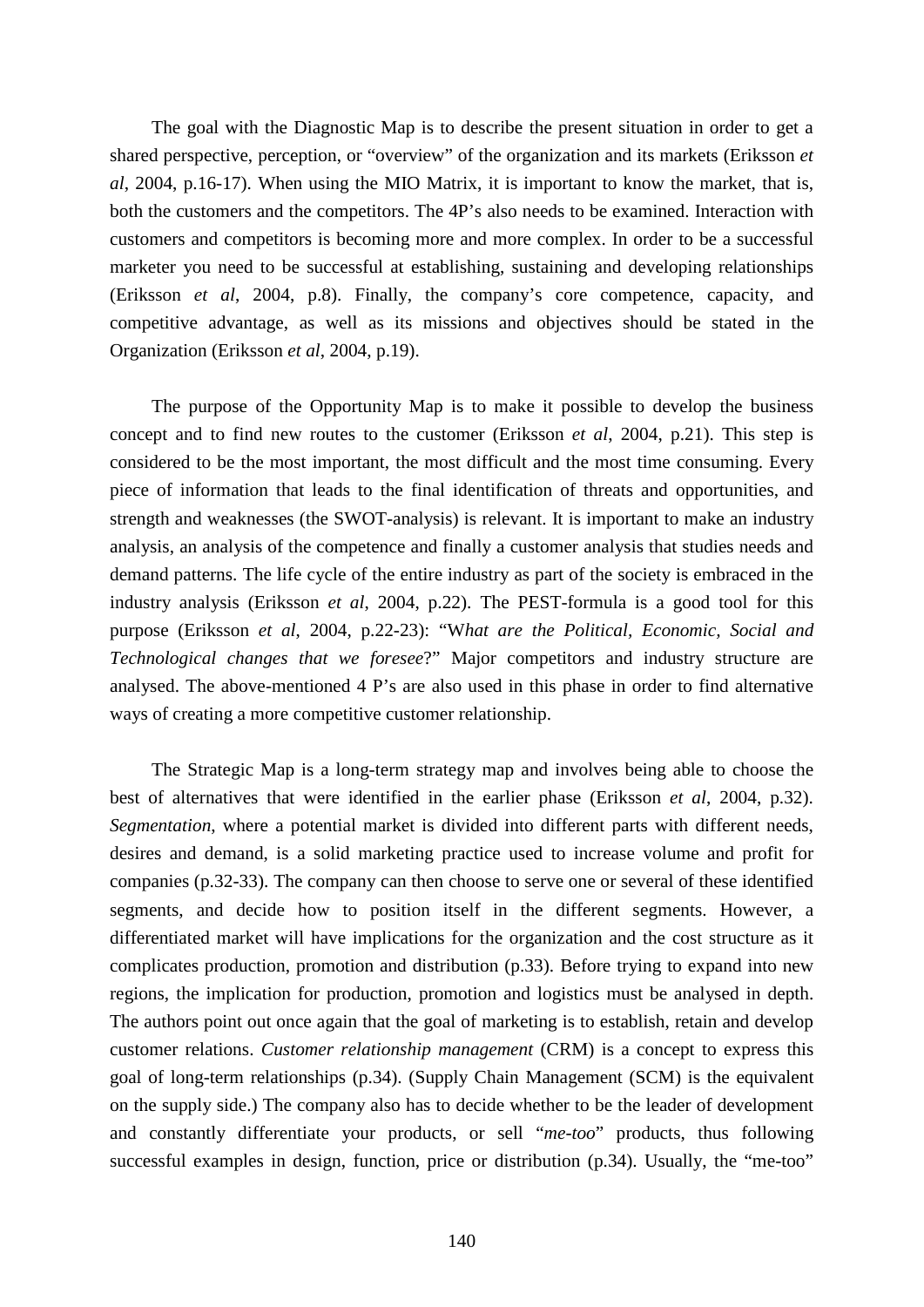strategy is safer initially, but result in low profit margins. Finally, strategic organizational choices can be whether to outsource a certain part of the business or not (p.34).

There are several models that can help in choosing among alternate strategies. One example is the Boston Consulting Group Matrix (BCG) that suggests we should pursue alternatives that meet market criteria, i.e., high market growth rate and high market share (Eriksson *et al*, 2004, p.37). Depending on if you are a market leader, a market challenger, a market follower or a market-nicher, you have to choose your best way of protecting your market share.

The distance between strategy and tactics (the Action Map) is much shorter today than it used to be; strategic decisions always have to be implemented in daily doings and short-term activities often imply strategic consequences (Eriksson *et al*, 2004, p.40). The action programs, or marketing plans, range from a year to a monthly cycle. Depending on the offering and strategy, the work will concentrate on mass markets, identified segments or individual customer relations (p.41). The programs differ depending on if it is trial (new) customers, repeat buyers, clients (high loyalty customer), advocates (part of "our club", that take private initiatives) and partners (customers included in our network). The following activities depend on the objectives for a given period, i.e., stimulating segments attitudes, knowledge and/or behaviour (p.42). Parameters in focus are price, promotion, promotional mix, the media and the message. The objective should be measurable in a follow up, in terms of a percentage ROI (return on investment) within a certain time frame. The budget and the time plan – *Who is doing what and when?* – are two important sub plans within the Action Map (p.44). In reality, it is not always easy to plan ahead; however, having written documents are important when it comes to communication and coordination of activities.

#### **Needs, Wants & Demands**

According to Kotler and Keller (2006), one of the fundamental tasks in marketing management, hence, for the marketer, is to try to understand the target market's needs, wants, and demands. Needs are referred to as the basic human requirements, such as food, air, water, etc. Recreation, education, entertainment are other examples of needs. The needs become wants when they are directed to specific objects that may satisfy the need. Wants are very much shaped by one's society but partly also unique to each person. Demands are wants for specific products supported by purchasing power or ability to pay. You may dream of living in a castle and driving a Rolls Royce but very few people are willing and able to buy it. This means that companies must measure not only how many people want their product but also how many would actually be willing and able to pay it.

There is a common thought that "marketers create needs" or "marketers get people to buy things they don't want". However, marketers do not create needs, needs pre-exist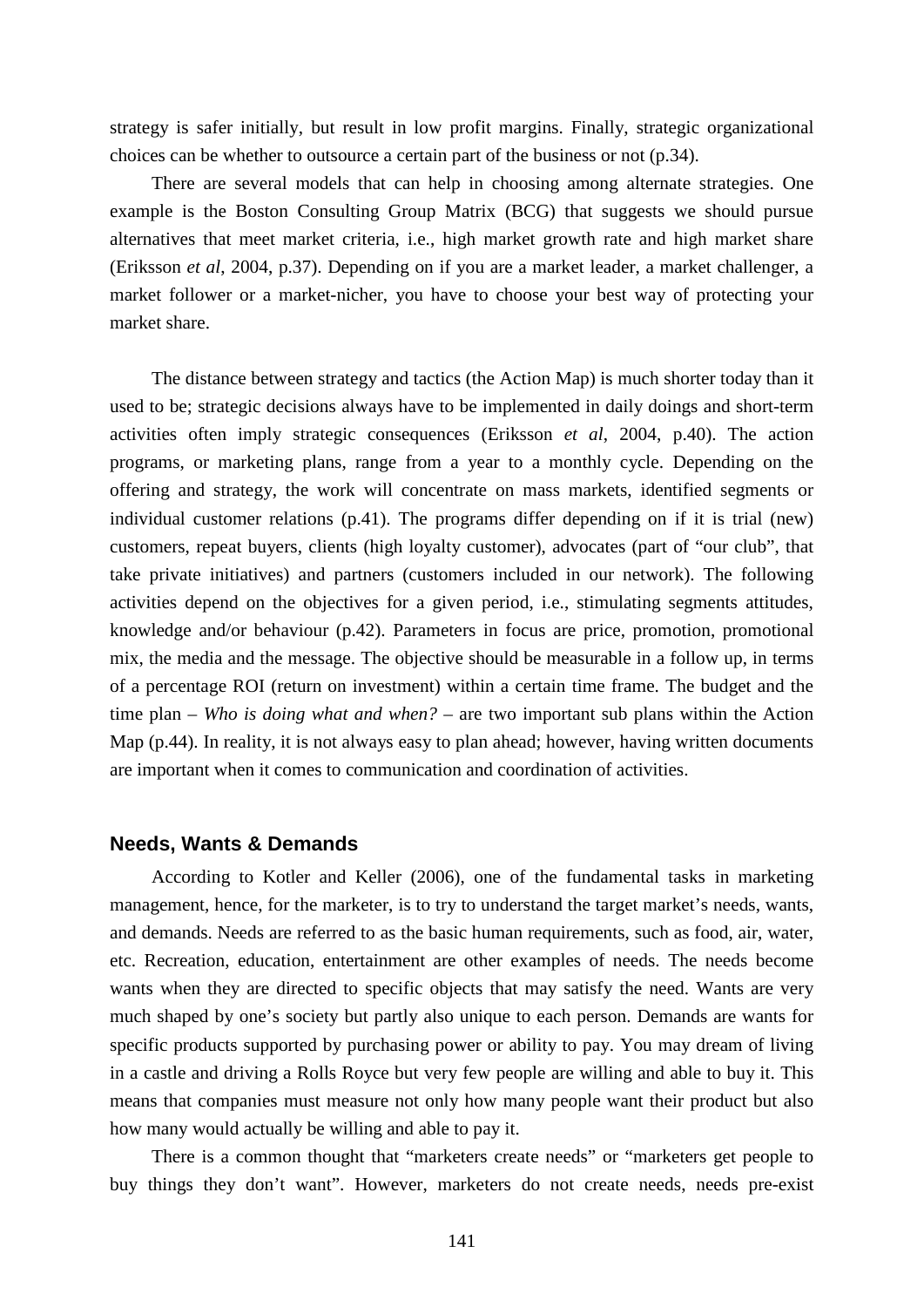marketers. Marketers, along with other societal factors, influence wants. They may promote the idea that, for example, a nice apartment at Östermalm, in central Stockholm, Sweden, would satisfy a person's needs for social status (or belonging), but they do not create the need for social status.

Understanding customer needs and wants is not always easy. Some may have needs of which they are not fully conscious, or they cannot articulate or describe their needs. Needs are usually divided in five groups (Kotler and Keller, 2006):

- 1. Stated needs inexpensive car
- 2. Real needs low operating cost, not initial low price necessarily
- 3. Unstated needs expectation of good service from the dealer
- 4. Delight needs want the dealer to include an onboard navigation system
- 5. Secret needs the customer wants to be seen by friends as a savvy consumer

Responding only to the stated need is not the way to go for marketers due to the fact that many consumers do not know what they want in a product. Rather, they should concentrate on creating consumer perceptions of a certain product or service. Carpenter (Kotler and Keller, 2006) once stated, "*Simply giving customers what they want isn't enough any more – to gain an edge companies must help customers learn what they want.*"

In the past, responding to a customer need meant studying consumer needs and making a product that fitted those needs on the average. Today many companies respond to each customer's individual needs, thus, they go from a "*make and sell*" philosophy to a philosophy of "*sense and response*".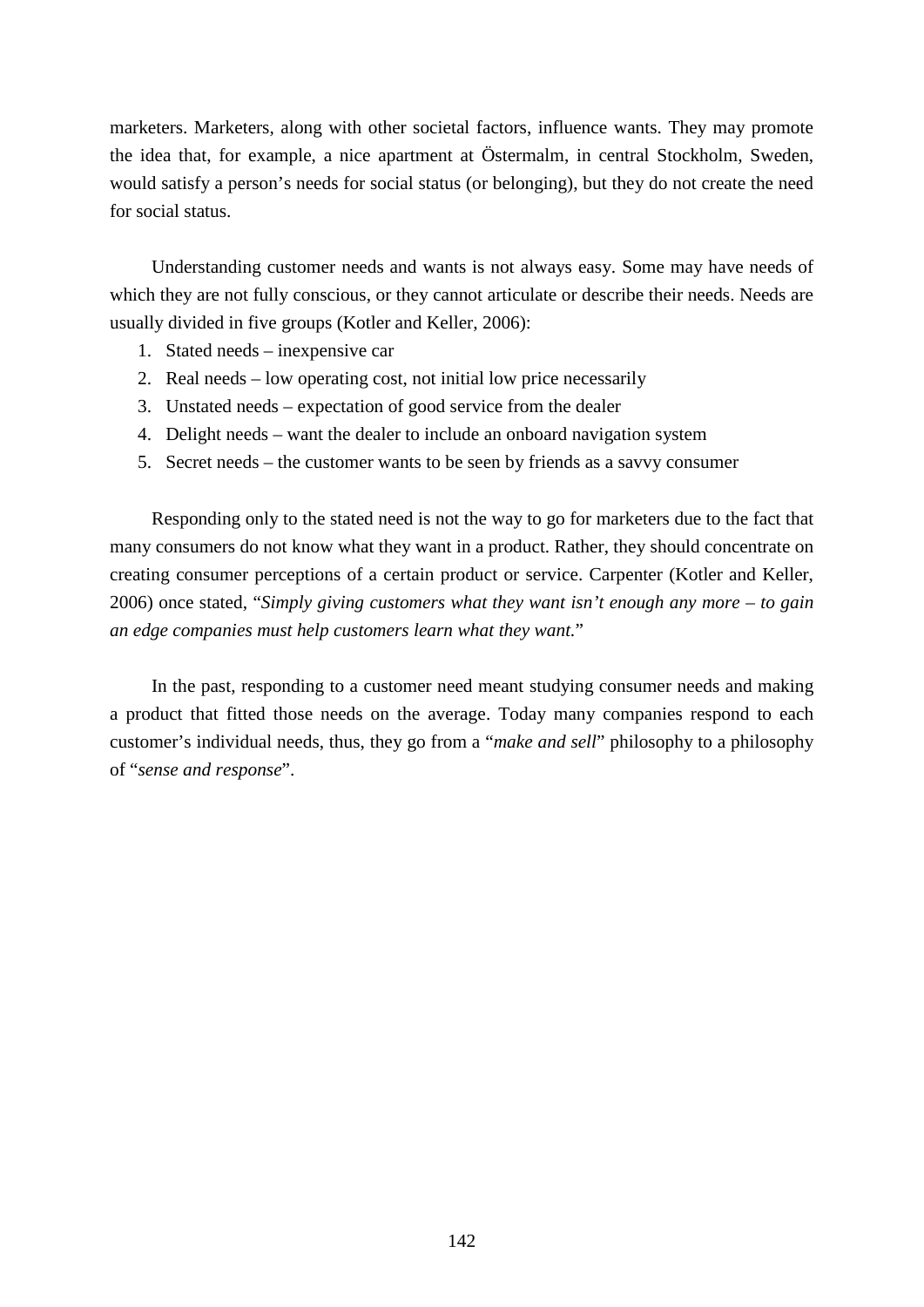# *APPENDIX VIII – Political Marketing Activities*

*The political marketing activities explained below are reproduced from Lees-Marshment, Jennifer, The Marriage of Politics and Marketing, Political Studies, Vol. 49, 2001, p.698.*

# **Product design**

- Product and Sales-oriented parties design behaviour according to what they think best
- Market-oriented parties determine behaviour in response to voter demands

**Market intelligence** (Sales and Market-oriented parties only)

- Informally, parties 'keep an ear to the ground', talk to party activists, meet with the public
- Formally, they use quantitative research (electoral results, public opinion polls and privately commissioned studies) and qualitative research such as focus-groups
- Market-oriented parties aim to discover voter demands in order to respond to them when they design their behaviour
- Sales-oriented parties do this *after* deciding how to behave: they try to find out who does not support the party but might and then target their communication efforts accordingly

**Product adjustment** (Market-oriented party only)

- It designs its product to suit the electorate at large and then needs to make sure it considers other factors:
- a) whether the product design is achievable: the party will not promise what it cannot deliver in government
- b) internal reaction: the party may alter parts of the design to ensure it will obtain the support of enough MPs and members to ensure its implementation
- c) competition: the party will promote opposition weaknesses and highlight their own corresponding strengths; parties will not just become the same; differences will inevitably occur as the party goes through part (b) above because each major party has a different historical and ideological background
- d) support: the party will focus on winning the support of voters it does not have but needs to win power; thereby using target marketing. A Market-oriented party will not promise everything to everyone or seek the support of all the electorate; given part (b), it may start from traditional supporters and move out, rather than jump directly to the centre

# **Implementation** (Market-oriented party only)

- Findings from Stages 1-3 of the process for such a party must be implemented
- Majority within the party need to broadly accept the new behaviour and comply with it

# **Communication**

• This includes the so-called near or long-term campaign but also ongoing behaviour